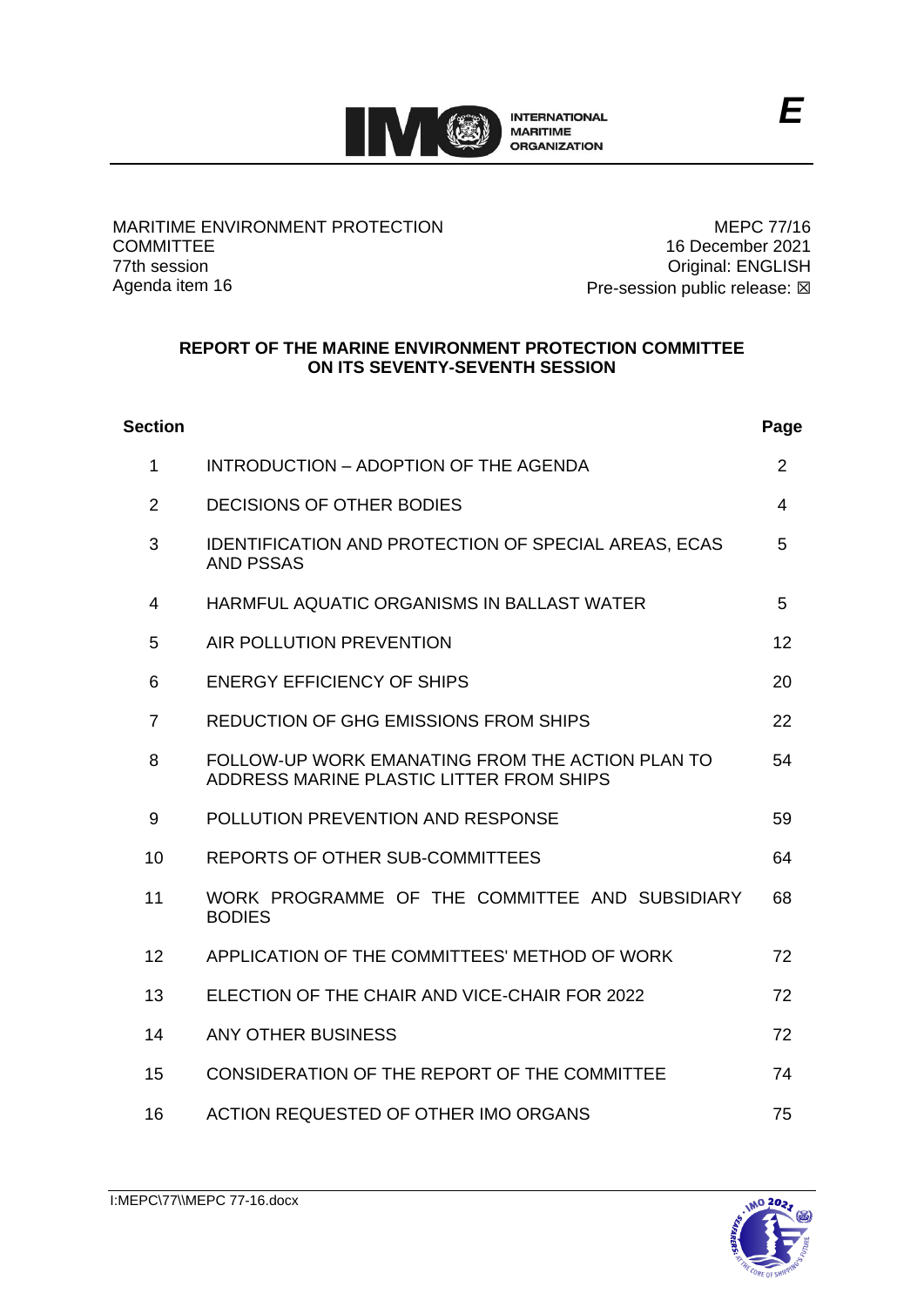# **LIST OF ANNEXES**

- ANNEX 1 RESOLUTION MEPC.340(77) 2021 GUIDELINES FOR EXHAUST GAS CLEANING SYSTEMS
- ANNEX 2 RESOLUTION MEPC.341(77) STRATEGY TO ADDRESS MARINE PLASTIC LITTER FROM SHIPS
- ANNEX 3 RESOLUTION MEPC.342(77) PROTECTING THE ARCTIC FROM SHIPPING BLACK CARBON EMISSIONS
- ANNEX 4 DRAFT AMENDMENTS TO MARPOL ANNEX II
- ANNEX 5 DRAFT ASSEMBLY RESOLUTION ON PROCEDURES FOR PORT STATE CONTROL, 2021
- ANNEX 6 DRAFT ASSEMBLY RESOLUTION ON SURVEY GUIDELINES UNDER THE HARMONIZED SYSTEM OF SURVEY AND CERTIFICATION (HSSC), 2021
- ANNEX 7 DRAFT ASSEMBLY RESOLUTION ON THE 2021 NON-EXHAUSTIVE LIST OF OBLIGATIONS UNDER INSTRUMENTS RELEVANT TO THE IMO INSTRUMENTS IMPLEMENTATION CODE (III CODE)
- ANNEX 8 DRAFT AMENDMENTS TO THE IBC CODE
- ANNEX 9 DRAFT AMENDMENTS TO MARPOL ANNEX I
- ANNEX 10 STATUS REPORT OF THE OUTPUTS OF MEPC FOR THE 2020-2021 **BIENNIUM**
- ANNEX 11 PROPOSED OUTPUTS OF MEPC FOR THE 2022-2023 BIENNIUM
- ANNEX 12 ITEMS TO BE INCLUDED IN THE AGENDA OF MEPC 78
- ANNEX 13 STATEMENTS BY DELEGATIONS AND OBSERVERS

### **1 INTRODUCTION – ADOPTION OF THE AGENDA**

1.1 The seventy-seventh session of the Marine Environment Protection Committee was held remotely from 22 to 26 November 2021, chaired by Mr. H. Saito (Japan). The Vice-Chair of the Committee, Mr. H. Conway (Liberia), was also present.

1.2 The session was attended by 114 Members and 3 Associate Members; 4 representatives from the United Nations Programmes, specialized agencies and other entities; 11 observers from intergovernmental organizations with agreements of cooperation; and 54 observers from non-governmental organizations in consultative status, as listed in document MEPC 77/INF.1.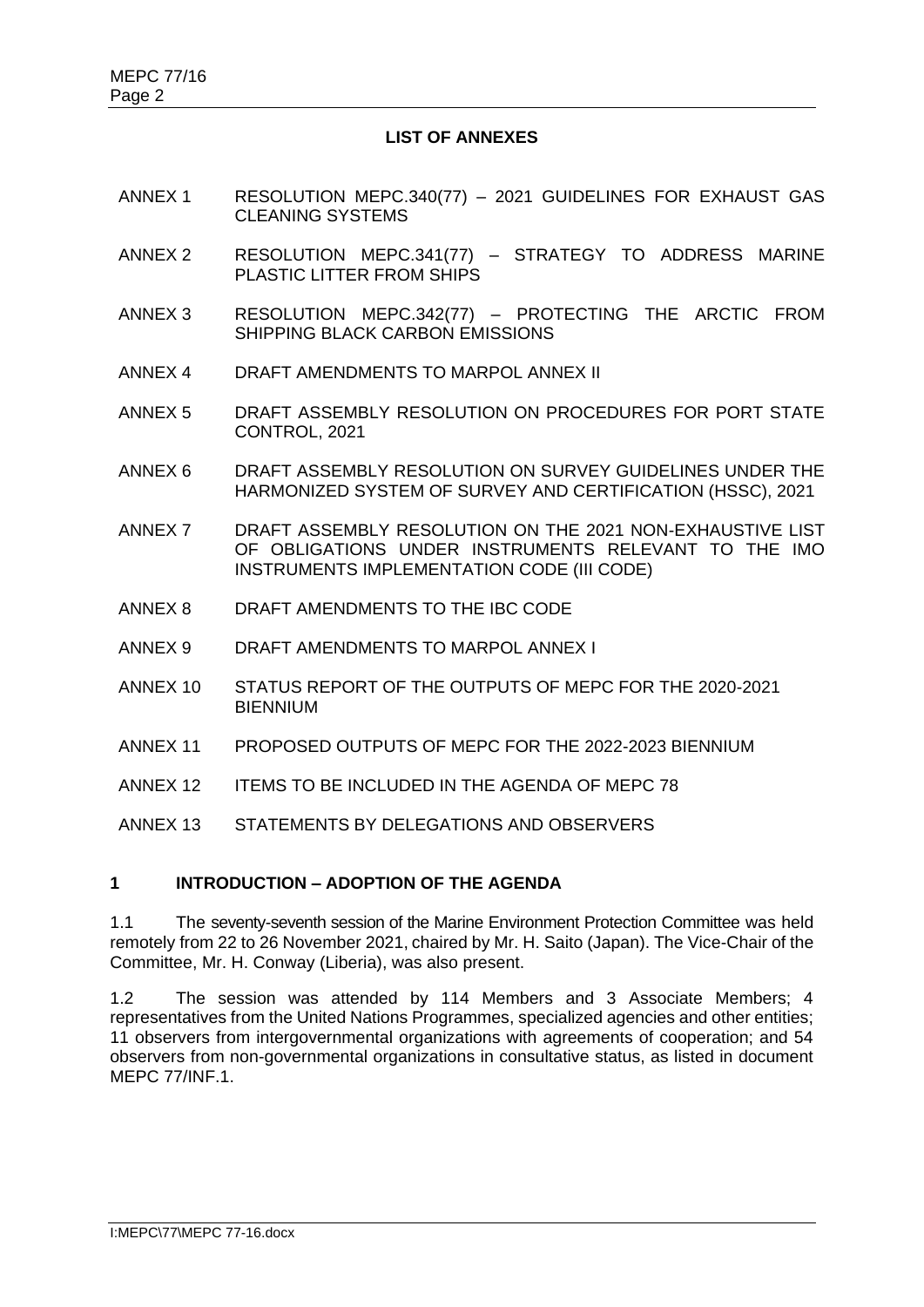# **Opening address of the Secretary-General**

1.3 The Secretary-General welcomed participants and delivered his opening address, the full text of which can be downloaded from the IMO website at the following link: [https://www.imo.org/en/MediaCentre/SecretaryGeneral/Pages/Secretary-GeneralsSpeeches](https://www.imo.org/en/MediaCentre/SecretaryGeneral/Pages/Secretary-GeneralsSpeechesToMeetings.aspx) [ToMeetings.aspx](https://www.imo.org/en/MediaCentre/SecretaryGeneral/Pages/Secretary-GeneralsSpeechesToMeetings.aspx)

### **Chair's remarks**

1.4 The Chair thanked the Secretary-General for his opening address and stated that his advice and requests would be given every consideration in the deliberations of the Committee.

### **Measures taken to facilitate the remote session**

1.5 The Committee recalled that at the extraordinary session of all IMO Committees (ALCOM/ES), held in September 2020, the Committees jointly approved *Interim guidance to facilitate remote sessions of the Committees during the COVID-19 pandemic* (MSC-LEG-MEPC-TCC-FAL.1/Circ.1), and had agreed in particular to:

- .1 waive rule 3 of their respective rules of procedure, in part, to allow sessions to be held remotely;
- .2 accept, for the purpose of facilitating remote sessions, electronically submitted credentials, with originals to follow; and
- .3 consider Members that had submitted valid credentials, were registered at OMRS and were listed as participants in the remote session, as "present" within rule 28(1) of its Rules of Procedure.

### **Adoption of the agenda and related matters**

1.6 The Committee adopted the agenda (MEPC 77/1) and agreed to be guided in its work by the provisional timetable (MEPC 77/1/1, annex 1, as further revised).

1.7 The Committee noted document MEPC 77/1/1 (Chair) setting out the proposals by the Chair, in consultation with the Secretariat, with regard to arrangements for the remote session, taking into account the *Interim guidance to facilitate remote sessions of the Committees during the COVID-19 pandemic*.

1.8 The Committee generally agreed to the Chair's proposals on the arrangements for the remote session as set out in documents MEPC 77/1/1 and MEPC 77/1/1/Add.1(Chair).

1.9 In this context, the Committee further agreed to the Chair's proposals in relation to the documents considered by correspondence prior to the virtual meeting (MEPC 77/1/1, annex 3), having noted document MEPC 77/1/1/Add.1 providing a collation of all comments received by correspondence and explanations on how these comments had been addressed. The Committee noted that the above-mentioned Chair's proposals would be reflected under relevant agenda items.

1.10 The Committee also generally agreed to defer the consideration of the documents listed in annex 4 to document MEPC 77/1/1 to MEPC 78.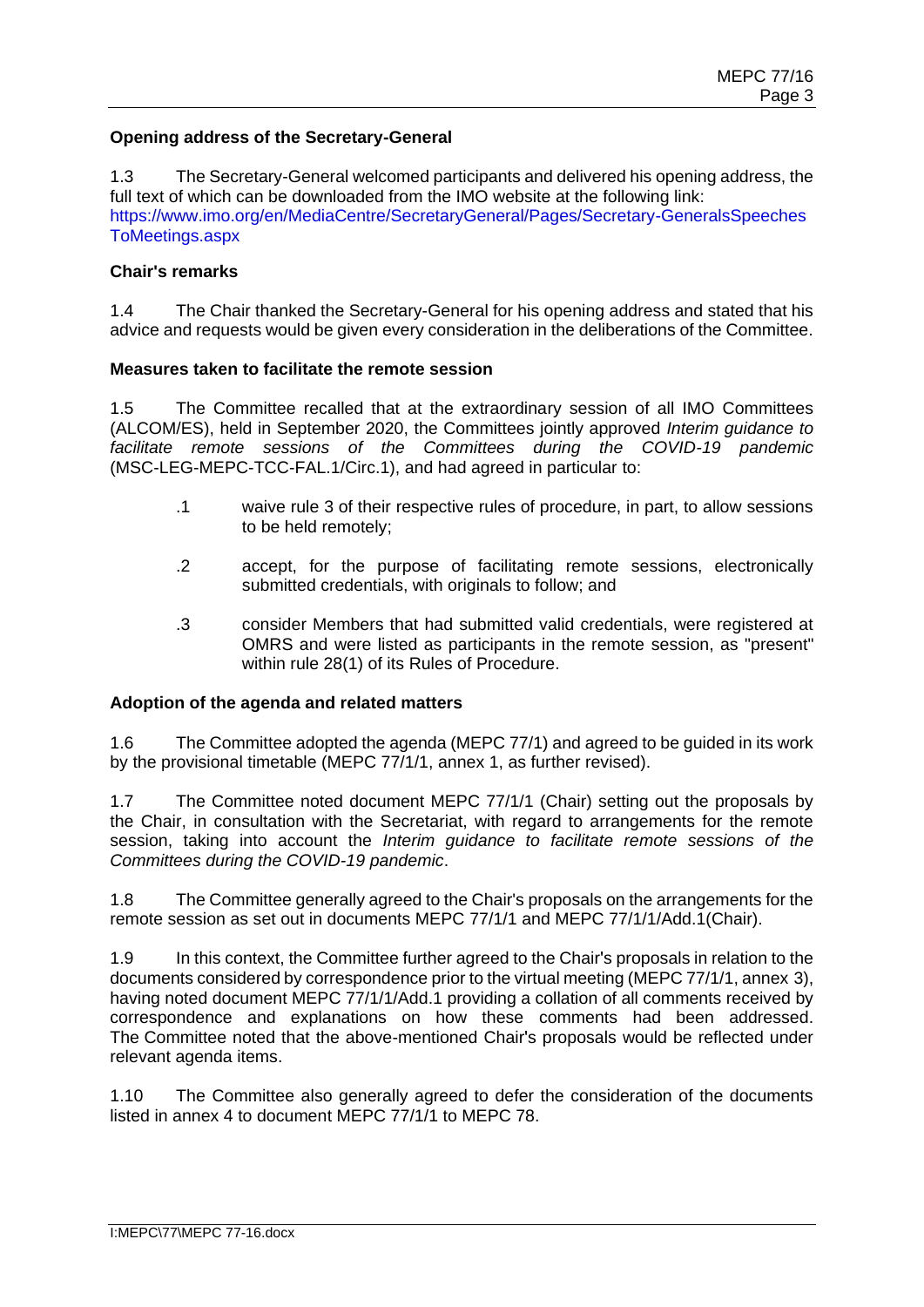# **Credentials**

1.11 The Committee noted that the credentials of 109 delegations attending the session were in due and proper form.

### **2 DECISIONS OF OTHER BODIES**

#### **MATTERS CONSIDERED BY CORRESPONDENCE PRIOR TO THE VIRTUAL MEETING**

2.1 Following consideration by correspondence, prior to the virtual meeting, in accordance with the arrangements of the remote session, as outlined in document MEPC 77/1/1 (paragraphs 10 to 13) and its annex 3 (section 1 on agenda item 2), the Committee noted the decisions and outcomes of MSC 103 (MEPC 77/2), FAL 45 (MEPC 77/2/1), C 125 (MEPC 77/2/2) and LEG 108 (MEPC 77/2/3) with regard to its work, and agreed to take action as appropriate under the relevant agenda items.

2.2 During the virtual meeting, the Committee also reconfirmed the Chair's proposals in annex 3 to document MEPC 77/1/1, as set out in the following paragraphs 2.3 and 2.4.

2.3 In relation to the outcome of MSC 103, the Committee recalled that MEPC 76 had concurrently approved two new outputs, on "Development of an entrant training manual for PSC personnel" and "Development of guidance in relation to IMSAS to assist in the implementation of the III Code by Member States", for inclusion in the biennial agenda of the III Sub-Committee for 2022-2023 and the provisional agenda for III 8 (MEPC 76/15, paragraphs 10.2 and 12.5).

2.4 In relation to the outcome of C 125, the Committee instructed the Secretariat to develop a draft priority list of conventions under the Committeeʹs purview for which a consolidated version would be most beneficial, for consideration by MEPC 78.

2.5 The outcome of MSC 104, relevant to the work of the Committee, was considered under the relevant agenda item 10 as it entailed decisions emanating from the outcomes of the III Sub-Committee (see section 10).

### **MATTERS CONSIDERED DURING THE VIRTUAL MEETING**

### **Urgent matters emanating from the thirty-fourth extraordinary session of the Council**

2.6 The Committee was informed that the Council had agreed to refer the application for consultative status submitted by the Zero Emissions Ship Technology Association (ZESTAs) for further screening by the Committee and had decided that the recommendation of the Committee could be reported directly to the forthcoming session of the Assembly (paragraph 15(c).6 of C/ES.34/D and documents C 125/WP.4 and C 124/5(c)).

2.7 The Committee established an informal group, chaired by the Vice-Chair of the Committee, Mr. Harry Conway of Liberia, meeting outside normal working hours to further screen the application submitted by ZESTAs and advise the Committee accordingly.

2.8 In considering the report of the Informal Group (MEPC 77/WP.11), the Committee noted the Group's view that ZESTAs had experience which was not represented in other groups or organizations with observer status at IMO, specifically in relation to the zero-emission technologies of wind, hydrogen and marine batteries and therefore such expertise would be valuable in the context of IMO's work in reducing GHG emissions. The Committee also noted that ZESTAs general objectives were aligned with IMO's Initial GHG Strategy and that the organization had good capacity to support the work of IMO.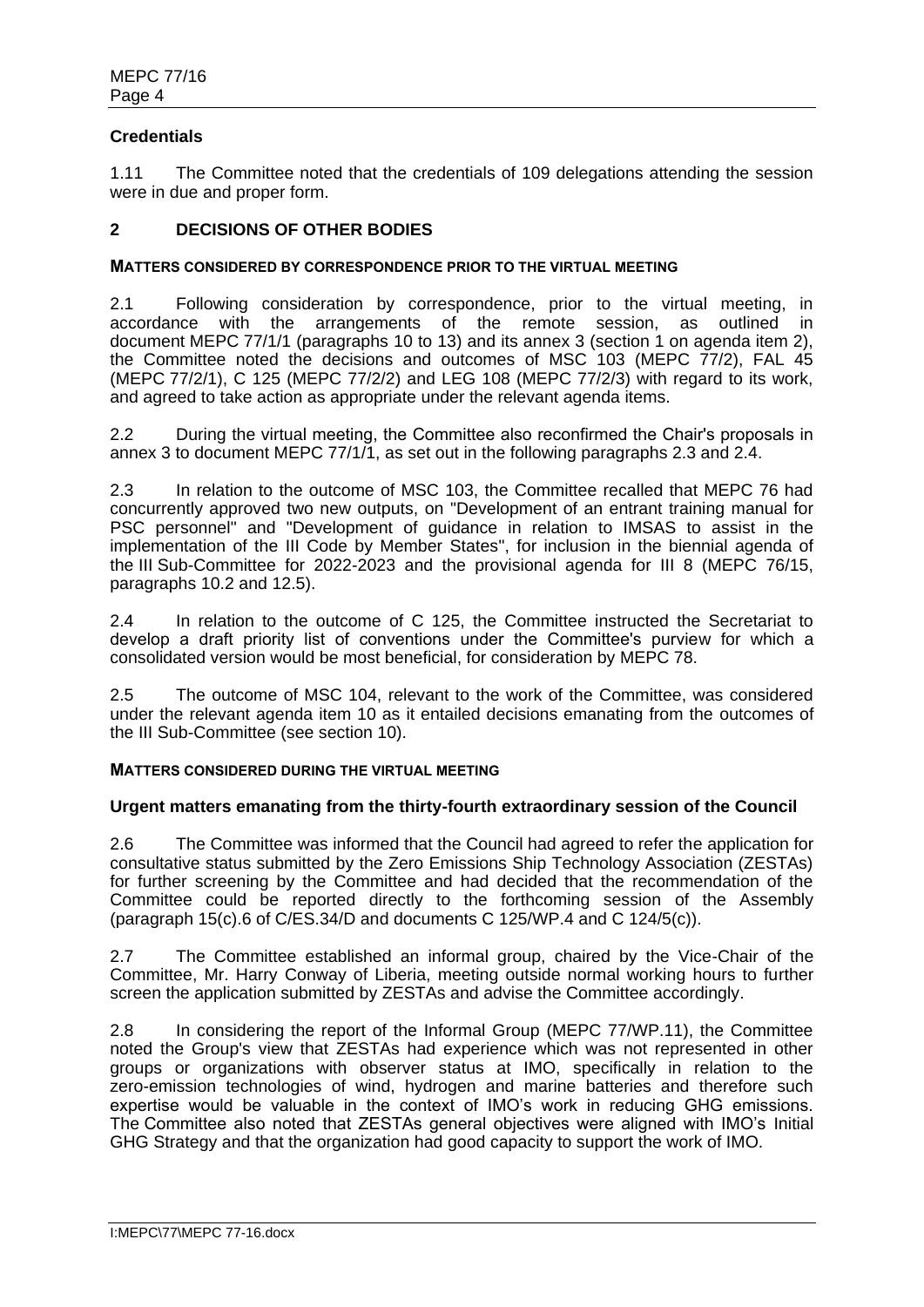2.9 The Committee also noted the view of some members of the Informal Group that, while ZESTAs members had experience in zero-emission technologies, the organization itself did not have a track record of publications on the subject and that more evidence was needed to ensure that it could contribute to the work of IMO.

2.10 The delegation of China expressed the view that any organization or individual with expertise relevant to the work of the Organization should be welcomed to make their contribution through various means, including being invited as an expert or as an observer organization with consultative status. In referring to the fact that ZESTAs was not a truly international organization with only a few members from Europe and Canada, the delegation of China stressed that in the past recommendations/decisions to grant consultative status had always been made on a unanimous basis following Council Members' satisfaction that the applying organizations had met the conditions set out in the established rules and Guidelines; any exception to this would be detrimental to the reputation of the Organization and would adversely affect the future work of the Organization.

2.11 Following consideration, the Committee concurred with the Informal Group's view to recommend to the Assembly at its thirty-second session that consultative status be granted to ZESTAs on a provisional basis of two years, after which time that status be reviewed to ensure that ZESTAs was making a valuable contribution to the work of IMO.

2.12 The delegation of China, supported by the delegation of the Russian Federation, reserved its position with regard to the Committee's recommendation to A 32.

# **3 IDENTIFICATION AND PROTECTION OF SPECIAL AREAS, ECAs AND PSSAs**

3.1 Following consideration by correspondence, prior to the virtual meeting, in accordance with the arrangements of the remote session, as outlined in document MEPC 77/1/1 (paragraphs 10 to 13) and its annex 3 (section 2 on agenda item 3), the Committee noted the information provided in documents MEPC 77/INF.27 (France et al.) and MEPC 77/INF.28 (France) with regard to ongoing work towards a proposal on the identification of the Western Mediterranean Sea as a PSSA to minimize the risk of ship strikes with cetaceans.

# **4 HARMFUL AQUATIC ORGANISMS IN BALLAST WATER**

# **MATTERS CONSIDERED BY CORRESPONDENCE PRIOR TO THE VIRTUAL MEETING**

4.1 In accordance with the arrangements of the remote session, as outlined in document MEPC 77/1/1 (paragraphs 10 to 13) and its annex 3 (section 3 on agenda item 4), as well as document MEPC 77/1/1/Add.1 (paragraphs 11 and 23.1), the Committee considered by correspondence, prior to the virtual meeting, the following documents:

- .1 MEPC 77/4 (Islamic Republic of Iran), containing an application for Basic Approval of the RADClean® BWMS;
- .2 MEPC 77/4/1 (Japan), containing an application for Final Approval of JFE BallastAce® that makes use of NEO-CHLOR MARINE®;
- .3 MEPC 77/4/2 (Republic of Korea), containing an application for Final Approval of the HiBallast NF™ ballast water management system;
- .4 MEPC 77/4/4 (Secretariat), containing the report of the forty-first meeting of the GESAMP-Ballast Water Working Group;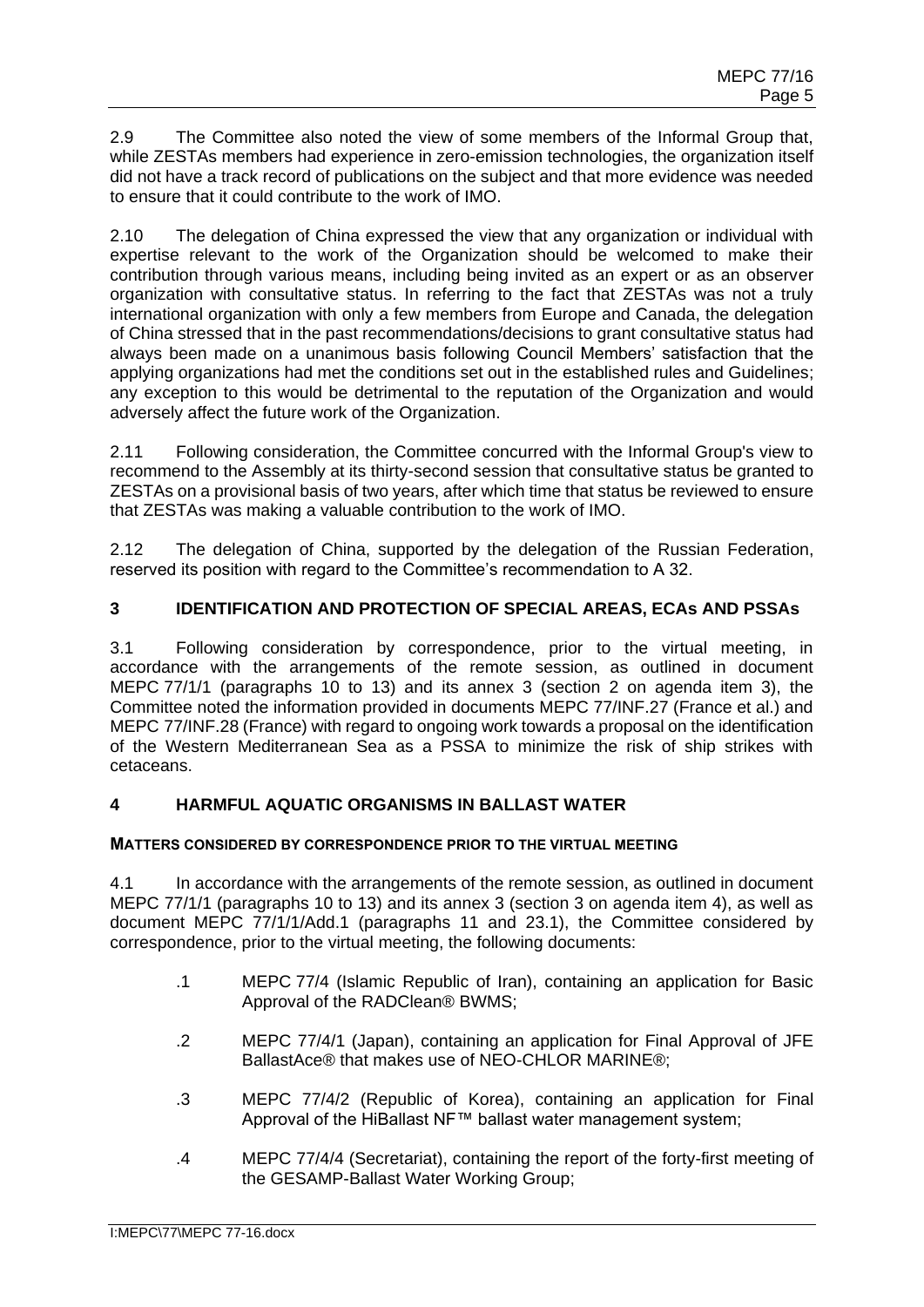- .5 MEPC 77/4/11 (IACS), proposing a unified interpretation of regulation B-3.10 of the BWM Convention concerning the deadline for compliance with the D-2 standard for ships constructed before 8 September 2017 but which do not have an initial survey associated with the IOPPC until after 8 September 2019;
- .6 MEPC 77/INF.4 (Liberia), providing information on the type approval of the SeaCURE Ballast Water Management System;
- .7 MEPC 77/INF.7 (Netherlands), providing information on the type approval of the MICROFADE II BWMS;
- .8 MEPC 77/INF.12 (Denmark), providing information on the amendment of the type approval of the CompactClean Ballast Water Management System;
- .9 MEPC 77/INF.13 (Norway), providing information on the type approval of the Purestream<sup>™</sup> BWMS;
- .10 MEPC 77/INF.14 (Republic of Korea), providing information on the type approval of the TECHCROSS Inc. Electro-Cleen™ System (ECS) Ballast Water Management System;
- .11 MEPC 77/INF.15 (Republic of Korea), providing information on the type approval of the S&SYS Co., Ltd. Purimar<sup>™</sup> Ballast Water Management System;
- .12 MEPC 77/INF.16 (Republic of Korea), providing information on a standardized operating record of BWMS with real-time monitoring system and its utilization in port State control work;
- .13 MEPC 77/INF.17 (Republic of Korea), providing information on the type approval of the HANLA IMS Co., Ltd. EcoGuardian™ Ballast Water Management System;
- .14 MEPC 77/INF.21 (China), providing information on the type approval of the NiBallast<sup>™</sup> Ballast Water Management System; and
- .15 MEPC 77/INF.26 (Bolivia et al.), providing information on a tool for invasive species data analysis.

4.2 During the virtual meeting, the Committee reconfirmed the endorsement of the Chairʹs proposals in annex 3 to document MEPC 77/1/1, as well as document MEPC 77/1/1/Add.1, as set out in the following paragraphs 4.3 to 4.9.

# **Approval of ballast water management systems that make use of Active Substances**

- 4.3 The Committee agreed to:
	- .1 not grant Final Approval to the FlowSafe ballast water management system submitted by Cyprus in document MEPC 75/4/11;
	- .2 grant Basic Approval to the RADClean® BWMS submitted by the Islamic Republic of Iran in document MEPC 77/4;
	- .3 grant Final Approval to JFE BallastAce® That Makes Use of NEO-CHLOR MARINE® submitted by Japan in document MEPC 77/4/1; and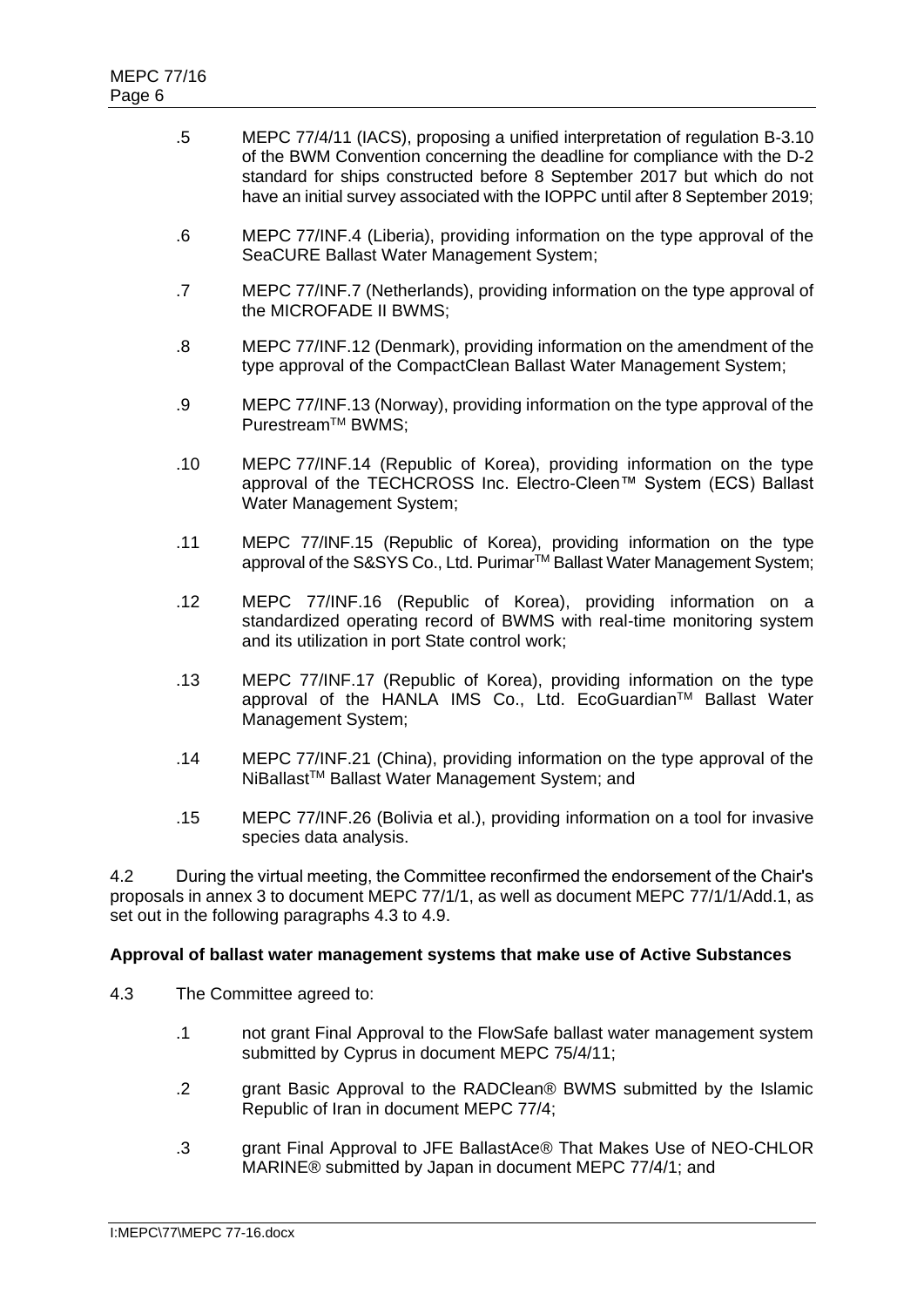.4 grant Final Approval to HiBallast NF™ submitted by the Republic of Korea in document MEPC 77/4/2.

### **Organizational arrangements related to the evaluation and approval of ballast water management systems**

- 4.4 The Committee noted the GESAMP-BWWGʹs views that:
	- .1 the relevant Administration should check that the Operations, Maintenance and Safety Manual (OMSM) and other relevant information was adequately updated to incorporate proposed changes, and that any changes from the original BWMS should be clearly indicated in the application; and
	- .2 submitting Administrations should conduct a careful completeness check to ensure that the application satisfied all the provisions contained in Procedure (G9) (paragraph 2.3.4 of the Methodology for information gathering and conduct of work of the GESAMP-BWWG (BWM.2/Circ.13/Rev.4)).

4.5 The Committee also noted the GESAMP-BWWG's view that a Stocktaking Workshop was necessary, and the suggested terms of reference, and invited Member States to submit relevant data to the Secretariat for consideration by the GESAMP-BWWG in its evaluation of TRO sensors at its next Stocktaking Workshop.

4.6 The Committee instructed the Ballast Water Review Group (see also paragraph 4.10.3) to consider the proposal to develop procedures for conducting re-evaluations of ballast water management systems which make use of Active Substances and to advise the Committee accordingly.

# **Unified interpretation of regulation B-3.10 of the BWM Convention**

4.7 The Committee instructed the PPR Sub-Committee, at its ninth session, to consider document MEPC 77/4/11 (IACS), under its agenda item 16 (Unified interpretation to provisions of IMO environment-related conventions), and to advise the Committee accordingly.

### **Type approval of ballast water management systems**

4.8 The Committee noted the information regarding type-approved ballast water management systems provided in documents MEPC 77/INF.4 (Liberia), MEPC 77/INF.7 (Netherlands), MEPC 77/INF.12 (Denmark), MEPC 77/INF.13 (Norway), MEPC 77/INF.14, MEPC 77/INF.15 and MEPC 77/INF.17 (Republic of Korea), and MEPC 77/INF.21 (China).

### **Information on other matters related to the implementation of the BWM Convention**

4.9 The Committee noted the information contained in documents MEPC 77/INF.16 (Republic of Korea) on a standardized operating record of ballast water management systems with real-time monitoring system and its utilization for port State control; and MEPC 77/INF.26 (Bolivia et al.) on the construction of a regional platform for information on invasive species to support the implementation of the BWM Convention in the ROCRAM area.

### **MATTERS CONSIDERED DURING THE VIRTUAL MEETING**

# **Establishment of the Ballast Water Review Group**

4.10 In accordance with the arrangements of the remote session, as outlined in document MEPC 77/1/1 (paragraph 5) and its annex 2, as well as document MEPC 77/1/1/Add.1 (paragraphs 3 to 8), the Committee established the Ballast Water Review Group with the following terms of reference (see also paragraph 4.19):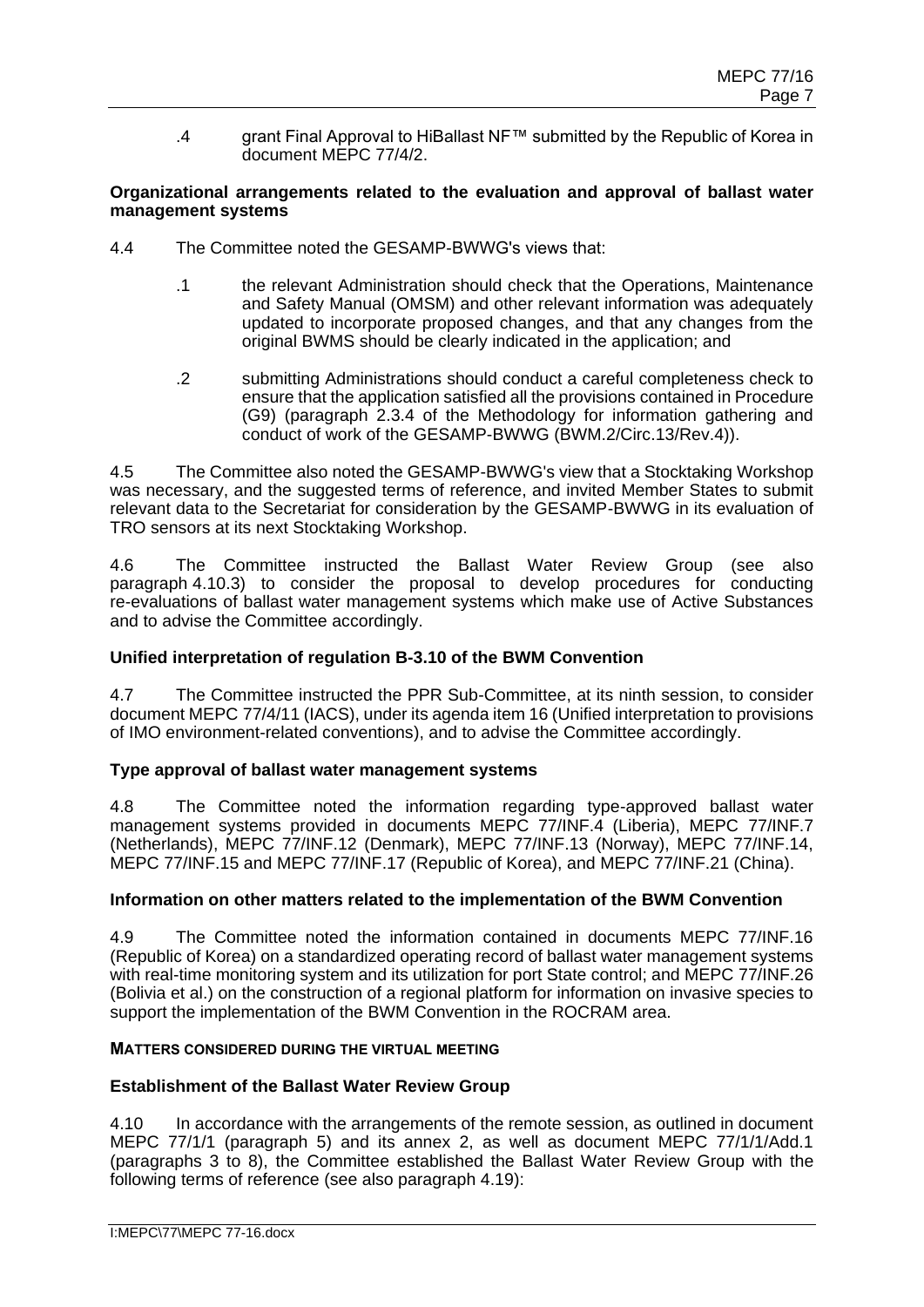- .1 prepare, with a view to finalization, the draft BWM.2 circular on guidance for the application of the BWM Convention to ships operating at ports with challenging water quality, using document MEPC 76/4 and Corr.1 as the basis and taking into account documents MEPC 76/4/4, MEPC 76/4/5, MEPC 76/4/6, MEPC 76/4/7, MEPC 76/4/8, MEPC 77/4/8, MEPC 77/4/10 (paragraph 15) and PPR 5/23/2; and in the event that the draft circular cannot be finalized, advise the Committee on the way forward for finalizing it;
- .2 consider the draft unified interpretation of regulations E-1.1.1 and E-1.1.5 of the BWM Convention proposed in document MEPC 77/4/6 and advise the Committee accordingly; and
- .3 consider the proposal to develop procedures for conducting re-evaluations of ballast water management systems which make use of Active Substances and advise the Committee accordingly.

# **Matters considered in plenary**

4.11 During the virtual meeting, the Committee had for its consideration the following matters under this agenda item:

- .1 application of the BWM Convention to specific ship types; and
- .2 the experience-building phase associated with the BWM Convention.

4.12 Due to time constraints, having considered the relevant proposals by the Chair, the Committee took action as set out in the following paragraphs 4.13 to 4.18.

# *Application of the BWM Convention to specific ship types*

4.13 The Committee had for its consideration four documents submitted to MEPC 74 and two documents submitted to MEPC 75 that had been deferred to MEPC 76, which had further deferred them to this session, as follows:

- .1 document MEPC 74/4/13 (Russian Federation), containing proposals with regard to the application of the BWM Convention to specific ship types, in particular to multipurpose salvage ships; and proposing to amend regulation A-5 of the BWM Convention and *the Guidelines for ballast water management equivalent compliance (G3)*, in order to apply provisions for equivalent compliance also to ships designed and used for emergency response, search and rescue, oil spill response and emergency towing;
- .2 documents MEPC 74/4/18, MEPC 74/4/19 and MEPC 74/4/20 (Turkey), highlighting the technical and operational challenges of retrofitting BWMS on specialized tugboats, following up from relevant submissions in documents MEPC 72/4/8 and MEPC 73/15/2; proposing that a guidance document be developed; and also proposing to evaluate the need for a possible amendment to the Convention;
- .3 document MEPC 75/4/7 (Australia, Canada and New Zealand), proposing a new circular on options for compliance with the BWM Convention for all ships required to meet the regulation D-2 performance standard; and expressing the view that making amendments based on specific ship types risked fragmentation of the Convention and that such amendments made prior to the end of the experience-building phase (EBP) risked pre-empting the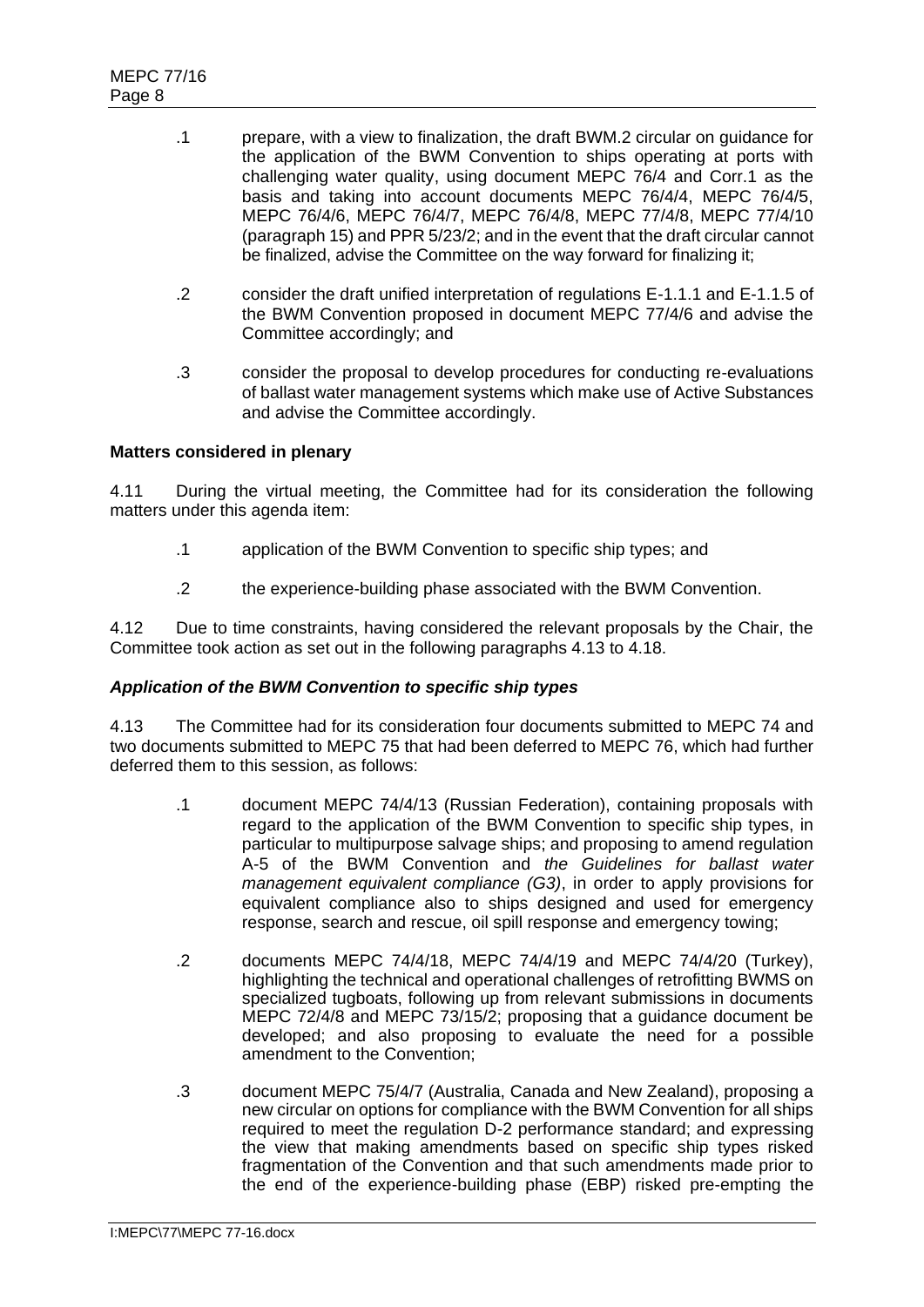results of the EBP and might lead to implementation issues being addressed in an uncoordinated manner, which might result in inadequate or ineffective long-term changes being made to the Convention; and

.4 document MEPC 75/4/8 (Russian Federation), providing comments on document MEPC 75/4/7 that, while acknowledging that the draft circular proposed in document MEPC 75/4/7 could be a very useful document for Administrations when seeking solutions for compliance with the Convention, there might be some exceptional cases, either related to specific ship types or specific circumstances, to which the options listed in the draft circular would not be suitable; that for exceptional cases urgent measures might be required that could imply either amendments to the Convention or a clear guidance; and that such amendments based on specific ship types would not risk fragmentation of the Convention.

4.14 Having noted that there had been intersessional deliberations among some key delegations with a view to achieving compromise that might be agreeable to all parties involved, the Committee invited interested Member States and international organizations to work intersessionally and submit updated proposals to the next session.

# *The experience-building phase associated with the BWM Convention*

4.15 The Committee had for its consideration one document submitted to MEPC 76 which had been deferred to this session, and five documents dealing with this matter submitted to MEPC 77, as follows:

- .1 document MEPC 76/4/2 (Liberia et al.), discussing entries in the ballast water record book (BWRB); proposing that the guidance provided in Appendix II of the BWM Convention (Form of the Ballast Water Record Book) be reviewed as part of the experience-building phase (EBP); and also proposing that the review should identify any need for an improvement of the Convention in light of experience gained with the BWRB as part of the package of amendments following the conclusion of the EBP, and consider whether additional guidance on entries in the BWRB was necessary;
- .2 document MEPC 77/4/3 (Canada), sharing the results of scientific research on ballast water management system performance, as well as experience with potential approaches for compliance assessment during port State control in Canada; and suggesting, based on information gathered to date, that areas of focus for the data analysis and Convention review stages of the EBP should include increasing the performance and reliability of current BWMS and improving the practicality of compliance assessment and enforcement;
- .3 document MEPC 77/4/5 (Secretariat), providing an update on the EBP, including an update on data gathered and work undertaken by the Secretariat and the World Maritime University (WMU) to progress data gathering and analysis;
- .4 document MEPC 77/4/7 (ICS et al.), proposing to extend the EBP in order to provide sufficient time for the various stages of the EBP to be effective and ensure follow-up decisions relating to a review of the BWM Convention were meaningful and based on sufficient feedback and data; expressing concern that, with the limited amount of data received by MEPC 76, the data analysis stage could not reasonably be initiated as the review would not be meaningful; and proposing to extend the EBP timeline by two years as a minimum;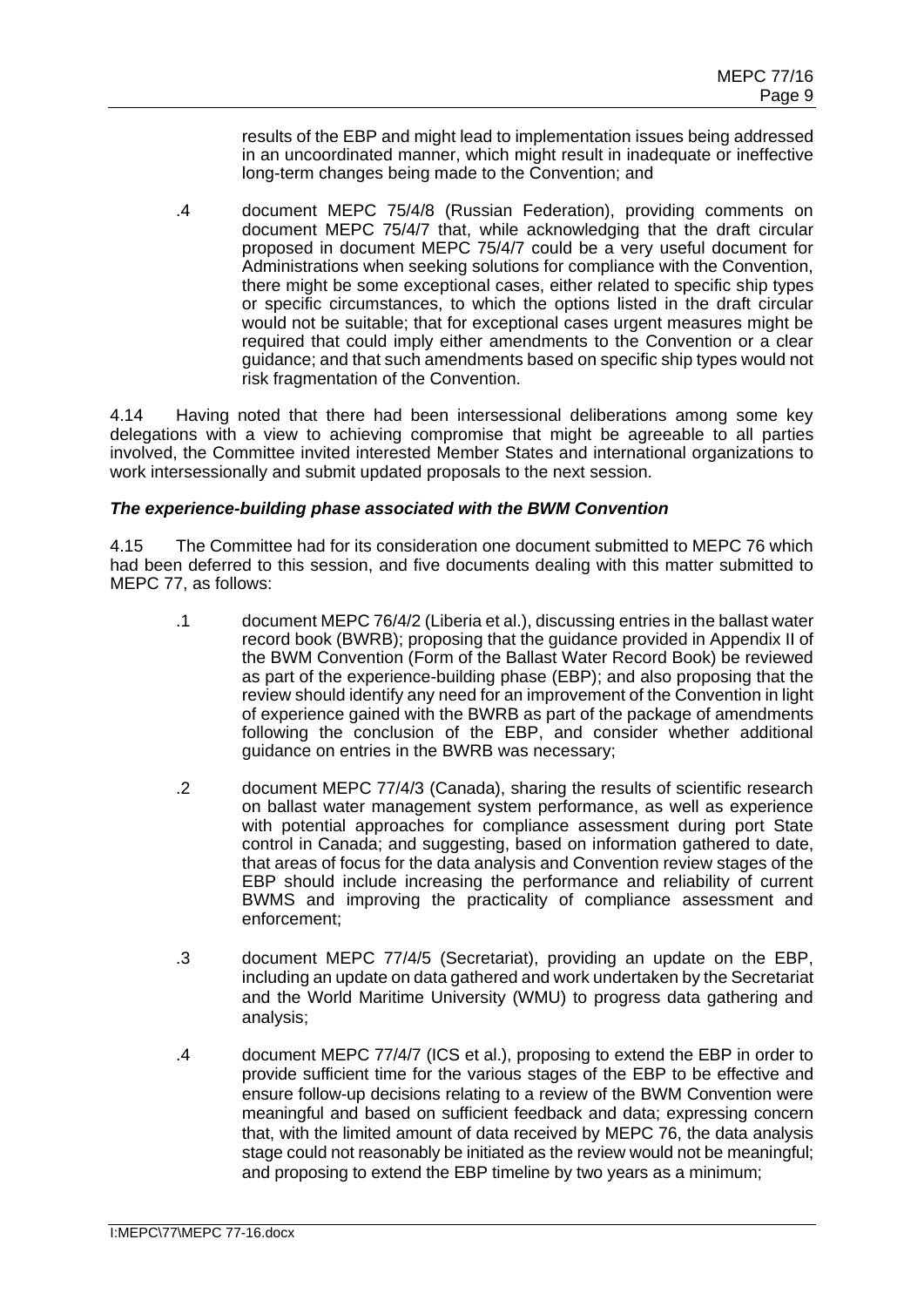- .5 document MEPC 77/4/9 (India), commenting on the proposal to extend the EBP and highlighting the need to review Appendix II of the BWM Convention concerning the BWRB entries; expressing the view that, while supporting the proposal to extend the EBP by a minimum of two years, there was enough information available to review Appendix II of the BWM Convention; and proposing to develop a revised BWRB as well as guidance on entries in the BWRB incorporating the above revision of the BWRB; and
- .6 MEPC 77/4/10 (Brazil), presenting the status of ongoing studies in Brazil during the EBP regarding the implementation of the D-2 standard, including the results of a survey relating to the training of inspectors, entailing inspections conducted on a ship that had performed ballast water exchange (BWE) exclusively and on a ship that had performed both BWE and ballast water treatment (BWT); and commenting on the use of BWE+BWT in ports with challenging water quality, which was a separate matter that had been referred to the Ballast Water Review Group.

4.16 The Committee noted that, since the submission of the last update by the Secretariat through document MEPC 77/4/5, there had been substantial further data collection through WMU, and by the time of this session there was available data from 35 Member States and seven other stakeholders corresponding to approximately 15,000 ships, which was being analysed with a view to submission of the full data analysis report by the Secretariat to MEPC 78.

4.17 In light of this, the Chair proposed that, as data analysis under the EBP was ongoing and the Secretariat would submit the full data analysis report to MEPC 78, the Committee should consider the proposals contained in the submitted documents at the next session in conjunction with the report, while the information contained in these documents should be considered by the Secretariat and WMU in the context of the data analysis.

4.18 Consequently, the Committee invited the Secretariat and WMU to consider the information contained in these documents in the context of the data analysis and submit the full data analysis report to MEPC 78, and noted the proposals contained in the documents for further consideration at the next session in conjunction with the report. With respect to the data analysis to be provided to MEPC 78, the Secretariat and WMU were requested to highlight in their report data received and analysis conducted relating to the biological efficacy of BWMS in accordance with compliance with regulation D-2 of the BWM Convention differentiating, as much as possible, between BWMS approved in accordance with the BWMS Code and those approved in accordance with earlier versions of the Guidelines (G8).

# **Report of the Ballast Water Review Group**

4.19 Having considered the report of the Ballast Water Review Group (MEPC 77/WP.10), the Committee approved it in general and took action as outlined below.

# *Application of the BWM Convention to ships operating at ports with challenging water quality*

4.20 The Committee noted that the Group had for its consideration the following documents:

.1 MEPC 76/4 and Corr.1 (Liberia et al.), proposing a draft BWM circular on application of the BWM Convention to ships operating at ports with challenging water quality, intended to provide all stakeholders including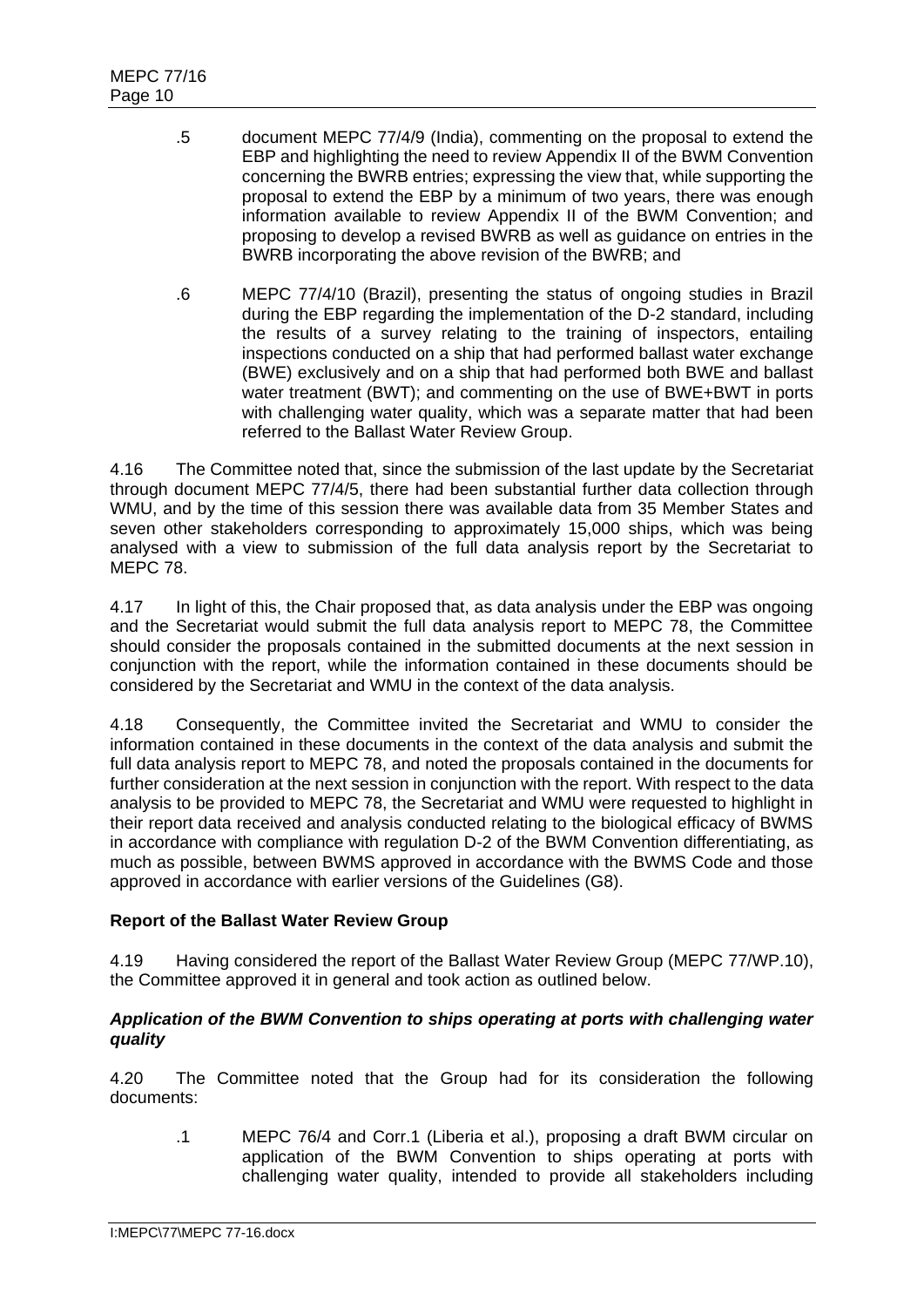Member States and shipowners with a clear understanding of the Committee's expectations in terms of ballast water management requirements for ships operating at ports with challenging water quality;

- .2 MEPC 76/4/4 (China), commenting on document MEPC 76/4 and proposing modifications to the draft guidance on the application of the BWM Convention to ships operating at ports with challenging water quality as set out in the annex to document MEPC 76/4;
- .3 MEPC 76/4/5 (Republic of Korea), providing comments on the draft BWM circular on application of the BWM Convention to ships operating at ports with challenging water quality;
- .4 MEPC 76/4/6 (Norway), commenting on the draft BWM circular on application of the BWM Convention to ships operating at ports with challenging water quality as submitted by Liberia et al.;
- .5 MEPC 76/4/7 (INTERTANKO), providing information on reports submitted by INTERTANKO members on their ships that experienced issues with their ballast water management systems (BWMS) at ports with challenging water quality;
- .6 MEPC 76/4/8 (Marshall Islands), providing comments on document MEPC 76/4 and a revised draft BWM circular on guidance on application of the BWM Convention to ships operating at ports with challenging water quality;
- .7 MEPC 77/4/8 (Denmark and Germany), providing comments on document MEPC 76/4 and proposing a more BWMS-specific approach for ships operating at ports with challenging water quality as part of the experience-building phase associated with the BWM Convention (EBP);
- .8 MEPC 77/4/10 (Brazil), paragraph 15, commenting on the use of ballast water exchange plus treatment (BWE+BWT) in ports with challenging water quality; and
- .9 PPR 5/23/2 (Canada), addressing the proposals made in document MEPC 71/4/21 (Republic of Korea) with regard to ports with challenging water quality, in general agreeing that the use of BWE+BWT could assist in dealing with ballast water from such ports but it needed further consideration.

4.21 The Committee also noted that, due to the large number of issues to resolve, the Group was not able to finalize the draft BWM.2 circular on guidance for the application of the BWM Convention to ships operating at ports with challenging water quality at this session, and focused on fundamental elements that could form the basis for future deliberations with a view to finalizing it.

4.22 The Committee invited Member States and international organizations to submit further proposals with regard to guidance on measures that might be taken when BWMS encounter challenging uptake water quality, taking into account the fundamental elements established at this session as set out in annex 2 to the group's report (MEPC 77/WP.10).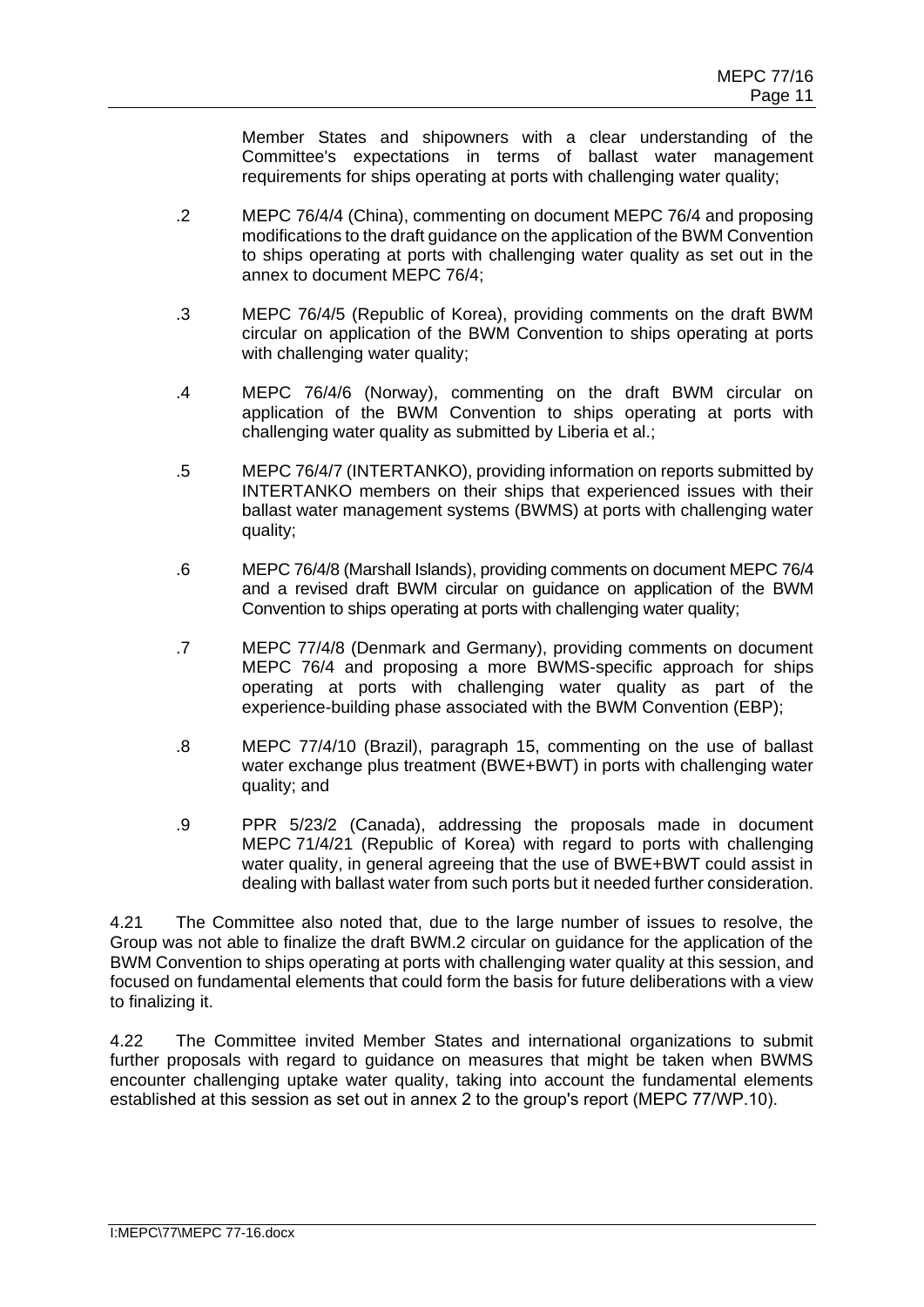# *Unified interpretation of regulations E-1.1.1 and E-1.1.5 of the BWM Convention*

4.23 The Committee noted that the Group had for its consideration document MEPC 77/4/6 (Republic of Korea and IACS), proposing a unified interpretation of regulations E-1.1.1 and E-1.1.5 of the BWM Convention concerning a common date to be used for determining the implementation of mandatory commissioning testing of individual ballast water management systems in accordance with resolution MEPC.325(75) and taking into account BWM.2/Circ.70/Rev.1.

4.24 The Committee approved the unified interpretation of the *Date to be used for determining the implementation of mandatory commissioning testing of individual ballast water management systems in accordance with resolution MEPC.325(75)* as set out in annex 1 to the groupʹs report (MEPC 77/WP.10), and instructed the Secretariat to circulate it by means of BWM.2/Circ.66/Rev.2, consolidating all existing unified interpretations to the BWM Convention.

### *Procedures for conducting re-evaluations of ballast water management systems*

4.25 The Committee noted that, due to time constraints, the Group was not able to consider the proposal to develop procedures for conducting re-evaluations of ballast water management systems which make use of Active Substances, and instructed the Group to consider this matter at a future session.

# *Future work*

4.26 The Committee noted the request of the Group on re-establishment of the Review Group at MEPC 78, in accordance with the provisions of regulation D-5 of the BWM Convention.

# **5 AIR POLLUTION PREVENTION**

# **MATTERS CONSIDERED BY CORRESPONDENCE PRIOR TO THE VIRTUAL MEETING**

5.1 In accordance with the arrangements of the remote session, as outlined in document MEPC 77/1/1 (paragraphs 10 to 13) and its annex 3 (section 4 on agenda item 5), the Committee considered by correspondence, prior to the virtual meeting, the following documents:

- .1 MEPC 77/INF.8 (Netherlands), providing a study on developing onboard sampling methods of fuel oil intended to be used or carried for use on board a ship;
- .2 MEPC 77/INF.10 (China), providing information on the structure of the shipboard photovoltaic-driven exhaust gas cleaning system (EGCS) and the application in China; and
- .3 MEPC 77/INF.20 (China), providing information on the development of onshore power supply in China.

5.2 Having reconfirmed the Chairʹs proposals in annex 3 to document MEPC 77/1/1 during the virtual meeting, the Committee noted the information provided in documents MEPC 77/INF.8, MEPC 77/INF.10 and MEPC 77/INF.20.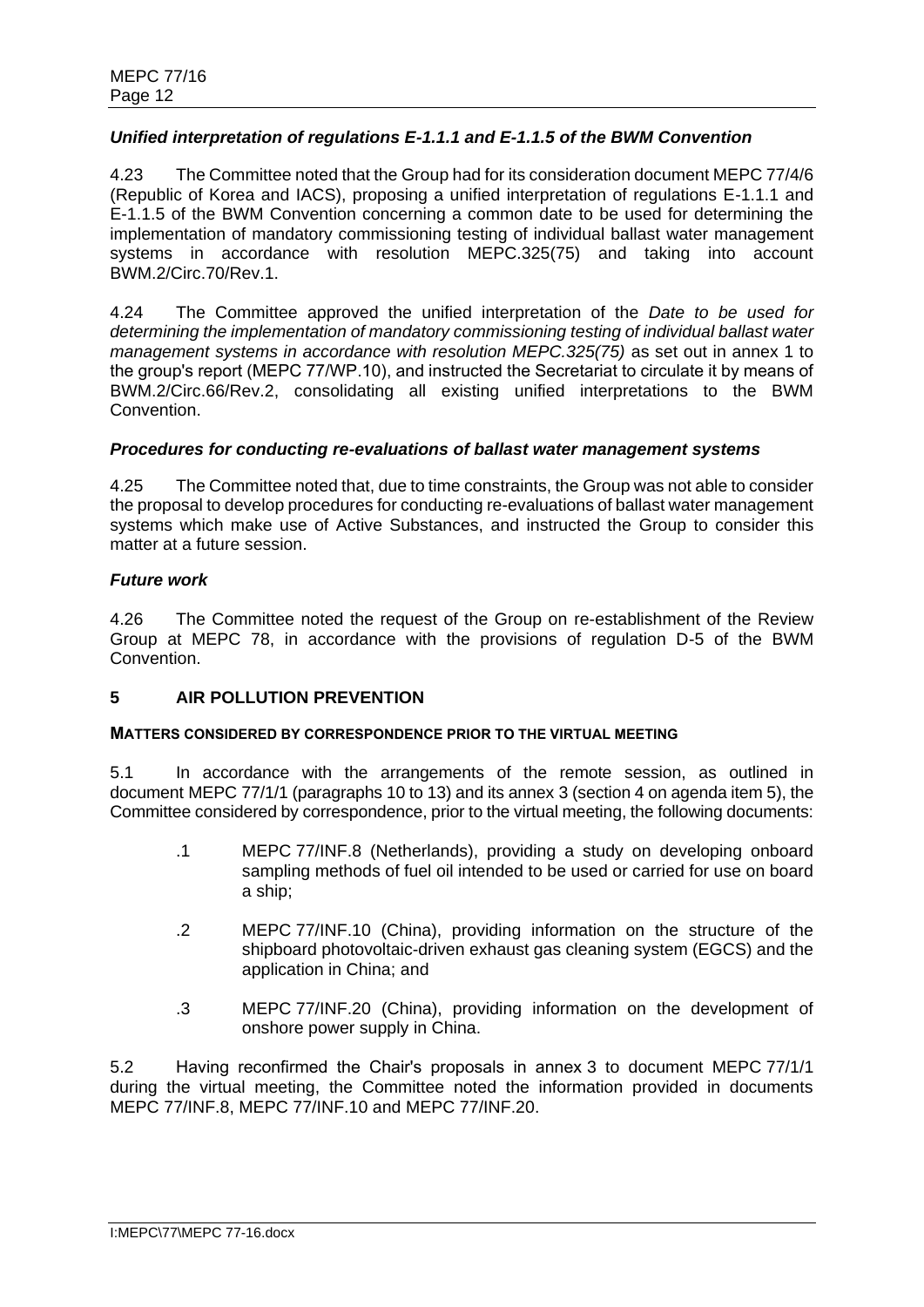### **MATTERS CONSIDERED DURING THE VIRTUAL MEETING**

### **Establishment of the Working Group on Air Pollution and Energy Efficiency**

5.3 In accordance with the arrangements of the remote session, as outlined in document MEPC 77/1/1 (paragraph 5 and annex 2) and as updated by document MEPC 77/1/1/Add.1 (paragraphs 9 and 10), the Committee established the Working Group on Air Pollution and Energy Efficiency and instructed it, taking into account the comments (including those submitted by correspondence prior to the virtual meeting and reflected in document MEPC 77/1/1/Add.1) and decisions made in plenary, to (see also paragraph 6.7):

- .1 finalize the draft 2021 Guidelines for exhaust gas cleaning systems (2021 EGCS Guidelines), using annex 9 to document PPR 7/22/Add.1 as the basis, taking into account documents MEPC 75/10/2 (United States), MEPC 75/10/3 (IACS), MEPC 76/9/3 (Republic of Korea) and MEPC 76/9/4 (China);
- .2 finalize the draft revised title and scope of work of output 1.23 on ʺEvaluation and harmonization of rules and guidance on the discharge of discharge water from EGCS into the aquatic environment, including conditions and areas", using annex 11 to document PPR 7/22/Add.1 as the basis, taking into account documents MEPC 75/10/5 (CLIA), MEPC 75/INF.10 (Sweden), MEPC 75/INF.13 (Greece), MEPC 76/9/1 (ICES), MEPC 76/9/2 (Austria et al.), MEPC 76/9/6 (Japan), MEPC 76/9/8 (FOEI et al.), MEPC 76/INF.5 (ICES), MEPC 76/INF.11 (Belgium), MEPC 76/INF.33 (Japan), MEPC 76/INF.38 (Cyprus), MEPC 76/INF.42 (China) and MEPC 77/9/1 (FOEI et al.);
- .3 finalize the draft revised MEPC circular on *Guidance on indication of ongoing compliance in the case of the failure of a single monitoring instrument, and recommended actions to take if the exhaust gas cleaning system (EGCS) fails to meet the provisions of the EGCS Guidelines*, using annex 10 to document PPR 7/22/Add.1 as the basis, taking into account documents MEPC 75/5/3 (Republic of Korea), MEPC76/5/5 (Austria et al.), MEPC 77/5 (China et al.) and MEPC 77/5/1 (China);
- .4 consider and prepare amendments to the *2013 Guidance on treatment of innovative energy efficiency technologies for calculation and verification of the attained EEDI* (MEPC.1/Circ.815), using the annex to document MEPC 77/6 (Comoros et al.) as a basis, taking into account documents MEPC 74/5/30 (China), MEPC 74/INF.39 (China), MEPC 75/INF.26 (Comoros), MEPC 76/6/2 (China et al.), MEPC 76/6/6 (Finland and Germany), MEPC 76/6/7 (France), MEPC 76/6/8 (France), MEPC 76/6/10 (Comoros and RINA), MEPC 76/7/31 (Comoros and RINA) and MEPC 76/INF.30 (Comoros and RINA); and
- .5 consider documents MEPC 75/5 (Secretariat), MEPC 75/5/Add.1 (Secretariat), MEPC 75/5/1 (Secretariat), MEPC 75/INF.4 (Secretariat) and MEPC 75/INF.9 (Secretariat) concerning data collection and analysis under regulation 18 of MARPOL Annex VI, in particular the recommendation of the Correspondence Group in document MEPC 75/5/1 on the inclusion of flashpoint as mandatory information in the bunker delivery note, and advise the Committee accordingly.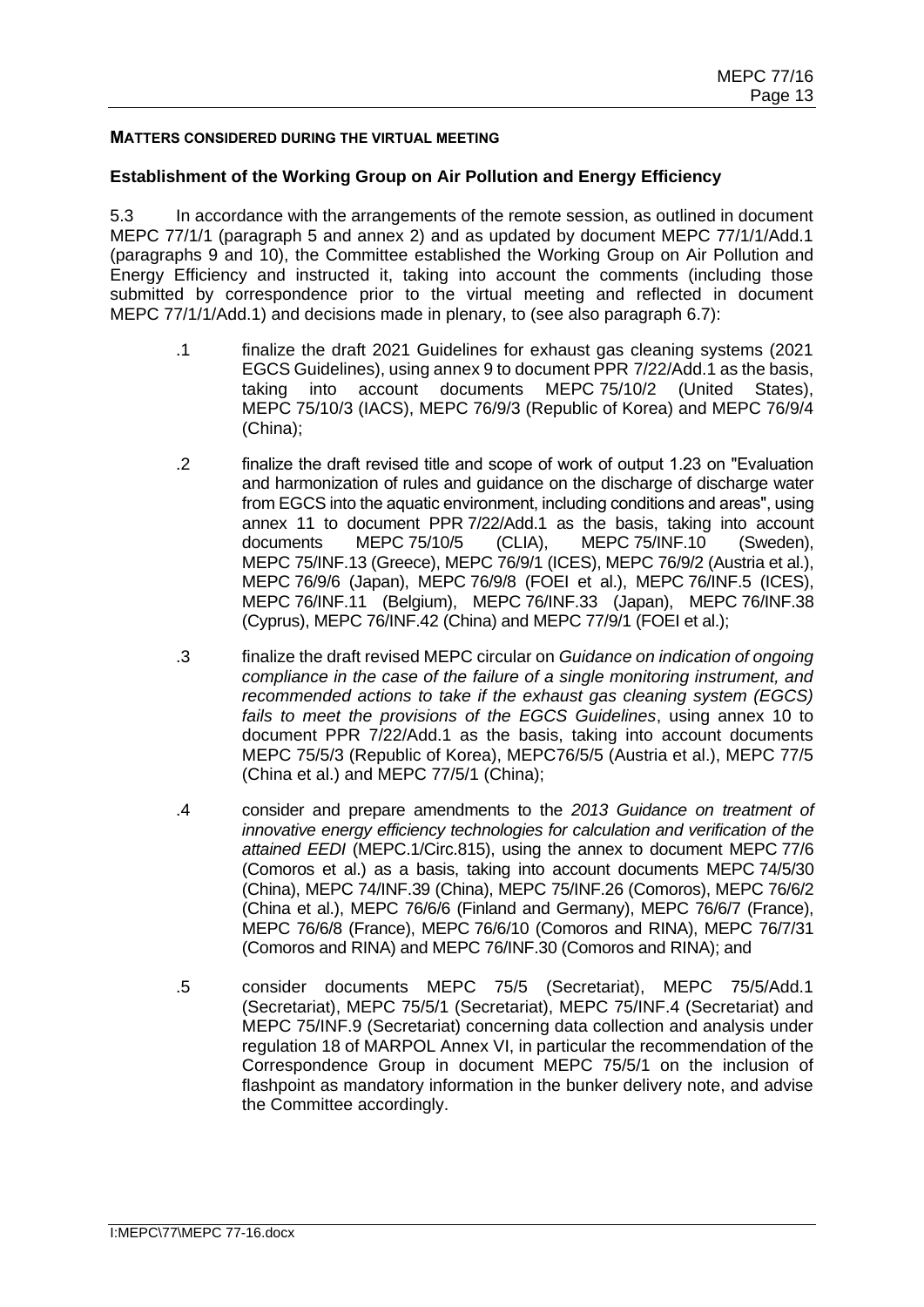# **Report of the Working Group on Air Pollution and Energy Efficiency**

5.4 Having considered the report of the Working Group (MEPC 77/WP.8), the Committee approved the report in general and took action as indicated below.

### *2021 Guidelines for exhaust gas cleaning systems*

5.5 The Committee noted that the Working Group had considered the draft MEPC resolution on the 2020 Guidelines for exhaust gas cleaning systems, as had been prepared by PPR 7 (PPR 7/22/Add.1, annex 9), along with the following documents:

- .1 MEPC 75/10/2 (United States), proposing technical edits to the draft MEPC resolution on the 2020 Guidelines for exhaust gas cleaning systems, specifically in relation to the definition for "Phenanthrene equivalent", or PAH, provided in table 3 of the draft quidelines, and the measurement of "turbidity" provided in paragraph 10.2.6 of the draft guidelines;
- .2 MEPC 75/10/3 (IACS), proposing changes to the draft MEPC resolution on the 2020 Guidelines for exhaust gas cleaning systems, including proposed changes in the application provisions, the definitions, sections 2, 4 and 10, and appendix 3;
- .3 MEPC 76/9/3 (Republic of Korea), proposing modification to the technical requirements for the phenanthrene equivalent analysis wavelengths for washwater discharge from exhaust gas cleaning systems;
- .4 MEPC 76/9/4 (China), commenting on "Phenanthrene equivalent" as contained in the draft MEPC resolution on the 2020 Guidelines for exhaust gas cleaning systems.

5.6 The Committee also noted that the Working Group had finalized its review of the draft revised guidelines (MEPC 77/WP.8, annex 1). The observer from CLIA made a statement regarding paragraph 10.1.7.1 of the draft 2021 EGCS Guidelines, as prepared by the Working Group, and invited the Committee to consider adding the clarifying text proposed in paragraph 15 of document MEPC 75/10/3 to the end of paragraph 10.1.7.1 of the draft 2021 EGCS Guidelines, as in its absence the use of the open-loop monitoring systems for water that was stored in temporary tanks would be prohibited and many ships under construction with hybrid EGCSs would be impacted. As requested, the statement by the observer from CLIA is set out in annex 13. In response, the observer from IMarEST advised that the running PAH limit at any point, as given by the draft 2021 EGCS Guidelines, was a function, in part, of the rated power of the at that time connected combustion units and was, hence, incompatible with admixture of discharge streams from storage systems (where there was no rated power) for which now a specific provision had been provided in paragraph 10.1.7.1 of the draft 2021 EGCS Guidelines. Following consideration, the Committee agreed with the outcome of the Working Group in this regard.

5.7 Subsequently, the Committee adopted resolution MEPC.340(77) on *2021 Guidelines for exhaust gas cleaning systems*, as set out in annex 1.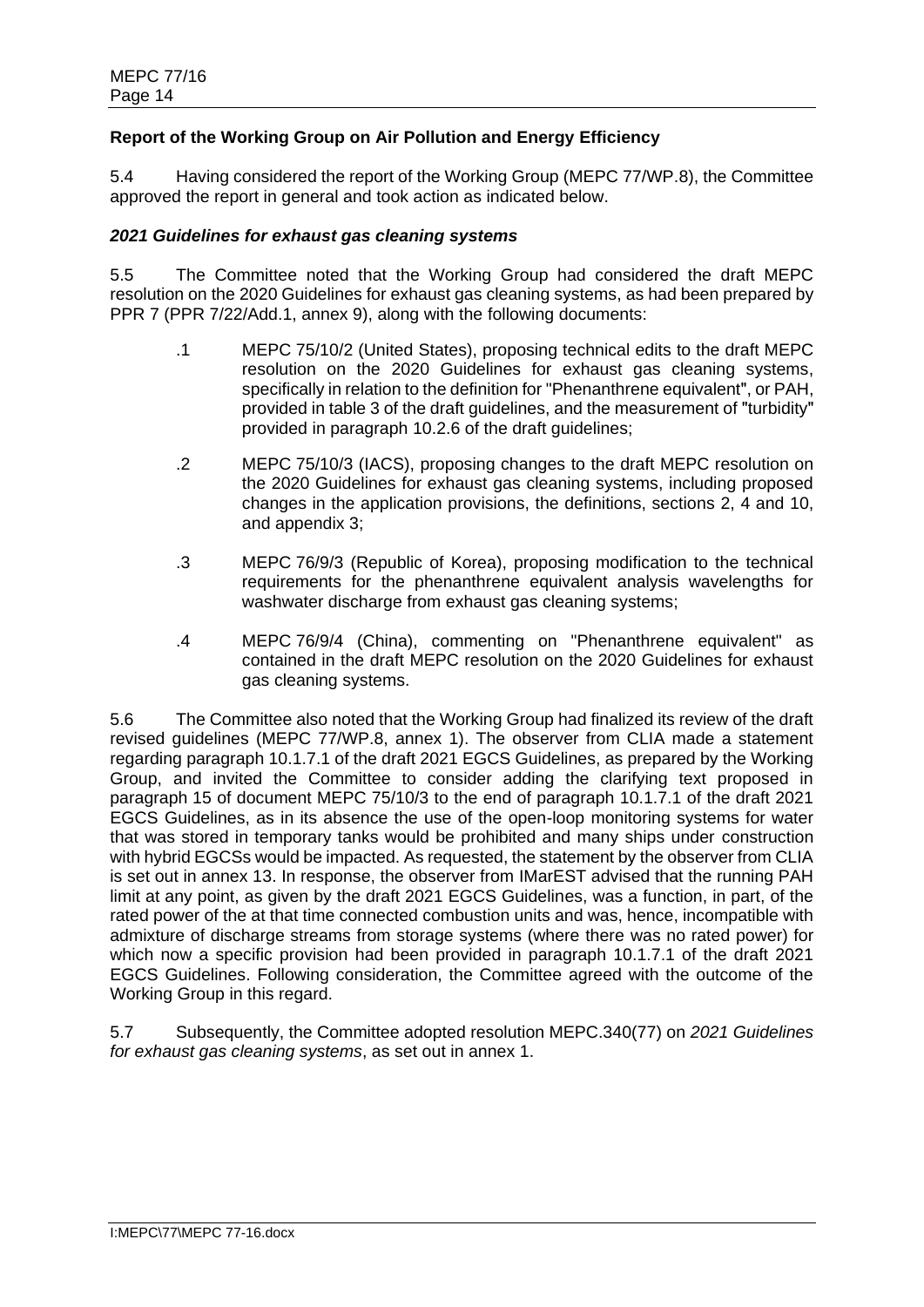*Guidance on indication of ongoing compliance in the case of the failure of a single monitoring instrument, and recommended actions to take if the exhaust gas cleaning system (EGCS) fails to meet the provisions of the EGCS Guidelines* (*MEPC.1/Circ.883)*

5.8 The Committee noted that the Working Group had considered the draft revision of MEPC.1/Circ.883, which had been prepared by PPR 7 (PPR 7/22/Add.1, annex 10), along with the following documents:

- .1 MEPC 75/5/3 (Republic of Korea), proposing amendments to the Guidance in MEPC.1/Circ.883, and recommending actions to allow the tentative use of non-compliant fuel oil when the exhaust gas cleaning system (EGCS) failed to meet the provisions of the 2015 EGCS Guidelines;
- .2 MEPC 76/5/5 (Austria et al.), commenting on the proposals set out in document MEPC 75/5/3 and its annex concerning draft amendments to MEPC.1/Circ.883, suggesting alternative amendments to the draft circular and proposing its possible integration into the draft EGCS Guidelines;
- .3 MEPC 77/5 (China et al.), commenting on document MEPC 76/5/5 and proposing alternative amendments to paragraphs 6, 11 and 12 of the draft revised MEPC.1/Circ.883, as a compromise text against document MEPC 76/5/5; and
- .4 MEPC 77/5/1 (China), commenting on the proposals set out in document MEPC 75/5/3, analysing the impact of ships continuing to sail in the case of the failure of the exhaust gas cleaning system, and proposing relevant changes to circular MEPC.1/Circ.883 in light of document MEPC 76/5/5, with both the perspective of ship operators and the point of view of competent authorities having been taken into consideration.

5.9 The Committee noted that the Working Group had extensively discussed the proposals in the documents listed in paragraph 5.8 during its review of the draft revised MEPC.1/Circ.883.

5.10 Following consideration of the draft revised guidance prepared by the Working Group (MEPC 77/WP.8, annex 2), the Committee approved MEPC.1/Circ.883/Rev.1 on *Guidance on indication of ongoing compliance in the case of the failure of a single monitoring instrument, and recommended actions to take if the exhaust gas cleaning system (EGCS) fails to meet the provisions of the EGCS Guidelines*.

### *Title and scope of work of output 1.23 on ʺEvaluation and harmonization of rules and guidance on the discharge of discharge water from EGCS into the aquatic environment, including conditions and areas*<sup>"</sup>

5.11 The Committee noted that the Working Group had considered the recommendation by PPR 7 for the title of output 1.23, originally proposed in document MEPC 74/14/1 (Austria et al.), to be revised to "Evaluation and harmonization of rules and guidance on the discharge of discharge water from EGCS into the aquatic environment, including conditions and areas", as well as the draft scope of work of the output agreed by PPR 7 (PPR 7/22/Add.1, annex 11). The Committee also noted that, in this context, the Working Group had considered the following documents:

.1 MEPC 75/10/5 (CLIA), providing comments on the report of the GESAMP Task Team on Exhaust Gas Cleaning Systems (PPR 7/INF.23), which in CLIAʹs view did not give sufficient consideration to the studies set out in documents MEPC 74/INF.24 (Japan), PPR 7/INF.18 (CLIA and INTERFERRY) and the information provided in document MEPC 74/INF.27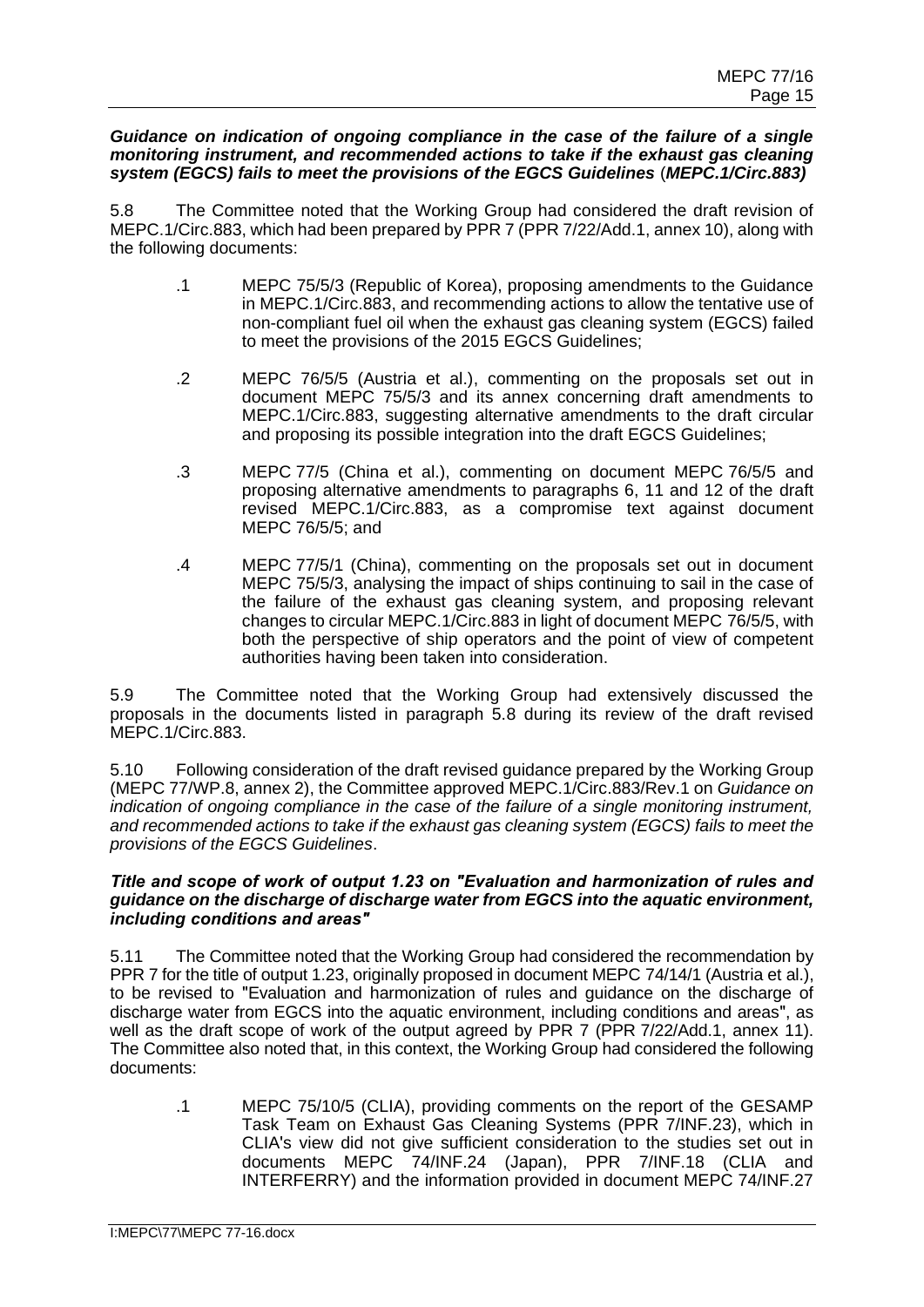(CLIA), and inviting the Committee to ensure that further third-party evaluation of EGCS discharge water fully considers the three aforementioned studies as well as any updates or follow-on versions that become available in the time required;

- .2 MEPC 75/INF.10 (Sweden), containing a report by IVL Swedish Environmental Research Institute on a risk assessment of discharge water from EGCS;
- .3 MEPC 75/INF.13 (Greece), containing an environmental impact assessment of EGCS effluent discharges by the Massachusetts Institute of Technology (MIT);
- .4 MEPC 76/9/1 (ICES), recommending actions to reduce the impacts on the marine environment following wide-scale use of exhaust gas cleaning systems and the associated water discharge; and presenting the highlights of the second ICES Viewpoint entitled "Scrubber discharge water from ships – risks to the marine environment and recommendations to reduce impacts" and of the background study on which the Viewpoint was based;
- .5 MEPC 76/9/2 (Austria et al.), proposing a modification to the draft scope of work for output 1.23, namely deletion of the word "possible" from the following item in the draft scope of work set out in annex 11 to document PPR 7/22/Add.1: "Identify, and develop as appropriate, possible regulatory measures and instruments"; and providing early proposals for relevant draft guidelines and regulations, as set out in the appendix to the document, to address key aspects and develop the elements outlined in parts 1 to 4 of the draft scope of work agreed by PPR 7, with the aim of achieving early consensus on the scope and the way forward;
- .6 MEPC 76/9/6 (Japan), providing comments on document MEPC 76/9/2; expressing concerns on the proposed procedure in document MEPC 76/9/2; informing the Committee of the draft guideline for risk assessment of the discharge water from EGCS developed by Japan and set out in the annex to document MEPC 76/INF.33 (Japan); and proposing, inter alia, that the target completion year of output 1.23 be extended to 2023 to ensure sufficient time for discussions and that the GESAMP EGCS Task Team be re-established to review the two draft guidelines for risk and impact assessment of discharge water from EGCS presented in documents MEPC 76/9/2 and MEPC 76/INF.33 and submit an initial report to PPR 9 and a final report to PPR 10;
- .7 MEPC 76/9/8 (FOEI et al.), providing comments on documents MEPC 76/9/1 (ICES) and MEPC 76/9/2 (Austria et al.); proposing that the title of output 1.23 be amended to "Evaluation and harmonization of rules and guidance on the discharge of discharge water from EGCS into the aquatic environment, including if, when, or where discharges should be allowed" based on the information contained in those and other documents; and supporting the call by ICES for a rapid transition to compliant fuels which meet the sulphur air emission limits without the use of exhaust gas cleaning systems;
- .8 MEPC 76/INF.5 (ICES), providing the background information referenced in document MEPC 76/9/1, specifically the ICES "Viewpoint" article entitled ʺScrubber discharge water from ships – risks to the marine environment and recommendations to reduce impacts" and the scientific report by Hassellöv et al. (2020) upon which the Viewpoint article was based;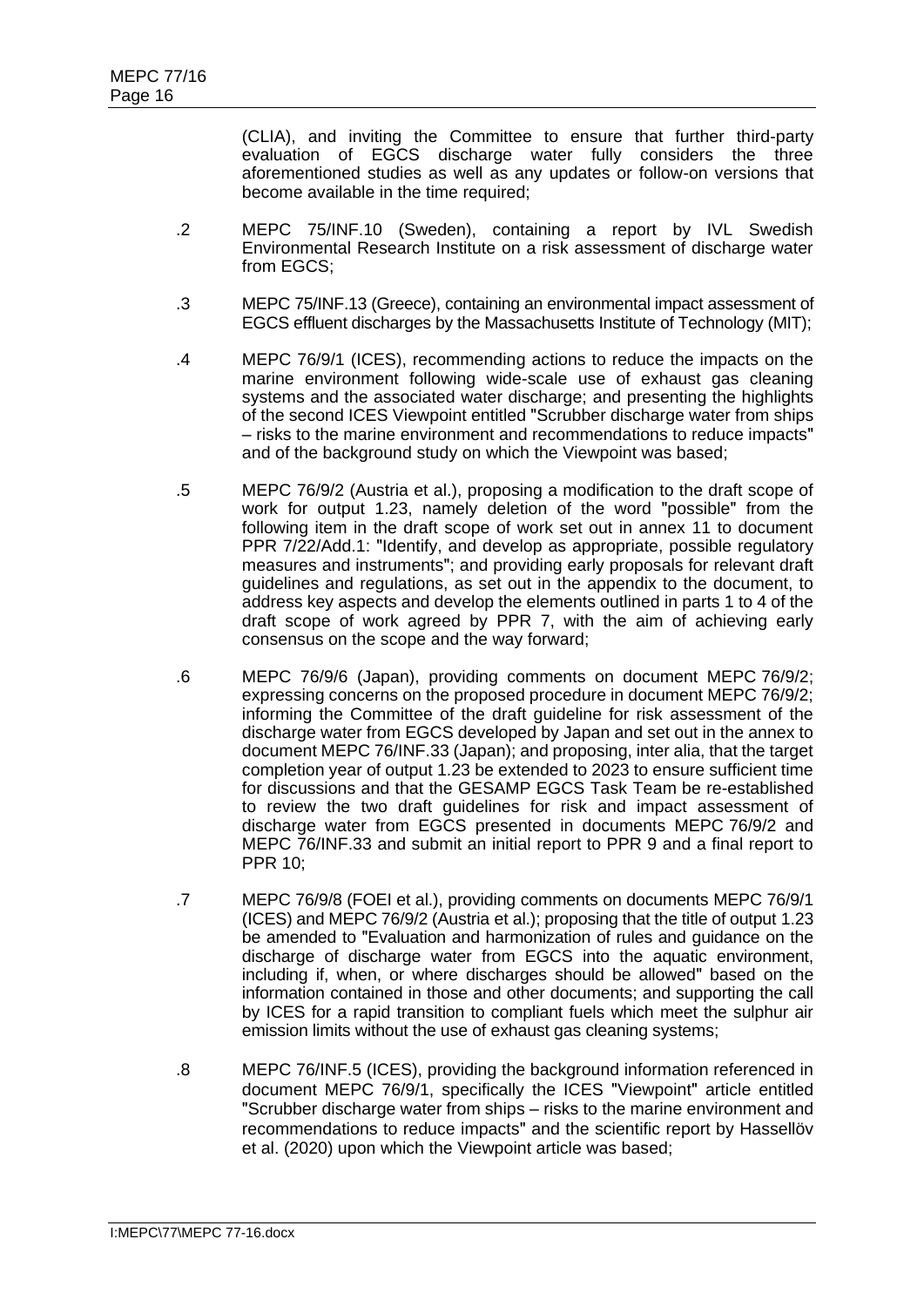- .9 MEPC 76/INF.11 (Belgium), providing the results of an analysis undertaken by Belgium on the potential impact of washwater effluents from exhaust gas cleaning systems on water acidification in the southern North Sea;
- .10 MEPC 76/INF.33 (Japan), providing the draft guidelines for risk assessment of the discharge water from EGCS in the annex to the document as a reference document for further discussion on output 1.23 at MEPC 76 and PPR 9;
- .11 MEPC 76/INF.38 (Cyprus), presenting a summary of the findings of the first phase of a study of an exhaust gas cleaning system discharge water sampling and analysis, during which discharge water samples from 25 Cyprus-flagged vessels equipped with open-loop exhaust gas cleaning systems were sampled and analysed between July 2019 and October 2020;
- .12 MEPC 76/INF.42 (China), introducing an updated method on the simulation of discharge and diffusion of liquid effluents from exhaust gas cleaning systems that is based on the operation modes of ships and three-dimensional hydrodynamic modelling of the specific water area and may provide a profile on the behaviour and potential impact of the pollutants in the liquid effluents (washwater) discharged from exhaust gas cleaning systems; and
- .13 MEPC 77/9/1 (FOEI et al.), providing comments on documents MEPC 76/9/1, MEPC 76/9/2 and MEPC 76/9/6, and urging the Committee to approve the scope of work on scrubber discharges, identify zero-discharge areas, and require the work to be undertaken as a matter of urgency.

5.12 In this regard, the Committee noted that the Working Group had agreed not to change the output title proposed by PPR 7 and had also agreed to delete the word "possible" from the following item in the draft scope of work prepared by PPR 7: "Identify, and develop as appropriate, possible regulatory measures and instruments".

5.13 The Committee also noted that the Working Group had agreed for the target completion year of the output to remain as 2022, with a view to the work being finalized by PPR 9. The Committee further noted that the Working Group, in light of the target completion year being kept as 2022, had agreed not to request the Committee to invite GESAMP to re-establish the GESAMP EGCS Task Team as there was insufficient time between the end of MEPC 77 and the deadlines for submission of documents to PPR 9 for the GESAMP EGCS Task Team to be re-established and consider the draft guidelines in documents MEPC 76/9/2 and MEPC 76/INF.33. In this regard, the observer from CLIA invited the Committee to reconsider the target completion year and extend it to 2023 in order to allow sufficient time for GESAMP to provide additional input to the PPR Sub-Committee and MEPC, as appropriate. However, the Committee noted a lack of sufficient support for the target completion year to be extended to 2023.

5.14 Subsequently, the Committee agreed to the title of output 1.23 being "Evaluation and harmonization of rules and guidance on the discharge of discharge water from EGCS into the aquatic environment, including conditions and areas". The Committee also agreed to the scope of work, as set out in annex 3 to document MEPC 77/WP.8, with a target completion year of 2022.

5.15 In this context, the Committee forwarded documents MEPC 75/10/5, MEPC 75/INF.10, MEPC 75/INF.13, MEPC 76/9/1, MEPC 76/9/2, MEPC 76/9/6, MEPC 76/9/8, MEPC 76/INF.5, MEPC 76/INF.11, MEPC 76/INF.33, MEPC 76/INF.38 and MEPC 76/INF.42 to PPR 9 for further consideration.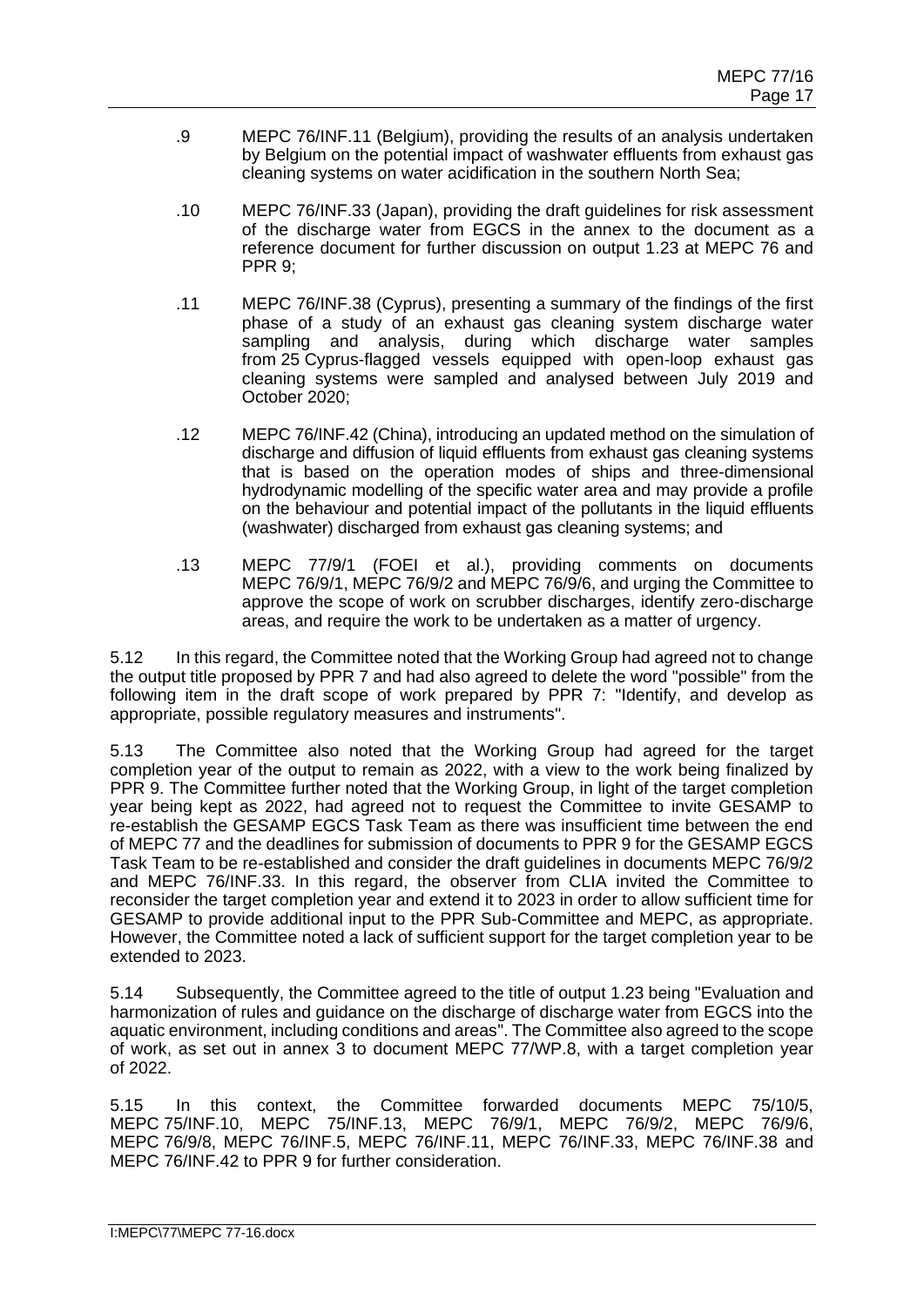### *Guidance on treatment of innovative energy efficiency technologies for calculation and verification of the attained EEDI*

5.16 With regard to proposed amendments to the *2013 Guidance on treatment of innovative energy efficiency technologies for calculation and verification of the attained EEDI* (MEPC.1/Circ.815), the Committee noted that the Working Group had considered the following documents:

- .1 MEPC 74/5/30 (China), providing an acquisition method to obtain the wind propulsion system force matrix, which is presented in *2013 Guidance on treatment of innovative energy efficiency technologies for calculation and verification of the attained EEDI* (MEPC.1/Circ.815), based on wind tunnel model testing, and proposing to add the wind tunnel model tests to circular MEPC.1/Circ.815 as a supplemental method;
- .2 MEPC 74/INF.39 (China), providing findings on a VLCC with wind propulsion system of hard airfoil sails when assessing and verifying EEDI for it according to relevant MEPC circulars;
- .3 MEPC 75/INF.26 (Comoros), giving an overview of wind propulsion solutions and associated developments;
- .4 MEPC 76/6/2 (China et al.), proposing draft amendments to MEPC.1/Circ.815, based on documents MEPC 62/INF.34 (Germany) and MEPC 74/5/30, with a view to reflecting the effect of the wind propulsion system by providing the global wind probability matrix and technical guidance for the conduct and the verification of performance tests;
- .5 MEPC 76/6/6 (Finland and Germany), making additional suggestions to the proposals in document MEPC 76/6/2 and proposing draft amendments to MEPC.1/Circ.815 with the aim of incentivizing wind propulsion systems within the EEDI/EEXI framework;
- .6 MEPC 76/6/7 (France), proposing amendments to MEPC.1/Circ.815 which are additional to those already proposed in document MEPC 76/6/2, consisting mainly of the addition of a second option for wind tunnel model test methods;
- .7 MEPC 76/6/8 (France), proposing amendments to MEPC.1/Circ.815 additional to those proposed in document MEPC 76/6/2, consisting of the consolidation of the calculation of the wind propulsion system force matrix and a proposal to amend all references to the EEDI in the 2013 Guidance to also include the EEXI;
- .8 MEPC 76/6/10 (Comoros and RINA) commenting on documents MEPC 76/6/2 and MEPC 76/6/6; supporting, inter alia, a further evaluation of the use of a global or other wind specification, taking into account that, depending on the type and size of wind propulsors as well as the ship design, the methods described in documents MEPC 76/6/2 and MEPC 76/6/6 may in some cases not yet be completely adequate; and recommending that efforts be combined to arrive at regulations that cover wind propulsion technology application to new and existing ships in a technically sound and practical manner;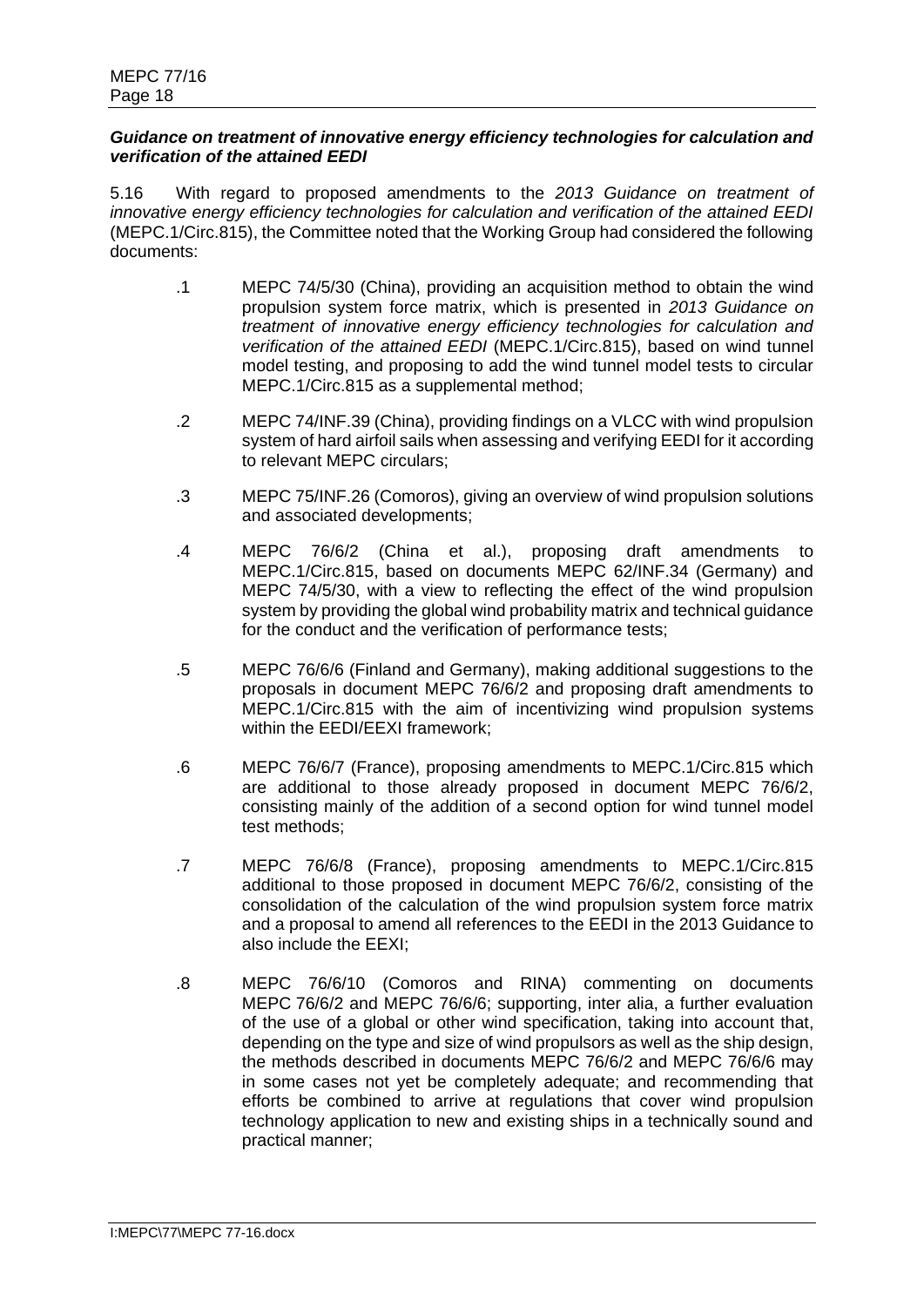- .9 MEPC 76/7/31 (Comoros and RINA) and MEPC 76/INF.30 (Comoros and RINA), presenting the key findings of a Joint Industry Project on the performance assessment of wind propulsion systems and associated regulatory issues, including EEDI; and
- .10 MEPC 77/6 (Comoros et al.), proposing draft amendments to the MEPC.1/Circ.815, based on documents MEPC 62/INF.34, MEPC 74/5/30 and all documents submitted to MEPC 76 on the issue of wind-assisted propulsion systems (WAPS), with a view to reflecting the effect of WAPS by providing the global wind probability matrix and by recently updated and available technical guidance, also for the purpose of reflecting more realistically the positive effect of WAPS in the attained EEDI.

5.17 The Committee noted that the Working Group had developed amendments to the *2013 Guidance on treatment of innovative energy efficiency technologies for calculation and verification of the attained EEDI* (MEPC.1/Circ.815), following consideration of the proposals in the documents listed in paragraph 5.16, which had been incorporated into a complete updated draft guidance document (MEPC 77/WP.8, annex 4).

5.18 Following consideration, the Committee approved MEPC.1/Circ.896 on *2021 Guidance on treatment of innovative energy efficiency technologies for calculation and verification of the attained EEDI and EEXI*. In this connection, the Committee authorized the Secretariat, when preparing the final text of the circular, to effect any editorial corrections that might be identified, as appropriate.

# *Reporting of fuel oil quality and availability under MARPOL Annex VI*

5.19 With regard to reporting of fuel oil quality and availability under MARPOL Annex VI, the Committee noted that the Working Group had considered the following documents:

- .1 MEPC 75/5 (Secretariat), MEPC 75/INF.9 (Secretariat) and MEPC 75/5/Add.1 (Secretariat), containing recommendations to improve reporting under MARPOL Annex VI based on reports prepared by the Secretariat on a preliminary overview of data on fuel oil quality and availability available in the MARPOL Annex VI module in GISIS; and
- .2 MEPC 75/5/1 (Secretariat) and MEPC 75/INF.4 (Secretariat), containing the report of the Correspondence Group on Data Collection and Analysis under regulation 18 of MARPOL Annex VI, including recommendations for updating the MARPOL Annex VI GISIS module and a proposed amendment to appendix V of MARPOL Annex VI to include flashpoint as mandatory information in the bunker delivery note (BDN).

5.20 Concerning the proposed amendment to appendix V of MARPOL Annex VI, to include flashpoint as mandatory information in the bunker delivery note (MEPC 75/5/1, paragraph 54 and annex 4), the Committee noted the outcome of the Working Group's deliberations, specifically that the Group had not prepared draft amendments to MARPOL Annex VI. In this regard, the Committee noted that the Working Group had agreed that, while the preparation of draft amendments to appendix V of MARPOL Annex VI to include flashpoint was a simple exercise, it was preferable to await the outcome of the work being carried out by MSC on development of further measures to enhance the safety of ships relating to the use of fuel oil. The Committee also noted the Working Group's view that once MSC had determined and agreed on the flashpoint data that ought to be recorded and reported in relation to safety, then corresponding draft amendments to appendix V of MARPOL Annex VI could be prepared by the Committee.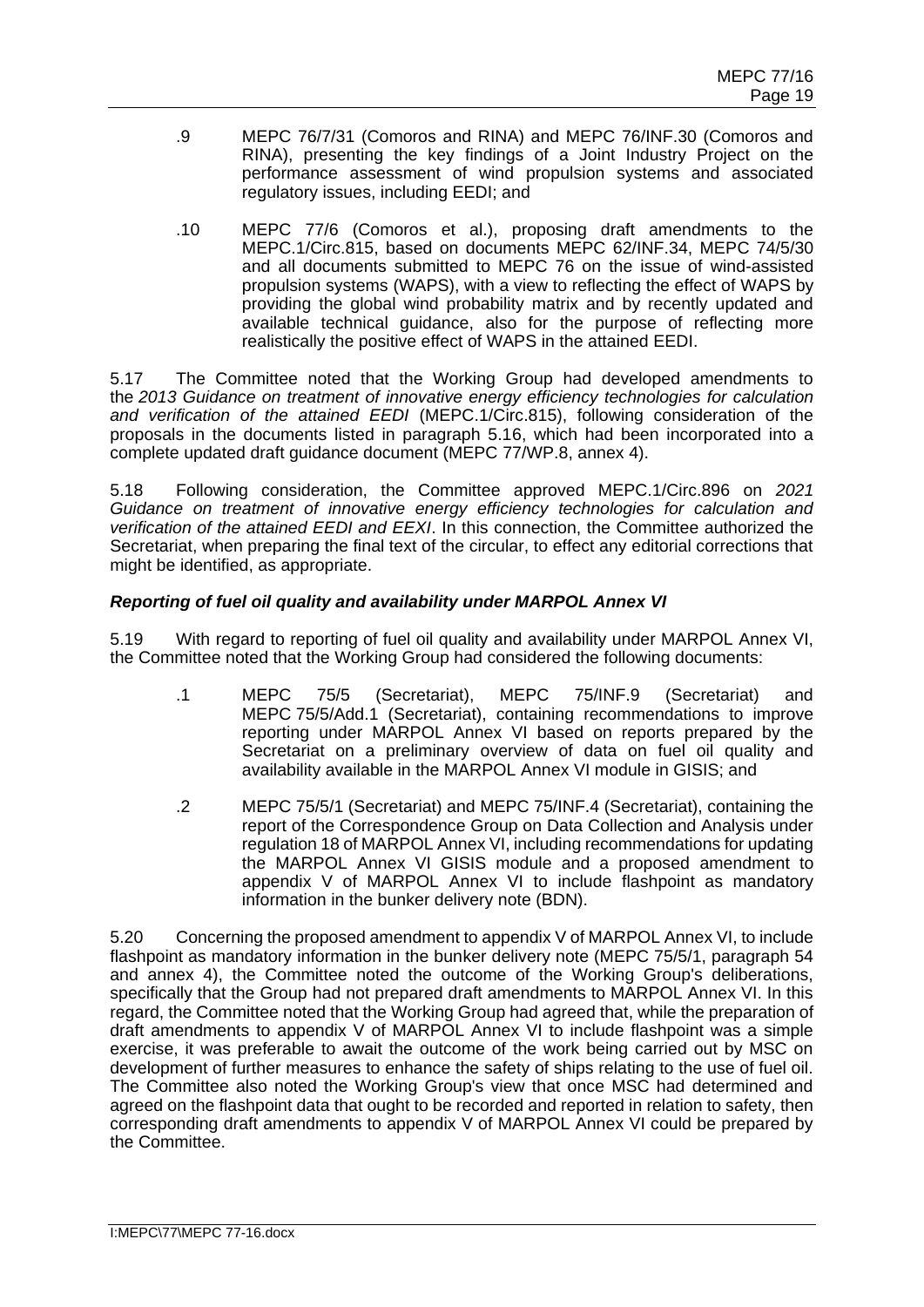5.21 The delegation of the Cook Islands expressed its disappointment that the Committee was still deliberating on the issue of flashpoint of oil fuels and how the flashpoint should be reported. In that regard, the Committee confirmed that MSC and MEPC would continue to work closely on this matter.

5.22 In relation to the recommendations set out in documents MEPC 75/5 (paragraph 10), MEPC 75/5/Add.1 (paragraph 5) and MEPC 75/5/1 (paragraphs 50 to 60) with regard to updating and improving the MARPOL Annex VI GISIS module, the Committee instructed the Secretariat to proceed with the improvements in line with the aforementioned recommendations, which included the addition of a voluntary checkbox for flashpoint to the regulation 18.9.6 tab of the MARPOL Annex VI GISIS module (see document MEPC 75/5/1, paragraph 55.1);

5.23 Subsequently, the Committee agreed to invite MSC 105 to note the status of the work undertaken at MEPC in relation to flashpoint of fuel oil, as reported in paragraphs 5.20 to 5.22.

### **Online training course on the "Uniform implementation and control of the sulphur content limits"**

5.24 The Committee noted with appreciation the offer by Spain to Member States and others interested of the possibility of carrying out an online training course on the "Uniform implementation and control of the sulphur content limits". In this regard, the Committee also noted that:

- .1 the training course was mainly addressed to Flag Administration inspectors and port State control officers as an activity under the Memorandum of Technical Cooperation between Spain and IMO; and
- .2 the initial version of the training course was being offered in Spanish, but an English version would follow soon; and
- .3 more information was available at<https://www.centrojovellanos.es/>

# **6 ENERGY EFFICIENCY OF SHIPS**

# **MATTERS CONSIDERED BY CORRESPONDENCE PRIOR TO THE VIRTUAL MEETING**

6.1 In accordance with the arrangements of the remote session, as outlined in document MEPC 77/1/1 (paragraphs 10 to 13) and its annex 3 (section 5 on agenda item 6), the Committee considered by correspondence, prior to the virtual meeting, the following documents:

- .1 MEPC 77/6/1 (Secretariat), providing a report of the fuel oil consumption data for 2020 submitted to the IMO Ship Fuel Oil Consumption Database in GISIS, together with recommendations to improve the reporting process;
- .2 MEPC 77/INF.3 (Secretariat), providing the tenth summary of data and graphical representations of the information in the EEDI database; and
- .3 MEPC 74/5/7 (Secretariat), providing information on the status of the IMO model course 4.05 on "Energy-efficient operation of ships", and advising that this model course could benefit from being updated but that an alternative would be to make reference to up-to-date presentation and training materials and other resources prepared under the GloMEEP and GMN projects.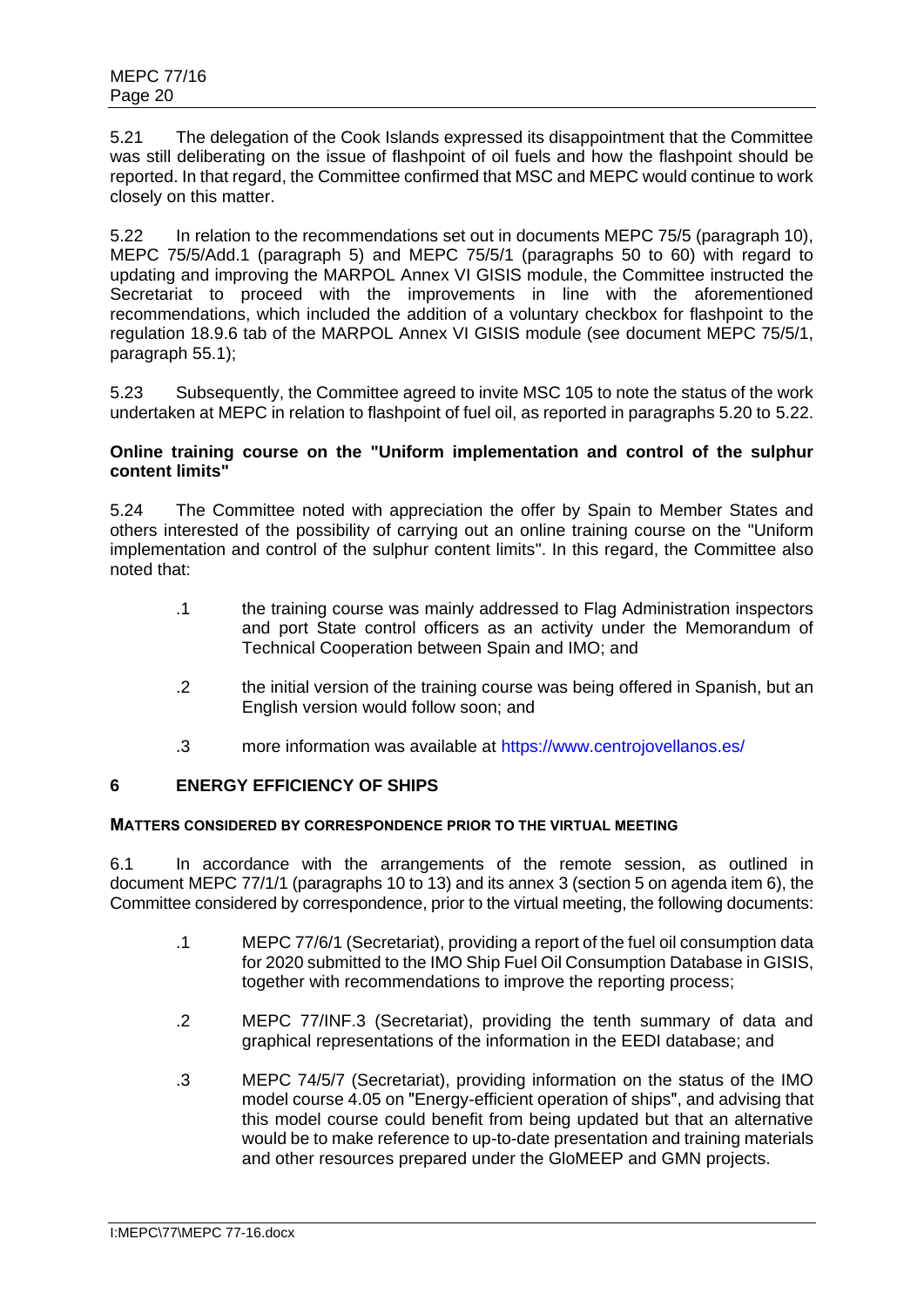6.2 During the virtual meeting, the Committee reconfirmed the Chair's proposals in annex 3 to document MEPC 77/1/1 and the updates provided in document MEPC 77/1/1/Add.1 (Chair), as set out in the following paragraphs 6.3 to 6.6.

# *Data submitted to the IMO Ship Fuel Oil Consumption Database for 2020*

6.3 With regard to the fuel oil consumption data and the recommendations set out in document MEPC 77/6/1, the Committee:

- .1 approved, in principle, the summary report of fuel oil consumption data submitted to the IMO Ship Fuel Oil Consumption Database for 2020 as set out in the annex to document MEPC 77/6/1;
- .2 agreed with the proposed recommendations in paragraph 9 of document MEPC 77/6/1 with regard to further improvement to the IMO Ship Fuel Oil Consumption Database module in GISIS;
- .3 requested Administrations/recognized organizations to pay attention to the matters described in paragraph 10 of document MEPC 77/6/1 when reporting relevant data; and
- .4 invited Member States and international organizations to submit further comments and proposals to a future session of the Committee in relation to the proposal in paragraph 11 of document MEPC 77/6/1 concerning amending the *2018 Guidelines on the method of calculation of the attained Energy Efficiency Design Index (EEDI) for new ships* (resolution MEPC.308(73)).

6.4 The Committee noted that during the correspondence period, IACS had expressed its agreement with the Chair's proposals, as reproduced in paragraph 6.3, and had requested that the following statement be included in the report of the Committee:

"With regard to the issues mentioned in paragraph 10 of document MEPC 77/6/1 (Secretariat), the observer from IACS advised that the mis-categorization issue mentioned in paragraph 10.2 had been acknowledged and addressed by improving IACS members' voluntary reporting procedures. Further, IACS welcomed with appreciation the proposal in paragraph 9.1 of the same document regarding improvements to the reporting process and the Ship Fuel Oil Consumption module in GISIS. In respect of the invitation in paragraph 11 of the same document to provide proposals to amend *the 2018 Guidelines on the method of calculation of the attained Energy Efficiency Design Index (EEDI) for new ships*, as set out in resolution MEPC.308(73), to include ethane and biofuels to facilitate reporting these fuels to the GISIS module with the appropriate CF values, IACS noted that it had submitted document MEPC 76/6/9 on the ethane CF value."

### *Status of technological development of the EEDI database*

6.5 The Committee noted the information in document MEPC 77/INF.3 (Secretariat) providing the tenth summary of data and graphical representations of the information in the EEDI database.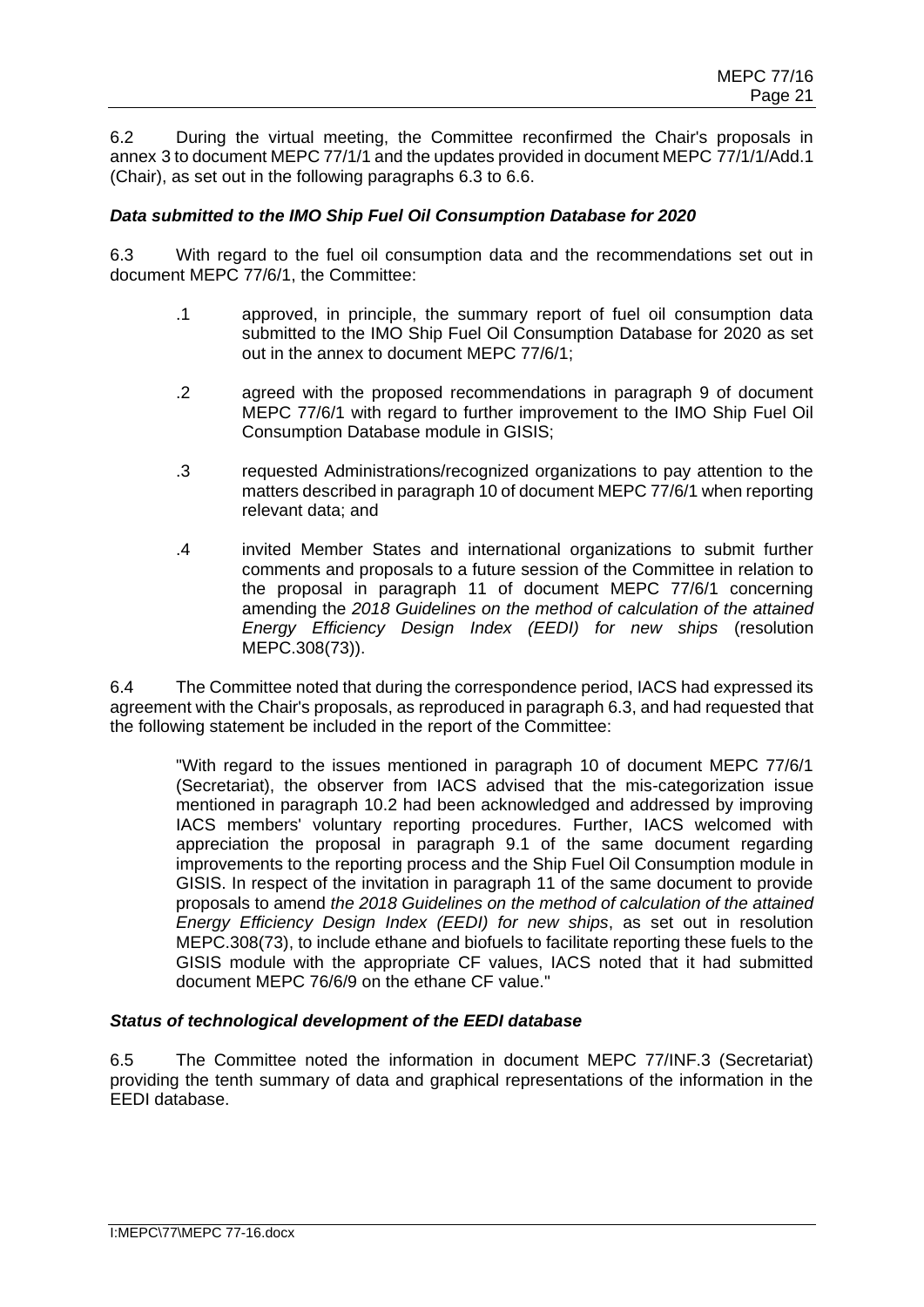# *Model course on the energy-efficient operation of ships*

6.6 The Committee instructed the Secretariat to not update the model course 4.05 on the Energy-efficient Operation of Ships at this stage, but instead to support IMO's capacity-building initiatives, inter alia, the ITCP Energy Efficiency Global Programme, GMN-MTCC, Green Voyage 2050 and RoK-SMART, to deliver training on the energy-efficient operation of ships and to ensure that their presentation and training materials and other resources were widely disseminated and made available via the IMO website.

# **MATTERS CONSIDERED DURING THE VIRTUAL MEETING**

# **Instructions to the Working Group on Air Pollution and Energy Efficiency**

6.7 The Committee recalled that the Working Group on Air Pollution and Energy Efficiency had been established under agenda item 5 (Air pollution prevention) and that matters relating to energy efficiency had been referred to the Group (see paragraph 5.3).

# **Report of the Working Group on Air Pollution and Energy Efficiency**

6.8 The Committee recalled that it had considered the report of the Working Group on Air Pollution and Energy Efficiency in its entirety under agenda item 5. Specifically with regard to the outcome of the Working Group on matters relating to energy efficiency of ships, the Committee recalled that it had approved MEPC.1/Circ.896 on *2021 Guidance on treatment of innovative energy efficiency technologies for calculation and verification of the attained EEDI and EEXI* (see paragraphs 5.16 to 5.18).

# **MATTERS DEFERRED TO MEPC 78**

6.9 As proposed in document MEPC 77/1/1 (annex 4), the Committee agreed to defer the consideration of documents MEPC 77/6/2 (Germany), MEPC 77/INF.29 (Germany), MEPC 76/6 (Japan), MEPC 76/6/3 (China), MEPC 76/6/5 (CESA), MEPC 76/6/9 (IACS), MEPC 76/INF.27 (Japan), MEPC 75/6/4 (INTERTANKO), MEPC 74/5 (IACS) and MEPC 74/5/6 (ICS, ITF and ASEF) to MEPC 78.

# **7 REDUCTION OF GHG EMISSIONS FROM SHIPS**

# **MATTERS CONSIDERED BY CORRESPONDENCE PRIOR TO THE VIRTUAL MEETING**

7.1 In accordance with the arrangements of the remote session, as outlined in document MEPC 77/1/1 (paragraphs 10 to 13) and its annex 3 (section 6 on agenda item 7), the Committee considered by correspondence, prior to the virtual meeting, documents MEPC 77/7/2 (Japan, BIMCO and RINA); MEPC 77/7/5 (Secretariat); MEPC 77/7/7 (IACS); MEPC 77/7/9 (India); MEPC 77/7/13 (Norway); MEPC 77/7/14 (Norway); MEPC 77/7/19 (World Bank); MEPC 77/7/24 (India); MEPC 77/7/25 (Republic of Korea); MEPC 77/7/26 (IACS); MEPC 77/INF.2 (Belgium); MEPC 77/INF.19 (China); MEPC 77/INF.22 (World Bank); MEPC 77/INF.23 (World Bank); MEPC 77/INF.24 (World Bank); MEPC 76/7/1 (Norway); MEPC 76/INF.31 (WWF); MEPC 75/7/7 (Norway); and MEPC 75/INF.25 (FOEI et al.).

7.2 During the virtual meeting, the Committee reconfirmed the endorsement of the Chairʹs proposals in annex 3 to document MEPC 77/1/1, as set out in the following paragraphs 7.3 to 7.8.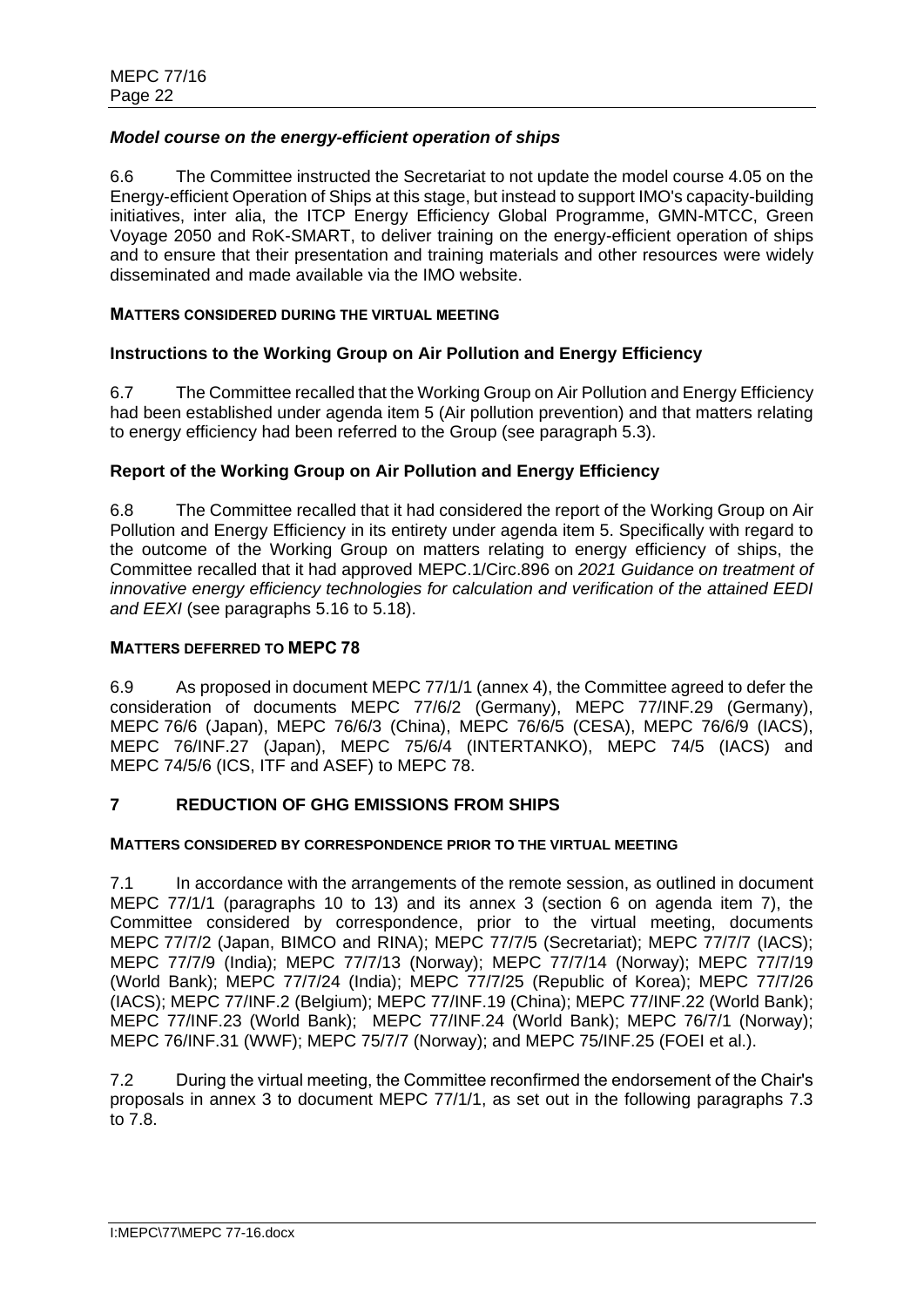### **Matters related to the short-term GHG reduction measure and carbon intensity**

7.3 The Committee instructed the Correspondence Group on Carbon Intensity Reduction, established by MEPC 76, to consider the following documents as part of the terms of reference agreed at MEPC 76, and to reflect its consideration in the final report to be submitted to MEPC 78 (see paragraph 7.63):

- .1 MEPC 77/7/2 (Japan et al.), proposing draft amendments to the EEXI calculation guidelines and the EEXI survey and certification guidelines to incorporate an alternative method to determine a reference speed  $(V_{ref})$  for EEXI, based on in-service ship performance measurements;
- .2 MEPC 77/7/9 (India), proposing to include a correction factor for sludge with the aim for a more accurate calculation of  $CO<sub>2</sub>$  emissions in the CII framework;
- .3 MEPC 77/7/13 (Norway), proposing to review and update the reference line parameters for combination carriers and suggesting that the reference line for combination carriers should be recalculated so that the slope or rate of reduction is equal to that of bulk carriers, due to their fundamentally similar design:
- .4 MEPC 77/7/14 (Norway), proposing a cargo utilization correction factor for standard tankers, bulk carriers and combination carriers above 70,000 DWT; suggesting that using the AER as CII with deadweight as proxy for cargo penalizes ships which manage to optimize their trade patterns to have a higher utilization and that the correction factor should apply to those ships which have a share of laden distance sailed above the average for the industry, correcting for the estimated additional fuel consumption in laden condition and related cargo operation;
- .5 MEPC 77/7/24 (India), providing comments on document MEPC 77/7/2; supporting the proposed in-service measurement method for calculation of EEXI; highlighting an inconsistency in the EEXI Guidelines with respect to calculation of PME(i) for ships fitted with shaft generators and EPL; and proposing an amendment which aims to resolve the above-mentioned issue;
- .6 MEPC 77/7/25 (Republic of Korea), commenting on document MEPC 77/7/2; supporting the proposed environmental conditions for in-service performance measurement with double runs for calculation of EEXI in principle; and providing a case study of in-service performance measurement for a large-sized container ship and a further recommendation regarding the onboard witness issue; and
- .7 MEPC 77/7/26 (IACS), commenting on document MEPC 77/7/2, in particular on the draft amendments to the EEXI calculation guidelines and associated guidance to incorporate the in-service measurement method.

### **Cross-referencing tables between the versions of MARPOL Annex VI**

7.4 The Committee approved MEPC/Circ.897 on *Cross-reference tables for amendments to MARPOL Annex VI (2021 Revised MARPOL Annex VI)* providing the correlation between the 2021 Revised MARPOL Annex VI and the previous MARPOL Annex VI, set out in the annex to document MEPC 77/7/5 (Secretariat), noting that it was to be applied from 1 November 2022 when the 2021 Revised MARPOL Annex VI would enter into force and that "previous MARPOL Annex VI" referred to MARPOL Annex VI, which was in force before that date.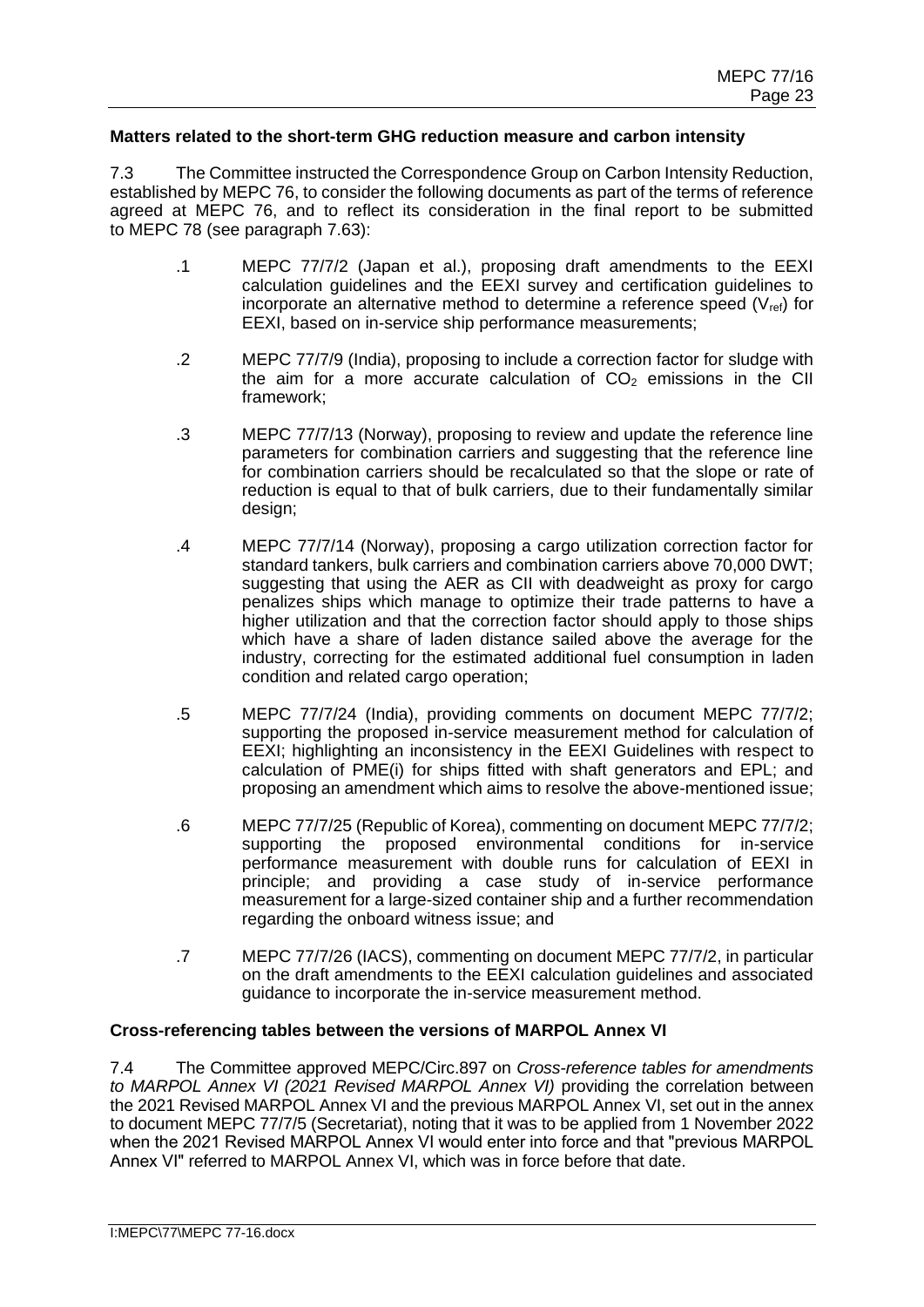# **Interpretation of regulation 18.3 of MARPOL Annex VI**

7.5 The Committee instructed the PPR Sub-Committee to consider document MEPC 77/7/7 (IACS), proposing a draft unified interpretation of regulation 18.3 of MARPOL Annex VI, related to the use of biofuels, under its agenda item 16 (Unified interpretation to provisions of IMO environment-related conventions), and to advise the Committee accordingly.

### **Matters related to LNG and low- and zero-carbon fuels**

7.6 The Committee instructed ISWG-GHG 11 (see paragraph 7.76) to consider the following documents:

- .1 MEPC 77/7/19, MEPC 77/INF.22, MEPC 77/INF.23 and MEPC 77/INF.24 (all by World Bank), providing information on the recent World Bank research on bunker fuels and the related reports on Summary for policymakers and industry (MEPC 77/INF.22); Vol. 1: The potential of zero-carbon bunker fuels in developing countries (MEPC 77/INF.23); and Vol. 2: The role of LNG in the transition towards low- and zero-carbon shipping (MEPC 77/INF.24);
- .2 MEPC 77/INF.19 (China), proposing different potential technical routes of methane slip treatment devices for different types of marine LNG engines, based on tests related to marine engines using LNG as fuel;
- .3 MEPC 76/INF.31 (WWF), setting out a series of sustainability principles for the zero- and low-carbon marine fuels under consideration as substitutes for conventional fossil-based fuels, with a view to contributing to the debate on incentivizing and enabling the uptake of sustainable marine fuels, ensuring that the sustainability of a marine fuel over its entire life cycle is considered alongside its price, availability and technical feasibility; and
- .4 MEPC 75/INF.25 (FOEI et al.), summarizing the key findings of a new study by the International Council on Clean Transportation entitled "The climate implications of using LNG as a marine fuel", with the full study attached to the document, and to advise the Committee accordingly.

# **Decarbonization of the Belgian maritime sector**

7.7 The Committee noted the information in document MEPC 77/INF.2 (Belgium), providing the results of an analysis undertaken on the potential decarbonization methods for the Belgian maritime sector for small vessels (below 5,000 GT).

# **National Action Plans to address GHG emissions**

7.8 The Committee noted the (updated) National Action Plan (NAP) by Norway, as set out in documents MEPC 75/7/7 and MEPC 76/7/1, and invited other Member States to submit their NAPs to the Secretariat to be uploaded on the [dedicated space for Member Statesʹ](https://www.imo.org/en/OurWork/Environment/Pages/RELEVANT-NATIONAL-ACTION-PLANS-AND-STRATEGIES.aspx)  [National Action Plans on the IMO website](https://www.imo.org/en/OurWork/Environment/Pages/RELEVANT-NATIONAL-ACTION-PLANS-AND-STRATEGIES.aspx) as well as to use IMO's capacity-building initiatives to support developing States with the development of a NAP in accordance with resolution MEPC.327(75) on the *Encouragement of Member States to develop and submit voluntary National Action Plans to address GHG emissions from ships*.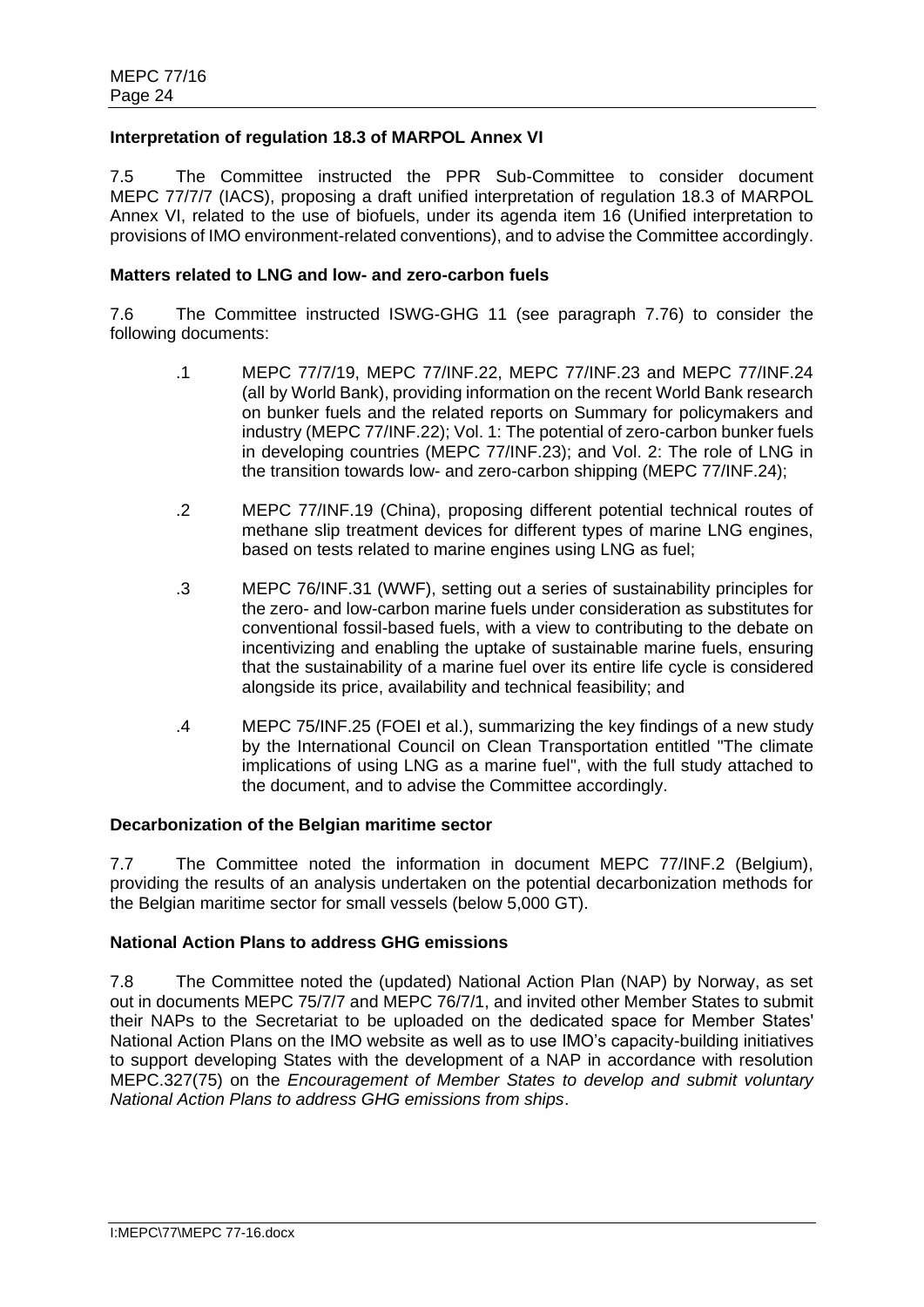### **Information on contributions to the GHG TC-Trust Fund**

7.9 The Committee thanked Governments of Member States for their voluntary financial contribution to the GHG TC-Trust Fund, since MEPC 76, which were as follows: Germany (€80,000), Malaysia (£25,000), the Netherlands (€10,000) and Singapore (US\$100,000).

7.10 The Committee encouraged Member States and international organizations to consider making a financial contribution to the GHG TC-Trust Fund to further support the Organization's efforts in supporting developing States with the implementation of the Initial Strategy.

### **MATTERS CONSIDERED DURING THE VIRTUAL MEETING**

7.11 The Committee agreed to consider matters under this agenda item in the following order:

- .1 proposals related to the 2050 level of ambition and the revision of the Initial IMO GHG Strategy;
- .2 outcome of the ninth meeting of the Intersessional Working Group on Reduction of GHG Emissions from Ships (ISWG-GHG 9);
- .3 outcome of the tenth meeting of the Intersessional Working Group on Reduction of GHG Emissions from Ships (ISWG-GHG 10) in conjunction with proposals for mid- and long-term GHG reduction measures submitted to this session of the Committee;
- .4 revised proposal on the establishment of the International Maritime Research and Development Board (IMRB); and
- .5 proposals for the revision of the IMO ship fuel oil consumption data collection system (DCS).

### **PROPOSALS RELATED TO THE 2050 LEVEL OF AMBITION AND THE REVISION OF THE INITIAL IMO GHG STRATEGY**

7.12 The Committee had for its consideration the following documents containing proposals related to the 2050 level of ambition and the revision of the Initial IMO GHG Strategy:

- .1 MEPC 77/7/3 (Kiribati et al.), proposing that the Committee, in recognition of the recent reports of the UN Intergovernmental Panel on Climate Change (IPCC), should recognize that international maritime transport must reach zero GHG emissions no later than 2050, and inviting the Committee to adopt at this session a statement, in the form a resolution, to that effect;
- .2 MEPC 77/7/15 (Costa Rica et al.), identifying those aspects of the Initial IMO GHG Strategy that should be revised, including the need to strengthen the levels of ambition for 2030 and 2050 and to introduce new levels of ambition for 2040; and, recognizing the urgency reflected in recent scientific assessments, proposing that the Committee adopt a 2050 level of ambition of zero emissions for the international shipping sector, along with 2030 and 2040 levels of ambition on a trajectory to achieve zero emissions, at the latest, by 2050; and identifying a process to undertake the revision of the Initial Strategy, including its scope and terms of reference;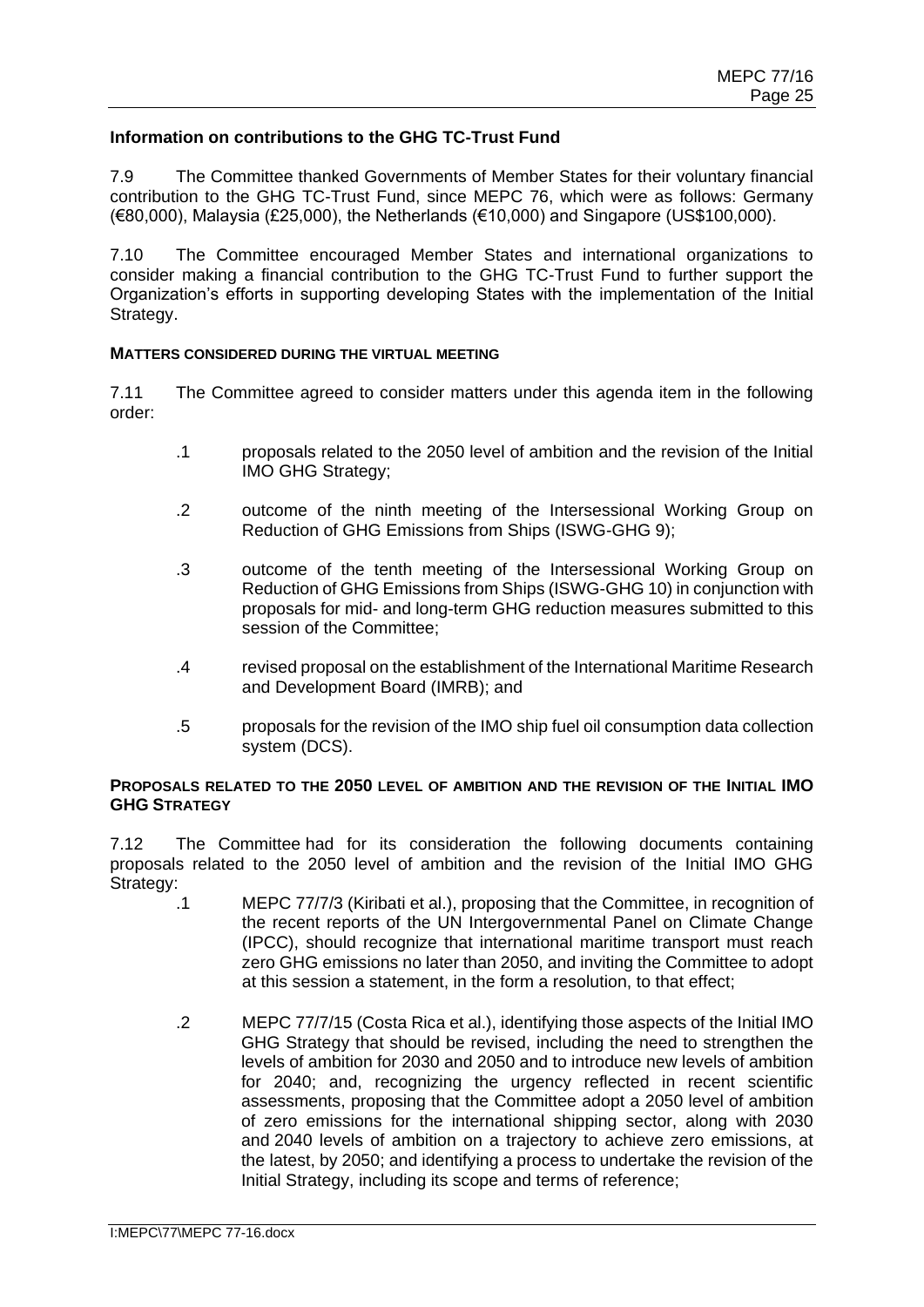- .3 MEPC 77/7/18 (WWF et al.), drawing attention to the publication by the IPCC of the first part of three working group reports published as part of the Sixth Assessment Cycle, in particular the Working Group I report focusing on the physical science basis of climate change;
- .4 MEPC 77/7/20 (Austria et al.), commenting favourably on, and supporting in general, the aims set out in document MEPC 77/7/15, suggesting expediting the revision of the Initial IMO GHG Strategy, and in document MEPC 77/7/3, calling for the adoption of an MEPC resolution on reducing emissions from shipping; and proposing that the Committee initiate the revision of the Initial IMO GHG Strategy focusing on the need to increase the ambition for emission reductions by 2030 and 2050 and to achieve climate neutrality by 2050 at the latest;
- .5 MEPC 77/7/22 (ICS), commenting on document MEPC 77/7/3 and supporting the development of an MEPC resolution focused on a net-zero  $CO<sub>2</sub>$  target while recognizing the need to phase out other GHG emissions too; also supporting increasing the level of ambition in the revised IMO GHG Strategy, including consideration of a target of net-zero annual  $CO<sub>2</sub>$ emissions by 2050, and suggesting that for such a high level of ambition to be plausible, the Committee must immediately approve at this session the IMRB and IMRF, as set out in document MEPC 76/7/7, and develop an appropriate global MBM;
- .6 MEPC 77/7/27 (Iceland et al.), supporting the proposals contained in document MEPC 77/7/3 for the Organization to reach zero GHG emissions from international shipping by 2050 and reiterating recent scientific findings related to climate change; and
- .7 MEPC 77/7/32 (IMarEST), supporting and commenting on the proposal made in document MEPC 77/7/3, while recognizing that a significant increase in RD&D support is required, as demonstrated in document MEPC 77/7/1; linking that proposal's justification to earlier IMarEST submissions, the work of IPCC and some industry coalitions regarding levels of ambition and action already happening in zero-emission fuels/shipping; and recommending using the evidence contained in it when considering next steps on midterm measures as well as working arrangements.

7.13 The Committee recalled that the Initial IMO Strategy on Reduction of GHG Emissions from Ships foresaw the adoption of a Revised Strategy in spring 2023 and that its Programme of follow-up actions up to 2023 envisaged that MEPC 77 should initiate the revision of the Initial Strategy taking into account IMO DCS data and other relevant information.

7.14 The Committee noted a statement by the UNFCCC Secretariat, set out in annex 13, providing an update on UNFCCC matters, including a summary of the outcome of the UNFCCC Climate Change Conference (COP 26) held in October and November 2021 in Glasgow, United Kingdom.

7.15 The Committee also noted that the IMO Secretariat, led by the Secretary-General, had actively participated in COP 26 and that a report would be submitted to MEPC 78.

7.16 The Committee took note of the information provided and requested the Secretariat to continue its well-established cooperation with the UNFCCC Secretariat and its attendance at relevant UNFCCC meetings, and to continue, as appropriate, to bring the outcome of the Organizationʹs work to the attention of appropriate UNFCCC bodies and meetings.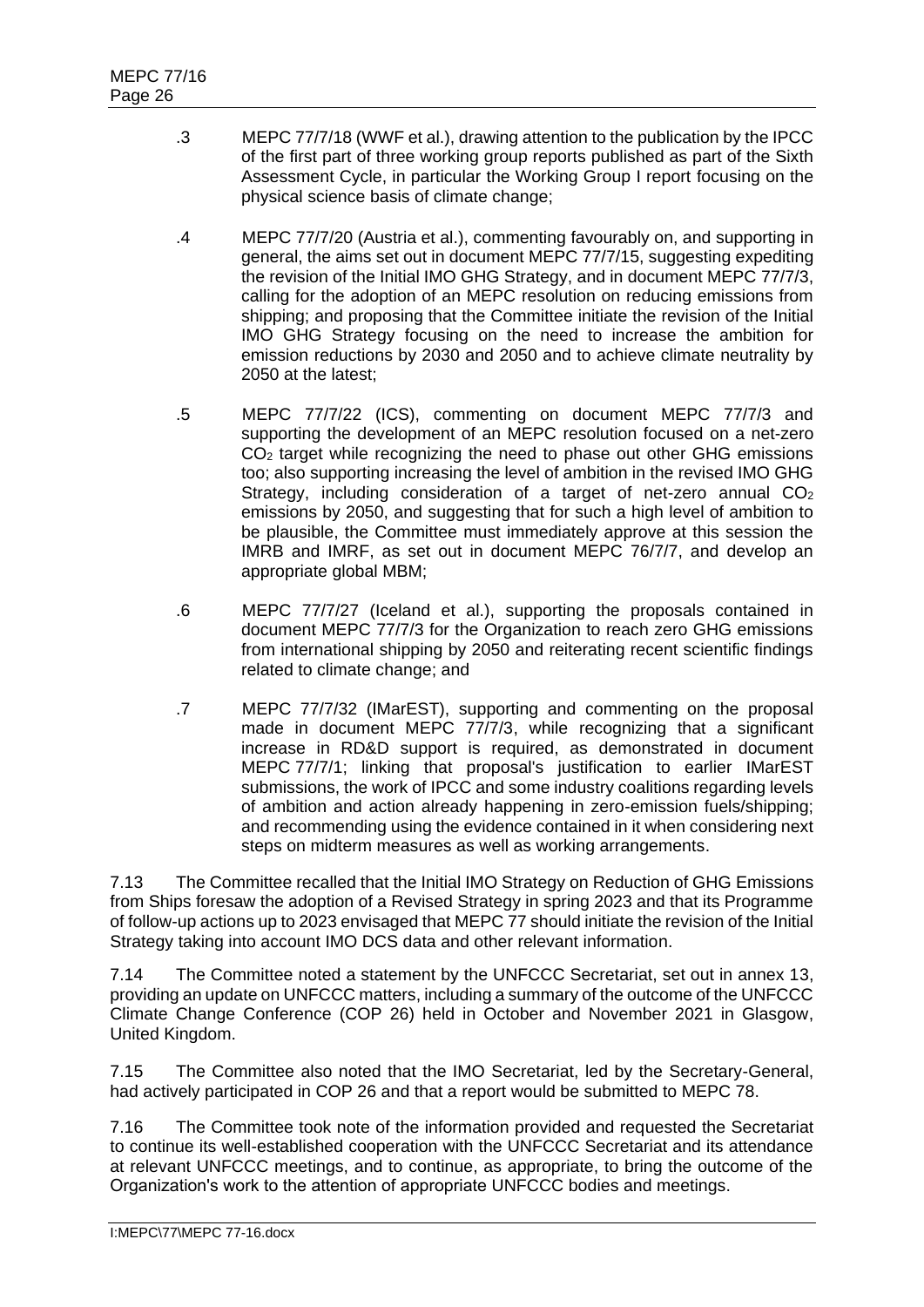7.17 In considering proposals related to the 2050 level of ambition and the revision of the Initial IMO GHG Strategy, a vast number of delegations took the floor.

7.18 During the discussion, the following views, inter alia, were expressed by Member States:

- .1 the Organization should send a clear and strong signal to the outside world on its willingness to strengthen its climate ambitions and to remain credible;
- .2 reaching zero GHG emissions by 2050 at the latest from international shipping was essential to keep the Paris Agreement temperature goals within reach;
- .3 scientific evidence, including the *Fourth IMO GHG Study 2020* and the IPCC Sixth Assessment Report, was clear enough to support the adoption of a zero-carbon target for shipping by 2050;
- .4 the Revised Strategy should include possible intermediate absolute emissions reduction targets for 2030 and perhaps 2040, ensuring a reduction pathway in line with the 1.5°C temperature goal;
- .5 there were merits in the aims of the resolution proposed in document MEPC 77/7/3; however, there was very limited time available at this session, and a discussion on the resolution might lead to a diversion of the discussion from the concrete proposals for mid- and long-term measures, which would result in actual emission reductions, therefore preference should be given to initiating the revision of the Strategy;
- .6 the proposed resolution did not comply with the requirements of the United Nations Framework Convention on Climate Change, the Paris Agreement and the Glasgow Climate Pact, nor did it reflect the principle of "common but differentiated responsibilities" and principle of fairness; the proposed resolution did not mention the mechanisms and measures needed to achieve the target nor did it address the problems of finance, feasibility, technology transfer and capacity-building for developing countries;
- .7 mutual trust and understanding among Member States must be reinforced to develop global regulations;
- .8 there was a need for GHG emissions of all sectors to peak as soon as possible and to define unambiguous levels of ambition for 2050 as a matter of urgency and before the revision of the Strategy by means of an MEPC resolution;
- .9 the draft resolution would send a simple, clear and voluntary message of the Organization's commitment to a 1.5°C agenda to signal to the markets and the global community that the Organization was on course to reduce GHG emissions from ships;
- .10 shipping received unprecedented attention on the occasion of COP26 and the Organization should respond to the expectations of the global community to keep the Paris Agreement temperature goals alive;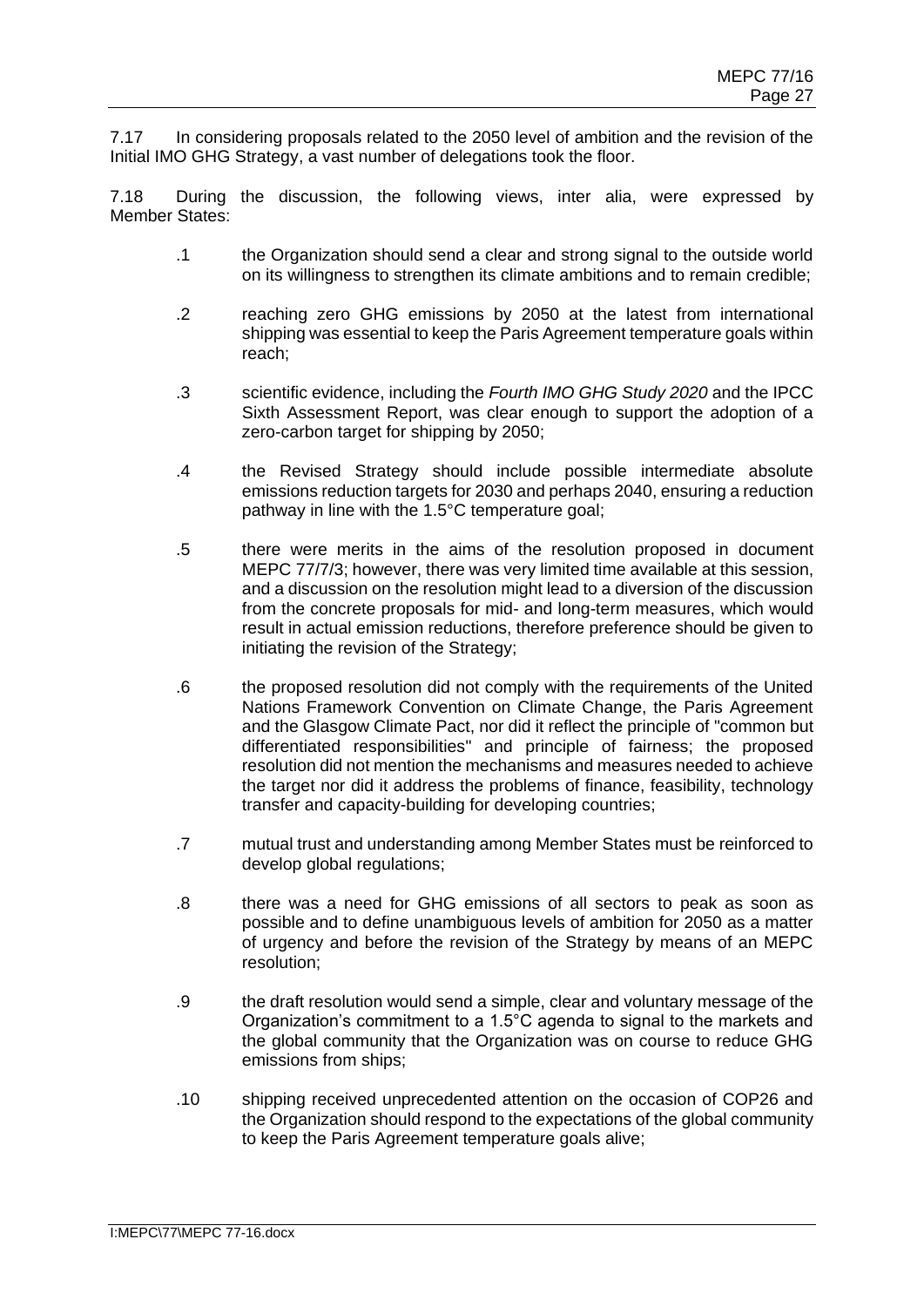- .11 any revised ambition should be taken as part of the revision of the Strategy and follow a thorough review process which should remain inclusive for all Member States, especially developing countries, including SIDS and LDCs, and take into account their interests and needs, in order to ensure a fair and equitable transition;
- .12 the Revised Strategy should aim at avoiding distortions of international trade by shipping, which was indispensable to the world, as well as avoiding disproportionately negative impacts on developing countries, especially SIDS and LDCs, which were the most vulnerable countries;
- .13 the Organization should recognize that developing countries had a right to their fair share of the carbon budget of shipping, acknowledge the impact of the COVID-19 pandemic on trade and States, and recognize the obligation of developed countries to provide climate finance and help developing countries with capacity-building and technical cooperation;
- .14 there was a need for all sectors to accelerate their efforts to reduce GHG emissions as underlined in the Sixth IPCC Report and the Glasgow Climate Pact; the longer the Organization waited with action, the bigger the impacts of climate change would be and the bigger the costs of inaction;
- .15 a strengthened ambition would require increased investments in RD&D to support shipping decarbonization;
- .16 the review should include, inter alia, an update of the list of candidate measures and an update of the section on impact on States in light of the lessons learned exercise of the comprehensive impact assessment of the short-term measures;
- .17 it was preferable to focus the Committee's efforts on concrete proposals rather than a resolution, at least at this stage, otherwise, the Organization might be perceived as producing words instead of taking action;
- .18 the Organization should be more aggressive in dealing with climate change but targets would have to be credible, plausible, and their implications had to be carefully assessed;
- .19 "disproportionately negative impact" should be defined in the Revised Strategy to ensure a common understanding of what disproportionately negative impacts were to avoid misunderstanding at the time of assessing and addressing said impacts, as it was the case at the time of the assessment of short-term measures during MEPC 76;
- .20 the revision of the Strategy should address the question of negative impacts on States and how to operationalize the CBDR principle in the context of reduction of GHG from shipping;
- .21 the Revised Strategy should address the apparent tension between the non-discrimination and no more favourable treatment principles and the principle of common but differentiated responsibilities;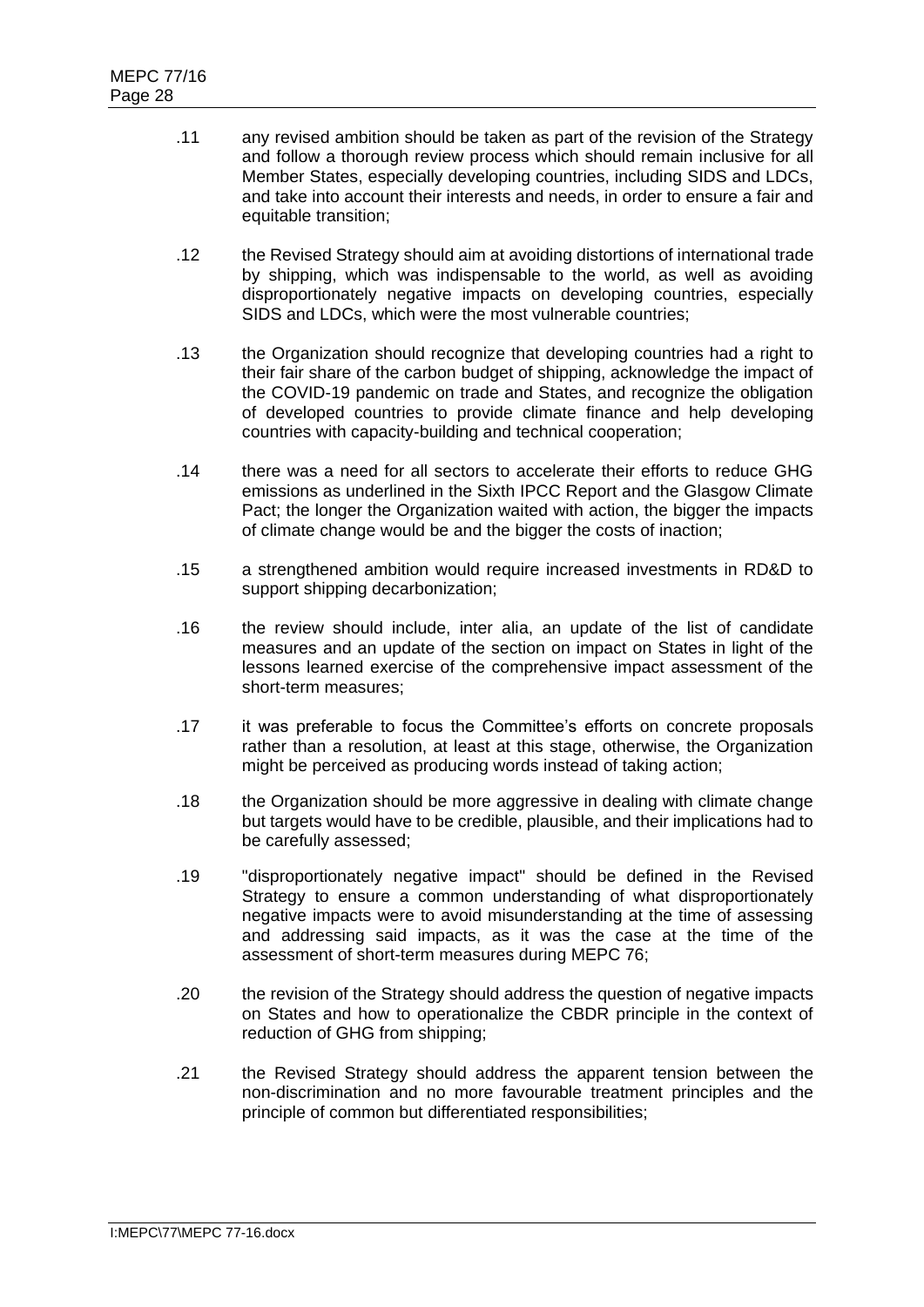- .22 although setting a carbon neutrality target for shipping by 2050 could be supported, this should be accompanied by increased efforts to assist developing countries in the transition so that no one was left behind;
- .23 the terms of reference for the revision of the Strategy should not limit the discussion to particular elements of the Strategy nor prejudge the results of the revision;
- .24 the revision of the Strategy should be done using a "package approach" instead of adopting a resolution only on the level of ambition but without reference to other elements of the Initial Strategy, while also mentioning the outcomes of the lessons learned exercise of the comprehensive impact assessment of the short-term measure; therefore the revision of the Strategy should cover all elements of the Initial Strategy;
- .25 due attention should be given to the role of the shipping industry as they would have to ensure compliance with the objective of achieving climate neutrality and future GHG reduction measures;
- .26 the adoption of ambitious targets for the decarbonization of shipping should be based on scientific data, especially the data of the shipping industry, to ensure sustainable development of the shipping industry;
- .27 any revised ambition should take into account efforts made by other sectors, the share of shipping in total emissions, the potential of shipping decarbonization, as well as the need to pursue all other SDGs, which reflected commitments of the international community;
- .28 there was a need to address concerns over the global availability of new fuels and technologies and port infrastructure before agreeing on the level of ambition for 2050;
- .29 the Organization should duly evaluate the impact of complete decarbonization of shipping by 2050 on socio-economic development, including the impacts on developing countries, in light of their needs and priorities;
- .30 the revision of the Initial Strategy should address technology transfer, the feasibility of strengthened ambitions and specific features of the industry;
- .31 adoption of a resolution on net-zero emission shipping by 2050 would not undermine the Initial Strategy, which already included a vision to phase out GHG emissions of international shipping as soon as possible in this century;
- .32 the Organization should urgently develop and adopt midterm measures which should enter into force by the middle of this decade so as to translate its goals into concrete action;
- .33 there was a need to avoid sending confusing and false signals that would be misinterpreted by the outside world on the integrity and credibility of the Organization and its decision-making process; in this regard the Organization should reflect equity and the principle of common but differentiated responsibilities with respective capabilities, in light of national circumstances, and developed countries should take the lead in addressing climate change;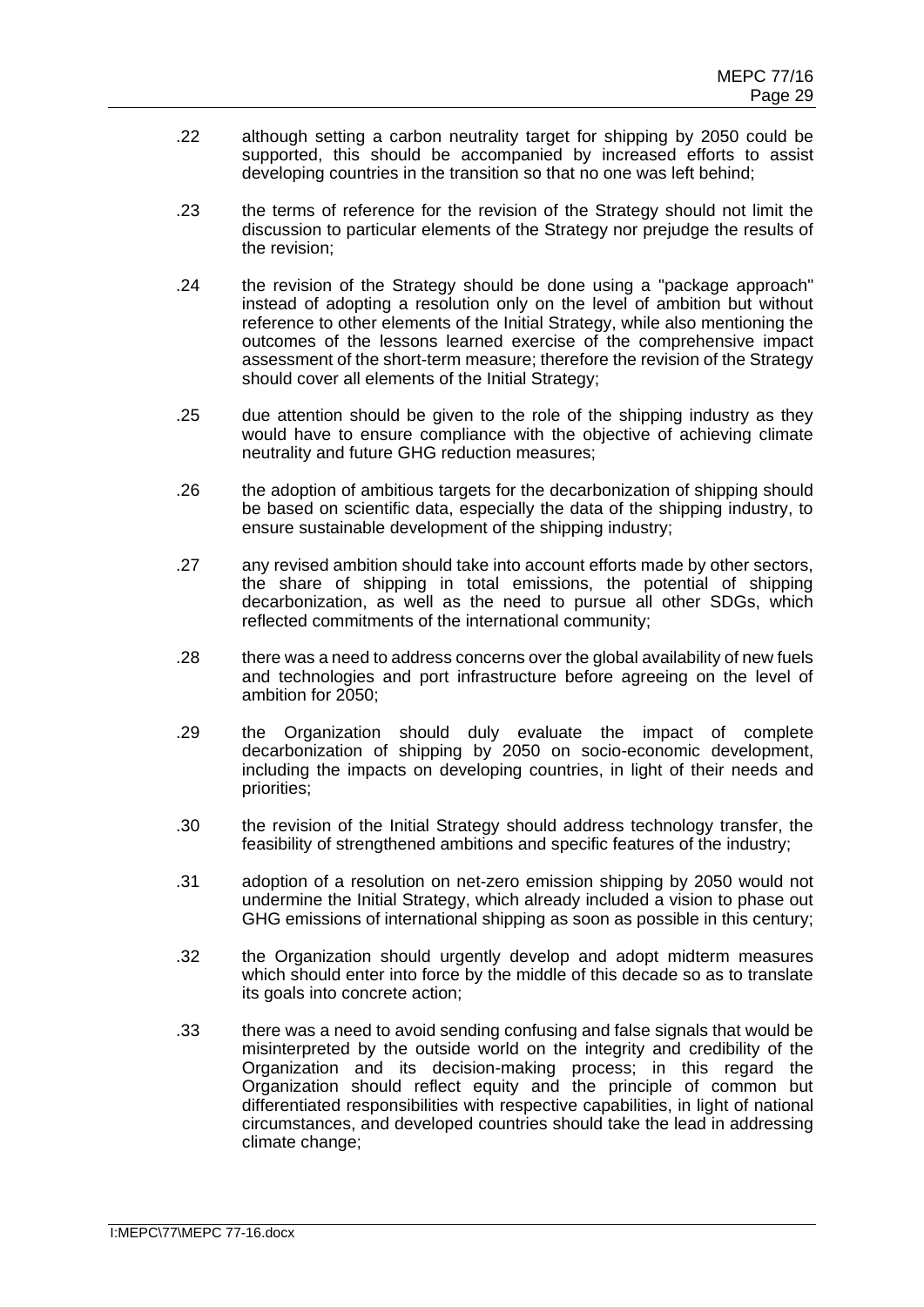- .34 reference to the recent IPCC reports should be made with caution, and one should not prejudge the findings of the IPCC AR6 synthesis until its completion by the end of 2022;
- .35 ambition should reflect the need to achieve a balance between anthropogenic emissions by sources and removals by sinks of greenhouse gases in the second half of this century, on the basis of equity, and in the context of sustainable development and efforts to eradicate poverty;
- .36 the objective of carbon neutrality by 2050 was not fully in line with the language of the Paris Agreement and the Glasgow Climate Pact;
- .37 current regulations in MARPOL Annex VI concerning reduction of GHG emissions from ships alone were insufficient to reduce GHG emissions to achieve the Paris Agreement temperature goals; and noting the IPCC analysis of anthropogenic global warming due to past and ongoing emissions, and in light of the present trends described in the IPCC reports, it should be recognized that international shipping reaching zero GHG emissions by 2050 at the latest would be essential to keep the Paris Agreement temperature goals within reach;
- .38 the Revised Strategy should contribute to accelerating the Organizationʹs efforts to reduce Black Carbon emissions from international shipping, in particular in the Arctic region;
- .39 the statement by the Secretary-General of the United Nations, at the Second United Nations Sustainable Transport Conference held in October 2021, emphasizing that international shipping and aviation's current commitments were not aligned with the Paris Agreement, should be kept in mind;
- .40 the Organization would need to follow the highest possible ambition so that international shipping would take its fair share of global efforts to reduce GHG emissions;
- .41 there was a need for international action on reducing GHG emissions from shipping by the Organization and to avoid regional or national action which might lead to a patchwork of regulations and even questions before the WTO, and consequently there was a call on all Member States to work together within IMO;
- .42 the Organization should maintain and enhance ambition and at the same time ensure a fair and equitable transition:
- .43 the Work plan for the development of mid- and long-term measures approved at MEPC 76 should be taken into account; it foresaw carrying out assessments of the possible impacts on States of the candidate measures in parallel with the consideration and development of medium and long-term measures, as those measures had a high potential to distort international trade and have negative impacts on the economies of developing countries; and
- .44 regarding negative impacts on States, in particular developing countries, including SIDS and LDCs, the conclusions of the "lessons learned" exercise should be incorporated in the revision of the Initial Strategy.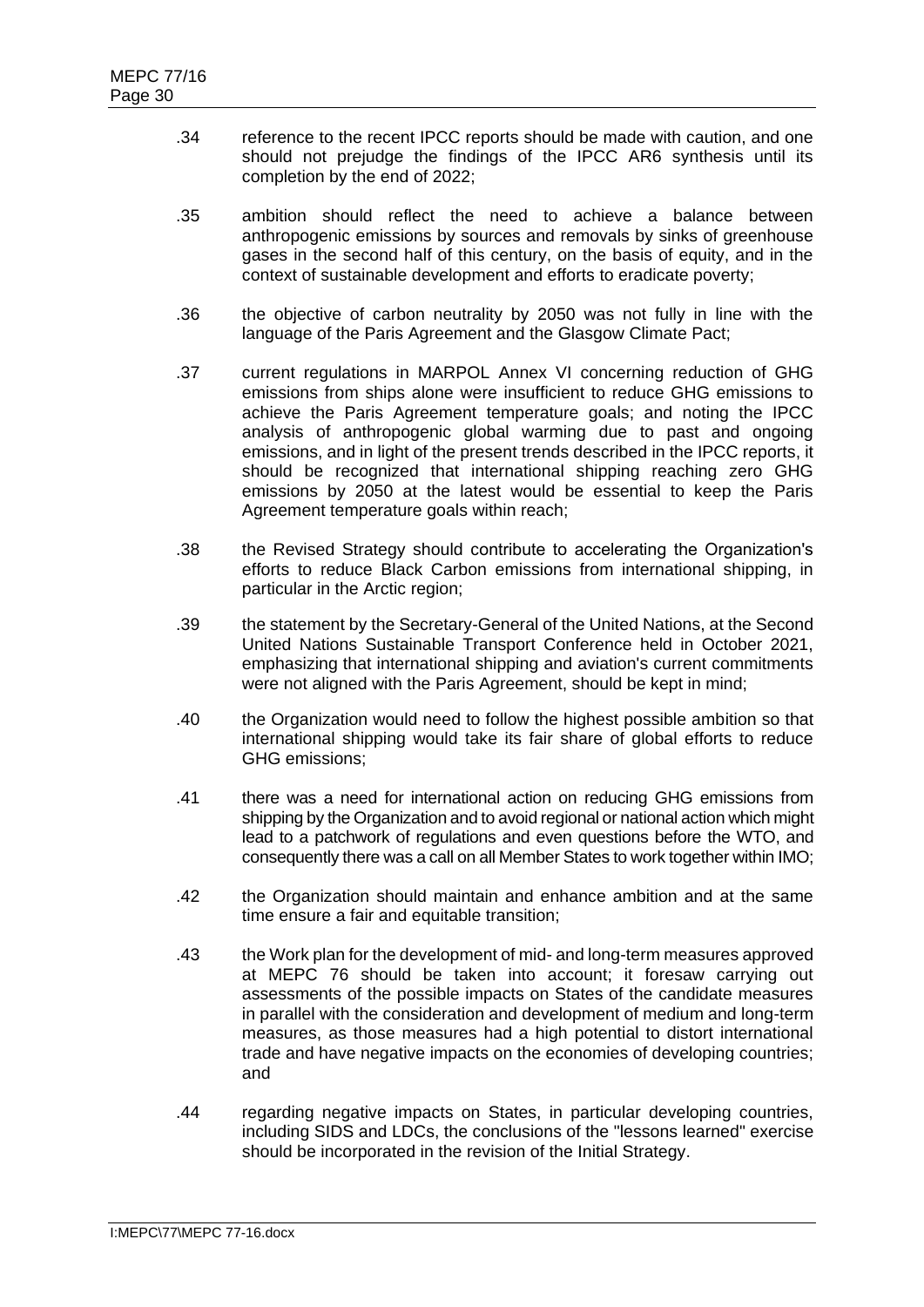7.19 During the discussion, the following views, inter alia, were expressed by observer organizations:

- .1 the adoption of a net zero target for 2050 could only be supported if the Organization took the necessary actions to make such an ambitious target plausible; as an immediate step this meant increasing Technology Readiness Levels by 2030, which would be dependent on whether or not the Committee established the IMRB/F;
- .2 there was a need to halve GHG emissions shipping emissions by 2030, and to give the industry a clear signal on the direction of travel and also an indication on the scale of the effort needed, along with addressing Black Carbon emissions urgently;
- .3 the Organization needed to act to address GHG emissions from international shipping taking into account impacts on States and the need to support RD&D;
- .4 the resolution should be supported as it would provide clarity on the Organization's ambition; and
- .5 international shipping needed to contribute to global efforts to eliminate GHG emissions before 2050 and should take concrete measures to reduce emissions of Black Carbon in the Arctic region and then globally.

7.20 In the course of the discussion, the Committee noted that a number of delegations stressed the need for the Organization to send a clear signal on its commitment to reduce GHG emissions from ships to achieve zero emissions by 2050, as stated by many, or net-zero emissions by 2050, as stated by others. Some delegations also suggested that the revision of the Initial Strategy should include revision or inclusion of possible intermediate targets to ensure a reduction pathway in line with the 1.5°C temperature goal. The Committee also noted that a number of delegations stressed that in the revision process, building upon the guiding principles of the Initial Strategy, due consideration should be given to impacts on States and scaling up action and support to developing countries, including finance, technology transfer and capacity-building to ensure a fair and just transition.

7.21 Following consideration, the Committee, in view of the urgency for all sectors to accelerate their efforts to reduce GHG emissions as emphasized in the recent IPCC reports<sup>1</sup> and the Glasgow Climate Pact, recognized the need to strengthen the ambition of the Initial IMO GHG Strategy during its revision process.

7.22 In this regard, the Committee agreed to initiate the revision of the *Initial IMO Strategy on Reduction of GHG Emissions from Ships*, as foreseen by the Initial Strategy, with the following terms of reference:

"Taking into account the progress made by the Organization since the adoption of the Initial GHG Strategy, the "key stages" for the adoption of a Revised IMO GHG Strategy, as set out in section 6.2 of the Initial GHG Strategy, relevant data, and in accordance with the timeline described in the *Programme of follow-up actions of the Initial IMO Strategy on Reduction of GHG Emissions from Ships up to 2023*, conduct a revision of the Initial GHG Strategy with a final draft Revised IMO GHG Strategy to be considered by MEPC 80 (spring 2023), with a view to adoption."

Reference is made to the contribution of Working Group I to the IPCC Sixth Assessment Report and the IPCC Special Report on Global Warming of 1.5ºC.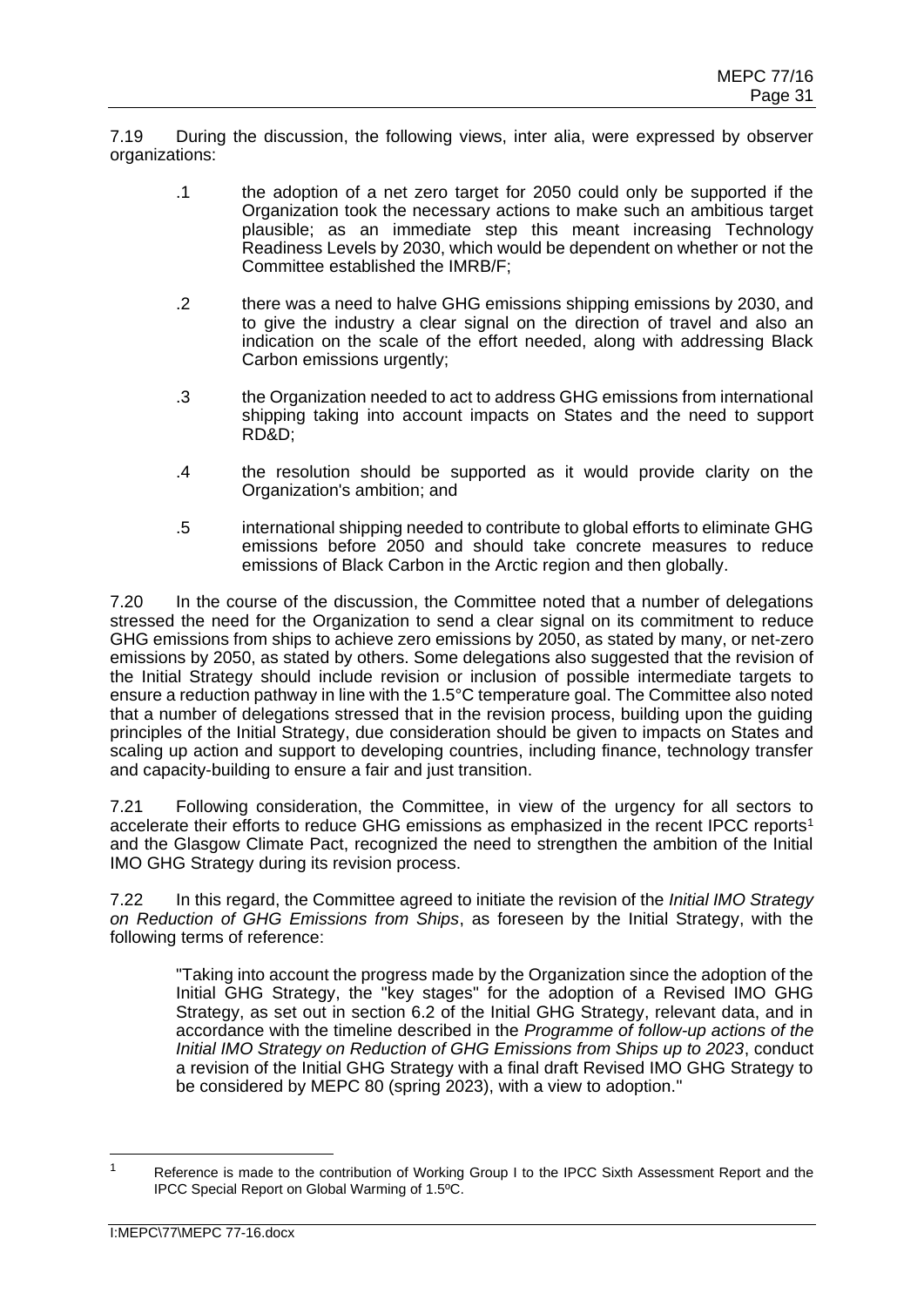7.23 In accordance with the agreed terms of reference, the Committee invited interested Member States and international organizations to work together and to submit concrete proposals for a Revised IMO GHG Strategy to MEPC 78 for consideration. The Committee also agreed that sufficient time should be allocated to ensure the timely completion of the revision of the Initial Strategy.

7.24 The delegation of the Cook Islands, supported by the delegations of Palau and Vanuatu, stated that the Revised IMO GHG Strategy should ensure that, consistent with the Initial Strategy, due consideration must be given to assessing impact on States and identifying and addressing any disproportionately negative impacts, and that in scaling up support to developing countries, particular attention should be paid to SIDS and LDCs.

7.25 As requested, the statements made by the delegations of Argentina, Belgium, Brazil (supported by Angola, Argentina, Chile, China, Cuba, Ecuador, Egypt, the Islamic Republic of Iran, the Russian Federation, Saudi Arabia and South Africa), China, Denmark, Germany, India, the Netherlands, Saudi Arabia, Slovenia, Spain, Tonga (supported by Belgium, Canada, Croatia, Cyprus, Denmark, Estonia, Fiji, Finland, France, Georgia, Germany, Greece, Iceland, Ireland, Italy, Japan, Latvia, Lithuania, Luxembourg, Malta, the Marshall Islands, the Netherlands, New Zealand, Norway, Poland, Portugal, Romania, Slovenia, Solomon Islands, Spain, Sweden, Tuvalu, Ukraine, the United Kingdom, the United States and the observers from CESA and the European Commission), Vanuatu and by the observers from ICS, INTERCARGO and CSC are set out in annex 13.

### **NINTH MEETING OF THE INTERSESSIONAL WORKING GROUP ON REDUCTION OF GHG EMISSIONS FROM SHIPS (ISWG-GHG 9)**

7.26 The Committee noted that the ninth meeting of the Intersessional Working Group on Reduction of GHG Emissions from Ships (ISWG-GHG 9) had been held remotely from 15 to 17 September 2021 and that its report had been submitted to it as document MEPC 77/WP.6.

7.27 Having considered the report of ISWG-GHG 9 (MEPC 77/WP.6), the Committee approved it in general and took action as described below.

# **Development of draft life cycle GHG/carbon intensity guidelines for marine fuels (LCA guidelines)**

7.28 The Committee noted that ISWG-GHG 9 had focused on the development of draft stand-alone life cycle GHG/carbon intensity guidelines for marine fuels (draft LCA guidelines) taking into account documents submitted to the seventh and ninth meetings of ISWG-GHG, and to MEPC 76.

7.29 The Committee noted the discussion and the progress made in the development of the draft LCA guidelines, including the identified priority areas for further work to advance the development of the guidelines, as follows:

- .1 overall development of the draft LCA guidelines:
	- .1 further development of the draft LCA guidelines, using the text contained in annex 1 of document MEPC 77/WP.6 as a basis;
- .2 development of specific sections of the draft LCA guidelines, taking into account relevant standards, in particular:
	- .1 identification of sustainability criteria; and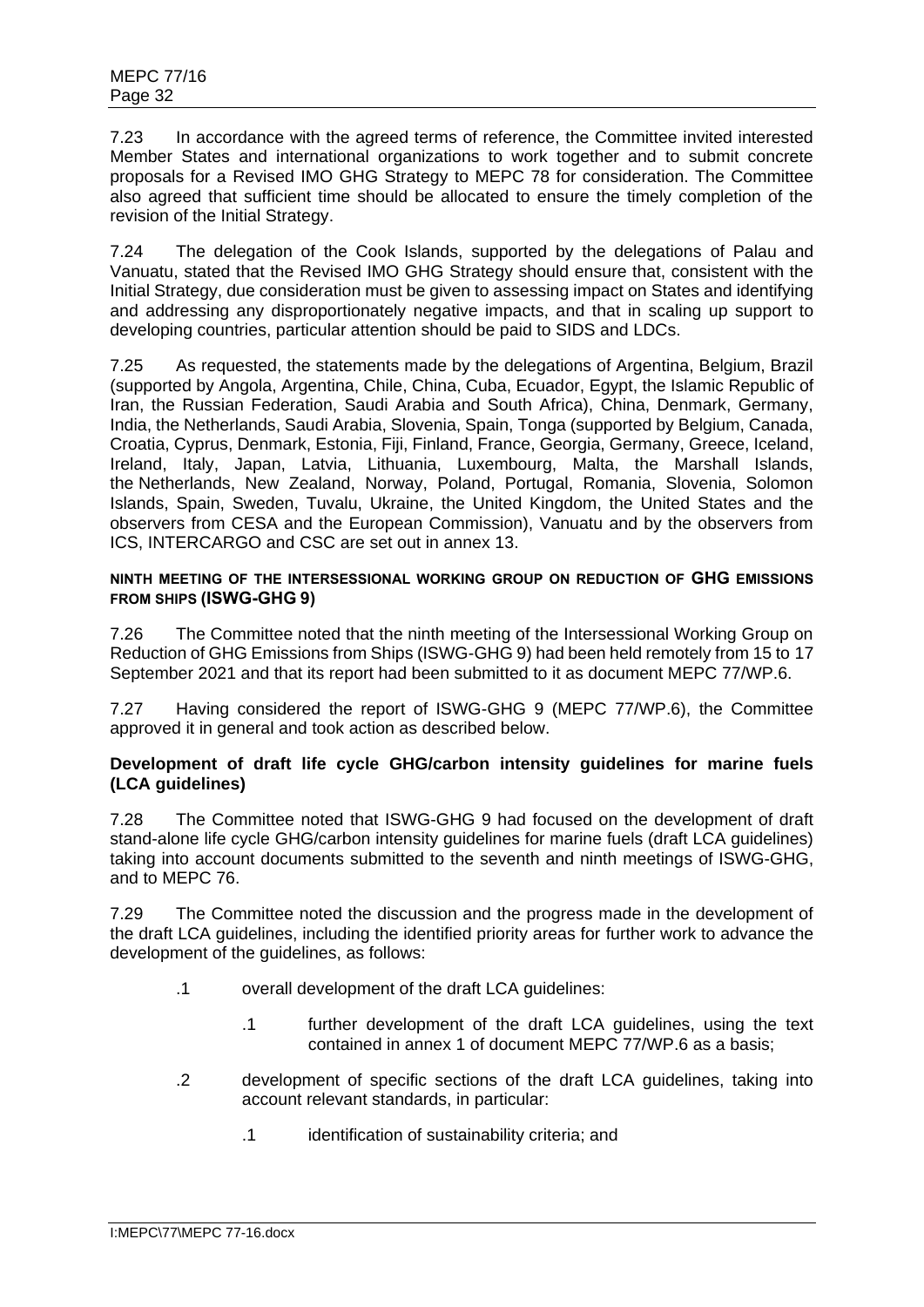- .2 determination of criteria to identify appropriate fuel (pathway) certification schemes in the context of stand-alone voluntary LCA guidelines;
- .3 identifying approaches for regular review of both upstream and downstream (default) emission values:
	- .1 the Secretariat to prepare a detailed overview of existing processes within the Organization for methodological review of substances and/or technologies; and
	- .2 development of further proposals on how to determine (default) emission values of future fuels and their associated pathways, including fugitive emissions, for upstream and downstream emission; and to identify a possible mechanism for reviewing the emission values under the Guidelines.
- 7.30 Following consideration, the Committee:
	- .1 requested the Secretariat to submit to ISWG-GHG 11 an overview of existing processes within the Organization for review of substances and/or technologies by means of scientific expert groups;
	- .2 invited interested Member States and international organizations to involve expert advice, as appropriate, to inform on the development of the draft LCA guidelines; and
	- .3 invited interested Member States and international organizations to submit proposals to ISWG-GHG 11 on the further development of the draft LCA guidelines.

# **Reduction of methane slip and emissions of volatile organic compounds (VOCs)**

7.31 The Committee noted the discussions of ISWG-GHG 9 on the reduction of methane slip, and that methane emissions would be further considered in the context of the life cycle GHG/carbon intensity guidelines by ISWG-GHG 11.

7.32 The Committee, having noted the discussions of ISWG-GHG 9 on the reduction of emissions of volatile organic compounds (VOCs):

- .1 invited interested Member States and international organizations to provide more information, in particular on technical opportunities to reduce VOC emissions from shipping and proposals on how to best improve the current IMO regulatory framework; and
- .2 instructed the PPR Sub-Committee to investigate how the reduction of VOC emissions could be further addressed under its agenda item on "Any other business".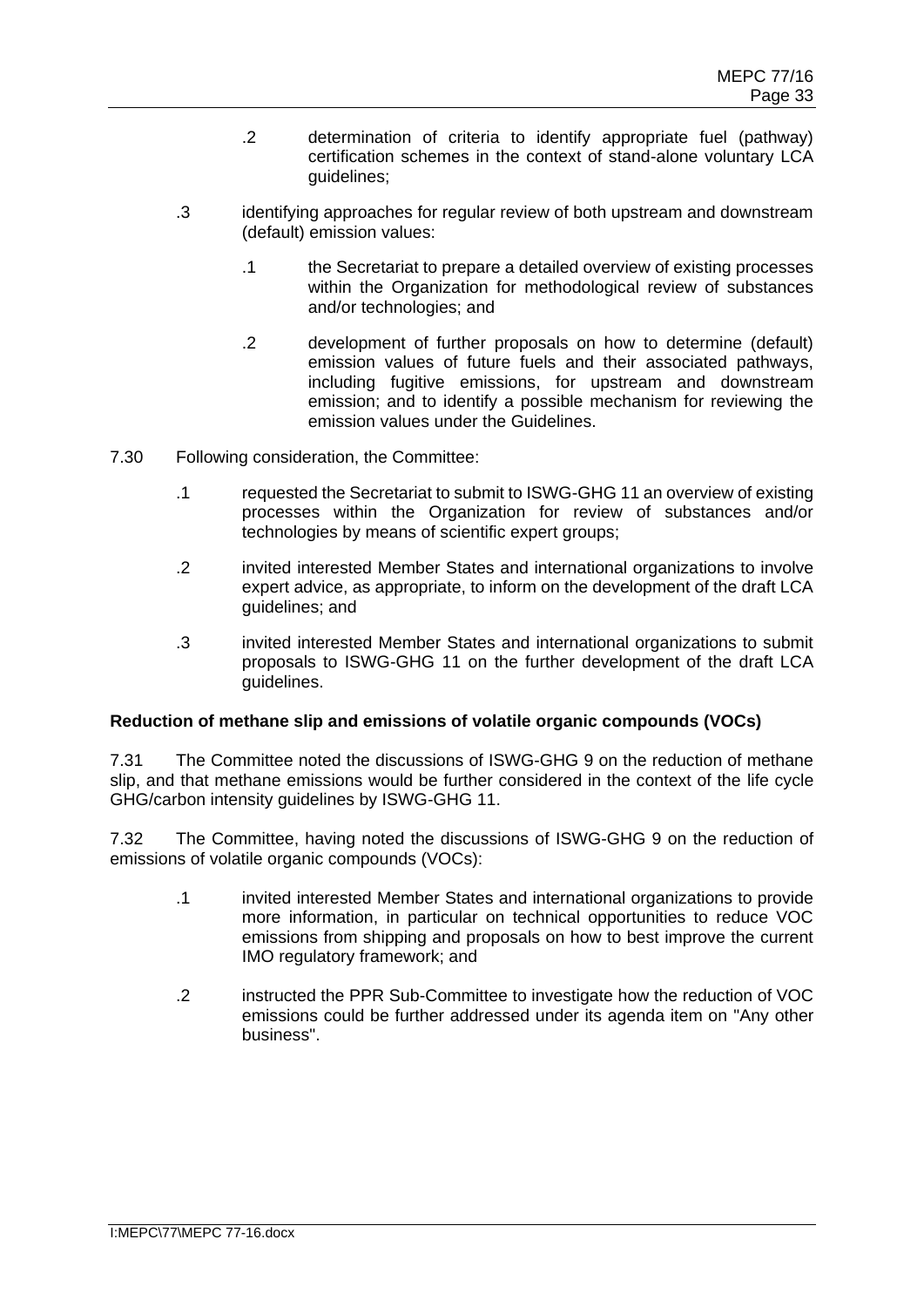#### **TENTH MEETING OF THE INTERSESSIONAL WORKING GROUP ON REDUCTION OF GHG EMISSIONS FROM SHIPS AND CONSIDERATION OF PROPOSALS FOR MID- AND LONG-TERM MEASURES SUBMITTED TO THIS SESSION**

7.33 The Committee noted that the tenth meeting of the Intersessional Working Group on Reduction of GHG Emissions from Ships (ISWG-GHG 10) had been held remotely from 18 to 22 October 2021 and that its report had been submitted in document MEPC 77/WP.7.

7.34 Having considered the report of ISWG-GHG 10 and the additional information provided orally by the Chair of the Working Group, Mr. Sveinung Oftedal (Norway), the Committee approved the report in general and took action as described below.

### **Interim report of the Correspondence Group on Carbon Intensity Reduction**

7.35 The Committee noted the Groupʹs discussion on the interim report of the Correspondence Group on Carbon Intensity Reduction set out in document MEPC 77/7/10 (China et al.) and endorsed the Groupʹs recommendations on issues arising from the interim report as set out in paragraphs 9 to 17 of document MEPC 77/WP.7.

7.36 The Committee noted the urgency of adopting the outstanding guidelines associated with the implementation of the short-term measure at MEPC 78 to allow sufficient time for ships, Administrations and ROs for preparation and implementation of the short-term measure when it entered into effect in November 2022.

7.37 The Committee agreed to relax the deadline for submission of the final report of the Correspondence Group on Carbon Intensity Reduction by the nine-week document deadline of MEPC 78 (see paragraph 7.63).

### **Development of a mandatory carbon intensity code**

7.38 The Committee noted the Groupʹs discussions on the consideration of the scope of and timeline for the development of a mandatory carbon intensity code (CIC), as set out in paragraphs 20 to 23 of document MEPC 77/WP.7.

7.39 The Committee noted the Groupʹs view that it was premature to conclude on the possible timing for initiating the work on the development of the code and the scope of the code, and the Groupʹs intention to revisit this issue when initiating the process of development of the code.

7.40 The Committee noted that the Group had requested the Secretariat, taking into account document ISWG-GHG 10/3 (United States), to identify options for a possible timeline for the development of a code and to review the content of guidelines from a technical/legal point of view with a view to identifying a possible scope, for consideration by the ISWG-GHG at a future session.

#### **Consideration of concrete proposals on how to keep the impacts of the short-term measure under review**

7.41 The Committee noted the Groupʹs discussion on how to keep the impacts of the short-term measure under review, as set out in paragraphs 27 to 50 of document MEPC 77/WP.7.

7.42 The Committee invited interested Member States and international organizations to submit concrete proposals on how to keep the impacts of the short-term measure under review to ISWG-GHG 11 and to submit relevant information on the observed impacts, as appropriate, when the short-term measure would enter into effect.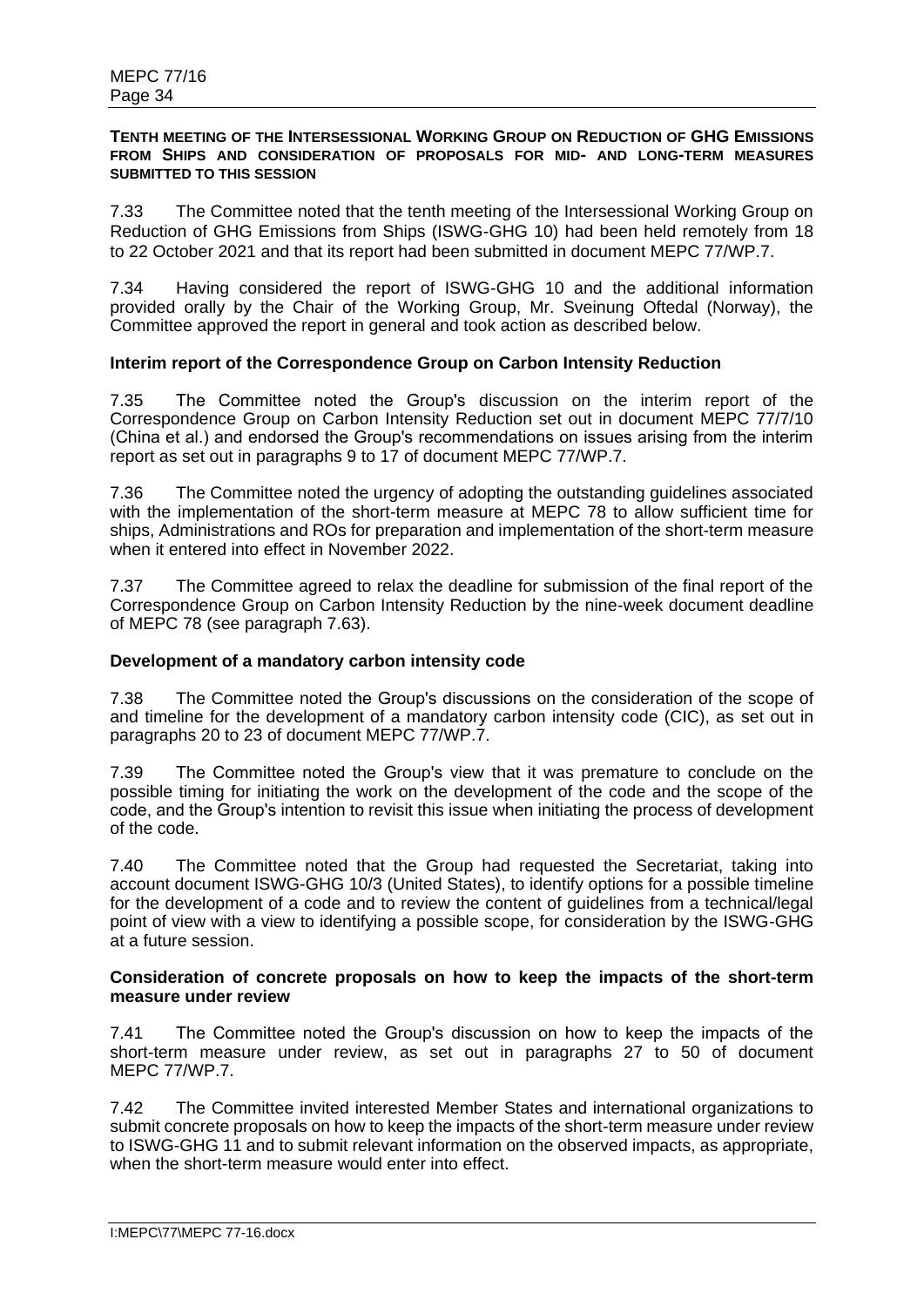7.43 The Committee also invited interested Member States and international organizations to submit concrete proposal to ISWG-GHG 11 on how to address data gaps in conducting impact assessments.

### **Consideration of concrete proposals on how to undertake a lessons learned exercise of the comprehensive impact assessment of the short-term measure**

7.44 The Committee noted the Groupʹs discussion on how to undertake a lessons learned exercise of the comprehensive impact assessment of the short-term measure, as set out in paragraphs 27 to 50 of document MEPC 77/WP.7.

7.45 In this regard, the Committee invited the Technical Cooperation Committee to request Member States to provide resources and nominate experts for a roster in order to assist developing countries, in particular LDCs and SIDS, with conducting an initial impact assessment of proposals for a measure which they would put forward, as necessary.

7.46 The Committee also invited the Secretariat to liaise with UNCTAD, as well as other international organizations, as appropriate, to consider the possibility of making relevant data and models available.

7.47 The Committee endorsed the Groupʹs recommendation that the outcome of the lessons learned exercise also serve as the outcome of the review of MEPC.1/Circ.885 and that the lessons learned exercise of the comprehensive impact assessment of the short-term measure should be completed by MEPC 79 in order to apply the improved procedure from Phase II of the Work plan for the development of mid- and long-term measures (MEPC 76/15/Add.2, annex 14).

### **Consideration of midterm GHG reduction measures in the context of Phase I of the Work plan for the development of mid- and long-term measures**

7.48 The Committee noted the Groupʹs consideration of midterm GHG reduction measures in the context of Phase I of the Work plan for the development of mid- and long-term measures, as set out in paragraphs 51 to 60 of document MEPC 77/WP.7. In this context, the Committee noted that the Group had considered documents referred to it by MEPC 76, namely documents MEPC 76/7/2 (Norway), MEPC 76/7/9 (Australia et al.), MEPC 76/7/11 (Belgium et al.), MEPC 76/7/12 (Marshall Islands and Solomon Islands), MEPC 76/7/15 (Denmark et al.), MEPC 76/7/39 (ICS et al.), MEPC 76/7/40 (Belgium), MEPC 76/7/42 (Netherlands and OECD), MEPC 76/7/60 (Pacific Environment), and MEPC 76/INF.22 (Belgium et al.) as well as seven additional documents submitted to ISWG-GHG 10, namely documents ISWG-GHG 10/5 (World Bank), ISWG-GHG 10/5/1 (Finland), ISWG-GHG 10/5/2 (ICS and INTERCARGO), ISWG-GHG 10/5/3 (Austria et al.), ISWG-GHG 10/5/4 (Norway), ISWG-GHG 10/5/5 (Norway and United States), and ISWG-GHG 10/5/6 (Norway). The Committee further noted that the Group considered the proposals and comments contained in the above-mentioned documents in accordance with Phase I of the work plan using, as appropriate, a list of overarching key issues to be considered to progress the development of mid- and long-term measures, as developed by the Chair of the Group (MEPC 77/WP.7, annex 1).

7.49 The Committee requested the Secretariat to prepare an information document for ISWG-GHG 12, summarizing previous discussions on market-based measures which took place in the Organization, including the report of the work undertaken by the Expert Group on Feasibility Study and Impact Assessment of Possible Market-based Measures as set out in document MEPC 61/INF.2, and the collation of views expressed at ISWG-GHG 10 on proposed midterm measures in accordance with the key issues and elements listed in paragraph 7 of the work plan.

7.50 The Committee invited the proponents of concrete proposals for midterm measures that had not yet done so to prepare an initial impact assessment of their proposal in accordance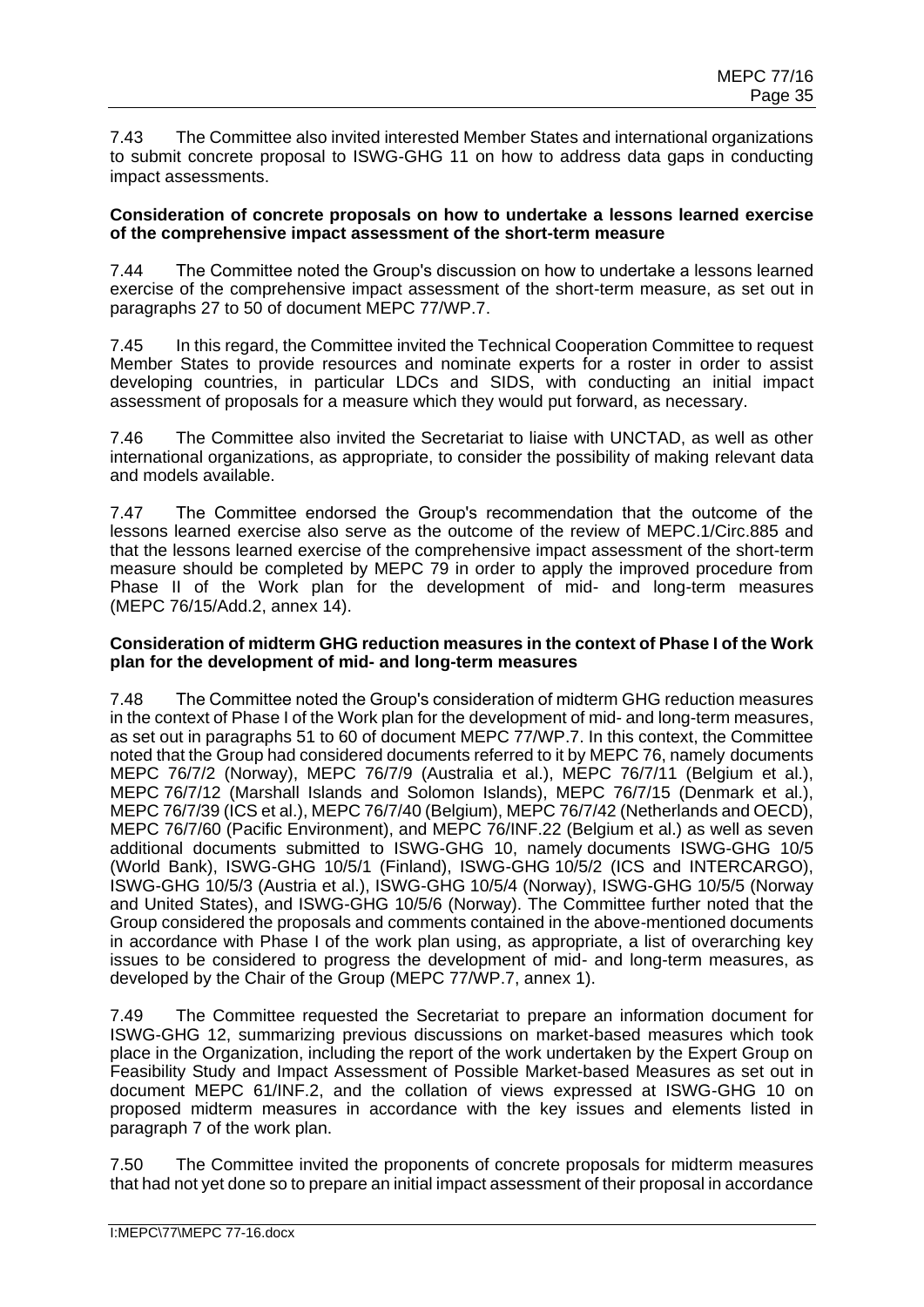with the *Procedure for assessing impacts on States of candidate measures* for consideration by ISWG-GHG 12.

7.51 The Committee encouraged proponents of candidate midterm measures, as well as any other delegations, to further consider the development/refining of proposals for midterm measures for consideration during Phase I of the work plan, also taking into account the views expressed at ISWG-GHG 10.

7.52 In conjunction with the consideration of the outcome of ISWG-GHG 10 on midterm GHG reduction measures in the context of Phase I of the Work plan for the development of mid- and long-term measures, the Committee also considered documents submitted to this session providing proposals and comments related to specific candidate measures or to general principles on the development of mid- and long-term measures, as follows:

- .1 MEPC 77/7/4 (Marshall Islands and Solomon Islands), aiming at implementing the proposal set out in document MEPC 76/7/12 (Marshall Islands and Solomon Islands) for a mandatory levy on all greenhouse gas (GHG) emissions from international shipping and proposing draft amendments to MARPOL Annex VI for the creation of an International Greenhouse Gas Levy Fund (GHGF) to collect and manage the levy;
- .2 MEPC 77/7/8 (Bangladesh et al.), highlighting the need for continued maintenance of a comprehensive global maritime regulatory framework for the development of GHG reduction measures under IMO, free of any regional extraterritorial regulatory patchwork that would undermine efficient international maritime transport;
- .3 MEPC 77/7/12 (Austria et al.), proposing a number of criteria for assessment and comparison of carbon pricing measures building on the list of criteria identified in document MEPC 76/7/15 (Denmark et al.); developing them further to address specific issues related to market-based measures; and proposing to use the suggested criteria to guide and enhance future discussions on carbon pricing measures, namely a GHG levy and a cap-and-trade scheme;
- .4 MEPC 77/7/16 (Norway), proposing a fuel GHG intensity limit and an emissions cap and trading system as a package of mid- and long-term measures that would establish a cap and a price on GHG emissions through trading of allowances, while the fuel GHG intensity limit would set a mandatory technical requirement; suggesting that both measures would work together in providing a robust framework to ensure the supply and uptake of sustainable low- and zero-carbon fuels; and stating that the proposal needed to be further developed, including the legal framework, and to assess key issues, such as impacts on States and implications for various parts of the maritime industry;
- .5 MEPC 77/7/17 (CSC), summarizing the key principles that any market-based measure (MBM) agreed at IMO level would need to follow in order for it to be a fair and effective tool for contributing to the decarbonization of international shipping;
- .6 MEPC 77/7/23 (ICS), suggesting that the cap-and-trade system proposed in document MEPC 77/7/16 (Norway) would need to be considered alongside the proposal for a carbon levy set out in document ISWG-GHG 10/5/2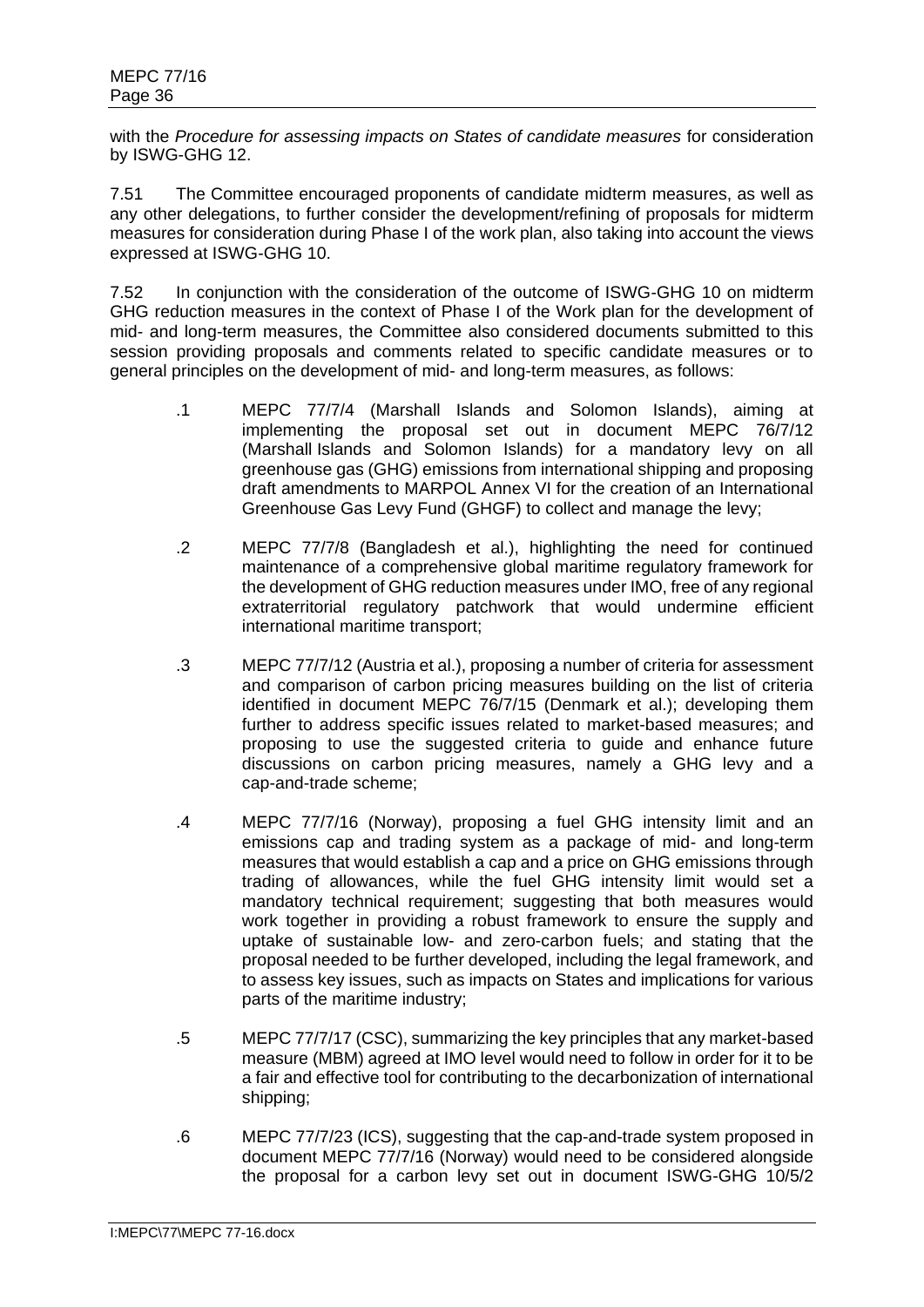(ICS and INTERCARGO) and the similar proposal by the Marshall Islands and Solomon Islands; that it would be premature, and inconsistent with the work plan agreed at MEPC 76, for MEPC 77 to agree "in principle" to establishing a fuel GHG intensity limit and an emissions cap-and-trading scheme as a package of mid- and long-term measures to be considered further; and

.7 MEPC 77/7/28 (IAPH), commenting on MEPC 77/7/19 (World Bank) and highlighting some of the key considerations from the ports' perspective when addressing proposals for mid- and long-term measures; stressing the need for an early adoption of a global market-based measure and advocating that the targeted allocation of generated revenues to port-related investments for low- and zero-carbon fuels had the potential to serve the targets of the Initial IMO Strategy while also contributing to an equitable energy transition of shipping.

7.53 In considering the outcome of ISWG-GHG 10 in relation to the consideration of midterm GHG reduction measures in the context of Phase I of the Work plan for the development of mid- and long-term measures, and the related documents submitted to MEPC 77, the following views, inter alia, were expressed:

- .1 the GHG emission reduction ambition should set the frame for the work on mid- and long-term measures and every next measure to be developed should guarantee that the ambition for emission reduction would be met;
- .2 the levels of ambition could be achieved either through a technical measure with a revenue component as a compliance mechanism, or through a combined measure with one technical element and one carbon pricing element;
- .3 IMO was deemed able to design an emission trading system (ETS) and make it function well to cut emissions of international shipping;
- .4 funds generated by a carbon pricing mechanism should be directed towards developing countries, in particular SIDS and LDCs, addressing potential disproportionate impacts;
- .5 existing structures should be used to ensure effective and transparent use of funds, if any;
- .6 the main two criteria for developing the mid-term measures should be, firstly their ability to keep IMO in line with the 1.5°C objective and, secondly their ability to achieve an equitable transition;
- .7 a combination of a technical measure, such as a low-GHG fuel standard, and a market-based measure, either a levy or a cap-and-trade scheme, could provide a sufficiently effective basket of measures to enable IMO to aim for full decarbonization of shipping by 2050;
- .8 a global approach led by the Organization should ensure maintaining an inclusive level playing field, and it was crucial to avoid a patchwork of unilateral regulations that would increase the compliance cost and regulatory complexity for international shipping;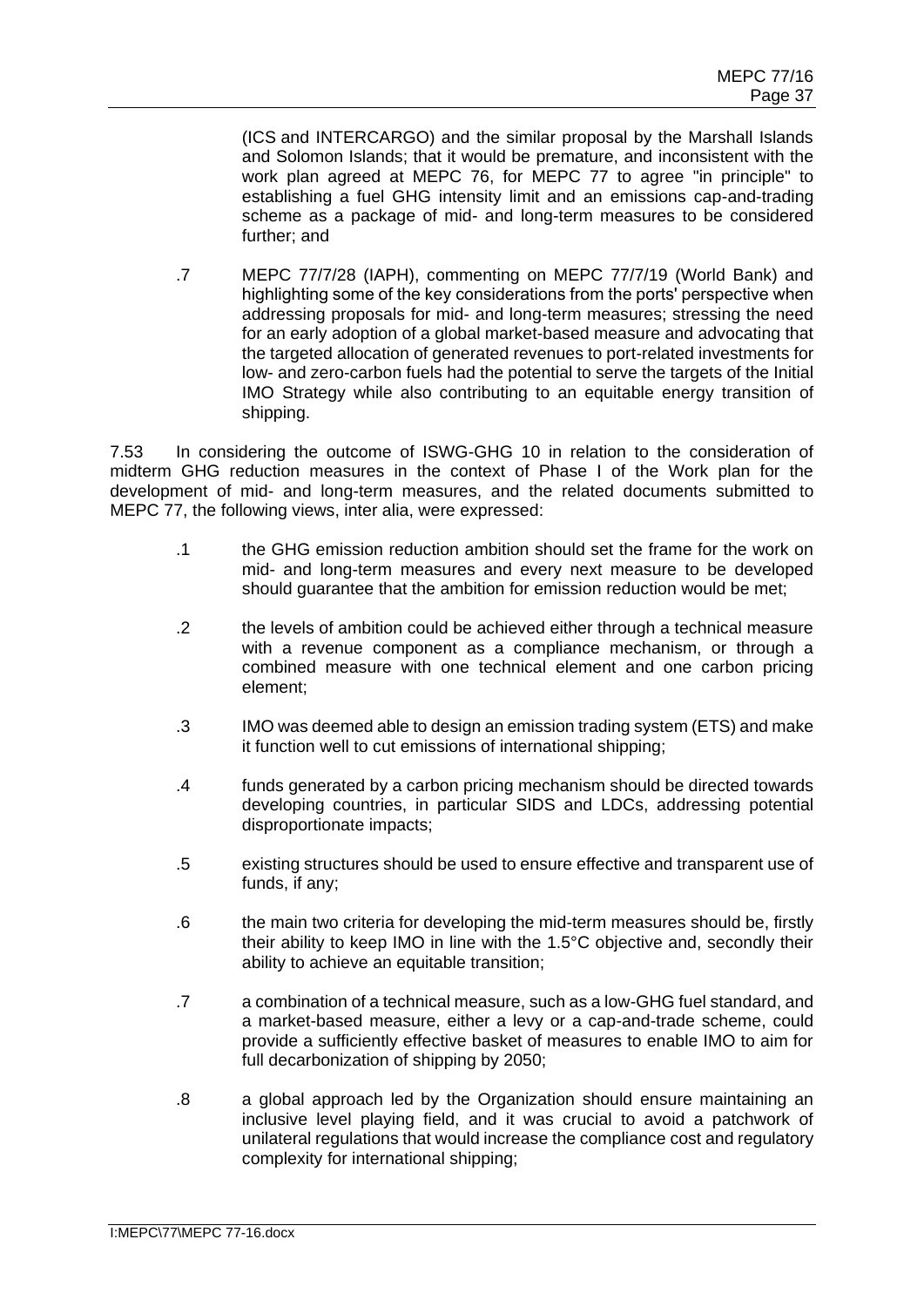- .9 a global carbon levy on international shipping would offer a level playing field and could send the right price signals to encourage the uptake of low- and zero-carbon solutions;
- .10 guiding principles or criteria which incorporated wide-ranging interests should be identified prior to the development of MBMs;
- .11 MBMs should be able to limit, or at least, effectively minimize competitive distortion and be developed without penalizing global trade and growth;
- .12 a holistic and balanced approach should be ensured in advance through the deployment of alternative fuels and further critical changes in the fuel supply chain; all the stakeholders involved in this process should be engaged in a fair and equal manner in order to ensure a fair balance between energy supply and demand;
- .13 a carbon pricing measure was an instrument to put into effect the polluter-pays principle, which had, in addition, the potential to send an appropriate price signal, reduce the price gap between alternative and fossil fuels and moreover generate revenues that could be used to facilitate the transition of the sector;
- .14 it was pertinent to first consider and agree on a set of criteria against which each measure could be assessed as they could be designed in various forms and might imply complex legal and practical considerations;
- .15 the lessons learned exercise of the short-term measure needed to be finalized in order to improve the impact assessment procedure which would be necessary before adoption of the mid-term measures;
- .16 the measures included in the basket should be goal-based and these measures should be set following a discussion and evaluation of their effectiveness, efficiency and impact of candidate measures, taking into consideration their strength and timing;
- .17 MBMs should be agreed and implemented as soon as possible, in order to achieve net-zero emissions;
- .18 in considering MBMs, particular attention should be paid to the predictability of their cost and on how the collected financial resource, through the levy style, could be used;
- .19 it was important when developing MBMs to firstly demonstrate a small prototype model operation and monitor the supply of decarbonized fuel ships and fuel production itself;
- .20 the current proposals for mid-term measures needed to be improved with reference to the experience gained in developing the package of the short-term measures; at this stage, any candidate measure, including any type of MBMs, was just a "possible" option rather than a "default" option;
- .21 mid-term measures should be combined with the existing short-term and future long-term measures as a package to advance the decarbonization transition of the international shipping industry. Therefore, mid-term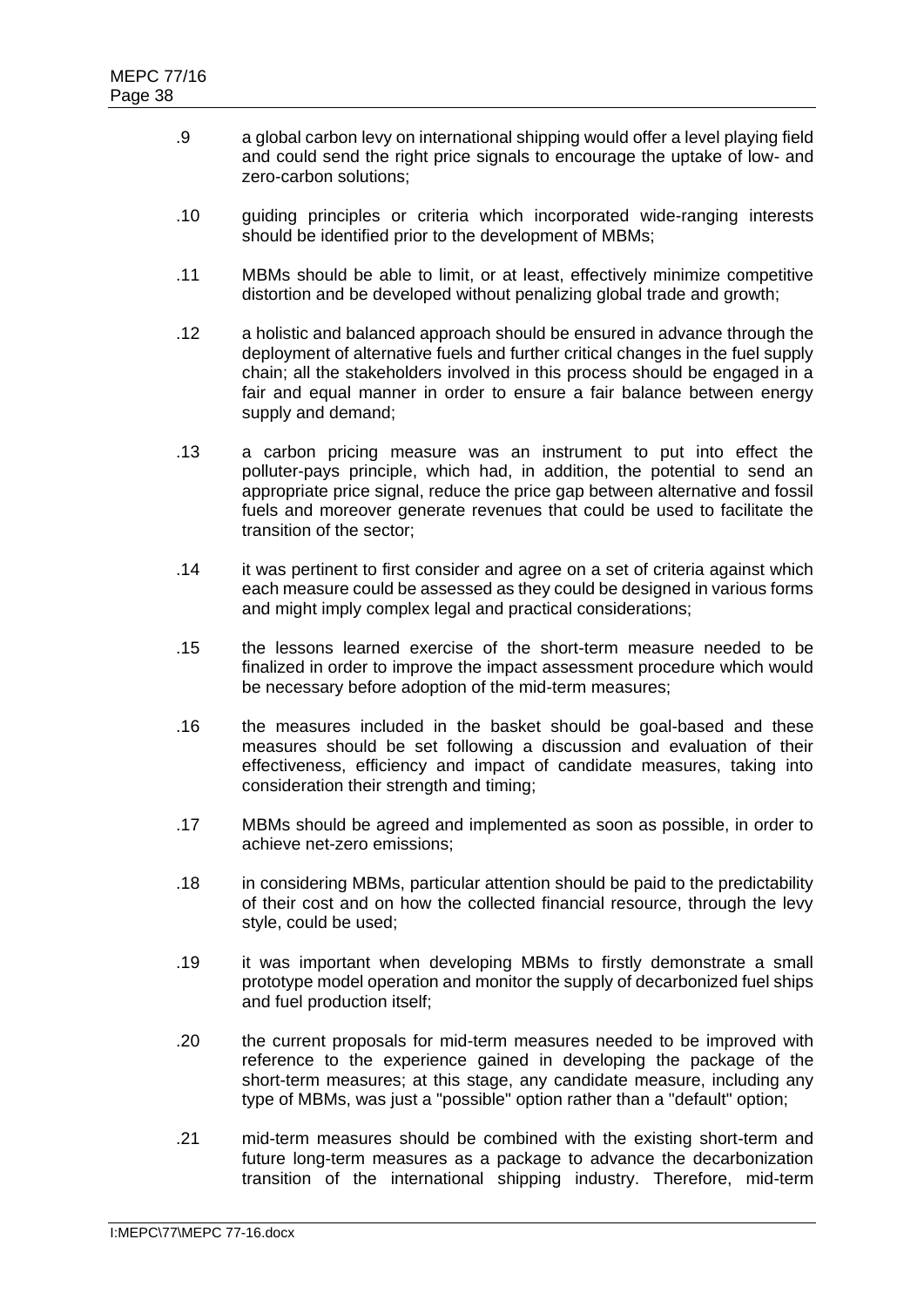measures should be compatible with the existing short-term measures in order to avoid duplication or conflict;

- .22 in the absence of commercially available alternative maritime fuels and innovative technologies, the fuel standard and MBMs would lead to rationing the amount of maritime trade, and the development of measures could cause disastrous consequences for countries, especially LDCs and SIDS, which relied heavily on maritime transport. Therefore, the development of measures and the impact assessment and addressing disproportionately negative impacts should be regarded as a package; thus, feasibility studies and potential impacts of the measures should be thoroughly conducted in advance;
- .23 an important tool to reduce carbon emissions in the shipping sector was the development of low-carbon (maritime) fuels (LCF), which had also been recognized and endorsed in the civil aviation sector by ICAO;
- .24 most developing countries had no prior experience with a carbon market, and this would imply that financial support, capacity-building and technology transfer would be needed from developed countries;
- .25 it was crucial for the credibility of the Organization that the discussions on mid-term measures and their impact assessments began as soon as possible and be adopted in record time as was done for the short-term measure;
- .26 assessing and addressing impacts on States, in particular on developing countries, SIDS and LDCs, was a key element of the development of mid- and long-term measures;
- .27 principles were already enshrined in the Initial Strategy and the process of defining criteria could be simplified in order not to delay the work of the Organization on developing concrete measures;
- .28 progress could be made by focusing on the substance within the concrete proposals and by discussing how these contributed to GHG reduction in two key ways: firstly, their ambition to stay aligned with the 1.5°C objective, and secondly, equity in addressing disproportionate negative impacts on States;
- .29 adopting a basket of measures should be the best way to avoid duplication and double counting;
- .30 the Committee should further consider several principles to be taken into account, including the need for MBMs to be mindful of the impacts on countries, not impose inappropriate economic burden, take into account the principle of common but differentiated responsibilities, special circumstances and respective capabilities and the principle of non-discrimination in equal and fair opportunities, minimize leakage, should not cause any distortion to international trade, take into account the importance of maritime transportation on global emissions and international trade and recognize past achievements;
- .31 MBMs themselves did not lead to emissions reductions; policymakers were the ones to guide the effort in emissions mitigation and MBMs were a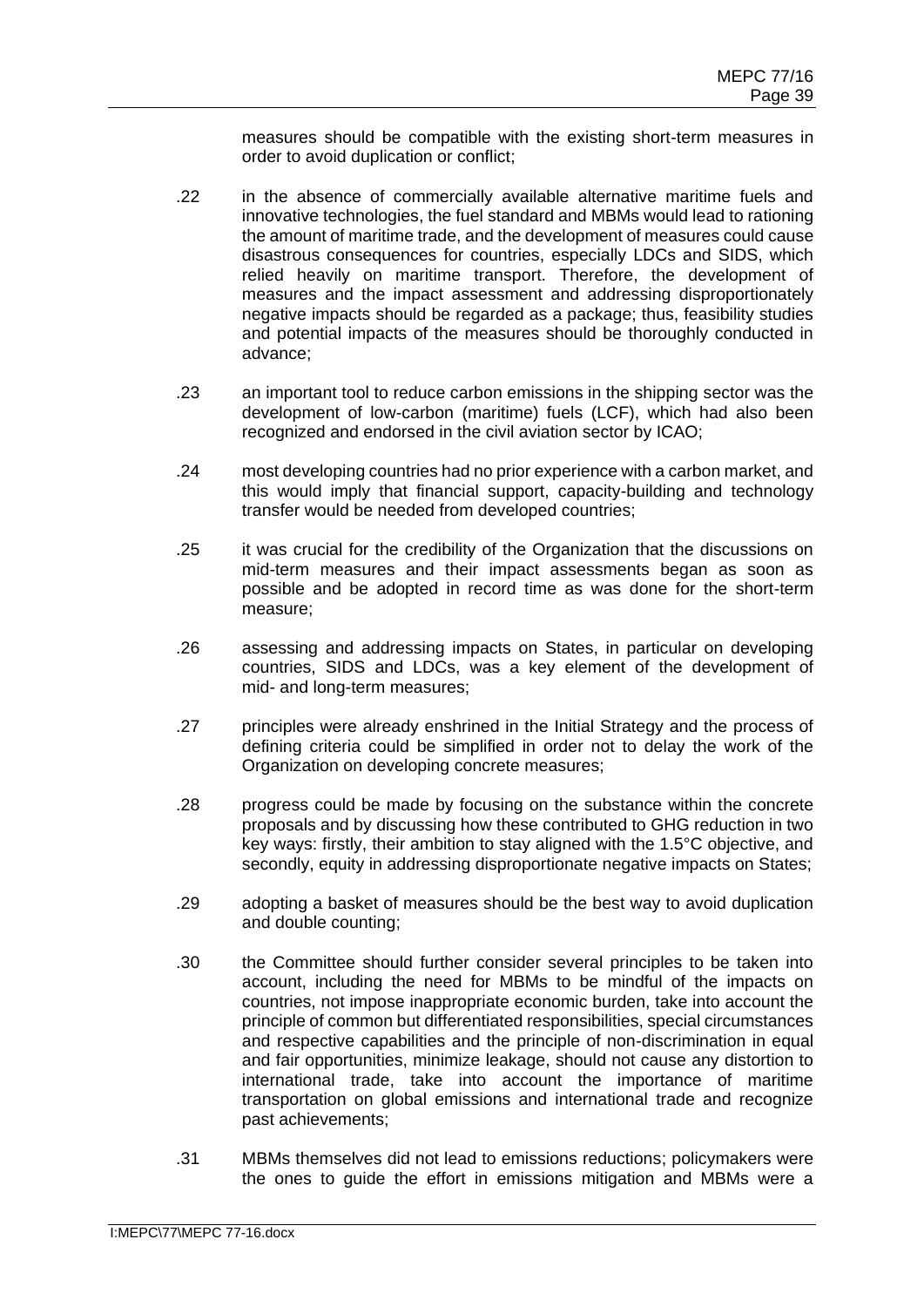complement to structural efforts to be undertaken by Member States and the Organization;

- .32 the Organization had to adopt now an MBM in the form of a carbon levy because it was the only way that the market could engage the decarbonization transition; the question was therefore not whether there was a need to have a MBM or not, but rather what impact carbon pricing would have on GHG emissions, who would manage the revenue, and how this would provide for adaptation, mitigation and compensation in the sense of international environmental treaty law;
- .33 some of the proposals for measures oversimplified their assumptions and effects, even when they addressed very complex issues;
- .34 in addition to the impact of medium and long-term measures on trade, there were the impacts on States, particularly developing States, in particular SIDS and LDCs, which in the case of these measures could potentially be much greater than those of short-term measures; it was highly doubtful that the funds raised by any universal tax could compensate all developing countries impacted by it and also fund R&D;
- .35 principles for MBMs should be developed, as ICAO did, as more than 80% of world trade took place on ships;
- .36 it was premature to discuss MBMs;
- .37 as contained in document MEPC 77/7/8 (Bangladesh et al.), the right of sovereign States to enact laws within their borders was respected; however, regional authorities could not impose their domestic laws on voyages mostly outside their jurisdiction, which would raise serious issues in relation to international maritime law;
- .38 document MEPC 77/7/8 should be considered separately from the proposals for mid-term measures;
- .39 any carbon price should be high enough to incentivize change, and it would be best if the stringency grew over time;
- .40 it was better to discuss the details of the proposed mid-term measures, while any discussions on principles could occur within the discussion on the revision of the Strategy;
- .41 if a mandatory levy on all GHG emissions from international shipping, which should be supported, was implemented, freight rates and consumers prices should be carefully monitored in SIDS to then be mitigated, should the said levy lead to additional financial pressure on end consumers; the Organization could develop such a monitoring tool for use by regional MTCCs in association with countries concerned; funds collected via said levy could help mitigating such end-consumer prices;
- .42 mid-term measures should be developed as a basket; should include a revenue-generating element as proposed in document MEPC 76/7/12 (Marshall Islands and Solomon Islands); the revenue should be under international control to facilitate an equitable transition; and the majority of revenue should be dedicated to the priority needs of developing States, in particular SIDS and LDCs;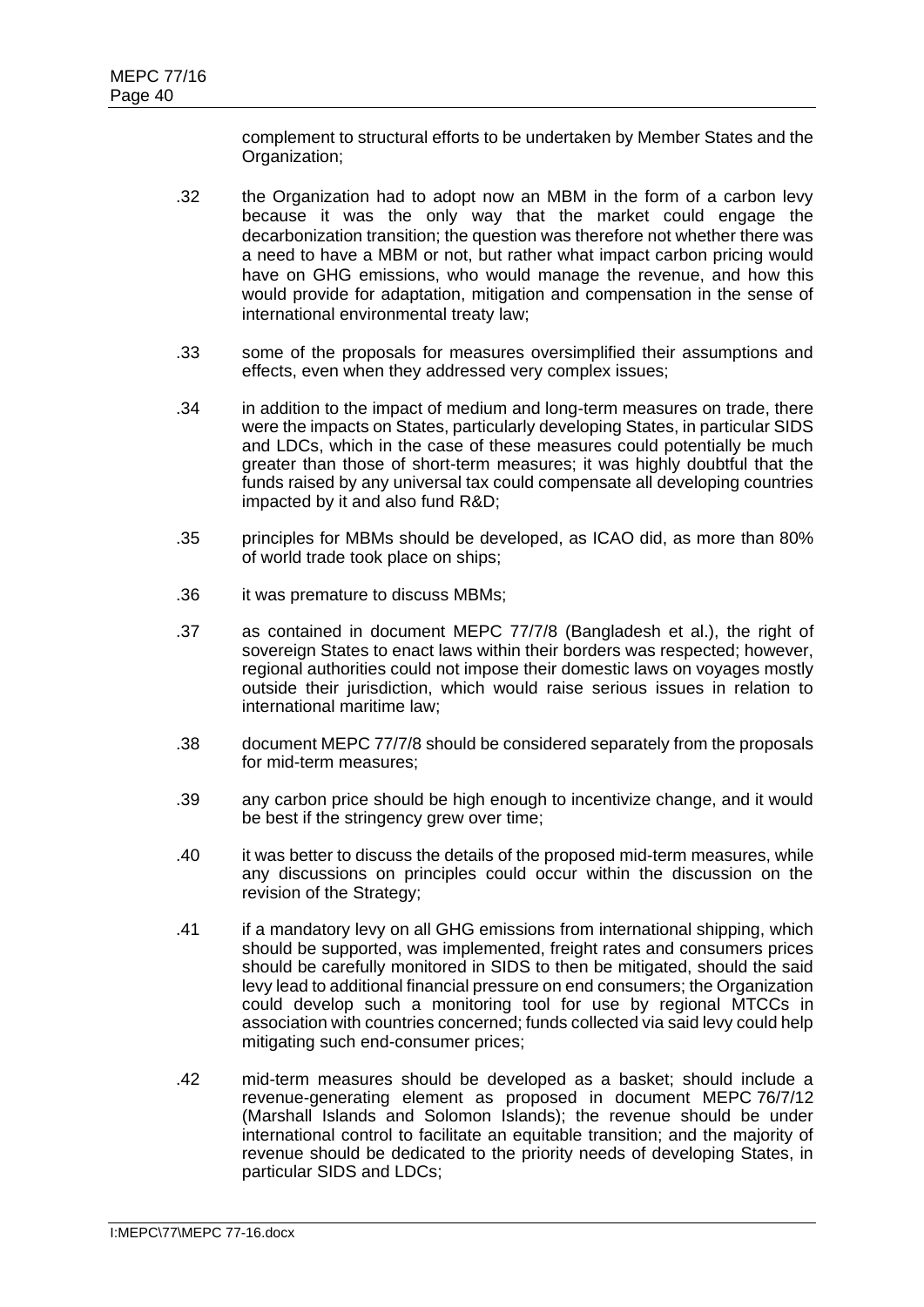- .43 regulation and setting standards, as well as raising revenues, were both needed in order to provide the reduction of GHG and raise revenues such as for R&D, LDCs and SIDS; the mid-term measures should follow an emissions reduction pathway that would meet the Paris Agreement 1.5 degrees temperature goal;
- .44 a fuel standard or similar command measure was needed in the basket of measures, though a fuel standard on its own could drive change but would not address equity;
- .45 a basket of measures could not be taken in isolation, but must include a comprehensive impact assessment, a consideration of viability, as well as an assessment of impacts on global trade, and impacts on countries distant from their markets;
- .46 not just an impact assessment was needed, but also the adoption of measures to address any identified impacts;
- .47 regional legislation would undermine the effectiveness of the Organization, as a UN specialized organization, in effectively regulation GHG emissions from international shipping;
- .48 it was necessary to follow the work plan approved by MEPC 76 and take into account that the Intersessional Working Group had already begun consideration of these proposals under Phase 1 of the plan, and there was no need to discuss in detail or take decisions regarding the same proposals in the Committee; what the Committee should be discussing was an agreed and consensus-based framework for MBM to structure the follow-up of specific proposals for medium-term measures;
- .49 with regard to MBMs, there was a need to have a balance between the measures and their impacts; the implementation of a MBM should come with an impact assessment with a clear mechanism to implement the principle of CBDR; while impact was a consequence of every effort made by the Organization, taking measures to minimize the impact should also be considered;
- .50 there was an urgent need to consider both technical measures and MBMs in order to proceed and a basket of measures could be evaluated and adopted for the mid-and long-term measures; while trying to achieve this, MBMs should not be duplicative and the Organization and its Member States should aim to agree upon a single global MBM; progress with the measures should be done pragmatically, realistically, logically and not be overly ambitious;
- .51 the principles proposed in document MEPC 77/7/17 (CSC) could not be supported; the quick discussion and the absence of trial phases or exemptions was unacceptable for an intergovernmental platform; such elements were determined depending on the technical content of the measure and could not be predetermined;
- .52 it should be noted that the Committee had already approved the ISWG-GHG 10 report and so it had already agreed on the preference for all MBMs to remain on the table and of course this would include the MBMs as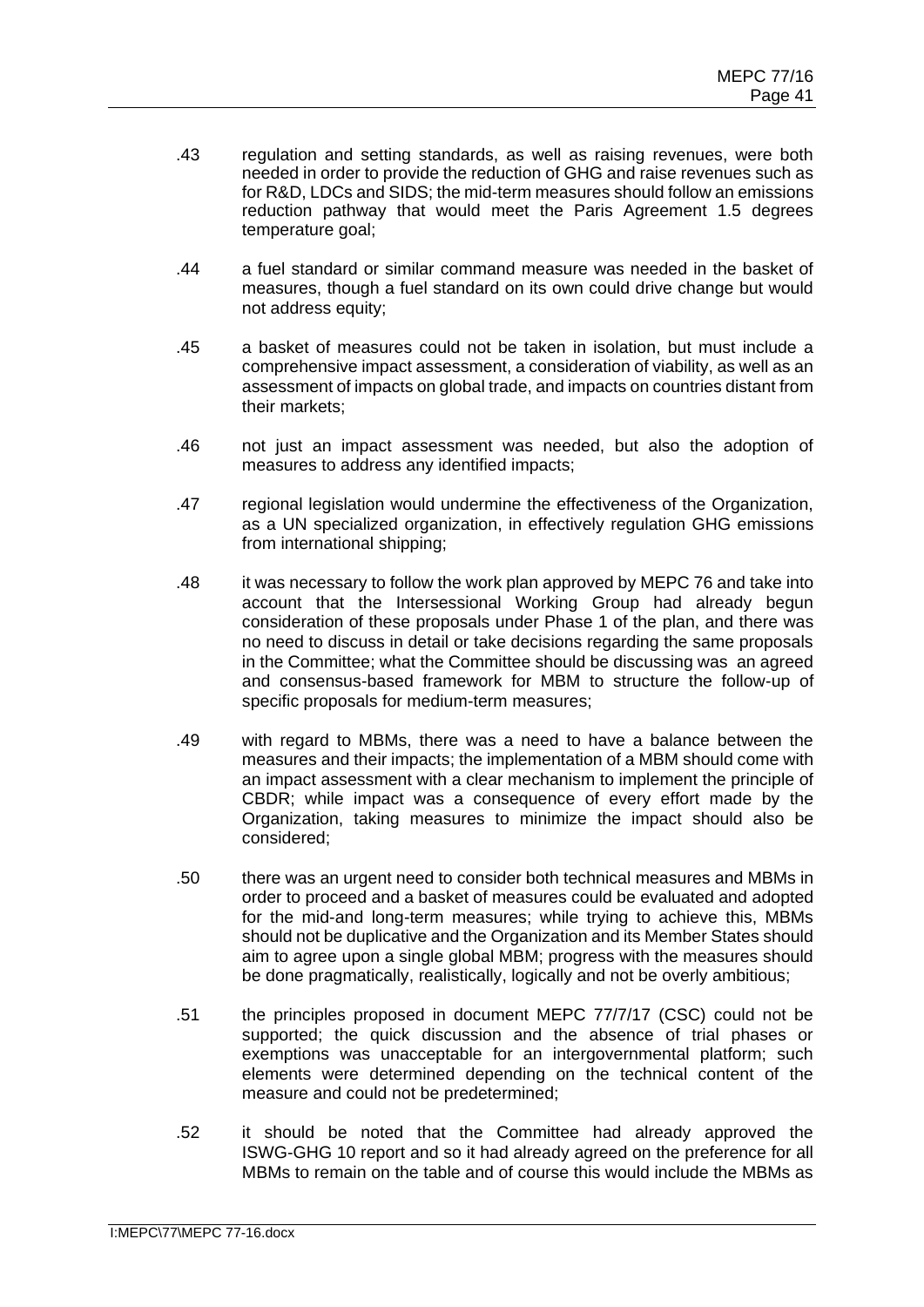were identified in document MEPC 61/INF.2 as well as the feasibility studies and impact assessments of possible market-based measures contained therein; all these proposed measures would have to go to ISWG-GHG 12;

- .53 MBMs should not be used as a punishment method, and the approach that "who pays can pollute" should be avoided;
- .54 any agreed MBM must decrease climate pollution from ships as soon as possible in this decade, and bridge the price gap between fossil and zero-carbon sustainable fuels; bring shipping in line with the Paris Agreement's 1.5°C target; and help reach a zero-GHG sector by 2050 as called for in document MEPC 77/7/3, and by the 14 countries at COP 26 that launched the "Declaration on Zero Emission Shipping by 2050";
- .55 places on the front lines of climate change, the first to be endangered, such as Pacific islands and Arctic communities, deserved quick and substantive action this decade as they were fighting for their very existence;
- .56 the aspect of certification of carbon content in fuel would become a needed element in several measures and the potential of setting mandatory requirements for reduced carbon content in fuel for ships should not be ruled out as a potentially efficient regulatory mechanism;
- .57 keeping in mind that this Organization on several occasions had rejected fleet averaging mechanisms when considering other measures, it was important to understand and recognize that such a fleet averaging mechanism was integral to a mandatory carbon content fuel standard for it to work;
- .58 MBMs should send a clear signal to the market on the future regulation, and should be goal-based and technology neutral;
- .59 document MEPC 77/7/28 (IAPH) called for a significant share of an MBM generated revenue to be allocated to land-side infrastructure, including port-related investments, in developing countries in particular, in order to facilitate the global deployment and use of low- and zero-carbon fuels and to contribute in parallel to an equitable energy transition of shipping;
- .60 decisions taken at IMO would have a major impact on the marine fuels sector, and would set the pace for the transition to low- and zero-emission shipping; the market would have to respond with fuels and technology solutions, and we would need to ensure that they were technically feasible, safe to use and truly sustainable; to achieve this, we would need the right regulatory signals;
- .61 for sustainability, we would need a holistic approach, taking a full well-to-wake life cycle emissions into account; anything else would discourage or even eliminate several options that were carbon neutral when looking at full life cycle emissions; and
- .62 a gradual phase-in of a low GHG intensity limit could be a very effective tool to ensure predictable levels of demand, which the supply side would respond to.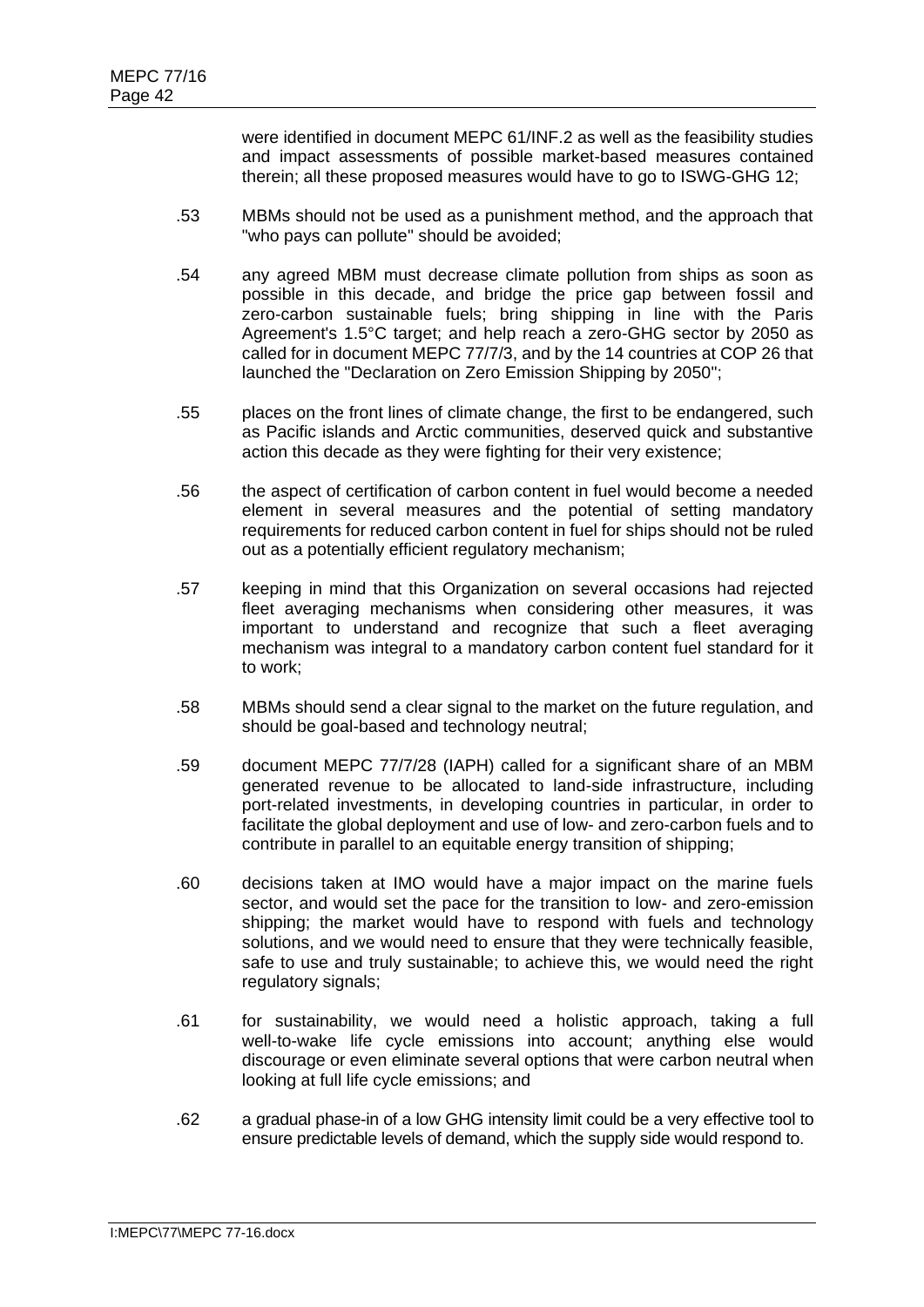7.54 The statements made by the delegations of Argentina, the Bahamas, Greece, India, Tuvalu and Vanuatu, and by the observers from IAPH, IBIA and CSC are set out in annex 13.

- 7.55 Following consideration, the Chair, in his summing up, stated:
	- ".1 his appreciation to all delegations for their constructive interventions and his satisfaction to note that, following the adoption of the short-term measure at the last session, the Committee had moved forward with the consideration of concrete proposals for mid-term measures in accordance with Phase I of the work plan;
	- .2 the adoption of the work plan had provided the Organization with a structured path for assessing the different proposals for candidate short-term measures; the purpose of Phase I of the work plan was to better understand and compare the main features and implications of the different proposals; and the consideration of proposals by the Committee during this week contributed to their overall assessment;
	- .3 delegations had raised the point that the mid-term measures should be developed to ensure achieving the 2050 level of ambition set out in the Strategy, also underlining that the Organization was ready to consider concrete measures to deliver on its agreed strategic commitments;
	- .4 delegations expressed a clear preference for keeping all proposals on the table for the moment, also in view of considering a possible basket of mid-term measures; possible approaches, i.e. technical or operational measures, or a combination thereof; and possible compatibility with existing regulations in MARPOL Annex VI;
	- .5 delegations made reference to "guiding principles" for the development of mid-term measures, and in particular for possible market-based measures, and how a discussion on those principles in the context of Phase I of the work plan could support the further consideration of concrete proposals for measures; and
	- .6 the importance of initiating initial impact assessments of the various proposals, for so far this had not been done yet, even though no single mid-term measure or combination of measures had been identified yet; and as also discussed in the context of the lessons learned exercise, the importance of assessing possible impacts, both negative and positive, of the various proposals or a combination thereof in an early stage to facilitate future discussions."
- 7.56 In conclusion, the Committee:
	- .1 agreed to forward all documents considered under this part of agenda item 7, including proposals for concrete measures and for guiding principles, to ISWG-GHG 12 for further consideration in the context of Phase I of the work plan;
	- .2 invited all delegations to continue their constructive consideration of the proposals for mid-term GHG reduction measures, including of the technical and political elements contained therein, with a view to advancing to Phase II of the work plan in spring 2022 in accordance with the timelines set out in the work plan; and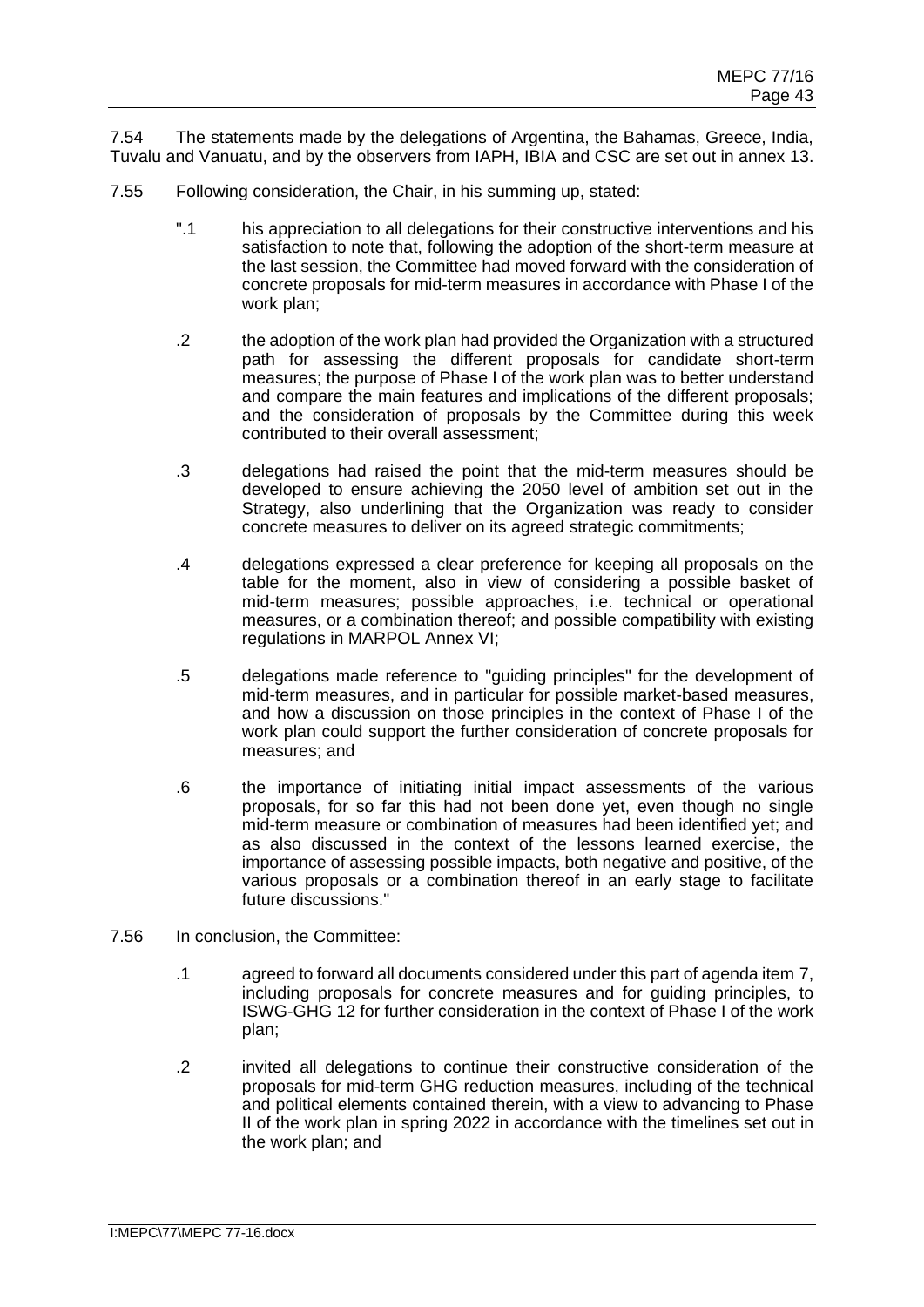.3 invited all proponents of measures, as well as any other delegations, to engage intersessionally in an active dialogue in relation to the different proposals and approaches on the table, and to further assess the possible impacts on States of their respective proposals or a combination thereof.

7.57 In this regard, the Committee noted an intervention by the delegation of Argentina, supported by the delegation of Brazil, that ISWG-GHG 12 should also consider the initial impact assessments accompanying the proposals of mid-term measures as part of its further assessment of the proposals under Phase I of the work plan.

### **How to address the increasing workload on reduction of GHG emissions from ships and proposals for alternative working arrangements**

7.58 The Committee noted the Groupʹs discussion on document ISWG-GHG 10/5/1 (Finland) intended to clarify some issues presented in document MEPC 76/7/9 (Australia et al.), which contained a proposal for new working arrangements to accelerate discussions on various GHG-related work streams, in particular the establishment of a Standing Technical Group on Reduction of GHG Emissions from Ships (ST-GHG) to replace the Intersessional Working Group on Reduction of GHG Emissions from Ships (ISWG-GHG) in the future.

7.59 The Committee noted the Groupʹs discussion and the support from a majority of delegations that took the floor during ISWG-GHG 10 for the proposal for a Standing Technical Group on Reduction of GHG Emissions from Ships (ST-GHG) to replace the ISWG-GHG in the future, and also noted the concerns raised by several delegations in this regard.

- 7.60 In the ensuing discussion, the following views, inter alia, were expressed:
	- .1 there was an urgent need to consider new working arrangements to address the increasing workload of GHG-related issues in general and especially the need to organize technical preparatory work in a structured, transparent and predictable manner, while also emphasizing that this matter could be further discussed, either intersessionnally or at an expert workshop prior to MEPC 78;
	- .2 there was a need to address those concerns expressed at ISWG-GHG 10 regarding, inter alia, inclusiveness, administrative burden for delegations, in particular smaller delegations, multilingualism, transparency, efficiency, adherence to the method of work of the Committee and frequency of meetings when further considering possible alternative GHG working arrangements;
	- .3 because of the various concerns, it was preferred to keep the present arrangements of ISWG-GHG;
	- .4 the discussion at C/ES 34 (document C/ES.34/D) highlighted the need to respect multilingualism by the Organization when establishing subsidiary bodies, and it was therefore suggested to keep the Councilʹs discussion in consideration when further considering possible alternative GHG working;
	- .5 a working group or standing technical group would not adequately address the concerns of how to address the increasing workload of GHG-related issues and GHG matters could be better served by the establishment of a dedicated sub-committee;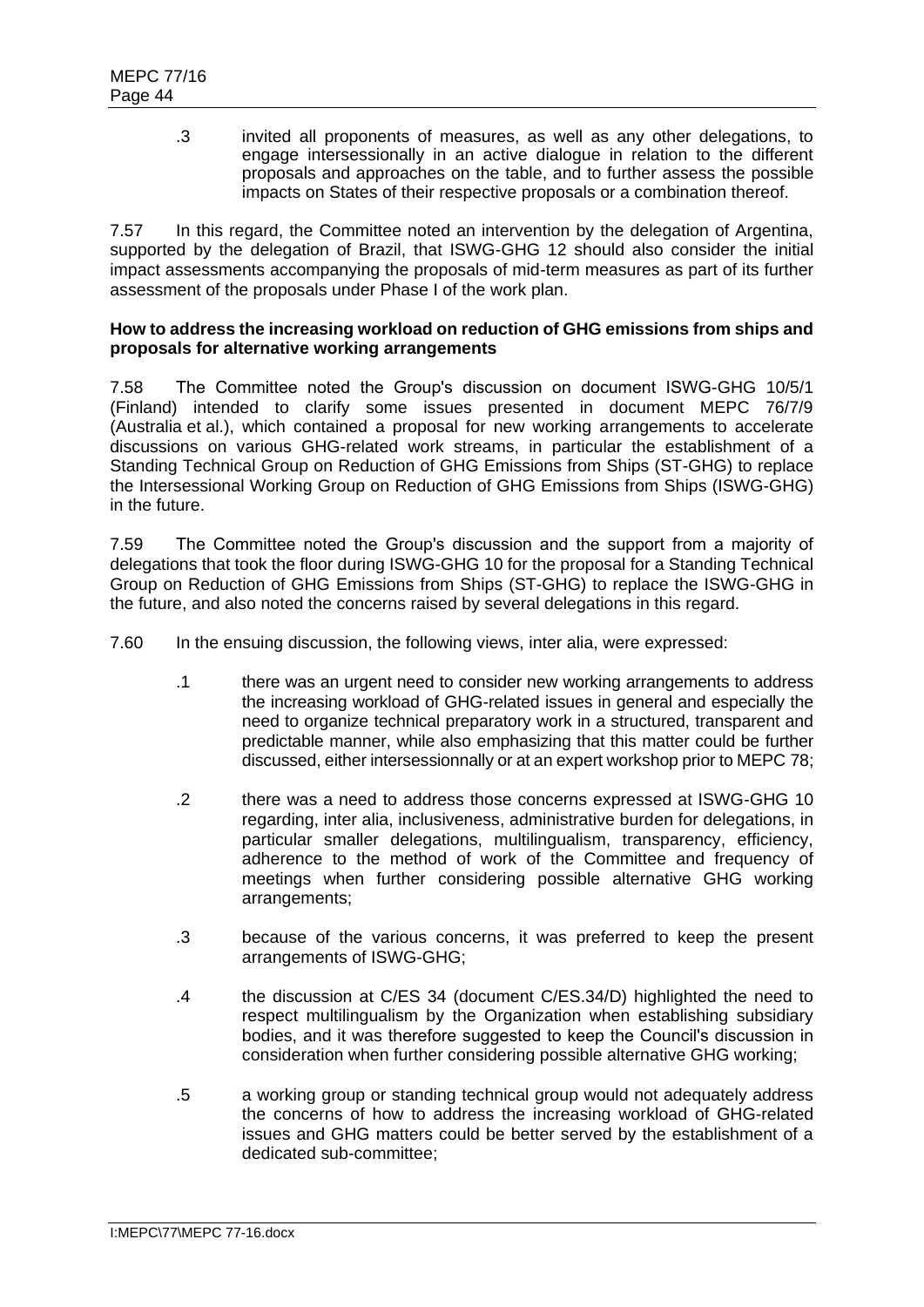- .6 the Committee had already considered the establishment of a stand-alone GHG group five years ago (MEPC 69 and MEPC 70), and regrettably the Committee had not made any progress on this matter, and was now falling behind in its obligation to address other important environmental issues and that GHG matters should be dealt with in a stand-alone group; and
- .7 there was a need to apply the provisions in paragraph 6.12 of the Committeesʹ Method of Work (MSC-MEPC.1/Circ.5/Rev.2) in setting the deadline for submissions to ISWG-GHG meetings as the current six-week deadline caused difficulties for some delegations to consider bulky documents in English only.

7.61 The statements made by the delegations of China (supported by the delegations of Brazil and the United Arab Emirates) and Tuvalu are set out in annex 13.

7.62 Following consideration, the Committee instructed ISWG-GHG 12 to further consider the matter on how to address the increasing workload on reduction of GHG emissions from ships and possible alternative working arrangements taking into account the comments made at this session, and invited Member States and international organizations to submit further proposals to ISWG-GHG 12.

# **Revised terms of reference for the Correspondence Group on Carbon Intensity Reduction**

7.63 Further to paragraph 7.3 on matters considered by correspondence prior to the virtual meeting related to the short-term GHG reduction measure and carbon intensity, the Committee agreed to revise the terms of reference for the Correspondence Group on Carbon Intensity Reduction as follows:

- ".1 further consider and finalize the draft updated *Guidelines for the development of a Ship Energy Efficiency Management Plan (SEEMP)*, using documents MEPC 76/7/6 and MEPC 76/INF.9 as a basis, taking into account document MEPC 76/7/37, comments and decisions made at ISWG-GHG 8 and MEPC 76, and paying particular attention to the role and structure of the SEEMP for ships to which regulation 28 applies and other proposals for inclusion into the SEEMP guidelines, as set out in paragraph 15 of document MEPC 76/7/6;
- .2 further consider and update existing guidelines, procedures or guidance, taking into account comments and decisions made at ISWG-GHG 8 and MEPC 76, including:
	- .1 *2017 Guidelines for administration verification of ship fuel oil consumption data* (resolution MEPC.292(71));
	- .2 *2017 Guidelines for the development and management of the IMO Ship Fuel Oil Consumption Database* (resolution MEPC.293(71));
	- .3 Procedure on *Submission of data to the IMO data collection system of fuel oil consumption of ships from a State not Party to MARPOL Annex VI* (MEPC.1/Circ.871); and
	- .4 *Procedures for port State control, 2019* (resolution A.1138(31));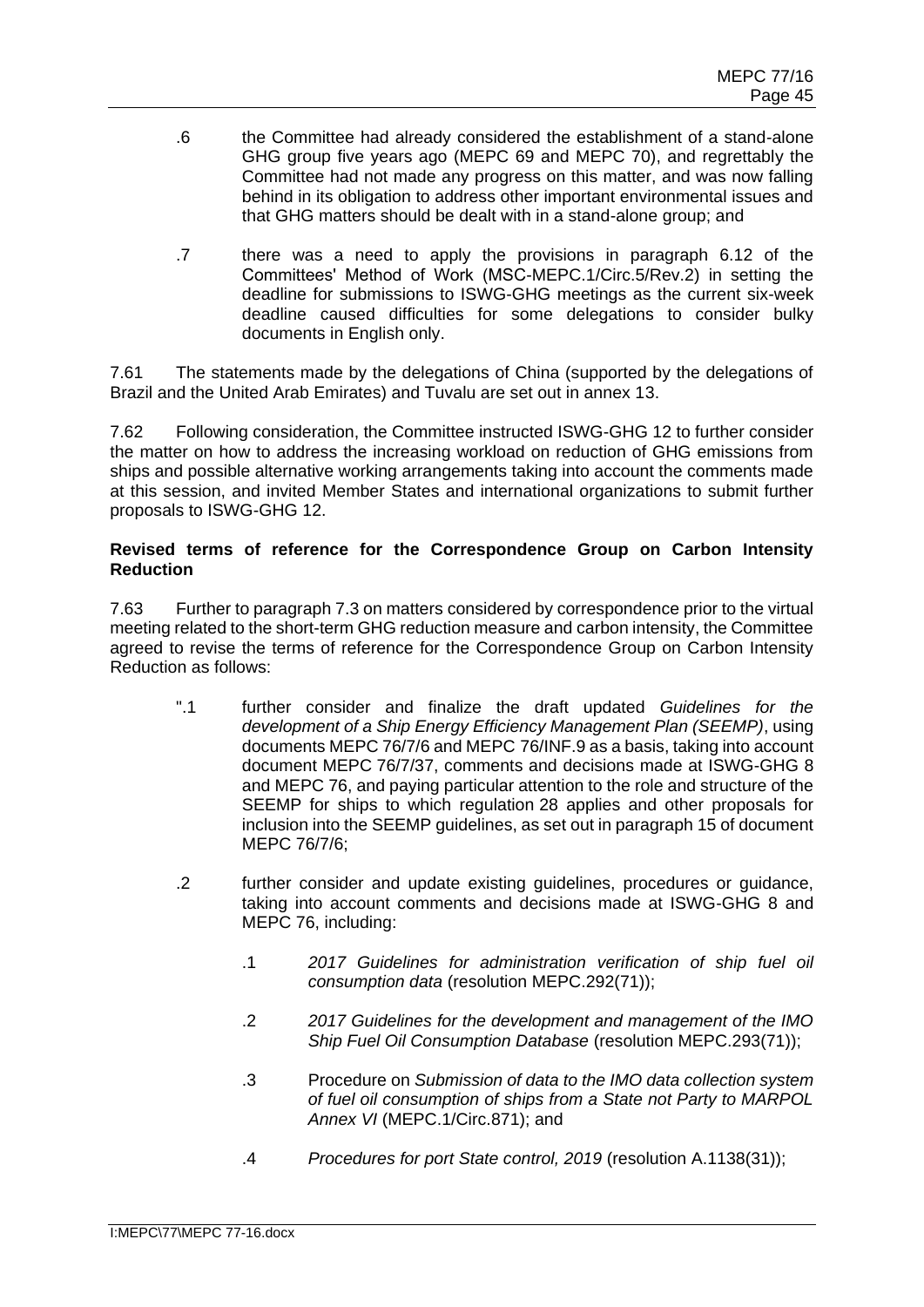- .3 develop draft guidelines on correction factors for certain ship types, operational profiles and/or voyages for the CII calculations (G5) as appropriate, using document MEPC 76/7/5 as a basis and using the assessment criteria provided in document MEPC 76/7/23 as a guidance, taking into account documents ISWG-GHG 8/3, ISWG-GHG 8/3/1, ISWG-GHG 8/3/2, MEPC 76/7/19, MEPC 76/7/21, MEPC 76/7/25, MEPC 76/7/26, MEPC 76/7/27, MEPC 76/7/29, MEPC 76/7/34, MEPC 76/7/36, MEPC 76/7/43, MEPC 76/7/46, MEPC 76/7/52, MEPC 76/7/53, MEPC 76/7/55, MEPC 76/INF.41, MEPC 77/7/9, MEPC 77/7/13 and MEPC 77/7/14 and consider a separate category for HSC RoPax, using document MEPC 76/7/14 as a basis, also taking into account comments and decisions made at ISWG-GHG 8 and MEPC 76,
- .4 develop in new or existing guidelines specific guidance on:
	- .1 the audit and verification processes of SEEMP including the framework for verification of the SEEMP by Administrations and verification of revised SEEMP for ships required to develop a plan of corrective actions (PCA);
	- .2 developing possible parameters and templates for reporting, verification and submission of data for trial CIIs of individual ships on a voluntary basis, as specified in G1 and for other trial metrics of offshore and marine contracting vessels, taking into account documents MEPC 76/5/1, MEPC 76/5/3, MEPC 76/7/34 and MEPC 76/7/47; and
	- .3 aggregation and reporting of ship's fuel consumption data to the new Administration and/or company in the event of change from one Administration to another and/or from one company to another;
- .5 consider proposed amendments to the EEXI calculation guidelines and the EEXI survey and certification guidelines to incorporate the in-service measurement method to determine a reference speed taking into account documents MEPC 77/7/2 (Japan et al.), MEPC 77/7/24 (India), MEPC 77/7/25 (Republic of Korea) and MEPC 77/7/26 (IACS), and advise the Committee accordingly; and
- .6 submit a final report to MEPC 78 in 2022, to be first considered by ISWG-GHG 12."

### **REVISED PROPOSAL FOR AN INTERNATIONAL MARITIME RESEARCH AND DEVELOPMENT BOARD**

7.64 The Committee recalled that MEPC 75 had acknowledged the proposal by industry organizations to establish an International Maritime Research and Development Board (IMRB) and the associated IMO Maritime Research Fund (IMRF) and had noted diverging views and concerns on the proposal contained in document MEPC 75/7/4 (ICS et al.), in particular with regard to various operational, administrative, legal and governance aspects.

7.65 The Committee also recalled that due to lack of time MEPC 76 could not finish the full consideration of the revised IMRB proposal and associated amendments to MARPOL Annex VI in document MEPC 76/7/7 (Denmark et al.), and related commenting documents as not all delegations were able to express their views; and that consequently MEPC 76 had agreed that the discussion would be resumed at this session.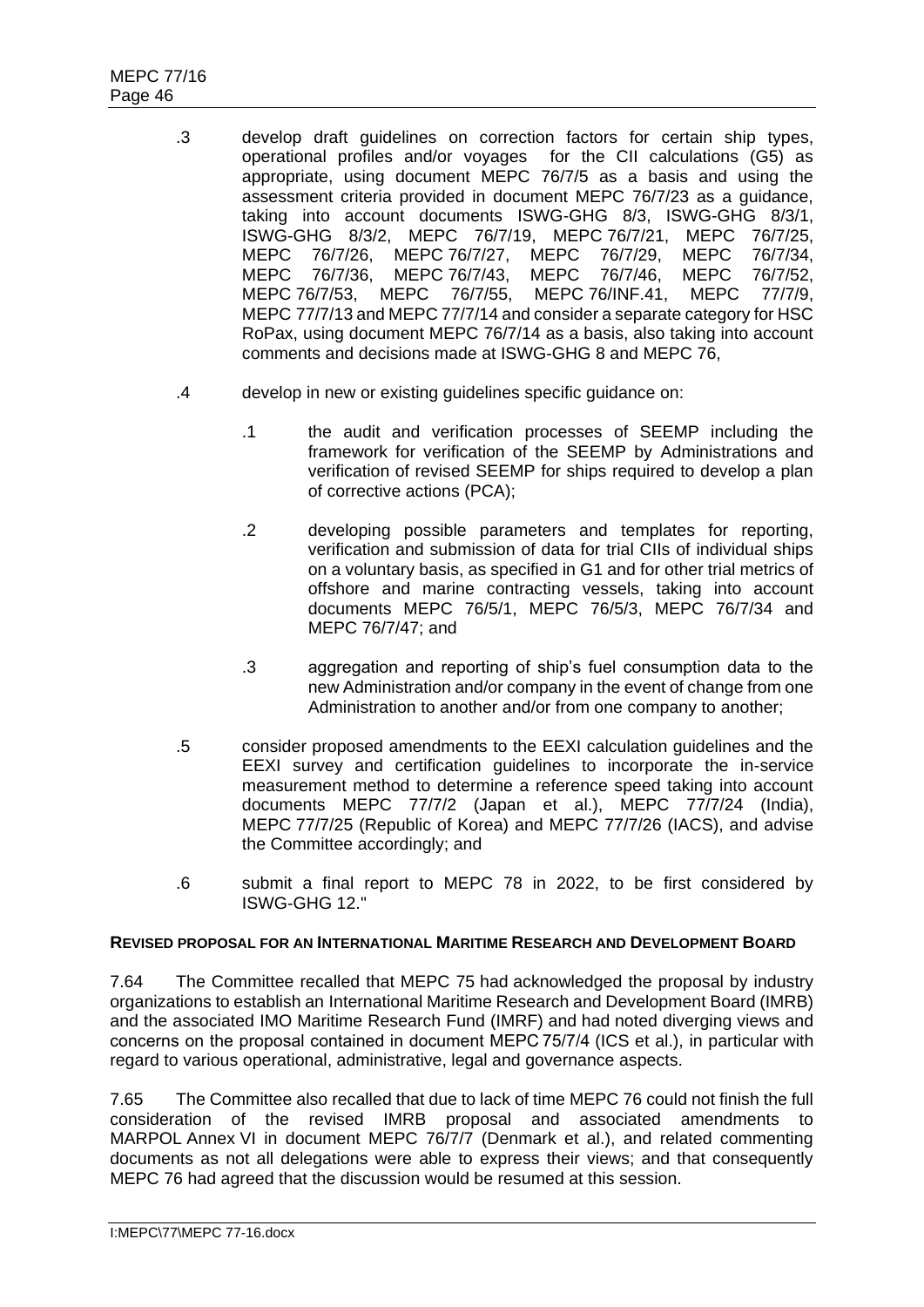7.66 The Committee had for its consideration the following documents containing proposals and comments related to the revised proposal for an IMRB submitted to this session:

- .1 MEPC 77/7 (ICS), outlining a prototype developed by ICS for an automated IMRF R&D contribution system intended to demonstrate to Member States how this would work in the context of the proposal set out in document MEPC 76/7/7 to establish an IMRB and IMRF; suggesting that the establishment of the IMRF would involve minimal administrative burdens with this prototype; and proposing that if it were deemed to be appropriate, it could form the basis of a future R&D payment system;
	- .2 MEPC 77/7/1 (ICS et al.), presenting an analysis suggesting the need to rapidly increase the maturity of Technology Readiness Levels (TRLs) to meet the challenge of decarbonizing shipping within the Initial IMO GHG Strategy timeline, and to accelerate R&D of zero-carbon technologies through the proposed establishment of an IMRB, including the projects which the IMRB might oversee and containing a comprehensive analysis of the projects that would be required to increase TRLs for zero-carbon technologies suitable for maritime application;
	- .3 MEPC 77/7/6 (Japan et al.), commenting on issues raised at MEPC 76 on the comprehensive proposal set out in document MEPC 76/7/7, to be further considered at MEPC 77 to establish the IMRB and IMRF such as current R&D levels, deployment, equitable access to technology, level of ambition and impact on States; and suggesting the vital importance of MEPC 77 approving the proposed amendments to MARPOL Annex VI if the Organization were to successfully deliver the current level of ambition for 2050 and maintain its leadership for the decarbonization of international shipping;
	- .4 MEPC 77/7/21 (ICS), commenting on document MEPC 77/7/1 and providing an illustrative example of how intellectual property issues could be addressed for R&D projects commissioned by the IMRB, as proposed in document MEPC 76/7/7, and how knowledge generated from these projects could be shared for the benefit of all Member States;
	- .5 MEPC 77/7/30 (Turkey), commenting on document MEPC 77/7/6 and providing proposed principles on the IMRB in terms of intellectual property rights (IPRs) and suggesting that clear rules and procedures for any benefit sharing mechanism should be established; and
	- .6 MEPC 77/7/31 (Turkey), commenting on document MEPC 77/7/6 and providing proposed principles, responsibilities and commitments in relation to the establishment of the International Maritime Research Board (IMRB).

7.67 In considering the proposal on the establishment of the IMRB, associated fund and related commenting documents, the Committee recalled that it resumed its discussion which had been suspended at the last session (see document MEPC 76/15, paragraph 7.72) due to lack of time. Therefore, the views expressed during MEPC 76, as set out in paragraph 7.71 of document MEPC 76/15, should be considered in conjunction with the views listed in the paragraph below.

7.68 In the ensuing discussion the following views were expressed: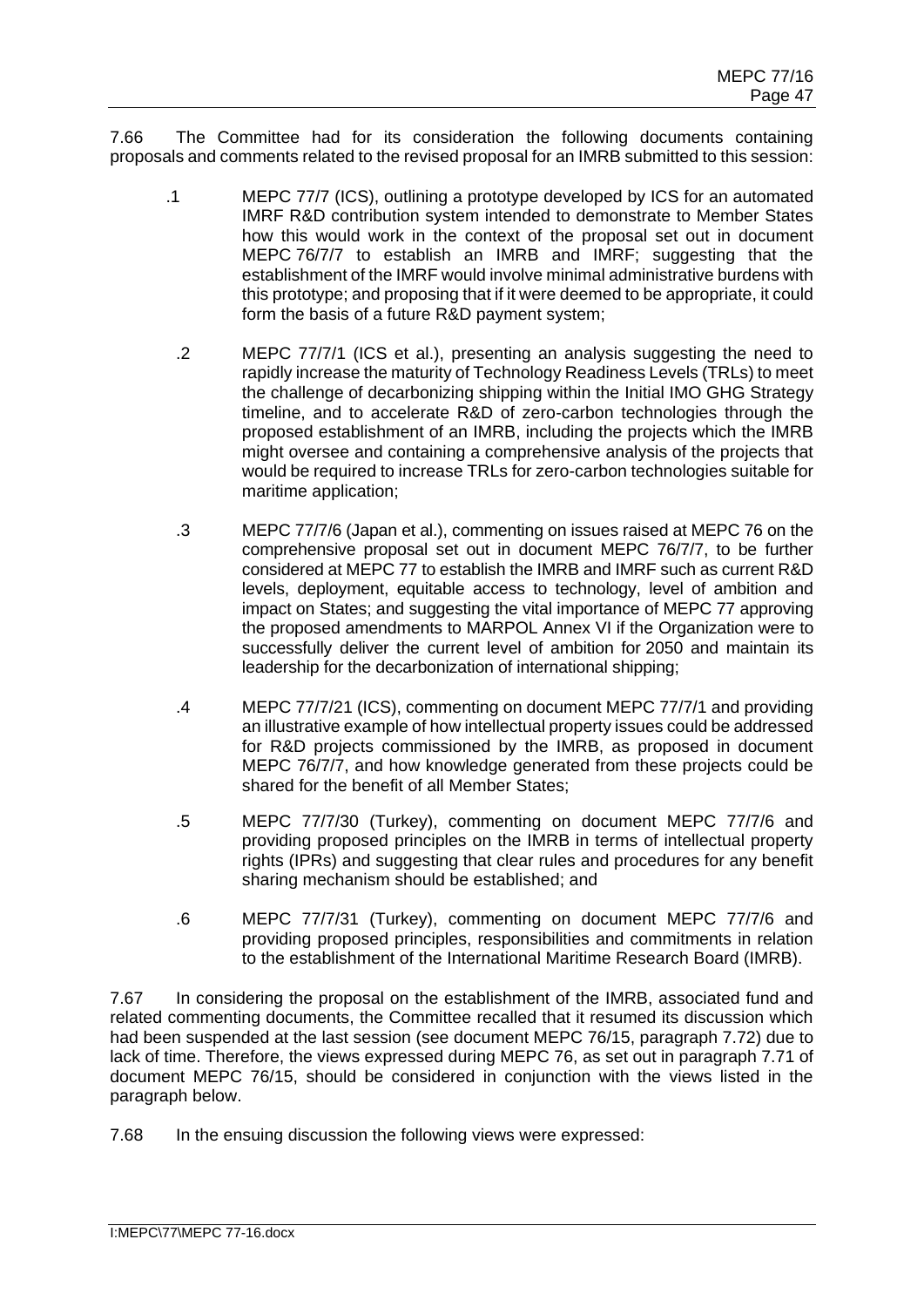- .1 it was important to agree to specific actions that enabled the Organization to meet the agreed ambitions to accelerate the transition of the worldʹs fleet to the use of zero-GHG fuels;
- .2 available evidence demonstrated that the level of technical work and applied research and development devoted to zero-GHG marine research projects lagged far behind the investments seen in other sectors;
- .3 transition to alternative fuels was needed in order to avoid building ships and creating fuel infrastructure that might end up as stranded assets because well-intentioned but mistaken investment decisions were made;
- .4 it was the time to expand technical work on shipping decarbonization and the sharing of what was learned, not years from now after potentially stumbling into technical paths that would lead to dead ends that were not technically or economically feasible;
- .5 the mandatory IMRB contribution, although not intended to be a market-based measure in theory, would, in practice, function this way; in this case, it would equal a midterm measure and would entail impacts that would have to be assessed before its implementation;
- .6 the argument that the resources levied through a mandatory contribution would be sufficient for the purposes intended by the proponents was questioned; a feasibility study to assess the amount necessary to produce the desired outcomes would need to be part of any propositions, as well as the need to have a specific mechanism to ensure universal access to technologies for new low-emissions fuels;
- .7 funds raised by an IMRF would be most likely destined for research and development processes in developed countries, where research was already in advanced stages, as shown in document MEPC 77/7/1;
- .8 the logic of the principle of common but differentiated responsibilities and equity should not be subverted;
- .9 the issue of intellectual property must also be considered in this discussion, and documents MEPC 77/7/21 and MEPC 77/7/31 took important steps in the right direction in this regard, but still lacked the depth and broad consideration needed to tackle all of the concerns;
- .10 taking into account the fact that the IMRB Board would be made up of non-governmental experts, attention should be paid to the active involvement of experts who might be appointed;
- .11 in the transitional period, regional bodies could make a contribution to capacity-building to support the development of projects, among other points, and the Committee should therefore continue to support the activities of regional centres, in particular the Latin America MTCC;
- .12 it was hoped that the proposal could be approved at this session;
- .13 according to research data published so far, to achieve the Initial IMO Strategy it would be necessary to deliver a significant number of zero-carbon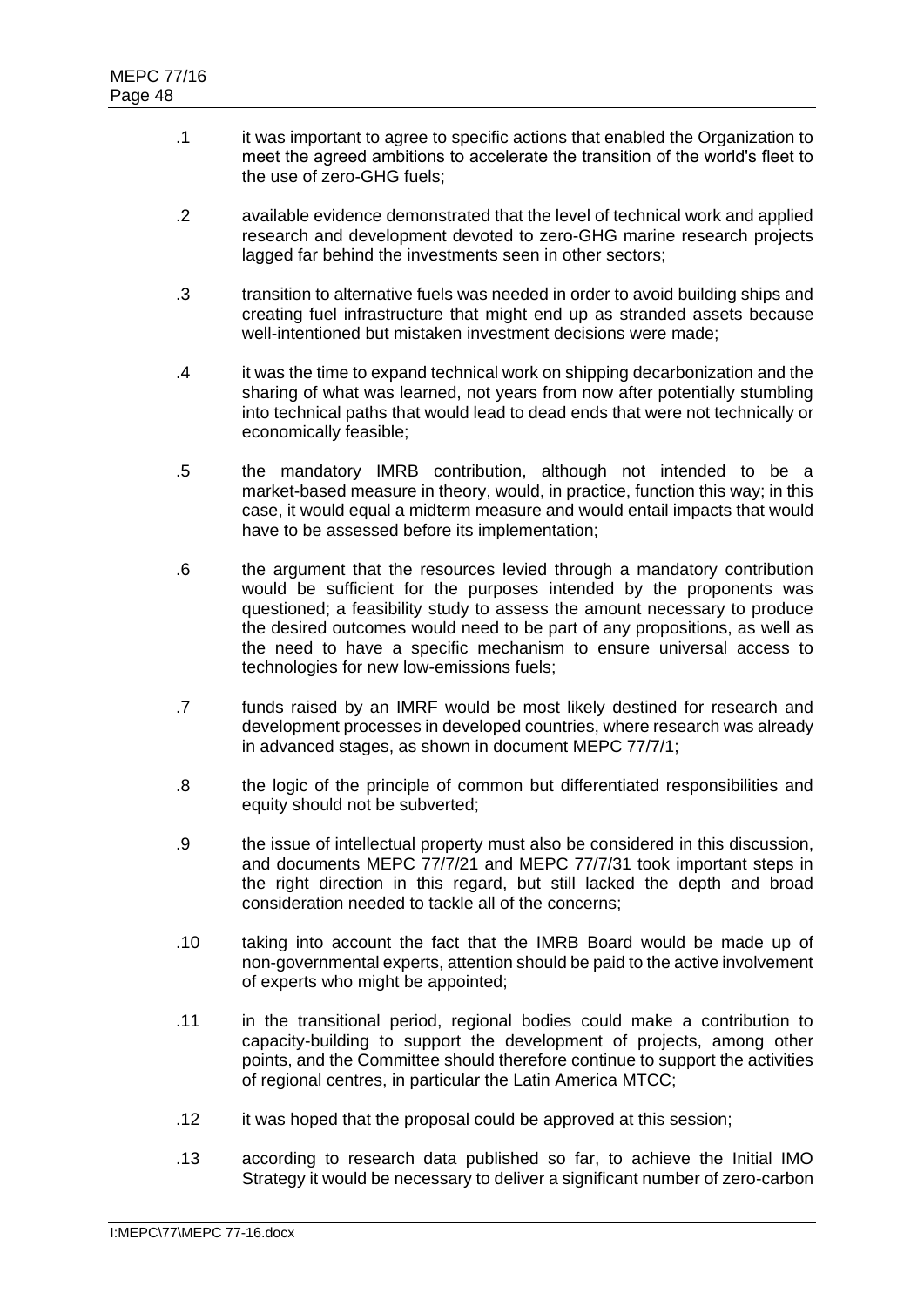ships by 2030, so that, considering the lifespan of the ships, the majority of ships operating in international trade would be using zero-carbon fuels by 2050;

- .14 unnecessary overlapping investments were being made as competition between countries to develop zero-carbon ships intensified; and it was feared that this was delaying the commercialization of zero-carbon ships;
- .15 for the establishment of IMRB, a new specific instrument would be more appropriate as it would need to accommodate the organization and governance of a complex mechanism;
- .16 IMRB should be further developed as a short-term measure in the framework of the work plan approved by MEPC 76;
- .17 the decarbonization of shipping would likely require much more funds than assumed in the original proposal and a larger contribution, in US dollars, per ton of fuel than suggested, should be envisaged;
- .18 IMRB was fully supported; however, the most important reason in the delay on this issue was that the views and concerns as expressed by Member States regarding draft amendments during the previous sessions of the Committee were not reflected in the modified documents submitted to MEPC 77;
- .19 intellectual property rights issues were not discussed at MEPC 75 and MEPC 76 due to lack of enough information and time constraints;
- .20 what was needed right now was a mechanism where currently immature or monitoring technologies were being demonstrated in developing countries with the help of technology providers, the regional MTCCs, financial institutions and local private sector in developing regions;
- .21 the most diligent step of all was to create this mechanism through "IMO CARESʺ as a prerequisite for the creation of an R&D fund, and the Organization should be encouraged to establish such a North-South mechanism, which would ensure that IMOʹs resolution on technical technology transfer, and capacity-building was respected and supported by other States;
- .22 an update on the "IMO CARES" project by the Secretariat to MEPC 78 would be appreciated;
- .23 there was concern with the process of accessing the outcome of the research and development and access to technology and infrastructure by developing States;
- .24 implementing such measures to the existing MARPOL Convention would be easier and faster than developing a new treaty; however, as a technical instrument, the MARPOL Convention should continue to serve for operational matters relating to ships, rather than the regulatory framework for any fund contribution;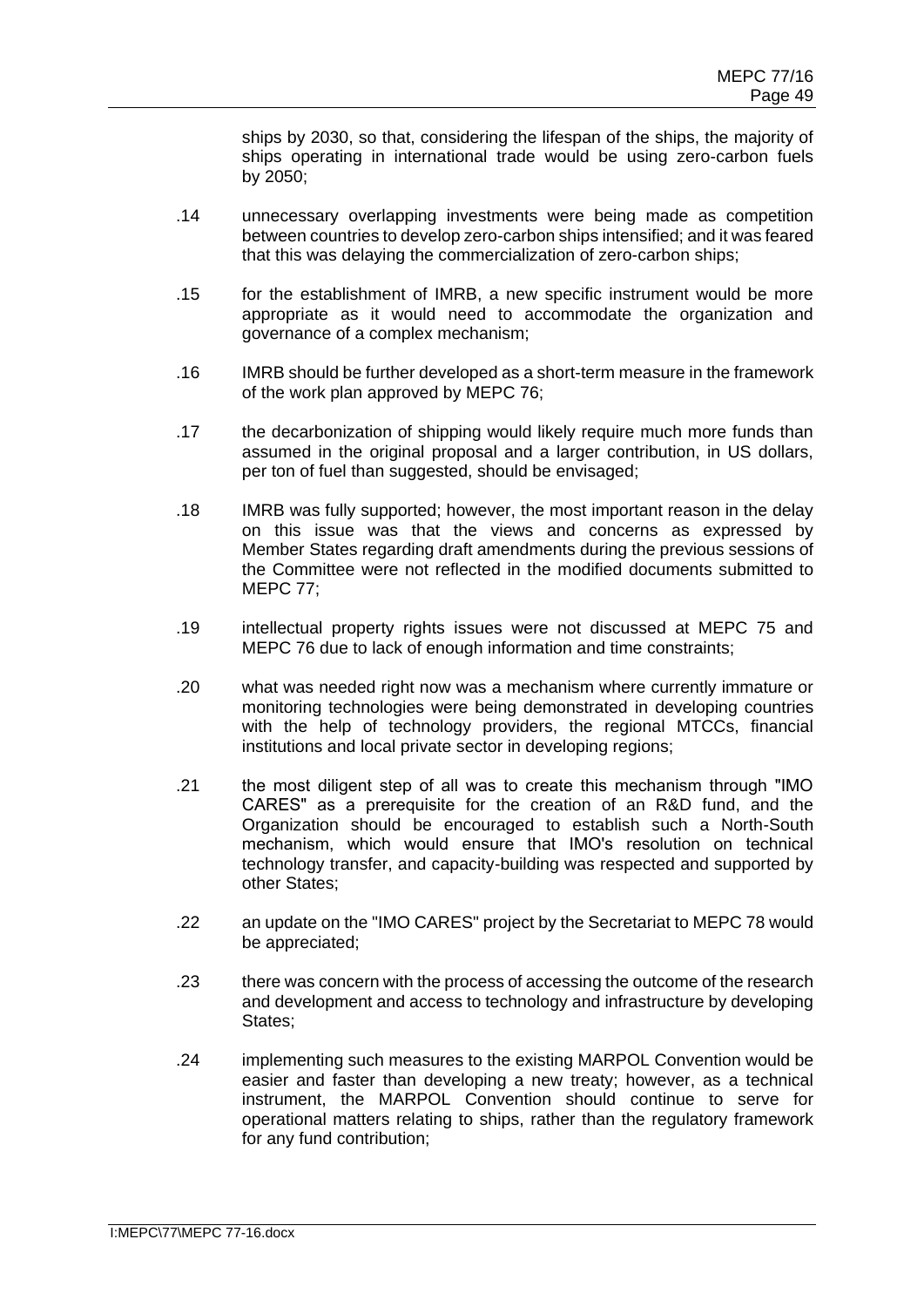- .25 the proposal should be supported, and the most recent amendments appropriately responded to developing countries' needs; and the fact that the IMRB would come at no cost to the Organization clearly supplemented the suggestions for midterm measures which would support the use of alternative fuels;
- .26 IMRB was seen by some as a positive step, but it had been designed to only fund research and development and would not support deployment and use of new fuels or assistance needed in developing countries in the coming decades;
- .27 IMRB would not generate sufficient funds to significantly increase research;
- .28 as was seen with the example of the COVID-19 vaccine, rapid development of a solution might happen in one country, but solutions would not be automatically available in the developing world;
- .29 less developed countries should not pay royalties for intellectual property rights (IPRs), part of royalty profits should be directed as assistance to such countries in implementing decarbonization technologies in the maritime merchant fleet;
- .30 low- or zero-carbon technologies with high technologies readiness levels should be prioritized to accelerate their practical deployment;
- .31 technical cooperation, technology transfer and capacity-building were an absolute prerequisite for developing countries to be part of the decarbonization journey;
- .32 R&D coordinated by the Organization would be supported; the cooperation projects, like the MTCCs and GreenVoyage 2050 carried out by the Organization, were also good initiatives promoting technical cooperation and technologies transfer which should be incentivized; and a mechanism should be put in place for developing countries to get access to the technology, considering the international nature of shipping;
- .33 the "IMO CARES" programme would enable the demonstration of green technologies and support long-term technology operations;
- .34 there was still a need for further consideration of some aspects of the IMRB, such as coordination by the Organization of the proposed IMRB and other national, regional or international relevant programmes in order to avoid duplication of research work; further clarification was needed on the timing and not least the resourcing, meaning how much Secretariat resources would be dedicated to this, perhaps to the detriment of other important work streams; how to address the issues of fuel infrastructure and fuel production, and finally, the implementation of the mechanism;
- .35 a way forward for the IMRB could be to incorporate this initiative within the levy proposed by the Marshall Islands and Solomon Islands;
- .36 the IMRB proposal should be considered with caution and in any case be more linked to governments rather than the industry;
- .37 mandatory taxation should not be supported;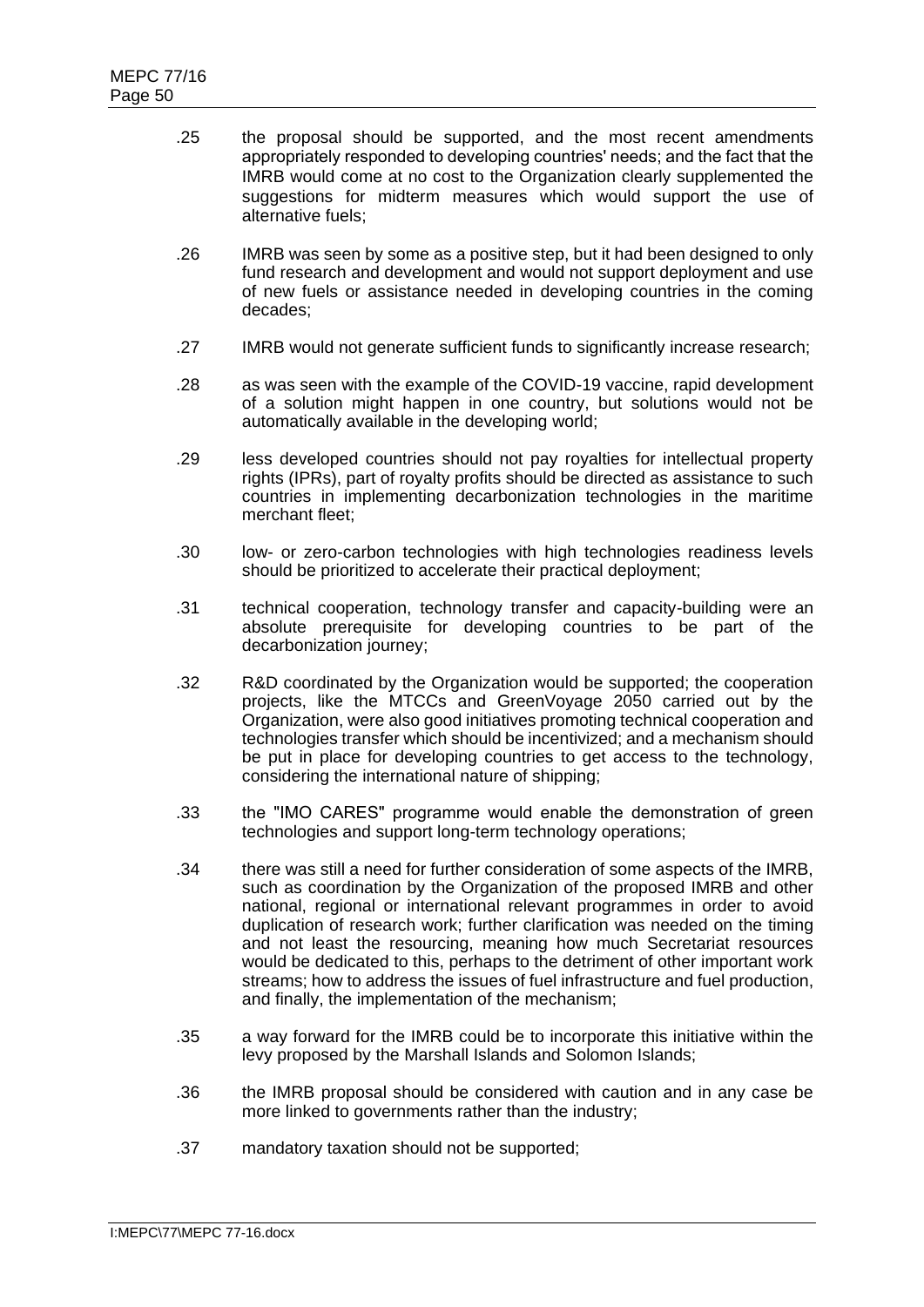- .38 the IMRB proposal was not fit for purpose as the US\$2 rate would not allow enough revenue to be collected to meet the scale of investment that was needed in the near-term to decarbonize international shipping and to address disproportionate negative impacts on States from adopted GHG reduction measures;
- .39 the necessary funding of R&D, and particularly deployment, was also an integral part of the proposal contained in document MEPC 76/7/12, and that proposal was the only way to take forward the key elements of the IMRB;
- .40 many interventions were encouraging and following the "code red" IPCC report, IMRF was the Organizationʹs best immediate chance to make zero emissions possible within the required timelines, also taking into account the outcomes of COP 26;
- .41 none of the issues raised were insurmountable or provided any justification to delay approval at this session; the IMRB would come at no cost to governments or taxpayers; but what was needed at this stage was political willingness to move forward with the proposed IMRB rather than being set back by several years;
- .42 the IMRB proposal came too little too late, and was therefore not needed at this stage because there was already sufficient investment going into R&D for new marine technologies, both by private and public actors;
- .43 the proposal for a carbon levy submitted by the Marshall Islands and Solomon Islands already incorporated R&D elements together with a more appropriately ambitious carbon pricing mechanism of USD 100/tonne as opposed to the IMRBʹs USD 0.7/tonne;
- .44 achieving clarity on the complex issue of intellectual property rights was indispensable for innovative industry action;
- .45 the collection of funds from the market and redistribution of it through a fund was clearly a market-based measure and should be considered in that context; and
- .46 there had not been any considerations of the legal framework and the party obligations therein, which should be a basic prerequisite for a Committee approval of a measure.

7.69 The statements made by the delegations of Panama and Vietnam and by the observer from WSC are set out in annex 13.

- 7.70 Following consideration, the Committee:
	- .1 thanked the co-sponsors of the IMRB proposal and associated fund for their updated proposal, which also addressed a number of the concerns expressed by delegations during earlier consideration of the proposal;
	- .2 noted the increased support for the proposal to establish an IMRB and associated fund, but also noted that while many delegations saw merit in the establishment of an IMRB in principle, many other delegations opposed the approval of the proposal because of remaining concerns related to, inter alia, technology transfer, redistribution of funds, governance mechanism and access to R&D; and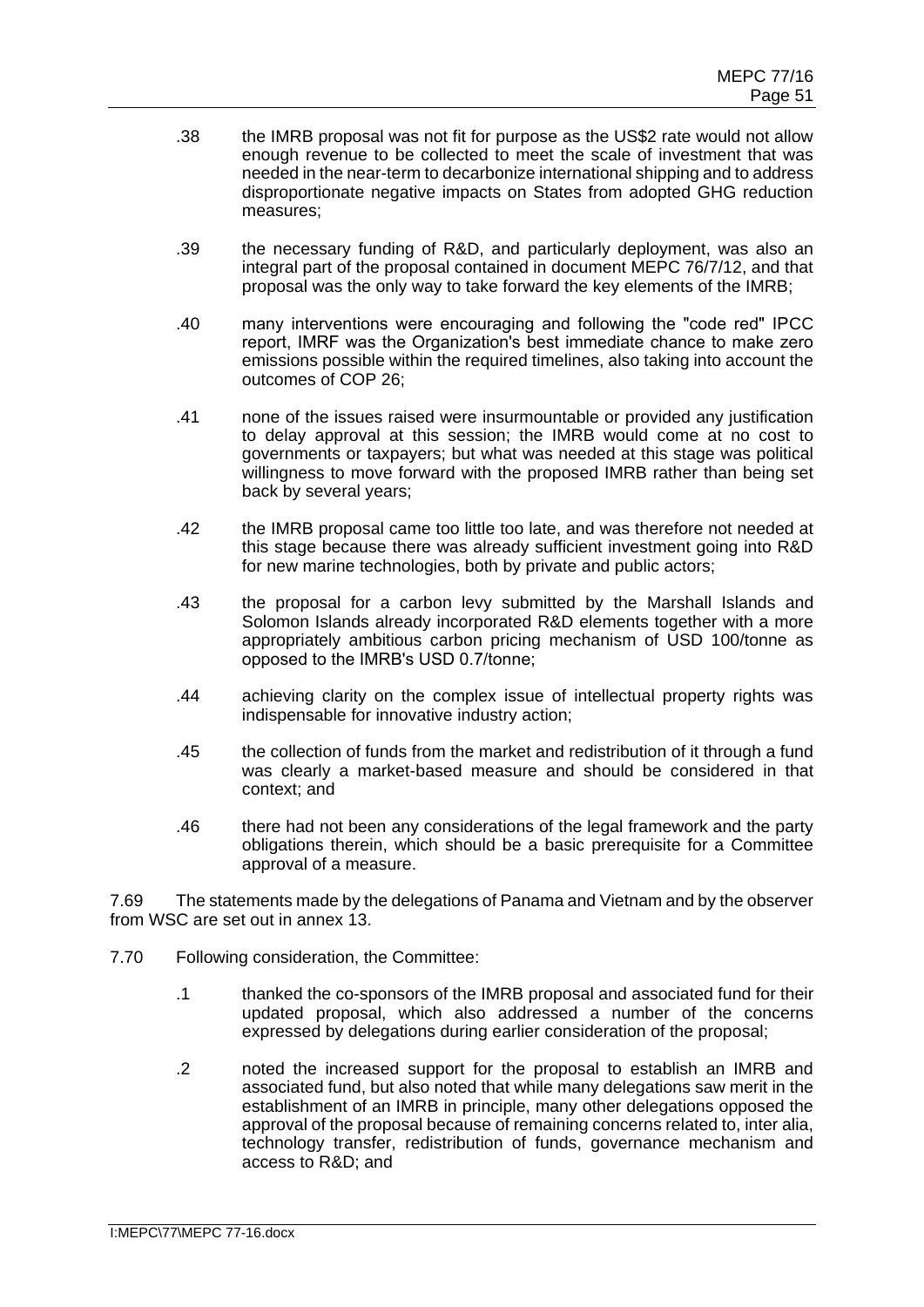.3 instructed ISWG-GHG 12 to further consider the proposal for an IMRB and associated fund as part of its consideration of proposals for midterm measures under Phase I of the Work plan for development of mid- and long-term GHG reduction measures.

7.71 In this regard, the Committee noted that ISWG-GHG, in accordance with the Initial Strategy, could also consider other submitted proposals for establishing an International Maritime Research Board to coordinate and oversee the Organizationʹs research and development activities addressing marine propulsion, alternative low-carbon and zero-carbon fuels, and innovative technologies to further enhance the energy efficiency of ships as a candidate short-term measure.

7.72 As requested, the statement made by the observer from ICS is set out in annex 13.

### **PROPOSALS FOR REVISION OF THE IMO SHIP FUEL OIL CONSUMPTION DATA COLLECTION SYSTEM**

7.73 The Committee had, for its consideration, the following documents containing proposals related to revision of the IMO ship fuel oil consumption data collection system (DCS):

- .1 MEPC 77/7/11 (Austria et al.), suggesting the inclusion of information on the ship's required and attained Energy Efficiency Existing Ship Index (EEXI) and carbon intensity indicator (CII) values and rating in the IMO Data Collection System (DCS); and to that purpose containing two main proposals, namely proposing possible draft amendments to appendix IX of MARPOL Annex VI on "Information to be submitted to the IMO Ship Fuel Oil Consumption Database" to ensure consistency with the amendments on the short-term measure as adopted at the last session, as well as proposing draft terms of reference for a new work stream for amending the IMO DCS to pave the way for the review of the carbon intensity framework by 1 January 2026 in accordance with regulation 28 of MARPOL Annex VI; and
- .2 MEPC 77/7/29 (Pacific Environment and CSC), commenting on the issue of public accessibility for a shipʹs attained carbon intensity indicator (CII) and associated rating; and proposing the creation of a new public database which would enhance transparency and facilitate public accessibility to carbon intensity data.

7.74 In the ensuing discussion, the Committee noted the two documents and agreed to instruct ISWG-GHG 11 to further consider the proposals with a view to advising MEPC 78 on a way forward.

#### **INTERSESSIONAL MEETINGS**

7.75 The Committee approved, subject to endorsement by A 32, the holding of the eleventh and twelfth meetings of the Intersessional Working Group on Reduction of GHG Emissions from Ships (ISWG-GHG) in the first half of 2022, prior to MEPC 78 (see paragraph 11.24).

7.76 The Committee agreed to the following terms of reference for ISWG-GHG 11:

"The Intersessional Working Group on Reduction of GHG Emissions from Ships is instructed, taking into account documents submitted to ISWG-GHG 11, to: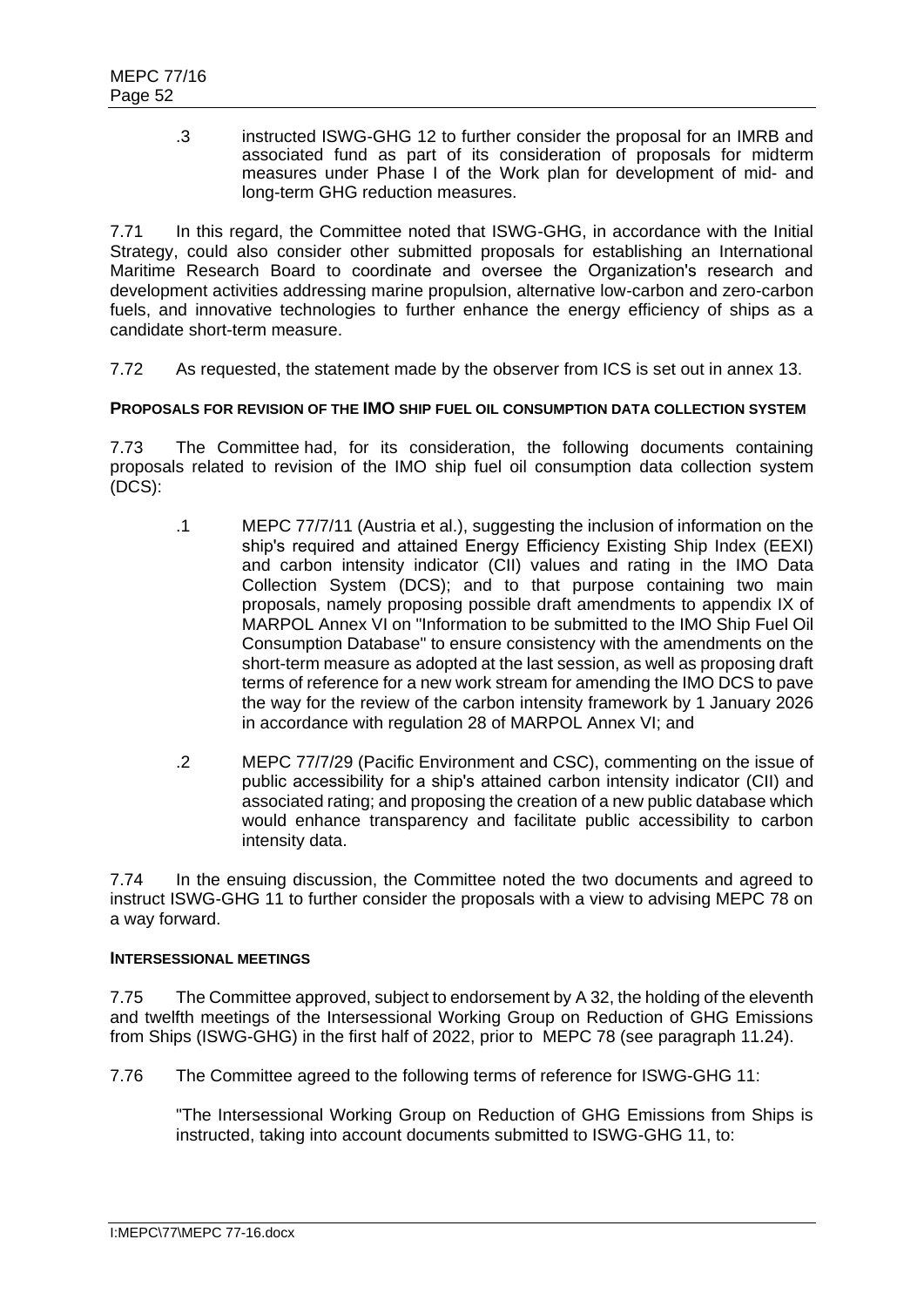- .1 further consider the development of draft life cycle GHG and carbon intensity guidelines for maritime fuels, using annex 1 of document MEPC 77/WP.6 as a basis**,** also taking into account as appropriate documents MEPC 77/7/19, MEPC 77/INF.19, MEPC 77/INF.22, MEPC 77/INF.23, MEPC 77/INF.24, MEPC 76/INF.31 and MEPC 75/INF.25;
- .2 consider concrete proposals on how to keep the impacts of the short-term measure under review;
- .3 pursue the lessons learned exercise of the comprehensive impact assessment of the short-term measure, also taking into account the outcome of the Ad Hoc Expert Workshop on impact assessment, and in particular:<sup>2</sup>
	- .1 review the *Procedure for assessing impacts on States of candidate measures* (MEPC.1/Circ.885), taking into account the terms of reference for the comprehensive impact assessment of the short-term measure (MEPC 75/18/Add.1, annex 6) and how it was implemented in practice, as well as relevant aspects identified in documents ISWG-GHG 10/4 and ISWG-GHG 10/4/1; and
	- .2 develop improvements to the existing impact assessment procedure, focusing on elements listed in paragraph 41 of the report of ISWG-GHG 10 (document MEPC 77/WP.7);
- .4 consider proposals for the revision of the ship fuel oil consumption Data Collection System (DCS), taking into account documents MEPC 77/7/11 and MEPC 77/7/29 and other related documents; and
- .5 submit a written report to MEPC 78."
- 7.77 For ISWG-GHG 12, the Committee agreed to the following terms of reference:

"The Intersessional Working Group on Reduction of GHG Emissions from Ships is instructed, taking into account documents submitted to ISWG-GHG 12, relevant documents from previous ISWG-GHG and MEPC sessions, the final report of the Correspondence Group on Carbon Intensity Reduction and any commenting documents on the correspondence group report submitted to MEPC 78, to:

- .1 consider any issue arising from the final report of the Correspondence Group on Carbon Intensity Reduction;
- .2 consider concrete proposals for mid- and long-term measures and associated impact assessments in the context of Phase I of the Work plan for the development of mid- and long-term measures, including further consideration of those considered by ISWG-GHG 10 and MEPC 77, as well as the proposal to establish an International Maritime Research Board using document MEPC 77/7/6 (Japan et al.) and relevant related documents;
- .3 further consider the matter on how to address the increasing workload on reduction of GHG emissions from ships and proposals for possible

<sup>&</sup>lt;sup>2</sup> The outcome of the lessons learned exercise also serves as the outcome of the review of MEPC.1/Circ.885, as referred to in paragraph 4 of that document, and the exercise should be completed by MEPC 79 in order to apply the improved procedure from Phase II of the Work plan for the development of mid and long-term measures.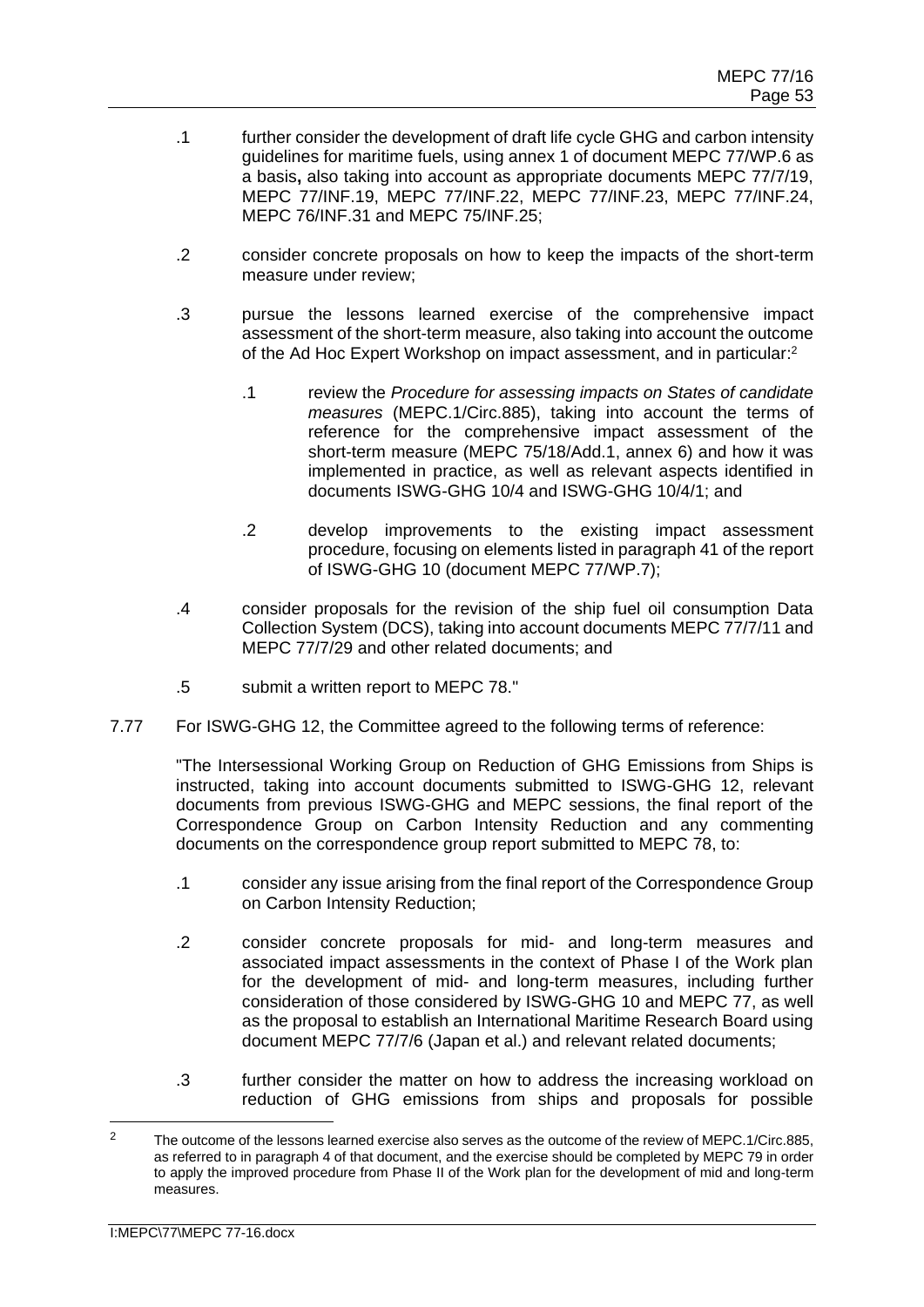alternative working arrangements, taking into account comments made in this regard; and

.4 submit a written report to MEPC 78."

7.78 The Committee also agreed to the holding of an ad hoc expert workshop on impact assessments prior to ISWG-GHG 11 with the following terms of reference (see paragraph 11.25):

"Taking into account the outcomes of ISWG-GHG 10 and MEPC 77 and relevant documents submitted to ISWG-GHG 11, the Expert Workshop is instructed to:

- .1 review the assumptions and methodologies for both assessing impacts on ships and on States, including in relation to use of reviewed/approved baselines and MACCs and other input data;
- .2 identify how to carry out qualitative/stakeholders assessments; and
- .3 submit a written report to ISWG-GHG 11."

#### **MATTERS DEFERRED TO MEPC 78**

7.79 The Committee endorsed the Chairʹs proposal, as set out in annex 4 to document MEPC 77/1/1, to defer documents MEPC 76/7/17 (Republic of Korea), MEPC 76/7/22 (Denmark et al.), MEPC 76/7/32 (India) and MEPC 75/7/10 (FOEI et al.) to MEPC 78.

### **8 FOLLOW-UP WORK EMANATING FROM THE ACTION PLAN TO ADDRESS MARINE PLASTIC LITTER FROM SHIPS**

#### **MATTERS CONSIDERED BY CORRESPONDENCE PRIOR TO THE VIRTUAL MEETING**

8.1 In accordance with the arrangements of the remote session, as outlined in document MEPC 77/1/1 (paragraphs 10 to 13) and its annex 3 (section 7 on agenda item 8), the Committee considered by correspondence, prior to the virtual meeting, the following documents that had been deferred by MEPC 76 and MEPC 75 to this session:

- .1 MEPC 76/8 (Secretariat), containing an updated progress report of the GESAMP Working Group on Sea-based Sources of Marine Litter;
- .2 MEPC 75/8 (Secretariat), containing an update on recent inter-agency cooperation and capacity-building activities on marine plastic litter;
- .3 MEPC 75/8/5 (Secretariat), containing a progress report of the GESAMP Working Group on Sea-based Sources of Marine Litter;
- .4 MEPC 75/INF.19 (Secretariat of the Basel Convention), containing information on the decisions addressing plastic waste adopted by the Conference of the Parties to the Basel Convention at its fourteenth meeting; and
- .5 MEPC 75/INF.23 (Secretariat), containing the first interim report of the GESAMP Working Group on Sea-based Sources of Marine Litter.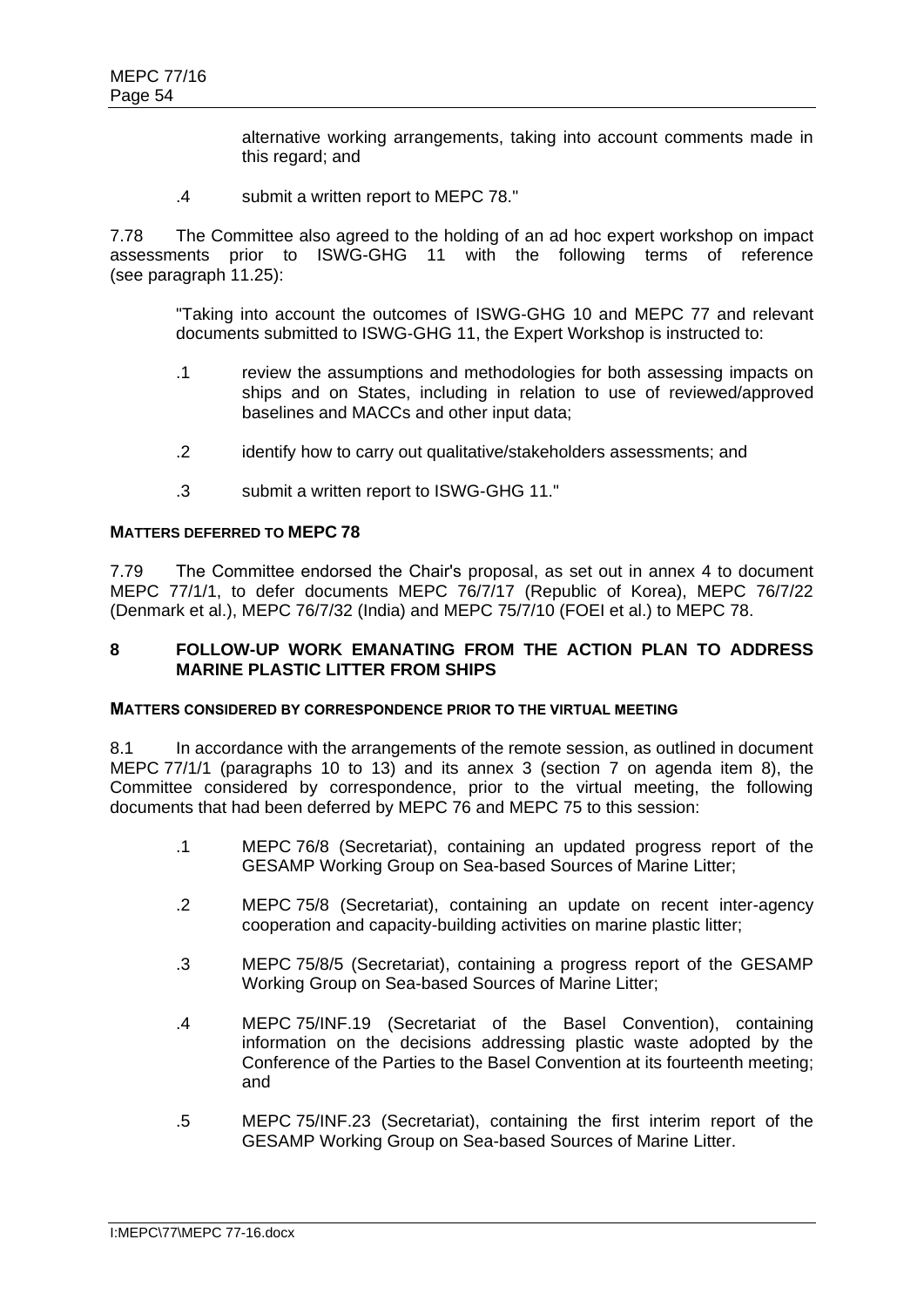8.2 During the virtual meeting, the Committee reconfirmed the endorsement of the Chair's proposals in annex 3 to document MEPC 77/1/1, as set out in paragraphs 8.3 to 8.5.

### **GESAMP Working Group on Sea-based Sources of Marine Litter**

8.3 The Committee noted the progress reports of the GESAMP Working Group on Sea-based Sources of Marine Litter (MEPC 76/8 and MEPC 75/8/5) and the information in the first interim report (MEPC 75/INF.23), and referred the three documents to the Working Group on Marine Plastic Litter to be taken into account (see paragraph 8.7). In addition, the Committee thanked GESAMP for the work carried out so far, and requested GESAMP to keep the Committee updated on future developments in relation to its work on marine litter.

### **Recent inter-agency cooperation and capacity-building activities on marine plastic litter**

8.4 The Committee noted the update provided in document MEPC 75/8 on recent inter-agency cooperation and capacity-building activities on marine plastic litter, and referred the document to the Working Group on Marine Plastic Litter to be taken into account (see paragraph 8.7).

### **With regard to addressing plastic waste under the Basel Convention**

8.5 The Committee noted the information in document MEPC 75/INF.19 on decisions addressing plastic waste adopted by the fourteenth meeting of the Conference of the Parties to the Basel Convention, and thanked the Secretariat of the Basel Convention.

#### **MATTERS CONSIDERED DURING THE VIRTUAL MEETING**

#### **Establishment of the Working Group on Marine Plastic Litter**

- 8.6 The Committee recalled that:
	- .1 the Correspondence Group on Development of a Strategy to Address Marine Plastic Litter from Ships, which had been established by MEPC 74 and had been coordinated by Singapore, had submitted its report to MEPC 75 (MEPC 75/8/3); and
	- .2 consideration of the Correspondence Groupʹs report had been deferred to this session due to time constraints at the previous two sessions of the Committee.

8.7 In accordance with the arrangements of the remote session, as outlined in document MEPC 77/1/1 (paragraph 5) and its annex 2, the Committee established the Working Group on Marine Plastic Litter and instructed it to consider the report of the Correspondence Group on Development of a Strategy to Address Marine Plastic Litter from Ships (MEPC 75/8/3) and finalize the draft strategy using the annex to document MEPC 75/8/3 as a basis, while taking into account documents MEPC 75/8, MEPC 75/8/5, MEPC 75/INF.23 and MEPC 76/8.

#### **Matters considered in plenary**

8.8 During the virtual meeting, the Committee considered documents, both deferred by MEPC 75 and MEPC 76, and submitted to this session, addressing the following issues:

- .1 information and proposal regarding marking of fishing gear;
- .2 proposal regarding making the Garbage Record Book mandatory for ships of 100 GT and above; and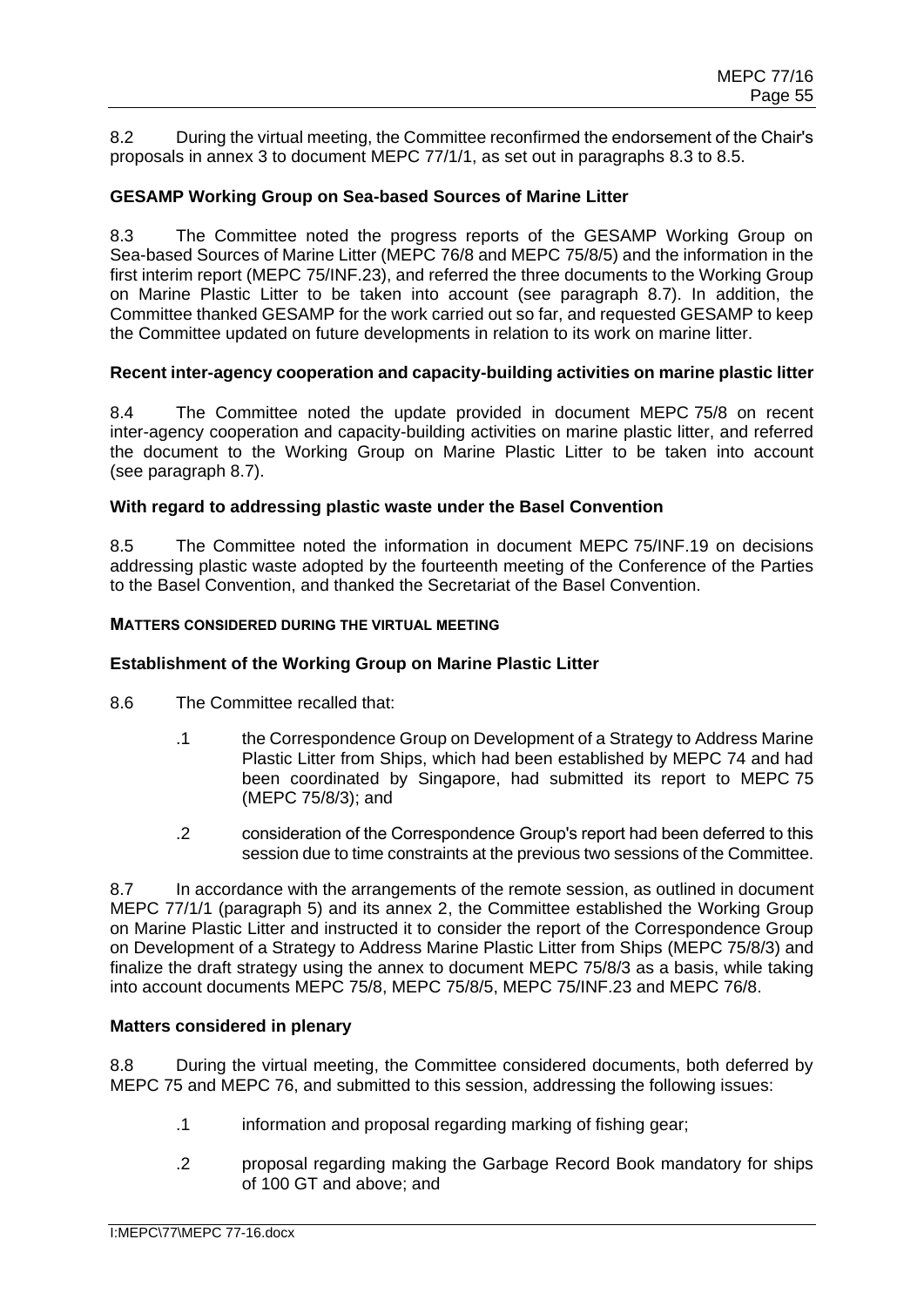.3 other matters related to marine plastic litter.

# *Information and proposal regarding marking of fishing gear*

8.9 In relation to fishing gear, the Committee recalled that consideration of three documents that had been submitted to MEPC 75 had been deferred to this session and noted that an additional document on the matter had been submitted to this session. Therefore, the Committee had for its consideration the following documents concerning fishing gear:

- .1 MEPC 75/8/1 (FAO), providing information on the requirements for the effective reporting on abandoned, lost or otherwise discarded fishing gear (ALDFG), which is a crucial part of an effective fishing gear marking system in the context of FAO's Voluntary Guidelines on the Marking of Fishing Gear (VGMFG), as well as providing examples of different gear reporting systems at regional, subregional and national levels;
- .2 MEPC 75/8/2 (FAO), providing information on fishing gear marking and ALDFG in the context of FAO's VGMFG, as well as reporting results of two stakeholder surveys regarding gear marking and measures to combat ALDFG and challenges facing Member States;
- .3 MEPC 75/8/4 (Vanuatu), proposing to address measure 2 contained in the *Action Plan to Address Marine Plastic Litter from Ships* (resolution MEPC.310(73)), i.e. "consider making mandatory, through an appropriate IMO instrument (e.g. MARPOL Annex V), the marking of fishing gear with the IMO Ship Identification Number, in cooperation with the Food and Agriculture Organization of the United Nations (FAO)" through a new regulation 10A in MARPOL Annex V which would require fishing gear to "be marked providing a simple, pragmatic, affordable and verifiable means of identifying ownership of fishing gear or parts of fishing gear and its link with the vessel(s) or operator(s) undertaking the fishing operation in case of accidental loss or discharge of fishing gear as provided for in regulations 7.1.3 and 7.1.4 or illegally discharged under regulation 3"; and
- .4 MEPC 77/8/2 (Japan and the United Kingdom), providing comments on document MEPC 75/8/4, specifically to point out that it is not appropriate to uniformly regulate marking of fishing gear through MARPOL Annex V without regard for the characteristics of different types of fishing gear and actual fishing situations in different countries/regions.

8.10 In the ensuing discussion, many delegations spoke in support of the proposal set out in document MEPC 75/8/4 making the marking of fishing gear mandatory through amendments to MARPOL Annex V to combat marine plastic litter and proposed that the PPR Sub-Committee be instructed to develop draft amendments to that effect. A number of these delegations stressed that voluntary measures were not sufficient to reduce the marine plastic litter caused by abandoned, lost or otherwise discarded fishing gear. It was further noted that this proposal supported action 2 of the *Action Plan to Address Marine Plastic Litter from Ships* (resolution MEPC.310(73)).

8.11 However, many other delegations expressed support for the comments made in document MEPC 77/8/2 that developing voluntary resolutions or guidelines, in cooperation with FAO and regional fisheries management organizations (RFMOs), would avoid potential legal and practical issues associated with a global mandatory requirement for gear marking.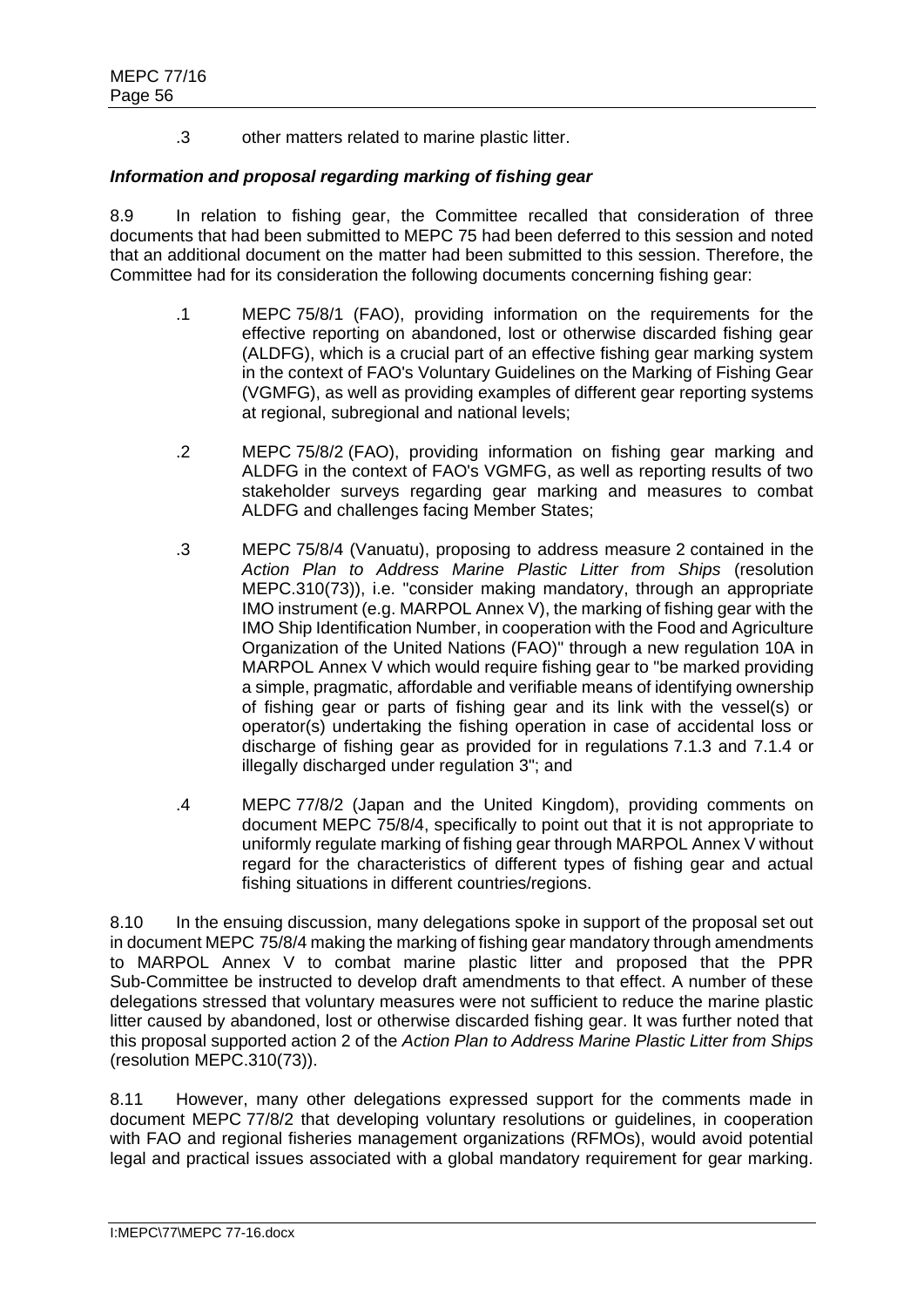Other delegations did not support the proposal in document MEPC 75/8/4, expressing the view that the matter should be regulated through FAO, RFMOs, or at the national level.

8.12 During the discussion, some delegations requested the Secretariat to provide legal advice on the points raised in paragraphs 4 to 6 of document MEPC 77/8/2 concerning the definition of garbage for fishing gear in MARPOL Annex V.

8.13 The representative of FAO made a statement providing a progress report on the implementation of the FAO Voluntary Guidelines for the Marking of Fishing Gear (VGMFG), including developing a technical manual for gear marking, further developing the risk assessment provided in the VGFGM, and working with an RFMO to implement gear marking as a model for other RFMOs in the future. FAO further noted that implementing a mandatory obligation for the marking of fishing gear at this stage would be a challenge due to the current stage of development of affordable and effective gear markings and the lack of a global vessel registration system for fishing vessels. As requested, the statement made by FAO is set out in annex 13.

8.14 Two delegations expressed the view that the proposal to amend MARPOL Annex V was a policy matter and thus should be considered by the Committee rather than the PPR Sub-Committee. Therefore, if sufficient time to discuss the proposal was not available at this session due to time constraints, the Committee should further consider the matter at its next session, with a view to reaching a decision in principle.

8.15 Having considered the views expressed, the Committee agreed to forward documents MEPC 75/8/1, MEPC 75/8/2, MEPC 75/8/4 and MEPC 77/8/2 to PPR 9 and instructed the PPR Sub-Committee to further consider the potential regulatory (mandatory and recommendatory) options for promoting marking of fishing gear, taking into account the work of FAO, with a view to advising the Committee on how to proceed. The Committee also requested the Secretariat to provide legal advice regarding the points raised in paragraphs 4 to 6 of document MEPC 77/8/2.

## *Proposal regarding making the Garbage Record Book mandatory for ships of 100 GT and above*

8.16 The Committee had for its consideration document MEPC 77/8 (Cook Islands et al.), proposing to address measure 9 contained in the Action Plan, i.e. "making the Garbage Record Book mandatory for ships of 100 GT and above" to take actions to further reduce shipping's contribution to marine plastic litter by expanding the obligation to carry a Garbage Record Book to all ships of 100 gross tonnage and above by amending the chapeau of regulation 10.3 and regulation 10.3.6 of MARPOL Annex V.

8.17 In the ensuing discussion, the Committee noted widespread support for the proposal in document MEPC 77/8. One delegation expressed concern with the short time available to implement the proposed change to the requirement for carrying a Garbage Record Book, should the proposed amendment to MARPOL Annex V be approved at this session and adopted by MEPC 78. Another delegation expressed the view that the implications of the proposed measure should be given due consideration and a cost-benefit analysis should be carried out prior to the Committee agreeing to amend MARPOL Annex V.

8.18 Given the widespread support that the proposal in document MEPC 77/8 received the Committee instructed the PPR Sub-Committee to prepare draft amendments to MARPOL Annex V, using document MEPC 77/8 as a basis, taking into account comments made at MEPC 77.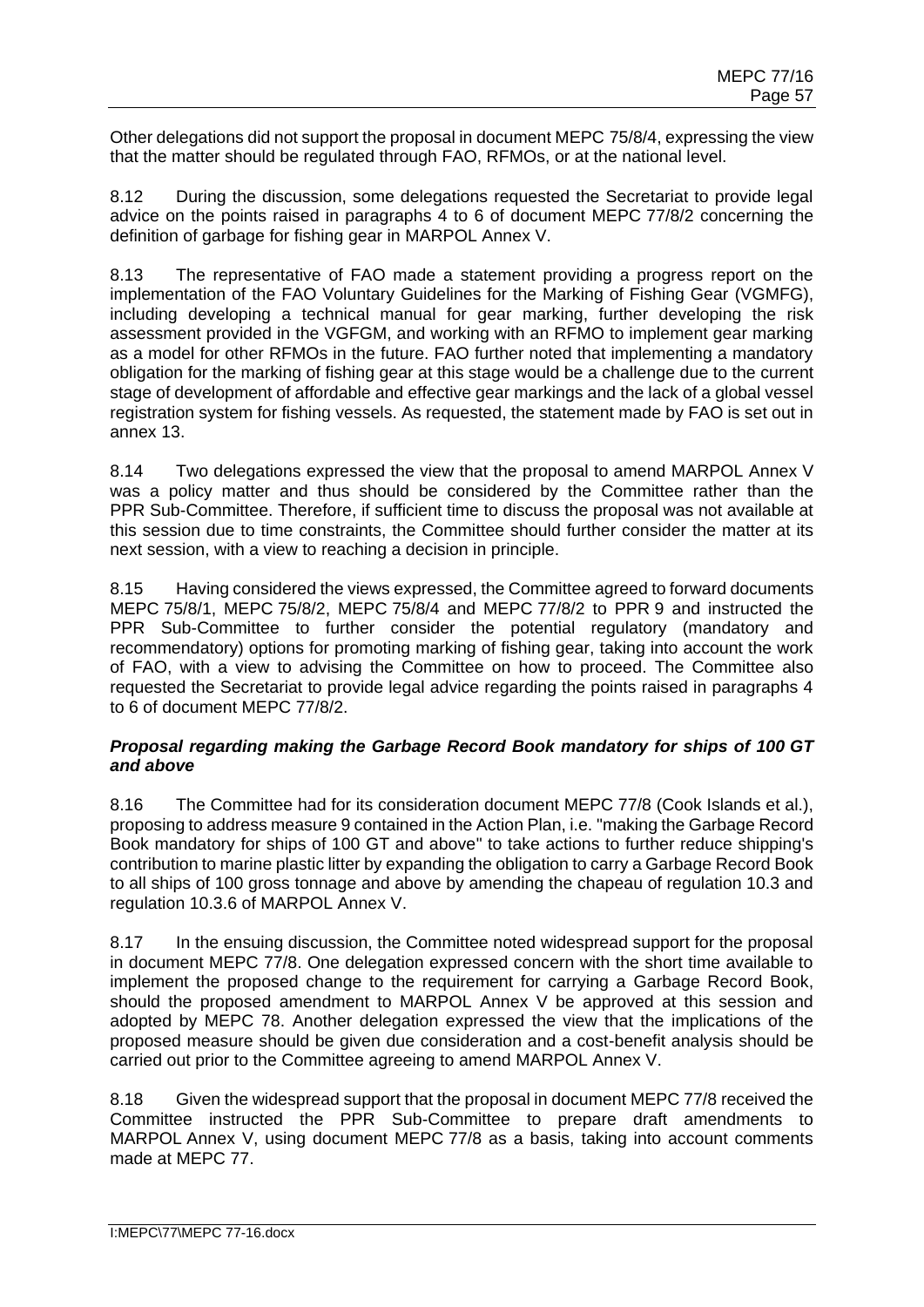### *Other matters related to marine plastic litter*

- 8.19 The Committee had for its consideration the following documents:
	- .1 MEPC 77/8/1 (FOEI et al.), highlighting the need for further investigation into the prevalence and impact of microplastics from paints and anti-fouling coatings used on ships, as marine plastic pollution remains a grave threat to all marine environments, and urging the Committee to prioritize within the *Action Plan to Address Marine Plastic Litter from Ships* (resolution MEPC.310(73)) the need for further investigation and for action;
	- .2 MEPC 77/8/3 (Sri Lanka), commenting on document MEPC 75/8/3 and discussing the impacts of the MV X-Press Pearl spill of 11,000 tonnes of plastic pellets off the shore of Colombo, Sri Lanka in May 2021, whose ensuing pollution has caused an overwhelming economic, social and environmental impact, and a legacy of pollution that will continue to have profound and enduring impacts for generations to come, and highlighting the hazardous nature of plastic pellets and the need to establish, inter alia, international guidelines and requirements for loading, unloading, packaging, and emergency response protocols, with clear labelling of containers carrying pellets, and improved stowage instructions; and
	- .3 MEPC 77/8/4 (FOEI et al.), commenting on documents submitted to MEPC 75, MEPC 76 and MEPC 77, requesting an update on progress against all measures contained in resolution MEPC.310(73), adequate time for discussion and identification of next steps, and an update on engagement with the UNEP-led work related to global governance on plastic pollution and a potential negotiating mandate for a new global agreement on plastic pollution.
- 8.20 The Committee noted the information in documents MEPC 77/8/1 and MEPC 77/8/4.

8.21 With regard to the information and proposals in document MEPC 77/8/3, the Committee agreed to refer the document to PPR 9 and instructed the Sub-Committee to further consider the proposals, including requesting the input of the CCC Sub-Committee as appropriate, with a view to advising the Committee on how best to proceed.

8.22 As requested, the statement made by the observer from FOEI is set out in annex 13.

#### **Report of the Working Group on Marine Plastic Litter**

8.23 Having considered the report of the Working Group on Marine Plastic Litter (MEPC 77/WP.9), the Committee approved it in general and took action as outlined below.

#### *IMO Study on Marine Plastic Litter*

8.24 The Committee noted the Groupʹs consideration on the matter and consequently requested the Secretariat to engage a consultant, using financial contributions received to date, to review the terms of reference for the IMO Study on Marine Plastic Litter, taking into consideration the outcomes of the GESAMP WG 43 report, and to advise MEPC 78 on how the Study could progress, such that MEPC 78 could make adjustments to the terms of reference as required. The Committee also encouraged Member States and international organizations to make financial contributions to support the initiation of the IMO Study on Marine Plastic Litter.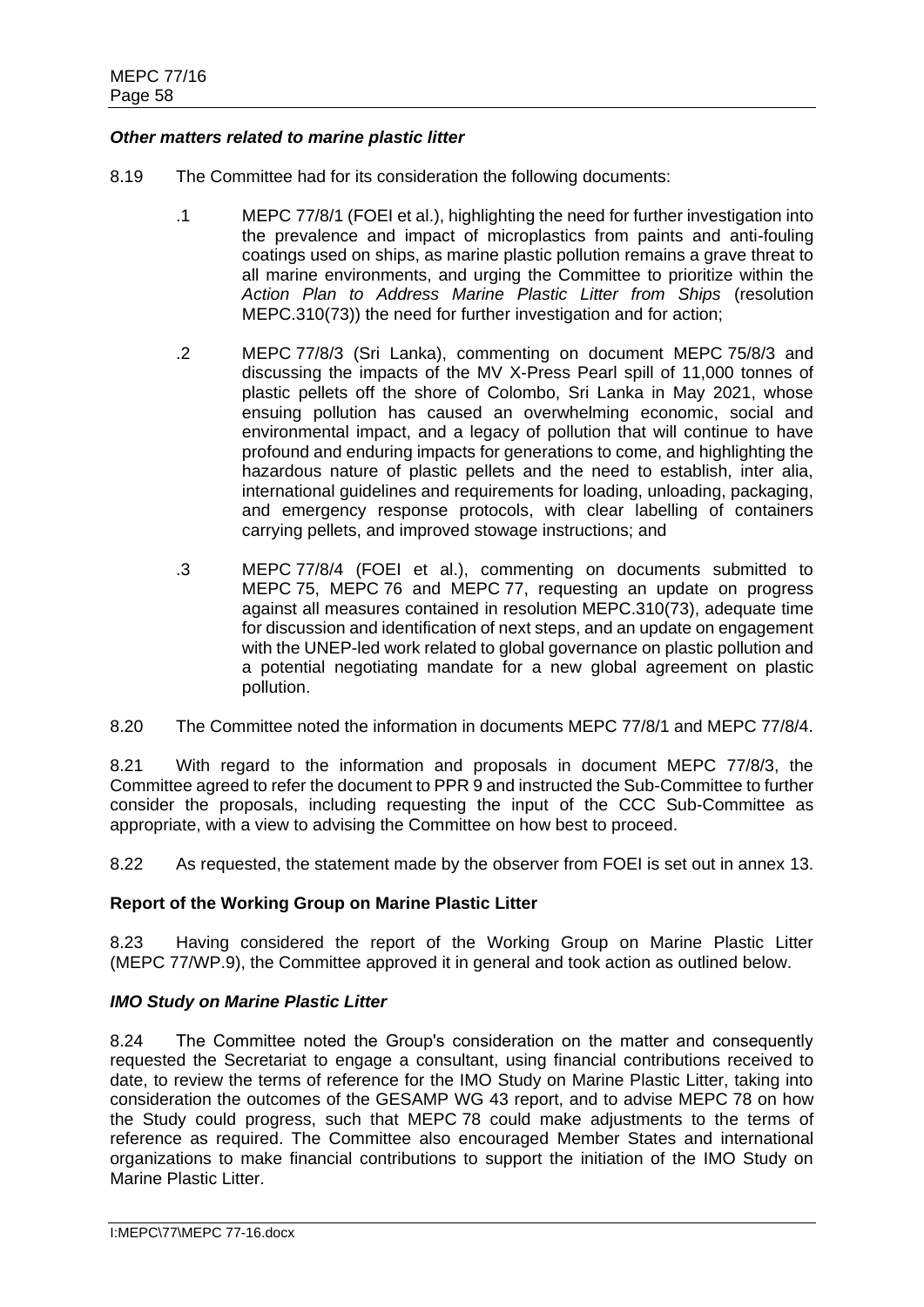### *Strategy to address marine plastic litter from ships*

8.25 The Committee adopted resolution MEPC.341(77) on *Strategy to address marine plastic litter from ships*, as set out in annex 2.

#### *Update on the status of the actions in the Action Plan*

8.26 The Committee noted the updated status of each action contained in the *Action Plan to Address Marine Plastic Litter from Ships* (resolution MEPC.310(73)) in the form of an annotated table, as set out in annex 2 to document MEPC 77/WP.9, and encouraged submissions to future sessions regarding those actions which required proposals to progress the work.

### **9 POLLUTION PREVENTION AND RESPONSE**

#### **Matters considered by correspondence prior to the virtual meeting**

### *Review of the IBTS Guidelines and amendments to the IOPP Certificate and Oil Record Book*

9.1 The Committee noted that the arrangements for the remote session in relation to this agenda item, as outlined in document MEPC 77/1/1 (paragraphs 10 to 13) and its annex 3 (section 8 on agenda item 9), had been updated following comments by Member States and international organizations on the proposed arrangements, as summarized in paragraphs 14 to 17 of document MEPC 77/1/1/Add.1 (Chair).

9.2 During the virtual meeting, the Committee reconfirmed the Chair's proposal in paragraph 17 of document MEPC 77/1/1/Add.1 to defer consideration of document MEPC 76/9/5 (INTERTANKO) to MEPC 78 to allow the Committee to provide clear instructions to the PPR Sub-Committee on how to proceed in relation to onboard management of oily bilge water and associated record-keeping. Accordingly, consideration of the relevant outcome of PPR 7 (MEPC 75/10/Add.1, paragraph 3.6) and document MEPC 75/10/4 (IACS) was also deferred to MEPC 78.

#### **Matters considered during the virtual meeting**

#### *Exhaust gas cleaning systems*

9.3 The Committee recalled that documents concerning the draft revised Guidelines for exhaust gas cleaning systems (MEPC 75/10, paragraph 2.19; MEPC 75/10/2; MEPC 75/10/3; MEPC 76/9/3 and MEPC 76/9/4), documents relating to the draft revised MEPC circular on Guidance on indication of ongoing compliance in the case of the failure of a single monitoring instrument, and recommended actions to take if the exhaust gas cleaning system (EGCS) fails to meet the provisions of the EGCS Guidelines (MEPC 75/10, paragraph 2.20; MEPC 75/5/3; MEPC 76/5/5; MEPC 77/5 and MEPC 77/5/1), and documents regarding the title and scope of work of output 1.23 concerning discharge water from exhaust gas cleaning systems (MEPC 75/10, paragraphs 2.21 to 2.23; MEPC 75/10/5; MEPC 75/INF.10; MEPC 75/INF.13; MEPC 76/9/1; MEPC 76/9/2; MEPC 76/9/6; MEPC 76/9/8; MEPC 76/INF.5; MEPC 76/INF.11; MEPC 76/INF.33; MEPC 76/INF.38; MEPC 76/INF.42 and MEPC 77/9/1) had been considered under agenda item 5 (see paragraphs 5.5 to 5.15).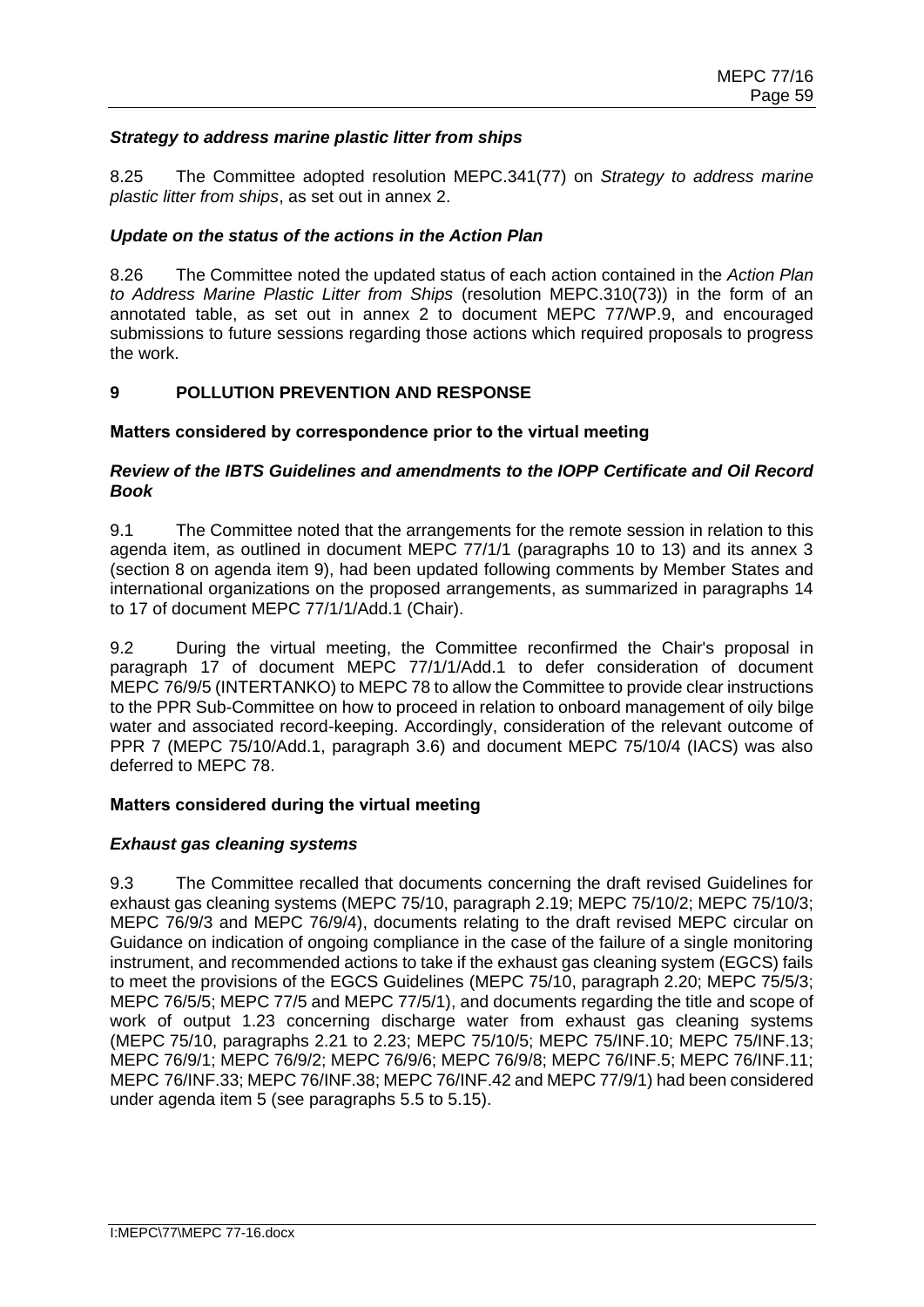### *Reduction of the impact on the Arctic of Black Carbon emissions from international shipping*

9.4 The Committee recalled that MEPC 75 and subsequently MEPC 76 had deferred consideration of the action requested of it by PPR 7 (MEPC 75/10, paragraphs 2.21 to 2.23) in relation to reduction of the impact on the Arctic of Black Carbon emissions from international shipping to this session along with the following documents that had been submitted to MEPC 75:

- .1 MEPC 75/5/4 (FOEI et al.), discussing the implications for the Arctic of a study submitted to PPR 7 by Finland and Germany as document PPR 7/8, which indicated that blended low sulphur residual fuels that had been developed to meet the IMO 2020 sulphur limit would result in a significant increase in Black Carbon emissions, calling on IMO to mandate an urgent switch to distillates for ships operating in the Arctic, and proposing specific measures in that regard:
- .2 MEPC 75/5/5 (FOEI et al.), responding to the initial results reported in document PPR 7/8, reflecting on the implications of the findings of the measurement campaign for shipping's contribution to the climate crisis, calling on IMO to regulate to stop the use of blended low sulphur residual fuels designed to meet the IMO 2020 global sulphur limit, and proposing specific measures in that regard:
- .3 MEPC 75/5/6 (ICS), commenting on documents MEPC 75/5/4 and MEPC 75/5/5, expressing the view that available data and analysis did not support the proposed prohibition on the use of low sulphur fuel oils, and recommending that the Committee should instead support the ongoing work of the PPR Sub-Committee and in addition request ISO to consider the aromatic content of marine fuel oils and Estimated Cetane Number (ECN) of marine fuel oils when reviewing the international standard for such fuels (ISO 8217);
- .4 MEPC 75/5/7 (IPIECA and IBIA), responding to the claims that very low sulphur fuel oils (VLSFOs) introduced to the market to meet the 0.50% sulphur limit of regulation 14 of MARPOL Annex VI would generally be of a high aromatic nature and could lead to an increase in Black Carbon emissions; commenting that those claims were based on flawed assumptions about the nature of the fuels that were expected to come on the market and that, contrary to the claims made, early data suggested that VLSFOs on average were more paraffinic in nature than the high sulphur fuel oils (HSFOs) they had replaced; and
- .5 MEPC 75/10/6 (FOEIet al.), proposing the development and adoption of an MEPC Black Carbon resolution that would set out recommended interim measures to reduce the impact on the Arctic of Black Carbon emissions from international shipping pending the conclusion of the work being carried out by the PPR Sub-Committee to identify Black Carbon abatement policies.

9.5 The Committee also recalled that MEPC 76 had deferred consideration of the relevant action requested of it by PPR 8 (MEPC 76/9/7, paragraphs 2.6 and 2.7) and the following documents submitted to MEPC 76:

.1 MEPC 76/5 (ISO), providing information on the distribution of residual marine (RM) and distilled marine (DM) fuels; concluding, inter alia, that 2020 RM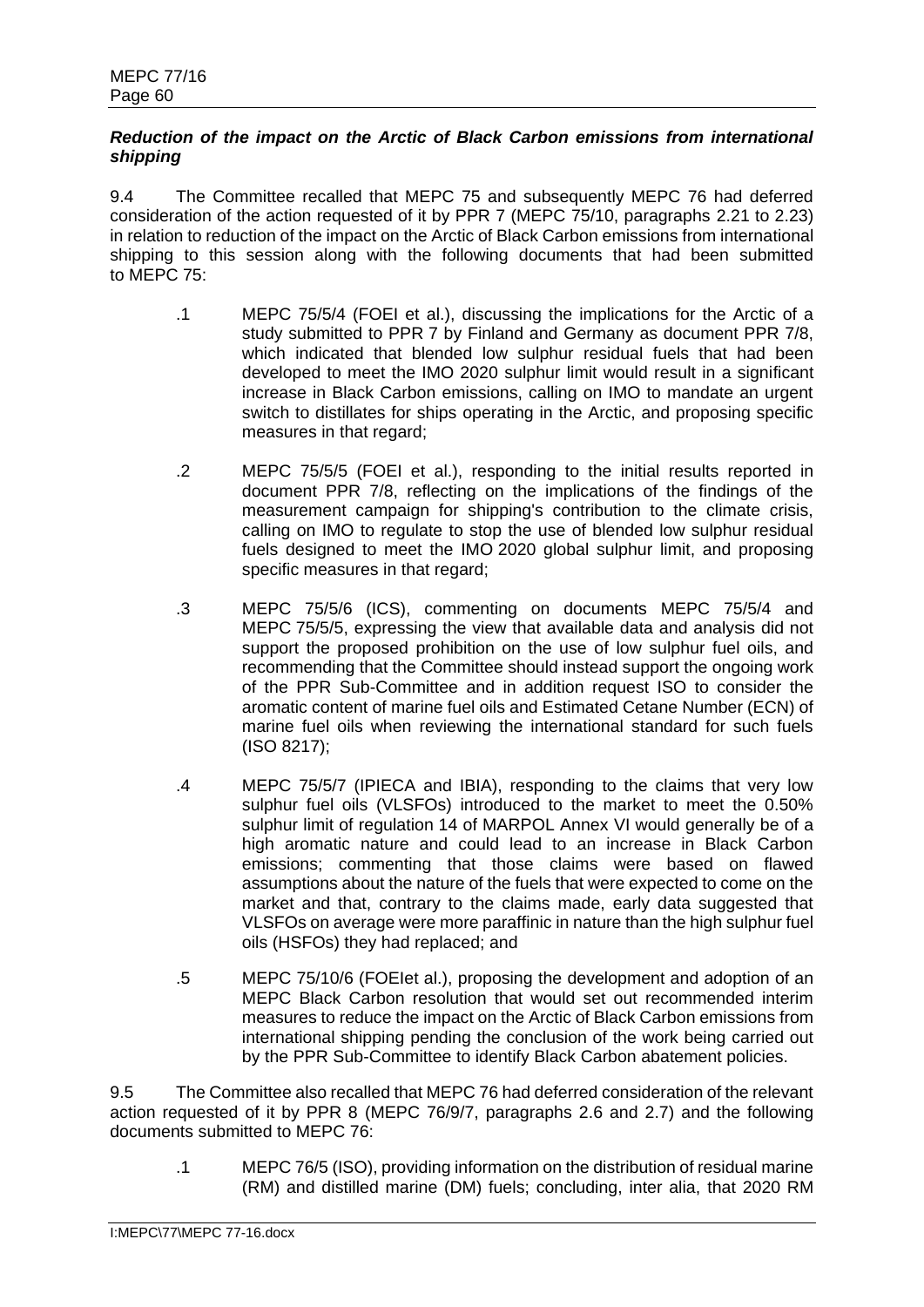VLSFOs compared to 2018 HSFOs generally were paraffinic in nature and had better ignition and combustion properties in comparison with HSFOs; informing the Committee that ISO/TC28/SC4/WG6 was in the process of reviewing ISO 8217:2017 taking into consideration the outcome of this fuel quality review and taking note of continuing trends and feedback from the industry; and also informing the Committee that ISO/TC28/SC4/WG6 was considering including in the next ISO 8217 standard (expected to be published in 2023) an informative indicator to evaluate whether a fuel tended to have a paraffinic or aromatic character;

- .2 MEPC 76/9/9 (FOEI et al.), commenting on the outcome of PPR 8 on Black Carbon and on two options to reduce ship Black Carbon emissions other than an immediate switch to distillates in the Arctic, namely through universal marine engine standards and limiting the aromatic content in marine fuels; and inviting the Committee to note the likely challenges facing work on marine engine and aromatic standards when considering the option to support a call for an immediate voluntary switch to distillates or other alternative cleaner fuels or forms of propulsion by ships operating in the Arctic;
- .3 MEPC 76/9/10 (Greenpeace International et al.), providing comments on the outcome of PPR 8 regarding Black Carbon and proposing the development and adoption of an MEPC resolution, based on a draft set out in the annex to the document, that would address the voluntary use by ships operating in or near the Arctic of distillate or other cleaner alternative fuels or methods of propulsion;
- .4 MEPC 76/INF.43 (China), providing information on Black Carbon measurements collected from the actual operation of two 180,000 DWT bulk carriers of the same series with the same main engine and auxiliary engines and presenting an analysis of the influence of different factors on Black Carbon emissions;
- .5 MEPC 76/INF.44 (China), providing measurement results regarding the impact of the marine fuel quality (sulphur content, cetane number), lubricating oil type, speed, engine load, fuel injection characteristics, engine type, after-treatment system, etc. on Black Carbon emissions; identifying the factor with the largest impact on Black Carbon emissions from marine engines on a preliminary basis; and providing input for the Committee to introduce reasonable measures to reduce Black Carbon emissions from Arctic shipping; and
- .6 MEPC 76/INF.45 (China), providing information on a measurement campaign conducted by China to study the effect of fuel properties and engine types on the emission characteristics of Black Carbon from ships, including results of particulate matter components analysis (including elemental carbon (EC) and organic carbon (OC)), element type analysis, aliphatic and aromatic analysis, and ionic compositions based on actual ship measurements.

9.6 In addition to the documents deferred from previous sessions, the Committee had for its consideration the following documents submitted to this session:

.1 MEPC 77/9 (Canada et al.), providing comments on the outcome of PPR 8 regarding Black Carbon and proposing the adoption of an MEPC resolution,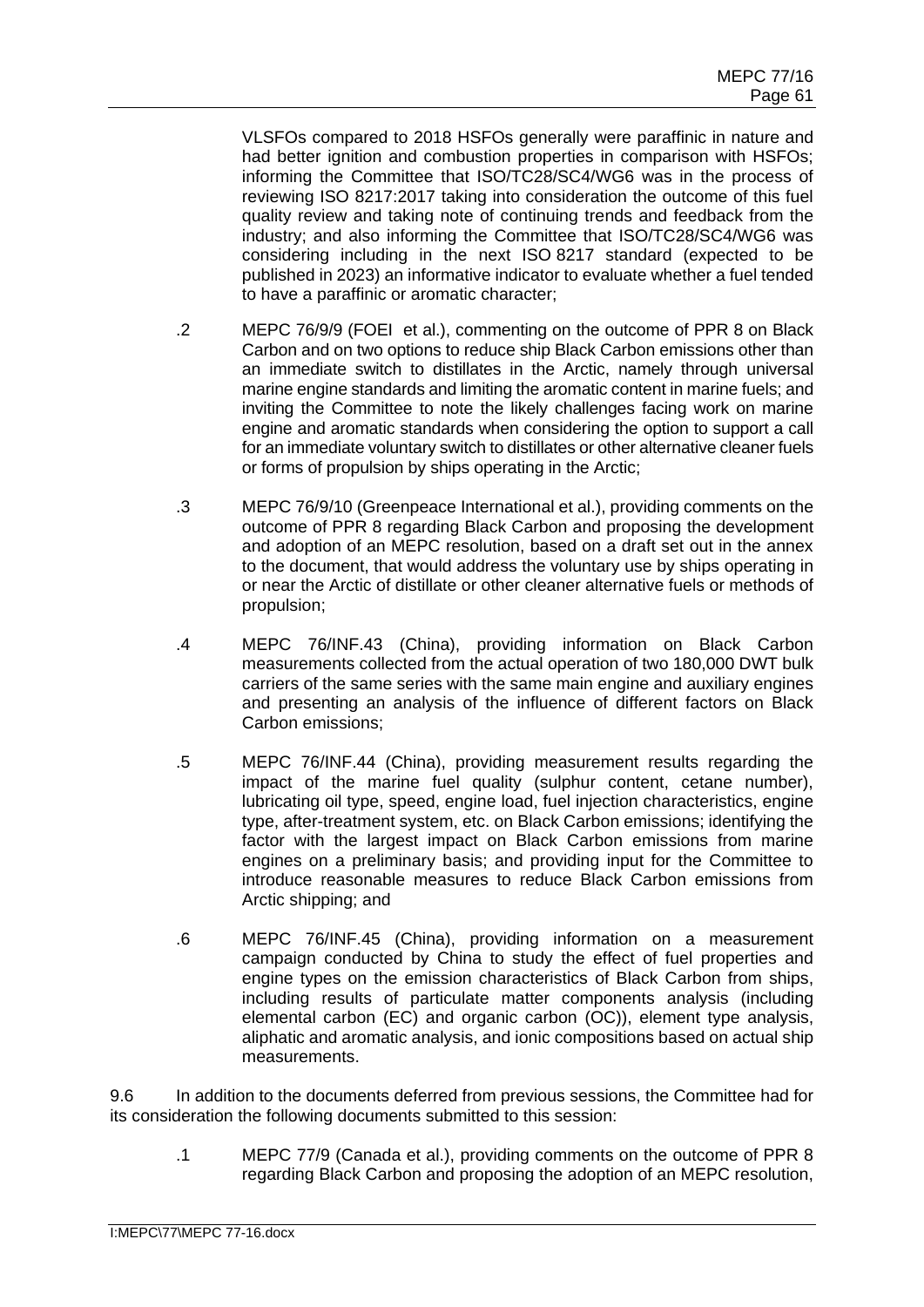based on a draft set out in the annex to the document, to support a voluntary use of cleaner fuels by ships operating in or near the Arctic, as a recommended first measure in connection to the phased approach to the consideration of potential regulatory options to address Black Carbon emissions from shipping agreed at PPR 8; and

.2 MEPC 77/INF.11 (China), providing the results of an investigation on elementary characteristics of Black Carbon particulate emissions from marine low-speed, two-stroke diesel engine fuelled with heavy fuel oil (HFO) at different loads, an analysis of the significant changes of nanostructure, particle size distribution, and information on the spatial distribution of the main metal elements included in Black Carbon elementary particles.

9.7 The Committee noted the deliberations of PPR 7 in respect of reducing the impact on the Arctic of Black Carbon emissions from international shipping, in particular that PPR 7 had:

- .1 noted that Black Carbon emissions from international shipping depended on many factors, inter alia, type of engine, fuel formulation, engine load and engine maintenance, that more information was required on the composition of the fuel oils compliant with the 0.50% m/m sulphur limit under MARPOL Annex VI, and that more research might be necessary;
- .2 requested ISO to provide an update to PPR 8 on its consideration on if it was possible to add a further measure to what was already included in the ISO 8217 standard with a view to providing an approximate indication as to whether a fuel oil was more aromatic or more paraffinic; and
- .3 agreed to the draft terms of reference for output 3.3 (Reduction of the impact on the Arctic of Black Carbon emissions from international shipping), as set out in paragraph 4 of document MEPC 74/10/8, on the basis that action considered under the output could include non-mandatory instruments such as guidance.

9.8 The Committee also noted the subsequent deliberations of PPR 8 on this matter, in particular that PPR 8 had:

- .1 noted the final results of a Black Carbon measurement campaign (PPR 8/5/1) submitted by Finland and Germany;
- .2 invited Member States and international organizations to submit to future sessions of the Sub-Committee outcomes of additional Black Carbon measurement trials using different types of VLSFOs to collect further information on the possible impact of fuel oil parameters, such as aromatic content, on Black Carbon emissions;
- .3 invited ISO to keep the Sub-Committee or MEPC, as appropriate, informed of its ongoing review of ISO 8217, in particular of the possibility of including an additional informative indicator to evaluate whether a fuel tended to be paraffinic or aromatic in character, and to note the discussions at PPR 8 on Black Carbon, including the possible impact of aromaticity of marine fuels on Black Carbon emissions;
- .4 encouraged interested Member States and international organizations to undertake further studies on Black Carbon measurement systems to enable accurate and traceable (comparable) measurements of Black Carbon emissions, and submit the results to future sessions of the Sub-Committee;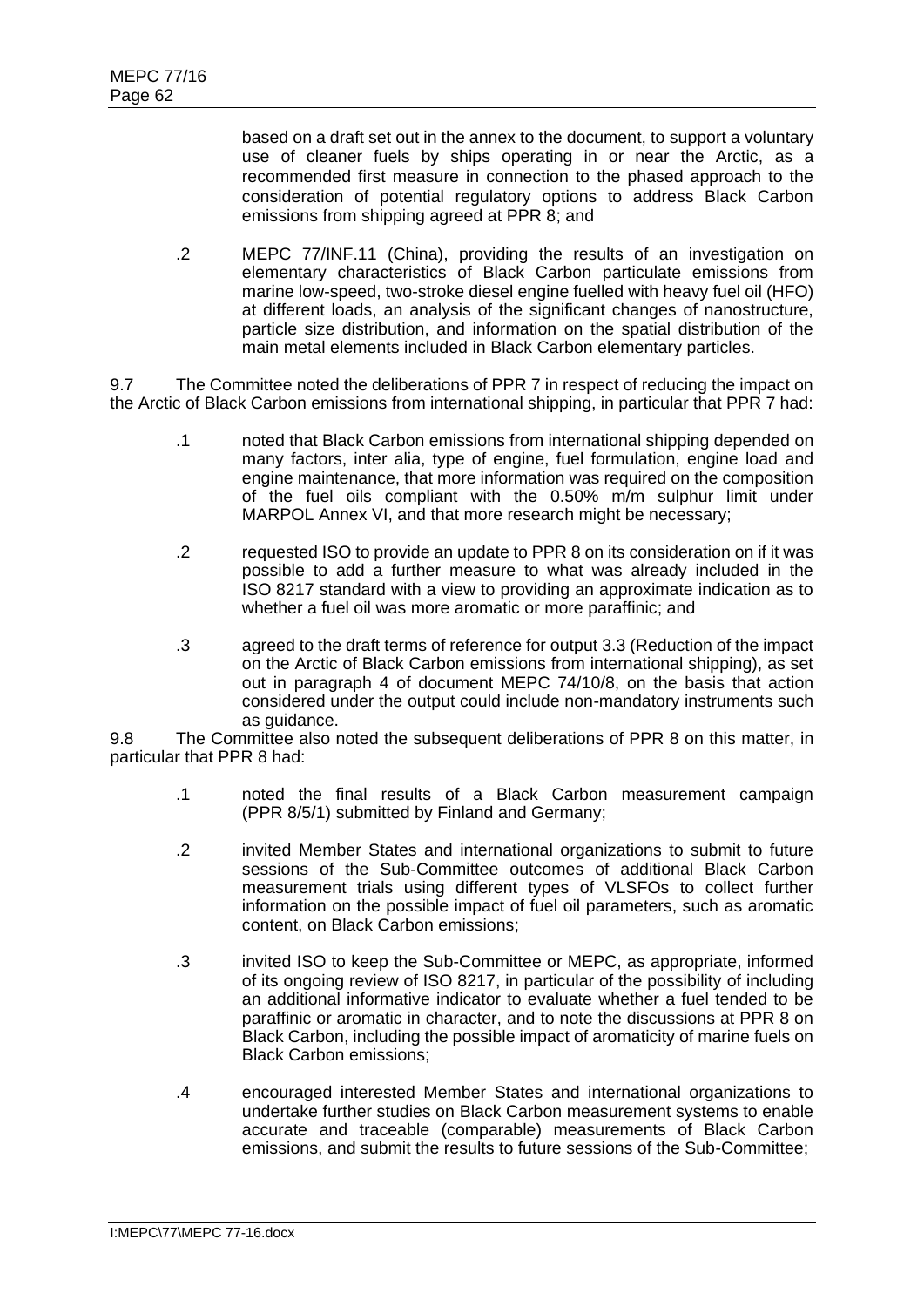- .5 welcomed the establishment by Canada of the international Technical Working Group (TWG) on the Development of a Standardized Sampling, Conditioning and Measurement Protocol for Black Carbon Emissions from Marine Engines, had noted its work plan and had also noted with appreciation the intention of Canada to submit further details and progress reports of the TWG to future sessions of the Sub-Committee; and
- .6 agreed to updated proposed terms of reference for further work on "Reduction of the impact on the Arctic of Black Carbon emissions from international shipping", as set out in paragraph 5.23 of document PPR 8/13.

9.9 Following consideration, the Committee endorsed the terms of reference set out in paragraph 5.23 of document PPR 8/13 for the output on "Reduction of the impact on the Arctic of Black Carbon emissions from international shipping" and agreed to extend the target completion year of the output to 2023. Having noted the information in documents MEPC 76/INF.43, MEPC 76/INF.44, MEPC 76/INF.45 and MEPC 77/INF.11, the Committee forwarded them to PPR 9 for information.

9.10 With regard to the proposed MEPC resolution on Black Carbon, set out in the annex to document MEPC 77/9, and calling for the voluntary use by ships operating in or near the Arctic of distillate oil fuel of low aromaticity or other cleaner alternative fuels or methods of propulsion, the Committee noted widespread support for the resolution to be adopted at this session.

9.11 Some delegations expressed the view that data on Black Carbon emissions from international shipping was not reliable and, therefore, adoption of the proposed MEPC resolution was premature. In this connection, reference was made to the concerns that had been expressed at MEPC 75 in relation to the inventory of Black Carbon emissions in the Fourth IMO GHG Study 2020 (MEPC 75/18, paragraph 7.58), and the views that had been expressed at PPR 8 in relation to the findings of the Black Carbon measurement campaign that had been reported in document PPR 8/5/1 (Finland and Germany) (PPR 8/13, paragraph 5.7)). These delegations stressed that decisions by the Organization on technical measures should be based on accurate and verifiable data.

9.12 Other delegations, while supporting the proposed MEPC resolution in principle, suggested the deletion of the reference to "low aromaticity", due to aromaticity of marine oil fuels not being well understood and the lack of a readily available test method to check if a fuel (distillate or residual) had low or high aromaticity. The view that the term "near the Arctic" might require clarification was also expressed.

9.13 As requested, the statements made by the delegations of the Russian Federation (supported by the delegation of China) and Saudi Arabia, are set out in annex 13.

9.14 Many of the delegations that supported adoption of the proposed MEPC resolution without modification pointed out its non-binding nature and emphasized the urgency of taking concrete action to reduce the impact on the Arctic of Black Carbon emissions from international shipping.

9.15 In light of the above, the Committee agreed to further develop the draft MEPC resolution proposed in document MEPC 77/9 so as to take into account some of the comments and views expressed.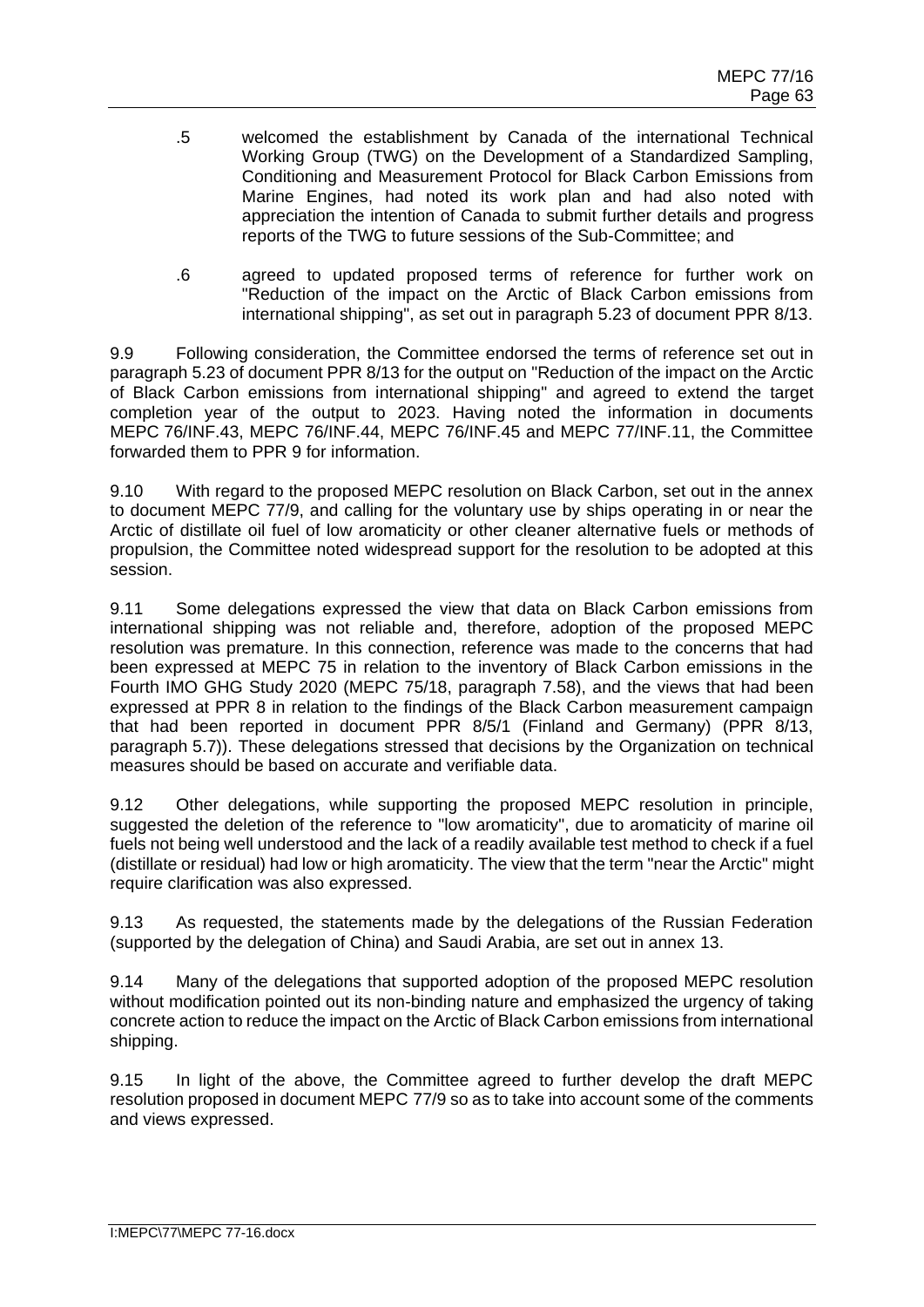9.16 Following further consideration, the Committee agreed to a number of modifications to the draft MEPC resolution proposed in document MEPC 77/9. The modifications that were introduced to the draft resolution proposed in the annex to document MEPC 77/9 included the deletion of reference to "low aromaticity, inclusion of a preambular paragraph recalling article 38(a) of the IMO Convention concerning the functions of MEPC, and making the reference to the *Fourth IMO GHG Study* 2020 more general. The term "near the Arctic" was retained with the understanding that it meant in close proximity to the Arctic.

9.17 The delegation of the Russian Federation (supported by the delegations of China and Saudi Arabia) expressed its continued concern in relation to the draft MEPC resolution, as it did not fully reflect the various views expressed in respect of the geographical scope of the resolution, misrepresentation of the conclusions derived from the IMO GHG Study's emission factors and arbitrary interpretation of the work plan on control measures to reduce the impact of Black Carbon emissions from international shipping. In light of the above it was stressed that it was premature for the Committee to adopt the draft resolution.

9.18 At the same time the Committee, noting the support for the draft MEPC resolution as modified, adopted resolution MEPC.342(77) on *Protecting the Arctic from shipping Black Carbon emissions*, as set out in annex 3.

## **Draft amendments to MARPOL Annex II**

9.19 The Committee recalled that MEPC 75 had noted the finalization of the revision of GESAMP Reports and Studies No.64, which had been published as GESAMP Reports and Studies No.102 (GESAMP Hazard Evaluation Procedure for Chemicals Carried by Ships, 2019) and included a reassigned column E1 and a sub-categorization of column C3 of the GESAMP Hazard Profile table.

9.20 The Committee also recalled that in light of the refinement of column C3 and the reassignment of column E1 of the GESAMP Hazard Profile table, it had requested the Secretariat to prepare the draft consequential amendments to appendix I of MARPOL Annex II and submit them to this session, with a view to approval and subsequent circulation for adoption.

9.21 Having considered the draft amendments to MARPOL Annex II, as prepared by the Secretariat (MEPC 76/9), the Committee approved the draft amendments to MARPOL Annex II, as set out in annex 3 and requested the Secretary-General to circulate them in accordance with MARPOL Article 16(2), with a view to adoption at MEPC 78.

#### **MATTERS DEFERRED TO MEPC 78**

9.22 Consideration of the action requested of the Committee by PPR 7 in paragraph 3.6 of document MEPC 75/10/Add.1 was deferred to MEPC 78 along with documents MEPC 75/10/4 and MEPC 76/9/5 (see also paragraph 9.2).

## **10 REPORTS OF OTHER SUB-COMMITTEES**

#### **MATTERS CONSIDERED BY CORRESPONDENCE PRIOR TO THE VIRTUAL MEETING**

## **Outcome of III 7**

10.1 In accordance with the arrangements of the remote session, as outlined in document MEPC 77/1/1 (paragraphs 10 to 13) and its annex 3 (section 9 on agenda item 10), as updated by document MEPC 77/1/1/Add.1 (paragraphs 18 and 19), the Committee considered by correspondence, prior to the virtual meeting, paragraphs 2.1 to 2.4, 2.12, 2.13 and 2.17 of document MEPC 77/10 (Secretariat), setting out the action requested of the Committee in connection with the seventh session of the Sub-Committee on Implementation of IMO Instruments (III 7) with regard the following matters: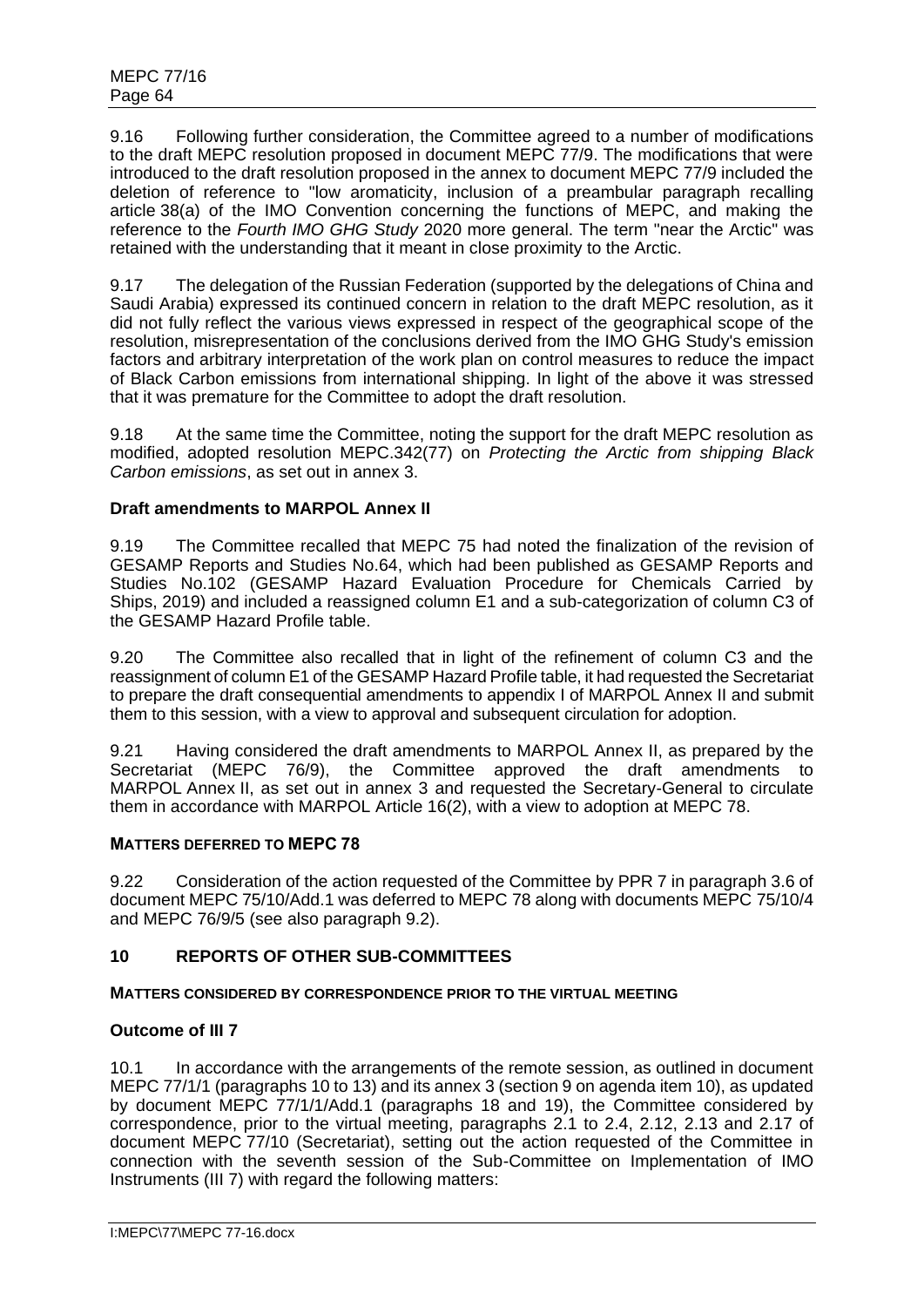- .1 draft Assembly resolutions prepared by III 7;
- .2 the draft Non-exhaustive list of obligations under instruments relevant to the III Code;
- .3 the draft Model agreement for the authorization of recognized organizations; and
- .4 the process of updating the HSSC.

10.2 During the virtual meeting, the Committee reconfirmed the endorsement of the Chairʹs proposals in annex 3 to document MEPC 77/1/1 and their updates in paragraphs 18 and 19 of document MEPC 77/1/1/Add.1, as set out in the following paragraphs, 10.3 to 10.15.

# *Draft Procedures for port State control, 2021*

10.3 With regard to the draft Procedures for port State control, 2021 and the associated draft Assembly resolution (III 7/17/Add.1, annex 3), the Committee noted that the *2019 Guidelines for port State control under MARPOL Annex VI chapter 3* (resolution MEPC.321(74)) had been revised and had been included as appendix 18 to the draft Procedures for port State control, 2021. In this connection, the Committee agreed to operative paragraph 4 of the associated draft Assembly resolution being replaced by the following:

## "REVOKES resolutions A.1138(31) and MEPC.321(74)."

10.4 In addition, the Committee agreed to the text of paragraph 2.3.2 of the draft guidelines for port State control under MARPOL Annex VI, as contained in appendix 18 of the draft Procedures for port State control, 2021, regarding the inclusion of aspects of regulation 13.5.3 of MARPOL Annex VI.

10.5 Subsequently, the Committee approved, in concurrence with MSC 104 (MSC 104/18, paragraphs 13.7.1 and 18.6.4), the draft Procedures for port State control, 2021 and the associated draft Assembly resolution, as amended (see paragraph 10.3), as set out in annex 5, to revoke resolutions A.1138(31) and MEPC.321(74), for submission to the thirty-second session of the Assembly for adoption.

10.6 In this context, the Committee authorized the III Sub-Committee to review the *Guidelines for port State control under the BWM Convention* (resolution MEPC.252(67)), with a view to it being added as a new appendix to the Procedures for port State control in its future version in accordance with the methodology agreed by the Committees, having noted that the resolution made references to resolution A.1088(28), which had been superseded by resolution MEPC.287(71) and thus needed to be updated.

### *Draft Survey Guidelines under the Harmonized System of Survey and Certification (HSSC), 2021*

10.7 The Committee approved, in concurrence with MSC 104 (MSC 104/18, paragraphs 13.7.2 and 18.6.4), the draft Survey Guidelines under the Harmonized System of Survey and Certification (HSSC), 2021 and the associated draft Assembly resolution, as set out in annex 6, to revoke resolution A.1140(31), for submission to the thirty-second session of the Assembly for adoption.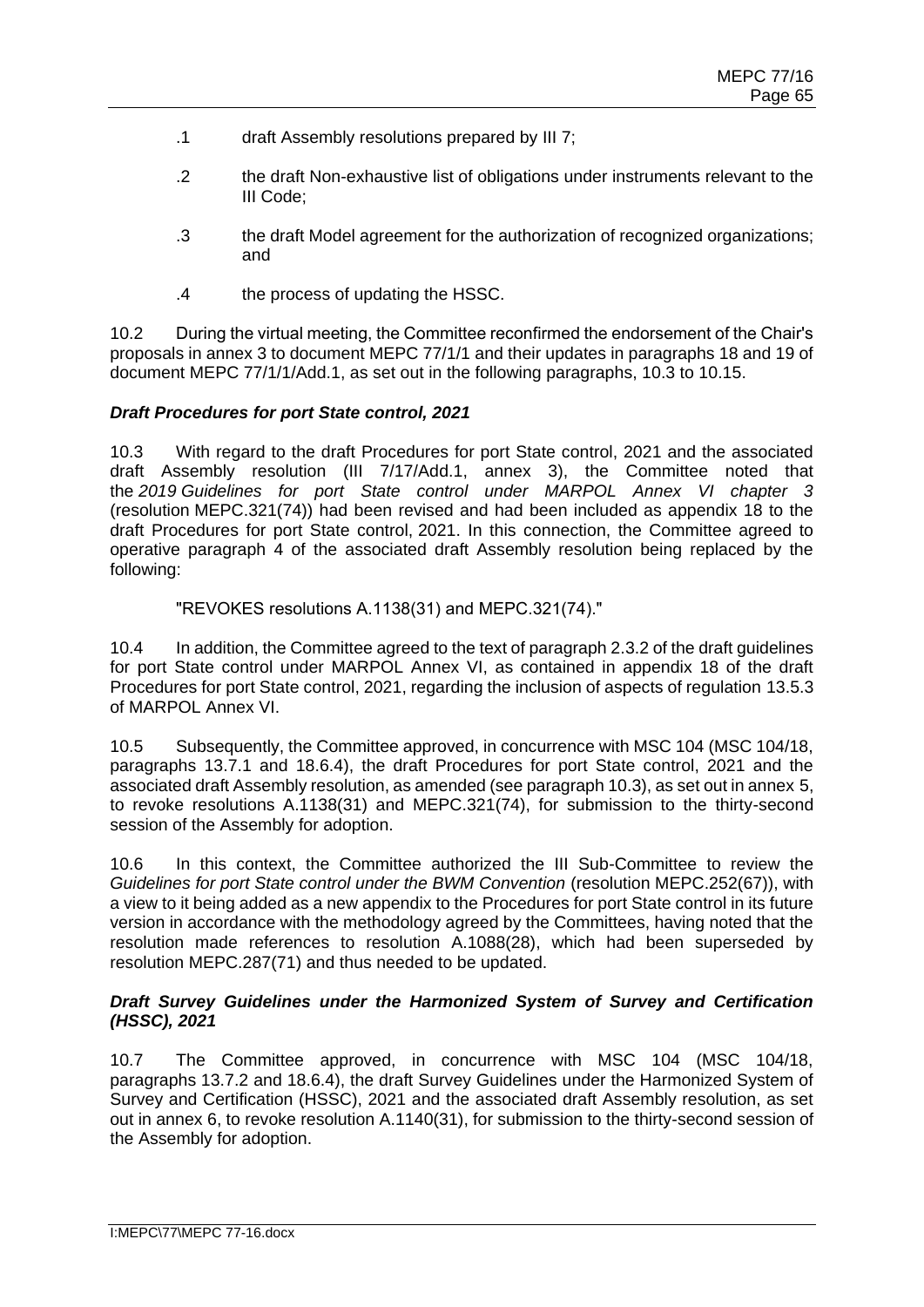## *Draft 2021 Non-exhaustive list of obligations under instruments relevant to the IMO Instruments Implementation Code (III Code)*

10.8 With regard to the draft 2021 Non-exhaustive list of obligations under instruments relevant to the IMO Instruments Implementation Code (III Code), the Committee noted that MSC 104 had agreed to the need to reaffirm the limited scope of IMSAS audits under the STCW Convention and Code and, in the context of approving the draft Assembly resolution on the 2021 Non-exhaustive list, approved a proposal by the Chair to amend the third preambular paragraph of the draft resolution as follows:

"RECALLING FURTHER resolution A.1141(31), by which it adopted the *2019 Non-exhaustive list of obligations under instruments relevant to the IMO Instruments Implementation Code (III Code)* (hereafter referred to as the "Non-exhaustive list of obligations") for guidance on the implementation and enforcement of IMO instruments, in particular concerning including the identification of auditable areas relevant to the IMO Member State Audit Scheme, as provided in mandatory provisions of relevant IMO instruments, following successive revocation of resolutions A.1121(30), A.1105(29) and A.1077(28),"

10.9 Subsequently, the Committee approved, in concurrence with MSC 104 (MSC 104/18, paragraphs 13.7.3 and 18.6.4), the draft 2021 Non-exhaustive list of obligations under instruments relevant to the IMO Instruments Implementation Code (III Code) and the associated draft Assembly resolution, as amended by MSC 104 (see paragraph 10.8), as set out in annex 7, to revoke resolution A.1141(31), for submission to the thirty-second session of the Assembly for adoption.

### *Model agreement for the authorization of ROs acting on behalf of an Administration*

10.10 The Committee recalled that MSC 102 and MEPC 75 had considered a draft MSC-MEPC.5 circular on Model agreement for the authorization of recognized organizations acting on behalf of the Administration (III 6/15, annex 8), together with documents MSC 102/14/1 and MEPC 75/11/3 (Norway et al.), proposing either the deletion of, or amendments to, paragraph 6.5.5 of the draft model agreement to address vague and undefined expressions. In this context, the Committees further recalled that it had noted that the text of paragraph 6.5.5 of the draft model agreement was identical to that of paragraph 5.3.2.4 of the recommendatory part 3 of the *Code for recognized organizations (RO Code)* (resolutions MSC.349(92) and MEPC.237(65)) (MSC 102/24, paragraph 14.5; and MEPC 75/18, paragraph 11.12).

10.11 The Committee also recalled that MSC 102 and MEPC 75 had instructed III 7 to further consider the text of paragraph 6.5.5 only, taking into account the amended text proposed in paragraph 10 of document MSC 102/14/1 and, in this context, to consider also paragraph 5.3.2.4 of the recommendatory part 3 of the RO Code, with a view to advising the Committees on whether the text of both paragraphs should be aligned (MSC 102/24, paragraph 14.8; MEPC 75/18, paragraph 11.12).

10.12 The Committee noted that MSC 104, having considered the relevant outcome of III 7 and noted, in particular, that the Sub-Committee had aligned paragraph 6.5.5 of the draft model agreement with paragraph 5.3.2.4 of part 3 of the RO Code with respect to the scope of the "statutory certification and services" as defined in the RO Code, had approved the draft MSC-MEPC.5 circular on *Model agreement for the authorization of recognized organizations acting on behalf of the Administration*, as set out in annex 33 to document MSC 104/18/Add.1, subject to MEPC's concurrent decision (MSC 104/18, paragraphs 13.10 and 18.6.5).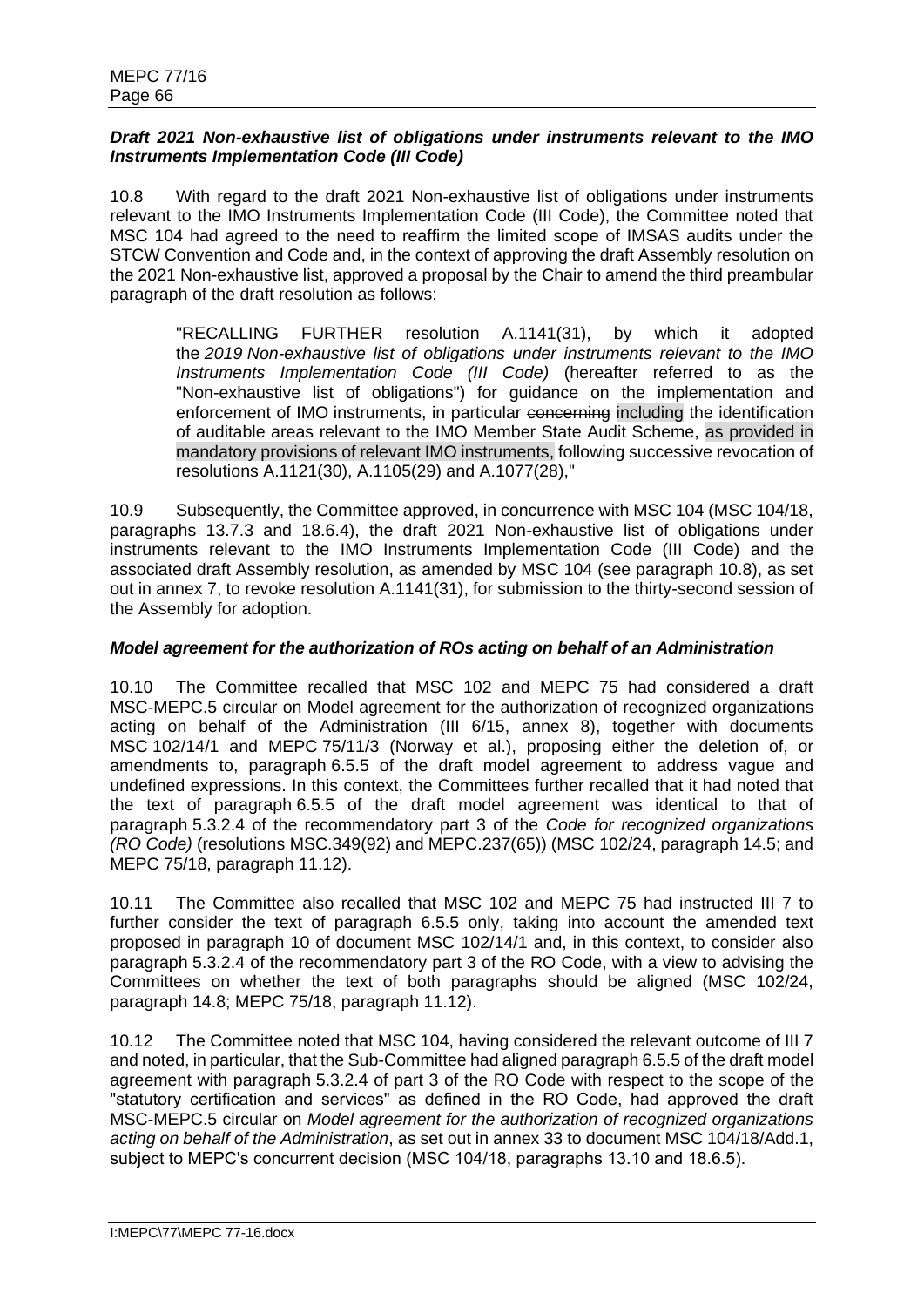10.13 In concurrence with the decision of MSC 104 on this matter, the Committee approved MSC-MEPC.5/Circ.16 on *Model agreement for the authorization of recognized organizations acting on behalf of the Administration*.

## *Outcome of A 31: Process of updating the Survey Guidelines under the Harmonized System of Survey and Certification (HSSC)*

10.14 The Committee recalled that following consideration of document A 31/10/2 (Germany et al.), in connection with the draft Assembly resolution on the Survey Guidelines, A 31 had noted that a number of delegations supported the proposals contained therein, in particular regarding the principle that draft amendments to the Guidelines should be linked to mandatory requirements. The Committee also recalled that, while A 31 had invited MSC 102 and MEPC 75 to consider document A 31/10/2 and to take action as appropriate, consideration of the issue had been postponed to MSC 104 and MEPC 77.

10.15 Having noted the relevant outcome of MSC 104, the Committee concurred with the decision of MSC 104 to instruct III 8 to consider the matter of the process of updating the Survey Guidelines under the Harmonized System of Survey and Certification (HSSC), taking into account documents MSC 102/2/3 (Russian Federation et al.), MSC 102/2/4 (Russian Federation et al.), MSC 103/2/1 (Secretariat), MSC 103/2/2 (Austria et al.) and MSC 104/1/2/Add.1 (Secretariat); to seek the Committees' advice in case of any policy decision needed; and to report back to the Committees accordingly (MSC 104/18, paragraphs 2.5 and 18.6.1).

### **MATTERS CONSIDERED DURING THE VIRTUAL MEETING**

### **Watertight doors on cargo ships**

10.16 The Committee has for its consideration document MEPC 76/10 (Secretariat), setting out the action requested of the Committee in connection with the seventh session of the Sub-Committee on Ship Design and Construction (SDC 7) and relevant decisions of MSC 102, which had been deferred by MEPC 76 to this session.

10.17 The Committee noted that, under the output "Review of mandatory requirements in the SOLAS, MARPOL and Load Lines Conventions and the IBC and IGC Codes regarding watertight doors on cargo ships", SDC 7 had developed draft amendments to MARPOL Annex I, the 1988 LL Protocol, the IBC Code and the IGC Code (MEPC 76/10, paragraphs 6 and 7; and SDC 7/16, annexes 8, 9, 10 and 11, respectively).

10.18 In this regard, the Committee noted the relevant decisions of MSC 102, MSC 103 and MSC 104, specifically the following:

- .1 MSC 102, having considered the outcome of SDC 7 with regard to watertight doors on cargo ships, approved draft amendments to the 1988 LL Protocol, the IBC Code and the IGC Code, with the approval of the draft amendments to the IBC Code being subject to concurrent approval by MEPC (MEPC 76/10, paragraphs 8 and 9; and MSC 102/24/Add.1, annexes 16, 17 and 18, respectively);
- .2 MSC 102, having noted that the amendments to the 1988 LL Protocol, the IBC Code and the IGC Code would have no impact on existing ships, had agreed to apply them to all ships and had invited MEPC 76 to concur with this decision when considering the draft amendments to MARPOL Annex I (MEPC 76/10, paragraph 11; and MSC 102/24, paragraph 17.30);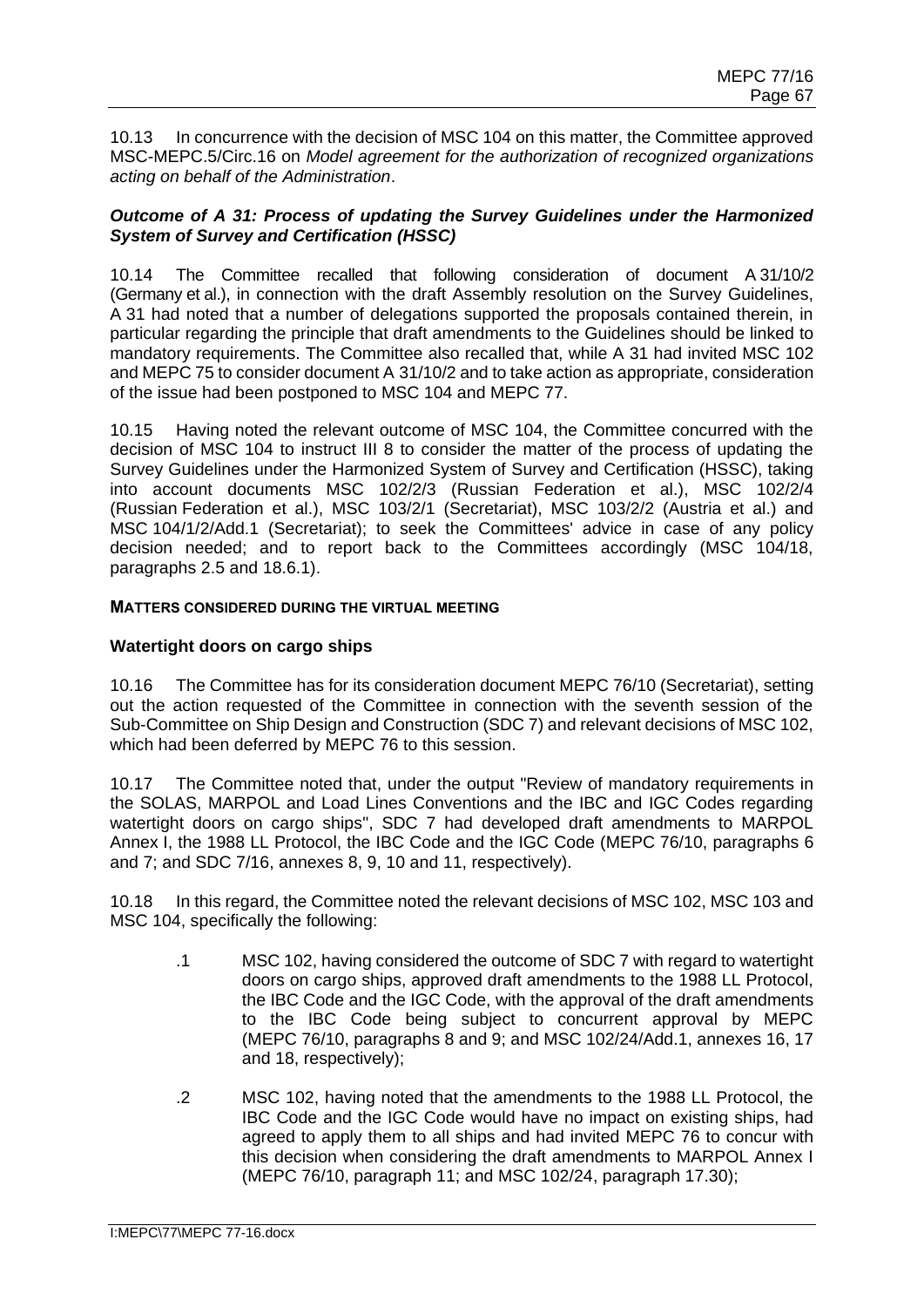- .3 MSC 102 has invited MEPC 76 to concurrently approve the draft amendments to the IBC Code (MSC 102/24/Add.1, annex 17) and the corresponding draft amendments to MARPOL Annex I, (MSC 102/24, paragraphs 17.29 and 24.4.3);
- .4 MSC 103, having noted that the application provision in the draft amendments to the 1988 Load Lines Protocol and the IGC Code concerning watertight doors warranted further discussion, deferred their adoption to MSC 104 and invited relevant submissions on the issue (MSC 103/21, paragraph 3.19); and
- .5 MSC 104, having agreed that the amendments should apply to new and existing ships upon their entry into force, agreed that there was no need to introduce any application provision to the draft amendments, and adopted the amendments to the 1988 Load Lines Protocol and the IGC Code by resolution MSC.491(104) (MSC 104/18, paragraphs 3.7, 3.19, and 3.20; and MSC 104/18/Add.1, annex 1) and resolution MSC.492(104) (MSC 104/18, paragraphs 3.7, 3.21, and 3.22; and MSC 104/18/Add.1, annex 2), respectively.

10.19 In light of the aforementioned decisions of MSC, the Committee approved the draft amendments to the IBC Code, as set out in annex 8, with a view to subsequent adoption at MEPC 78, having concurred with the decision of MSC 102 to apply them to all ships. Consequently, the Committee requested the Secretary-General to circulate the draft amendments to the IBC Code in accordance with MARPOL article 16(2).

10.20 Having considered the corresponding draft amendments to MARPOL Annex I set out in annex 2 to document MEPC 76/10, the Committee agreed that they should apply to existing and new ships, in concurrence with the decision of MSC 102 and MSC 104 concerning the related amendments to the 1988 LL Protocol, the IBC Code and the IGC Code.

10.21 Subsequently, the Committee approved the draft amendments to MARPOL Annex I, as set out in annex 9, with a view to adoption at MEPC 78. Consequently, the Committee requested the Secretary-General to circulate the draft amendments to MARPOL Annex I in accordance with MARPOL article 16(2).

## **MATTERS DEFERRED TO MEPC 78**

10.22 As proposed in document MEPC 77/1/1 (annex 4), the Committee agreed to defer consideration of the action requested of the Committee by III 7 in paragraphs 2.5 to 2.11 of document MEPC 77/10 to MEPC 78.

## **11 WORK PROGRAMME OF THE COMMITTEE AND SUBSIDIARY BODIES**

#### **MATTERS CONSIDERED BY CORRESPONDENCE PRIOR TO THE VIRTUAL MEETING**

11.1 In accordance with the arrangements of the remote session, as outlined in document MEPC 77/1/1 (paragraphs 10 to 13) and its annex 3 (section 10 on agenda item 11), the Committee considered by correspondence, prior to the virtual meeting, the following documents:

.1 MEPC 77/11/1 (Finland et al.), proposing an extension of the existing output 2.15 to address test cycles and providing related amendments to the  $NO<sub>x</sub>$  Technical Code 2008 (resolution MEPC.177(58)) (NTC 2008) with a view to improving section 3.2 of the NTC 2008 to permit its consistent application;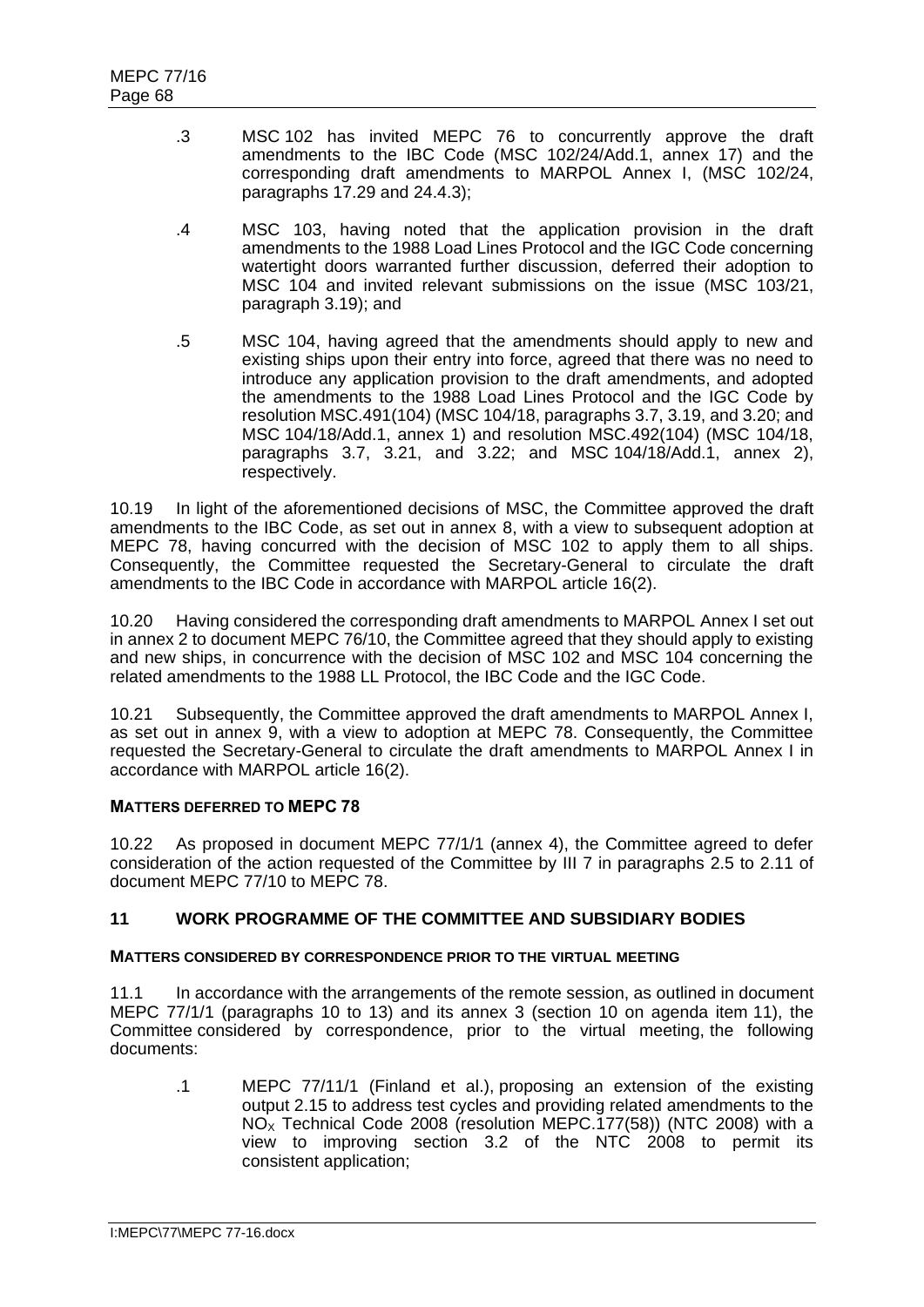- .2 MEPC 77/11/2 (Marshall Islands et al.), proposing a revision of the *2017 Guidelines addressing additional aspects of the NO<sup>X</sup> Technical Code 2008 with regard to particular requirements related to marine diesel engines fitted with Selective Catalytic Reduction (SCR) systems* (resolution MEPC.291(71) as amended by resolution MEPC.313(74)) (2017 SCR Guidelines) to improve their clarity and enable a uniform implementation; and
- .3 MEPC 77/INF.6 (EUROMOT), drawing the attention of the Committee to the proposal in document MEPC 77/11/2 on further requirements on the application of paragraph 3.2.8.1 of the 2017 SCR Guidelines and providing a EUROMOT position paper describing proven alternative ways to detect the deterioration rate of SCR performance with the use of currently available technology of  $NO<sub>x</sub>$  measurement devices.

11.2 During the virtual meeting, the Committee confirmed the Chair's proposals in annex 3 to document MEPC 77/1/1, as set out in the following paragraphs 11.3 and 11.4.

## **Proposal for new output on multiple engine operational profiles**

11.3 The Committee instructed the PPR Sub-Committee to consider document MEPC 77/11/1 (Finland et al.), under agenda item 11 (Development of amendments to MARPOL Annex VI and the  $NO<sub>X</sub>$  Technical Code on the use of multiple engine operational profiles for a marine diesel engine), and to advise the Committee accordingly.

### **Proposal for new output on matters related to SCR systems**

11.4 The Committee instructed the PPR Sub-Committee to consider documents MEPC 77/11/2 (Marshall Islands et al.) and MEPC 77/INF.6 (EUROMOT), under agenda item 19 (Any other business), and to advise the Committee accordingly.

#### **MATTERS CONSIDERED DURING THE VIRTUAL MEETING**

## **Proposals for new outputs**

## *Proposal for new output on amendments to regulation 13.2.2 of MARPOL Annex VI*

11.5 The Committee recalled that MEPC 74, having noted the need for an in-depth technical consideration of the proposal, including the possibility of amendments to the *2013 Guidelines as required by regulation 13.2.2 in respect of non-identical replacement engines not required to meet the Tier III limit* (resolution MEPC.230(65)) (2013 Guidelines), had referred document MEPC 74/14/4 (Norway) to PPR 7 for further detailed consideration, with a view to advising the Committee accordingly.

11.6 Having also recalled that the outcome of PPR 7 on this matter had been deferred by MEPC 76 to this session (MEPC 76/15, paragraph 9.10.5), the Committee noted the recommendation by PPR 7 that the output proposed in document MEPC 74/14/4 should be approved and that the scope of the output should also include the development of consequential amendments to the 2013 Guidelines (MEPC 75/10/Add.1, paragraph 3.12).

11.7 Having noted support for the proposal, the Committee agreed to include a new output on "Revision of regulation 13.2.2 of MARPOL Annex VI to clarify that a marine diesel engine replacing a boiler shall be considered a replacement engine" in the post-biennial agenda of the Committee, assigning the PPR Sub-Committee as the associated organ, with one session needed to complete the work.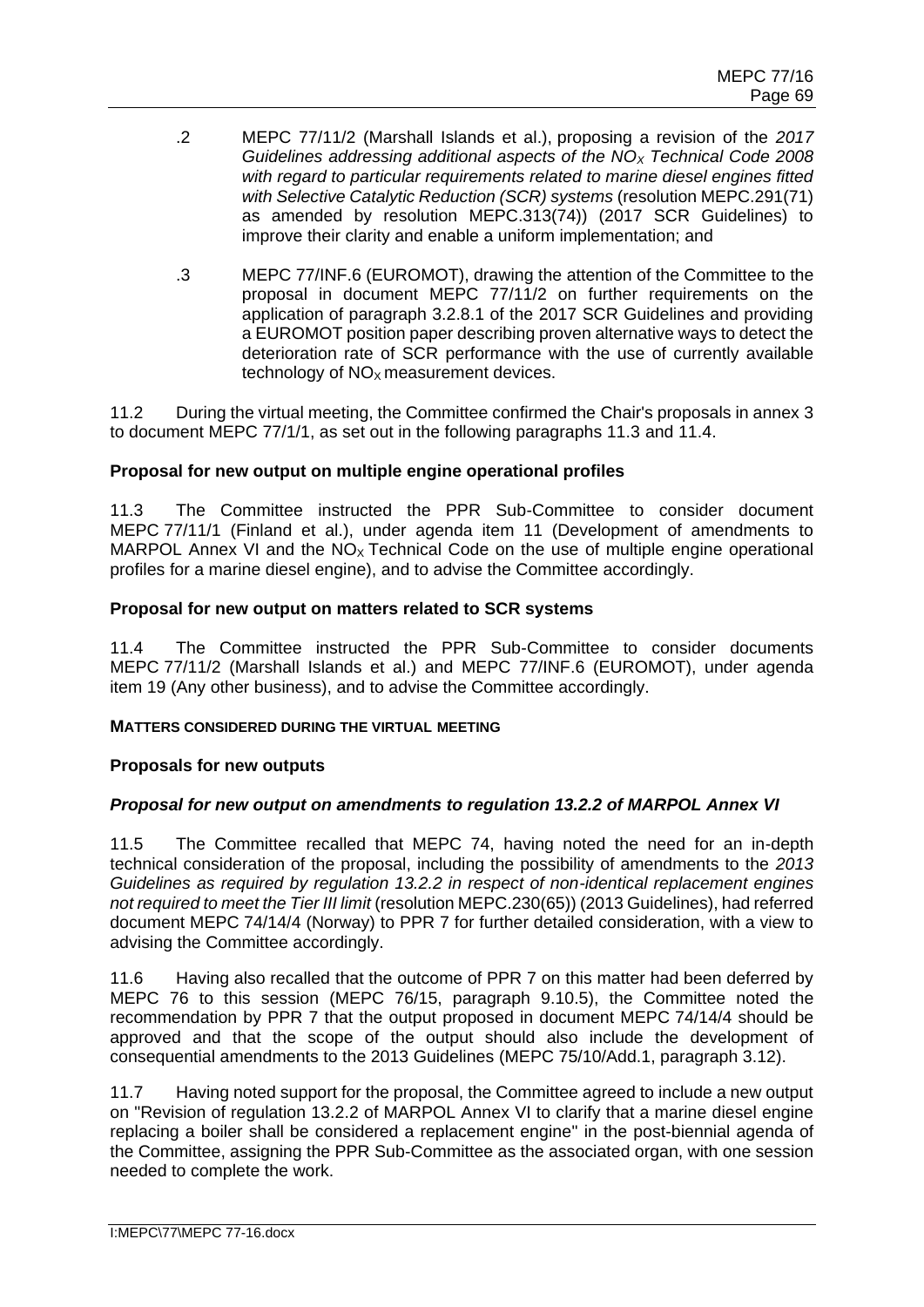# *Proposal for new output on review of the 2014 Standard specification for shipboard incinerators (resolution MEPC.244(66))*

11.8 The Committee considered document MEPC 77/11 (China et al.), proposing a new output to develop amendments to the *2014 Standard specification for shipboard incinerators* (resolution MEPC.244(66)) by revising the provisions of its annex 2 on fire protection requirements for incinerators and waste stowage spaces, to remove the discrepancies between resolution MEPC.244(66) and SOLAS chapter II-2, together with the Chair's preliminary assessment of the proposal (MEPC 77/WP.3, annex).

11.9 In this connection, the Committee recalled that SSE 7 had agreed on the need for clarifying the application of the fire protection provisions for incinerators and waste stowage spaces (SSE 7/21, paragraph 20.46), as reflected in document MEPC 77/11.

11.10 Following discussion, the Committee agreed to include a new output on "Review of the *2014 Standard specification for shipboard incinerators* (resolution MEPC.244(66)) on fire protection requirements for incinerators and waste stowage spaces" in the biennial agenda of the SSE Sub-Committee for the 2022-2023 biennium and the provisional agenda for SSE 8, with a target completion year of 2022.

## **Biennial agenda of the PPR Sub-Committee and provisional agenda for PPR 9**

11.11 Having recalled that MEPC 76 had approved the biennial agenda of the PPR Sub-Committee for the 2022-2023 biennium and the provisional agenda for PPR 9 (MEPC 76/15, annexes 15 and 16), the Committee confirmed both.

### **Biennial agenda of the CCC Sub-Committee and provisional agenda for CCC 8**

11.12 Having noted that MSC 104 had approved, subject to MEPC's concurrent decision, the biennial agenda of the CCC Sub-Committee for the 2022-2023 biennium and the provisional agenda for CCC 8 (MSC 104/18/Add.1, annexes 37 and 28), the Committee approved both and noted, in particular, the updated work plan for the development of new low-flashpoint fuels under the IGF Code (CCC 7/15, annex 2).

## **Biennial agenda of the III Sub-Committee and provisional agenda for III 8**

- 11.13 The Committee noted that MSC 104 had:
	- .1 agreed to include a new output on "Development of guidance on assessments and applications of remote surveys, ISM Code audits and ISPS Code verifications", in the biennial agenda of the III Sub-Committee for the 2022-2023 biennium and the provisional agenda for III 8, with a target completion year of 2024;
	- .2 invited MEPC to consider whether MEPC should be included as parent organ for the output, taking into account that provisions for remote surveys might also be needed for environment-related instruments (MSC 104/18, paragraph 18.6.6); and
	- .3 had approved, subject to MEPC's concurrent decision, the biennial agenda of the III Sub-Committee for the 2022-2023 biennium and the provisional agenda for III 8 (MEPC 104/18/Add.1, annexes 37 and 38).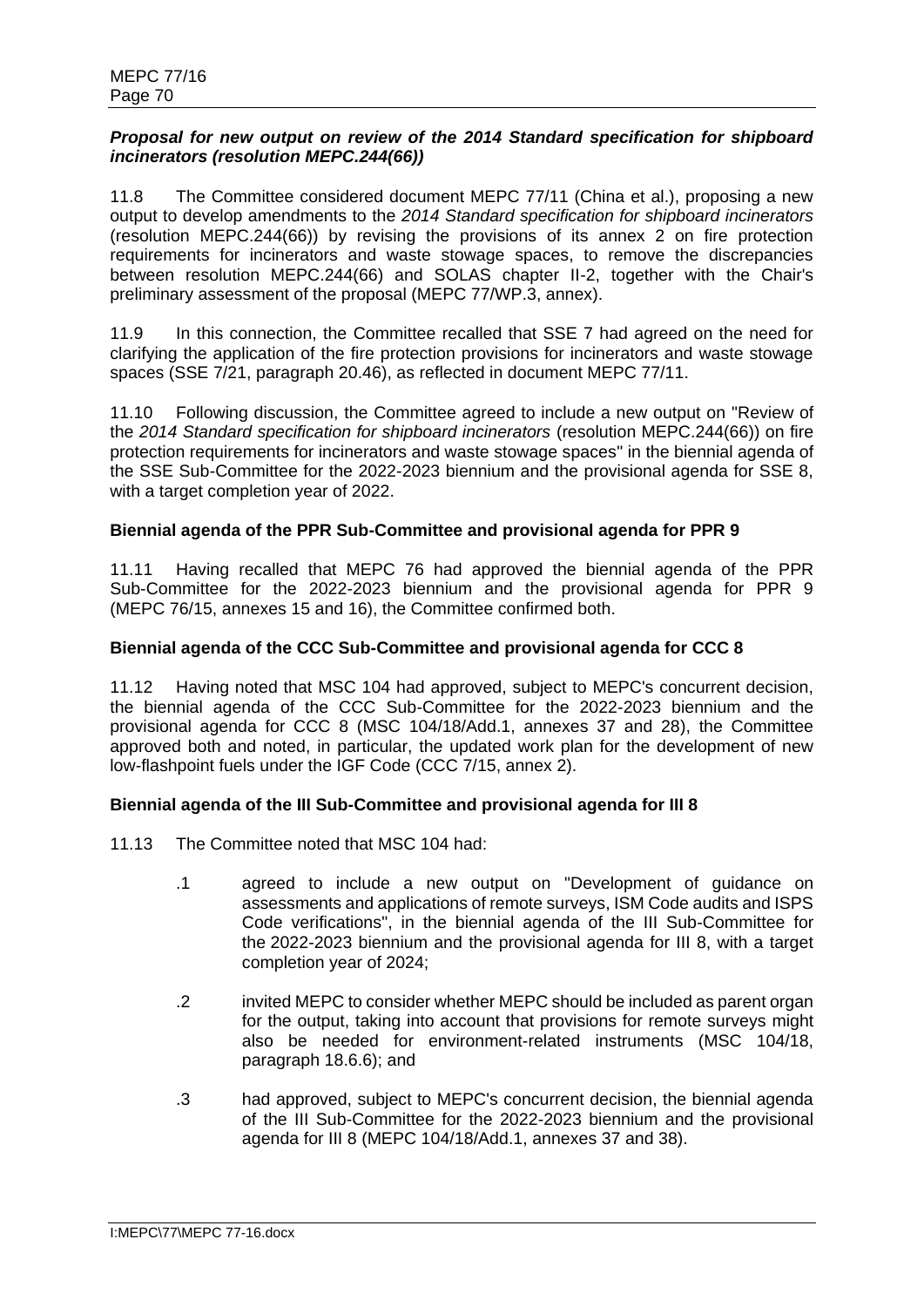11.14 Subsequently, the Committee agreed to be included as a parent organ for the new output "Development of guidance on assessments and applications of remote surveys, ISM Code audits and ISPS Code verifications" and, in concurrence with MSC 104, approved the biennial agenda of the III Sub-Committee for the 2022-2023 biennium and the provisional agenda for III 8.

## **Status of outputs of the Committee for the 2020-2021 biennium**

11.15 Having recalled that, as per usual practice, the status of outputs would only be produced after the session as an annex to the Committee's report, in accordance with paragraph 9.1 of the *Application of the Strategic Plan of the Organization*  (resolution A.1111(30)), to avoid any unnecessary duplication of work, the Committee invited A 32 to note the status report of the outputs of MEPC for the 2020-2021 biennium, as set out in annex 10.

# **Proposed outputs of MEPC for the 2022-2023 biennium**

11.16 The Committee, having considered document MEPC 77/WP.4 (Secretariat), approved the proposed outputs of MEPC for the 2022-2023 biennium and the outputs on the post-biennial agenda of the Committee, as set out in annex 11; and requested the Secretariat to review the outputs, taking into account the outcome of this session, in particular with regard to the proposals for new outputs, and make any necessary modifications as appropriate, for submission to A 32 for endorsement.

# **Items to be included in the agenda of MEPC 78**

11.17 The Committee, having considered document MEPC 77/WP.5 (Secretariat) and taken into account the decisions made at this session, approved the items to be included in the agenda of MEPC 78, as set out in annex 12.

11.18 The delegation of France made an intervention highlighting the need for concrete proposals to MEPC 78 on the revision of the Initial GHG Strategy, and for consideration to be given to the establishment of a Working Group during MEPC 78 to start the work on the revision of the Strategy, particularly in the event of MEPC 78 being an in-person meeting, so as not to overload plenary with the detailed work involved in dealing with that matter.

## **Tentative dates for MEPC 78 and MEPC 79**

11.19 The Committee noted that MEPC 78 and MEPC 79 had been tentatively scheduled to take place from 6 to 10 June 2022 and from 12 to 16 December 2022, respectively.

11.20 The Committee noted interventions by several delegations urging the Secretariat to review the programme of meetings of MEPC and ISWG, with a view to avoiding any clash with the meeting dates of the UNFCCC and its subsidiary bodies, as well as an intervention by the delegation of Brazil suggesting that more meeting days be added to MEPC due to the Committee's heavy workload.

11.21 The Committee, having agreed to the five-day duration for MEPC 78, requested the Secretariat to consider possible adjustments to the dates of MEPC 78 and to inform delegations through the circular letter for MEPC 78.

## **Correspondence groups**

11.22 The Committee recalled that it had decided under agenda item 7 to re-establish the Correspondence Group on Carbon Intensity Reduction (see paragraph 7.63).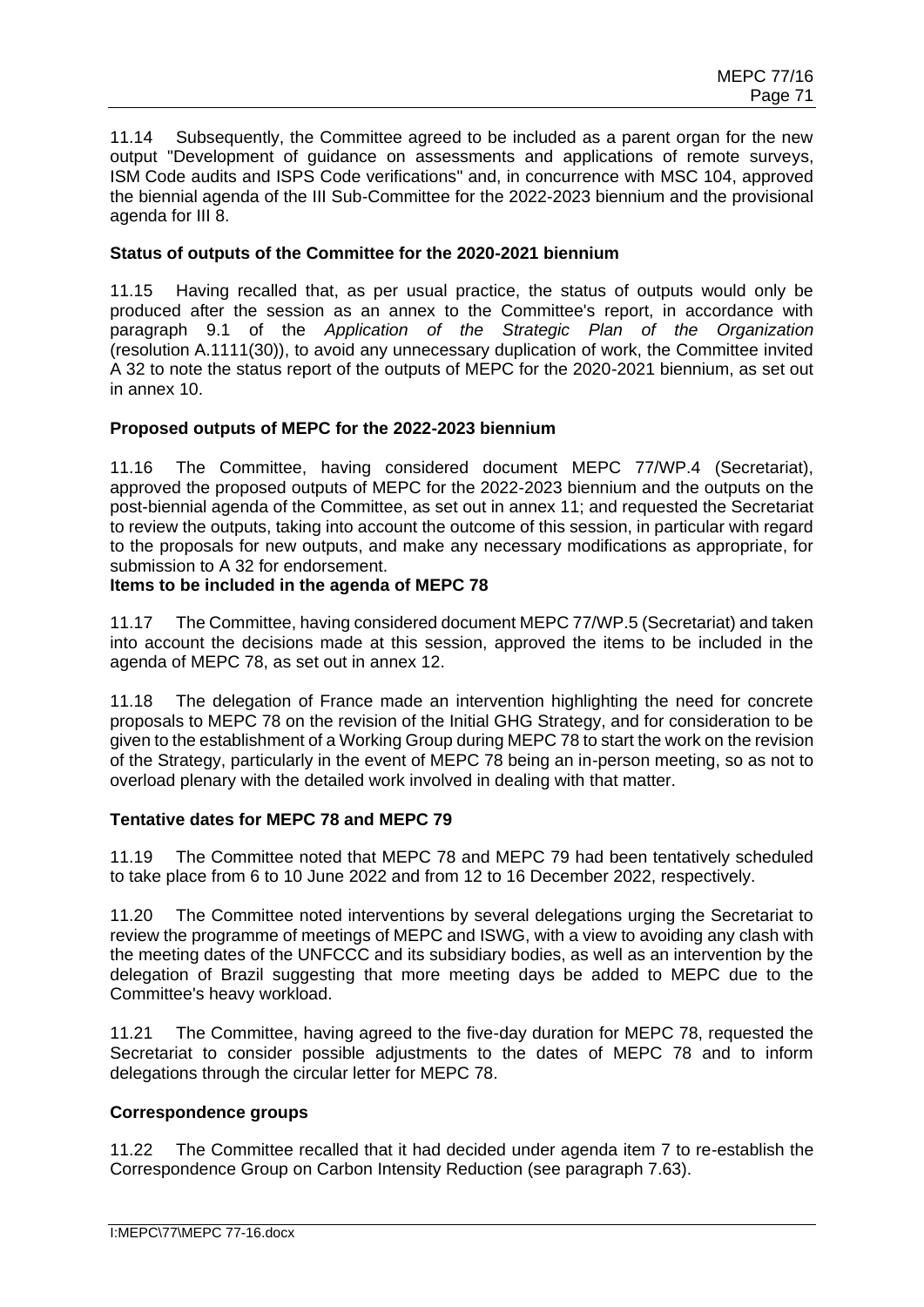### **Intersessional meetings**

11.23 The Committee recalled that C 125 had already endorsed, as requested by MEPC 76, the holding of an intersessional meeting of the Working Group on the Evaluation of Safety and Pollution Hazards of Chemicals in 2022.

11.24 The Committee approved, subject to the endorsement by A 32, the holding of the eleventh and twelfth meetings of the Intersessional Working Group on Reduction of GHG Emissions from Ships (ISWG-GHG) in the first half of 2022 (see parahraphs 7.75 to 7.77).

11.25 The Committee also agreed to the holding of a two-day Ad Hoc Expert Workshop on Impact Assessments prior to ISWG-GHG 11 (see paragraph 7.78).

### **12 APPLICATION OF THE COMMITTEES' METHOD OF WORK**

12.1 The Committee noted that no submissions had been made under this agenda item.

## **13 ELECTION OF THE CHAIR AND VICE-CHAIR FOR 2022**

13.1 The Committee, in accordance with rule 18 of its Rules of Procedure, unanimously re-elected Mr. H. Saito (Japan) as Chair and Mr. H. Conway (Liberia) as Vice-Chair, both for 2022.

## **14 ANY OTHER BUSINESS**

#### **MATTERS CONSIDERED BY CORRESPONDENCE PRIOR TO THE VIRTUAL MEETING**

14.1 In accordance with the arrangements of the remote session, as outlined in document MEPC 77/1/1 (paragraphs 10 to 13) and its annex 3 (section 11 on agenda item 14), as well as document MEPC 77/1/1/Add.1, paragraphs 20, 21 and 23.3, the Committee considered by correspondence, prior to the virtual meeting, the following documents:

- .1 MEPC 77/14 (Austria et al.), inviting the Committee to consider the development of a data transfer mechanism for the Port Reception Facilities module of the Global Integrated Shipping Information System (GISIS);
- .2 MEPC 77/14/1 (Secretariat), providing an update on recent work carried out by the Secretariat, in cooperation with other United Nations agencies, on issues relating to the protection of the marine environment;
- .3 MEPC 77/14/2 (China), proposing to amend provisions of paragraph 6.2.2 of the *Revised guidelines and specifications for pollution prevention equipment for machinery space bilges of ships* (resolution MEPC.107(40));
- .4 MEPC 77/14/3 (Russian Federation), providing information on the outcomes of the regulatory scoping exercise for the use of maritime autonomous surface ships (MASS) carried out by the Maritime Safety Committee and the Legal Committee, as well as proposals by the Russian Federation for this Committee to assess possible issues of MASS operations within the frames of the current instruments emanating from MEPC;
- .5 MEPC 77/14/4 (FOEI et al.), providing information on a report reviewing the contents and volumes of grey water from passenger ships and its management in Alaska and offering recommendations on how to improve grey water management in Alaska and internationally;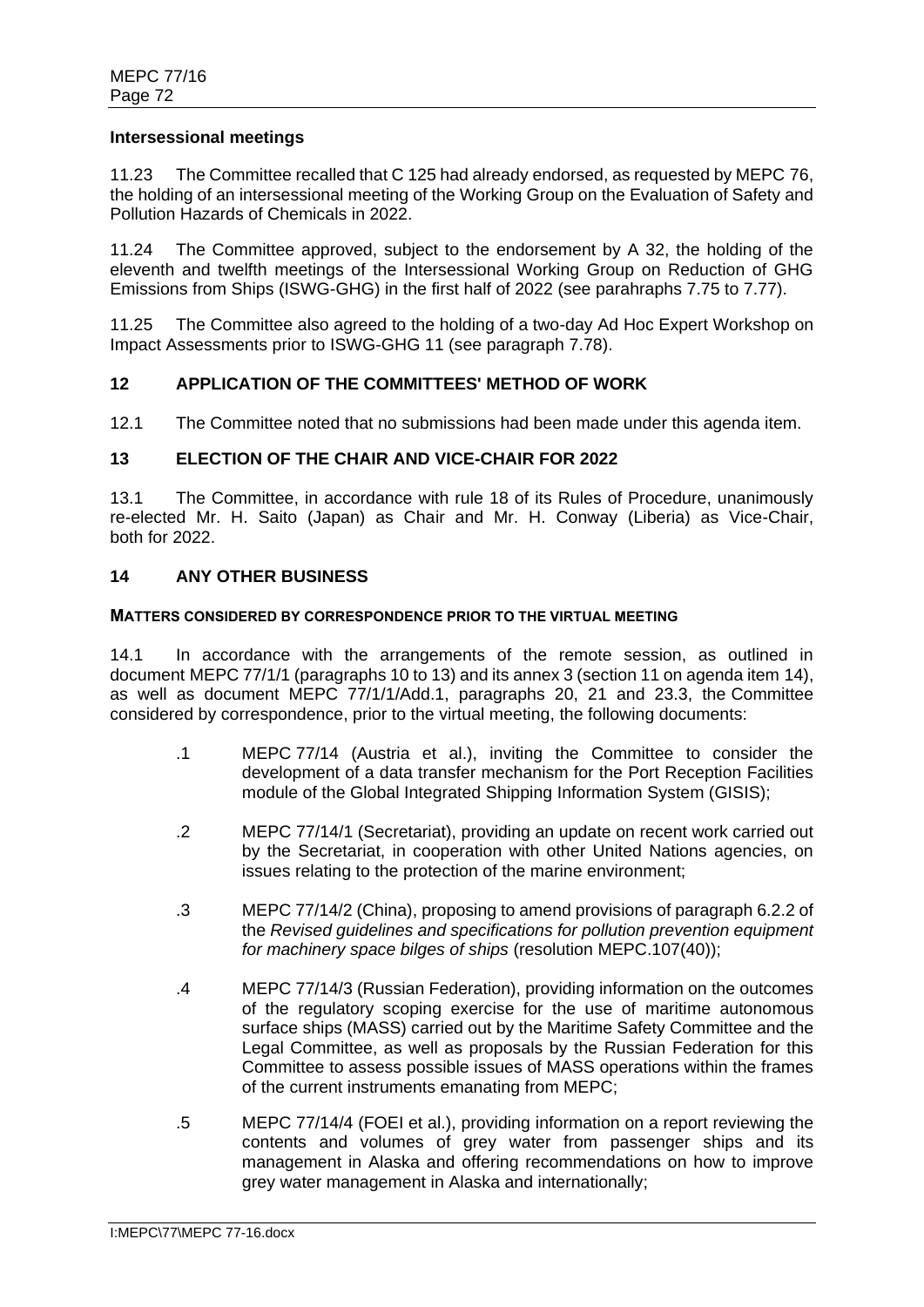- .6 MEPC 77/14/5 (China), providing comments on document MEPC 76/15/Add.1 (Secretariat) and inviting the Committee to clarify the definition of UNSP barges in MARPOL Annex VI (2021 Revised) concerning exemption of UNSP barges from survey and certification requirements and to consider providing unified interpretations;
- .7 MEPC 77/INF.5 (Secretariat), providing information on the calculation of recycling capacity for meeting the entry-into-force conditions of the Hong Kong Convention;
- .8 MEPC 77/INF.9 (Netherlands), providing findings on improved prewash procedures for solidifying or high-viscosity substances (paraffin waxes);
- .9 MEPC 77/INF.18 (Republic of Korea), providing information on the 2021 P4G Seoul Summit and Green Future in Oceans held in Seoul, Republic of Korea, on 26 May 2021; and
- .10 MEPC 77/INF.25 (Colombia), providing information on the regulation of the criteria for the authorization and control of the maintenance of ships concerning hull cleaning afloat for the prevention of biological pollution.

14.2 During the virtual meeting, the Committee reconfirmed the endorsement of the Chairʹs proposals in annex 3 to document MEPC 77/1/1, as well as document MEPC 77/1/1/Add.1, as set out in the following paragraphs 14.3 to 14.9.

## **Communication of information through the Port Reception Facilities module of GISIS**

14.3 The Committee instructed the III Sub-Committee to consider document MEPC 77/14 (Austria et al.), under agenda item 16 (Any other business), and to advise the Committee accordingly.

## **Recent inter-agency activities**

14.4 The Committee noted the information contained in document MEPC 77/14/1 (Secretariat) on recent inter-agency activities, and invited the Secretariat to continue its cooperation with other United Nations agencies on issues relating to the protection of the marine environment.

## **Guidelines for machinery space bilges of ships**

14.5 The Committee instructed the PPR Sub-Committee to consider document MEPC 77/14/2 (China), under agenda item 19 (Any other business), and to advise the Committee accordingly on how best to proceed with the matter raised in that document, including the consideration of the possible option proposed by the United Kingdom in paragraph 20 of document MEPC 77/1/1/Add.1 that interested Member States and international organizations be invited to submit proposals for a new output to a future session of the Committee.

## **Maritime autonomous surface ships**

14.6 The Committee thanked the Russian Federation for the information and proposals in document MEPC 77/14/3 and invited interested Member States and international organizations to submit comments and concrete proposals to a future session of the Committee on how best to proceed with the work related to maritime autonomous surface ships (for example, proposals could address potential working arrangements and/or a draft work plan).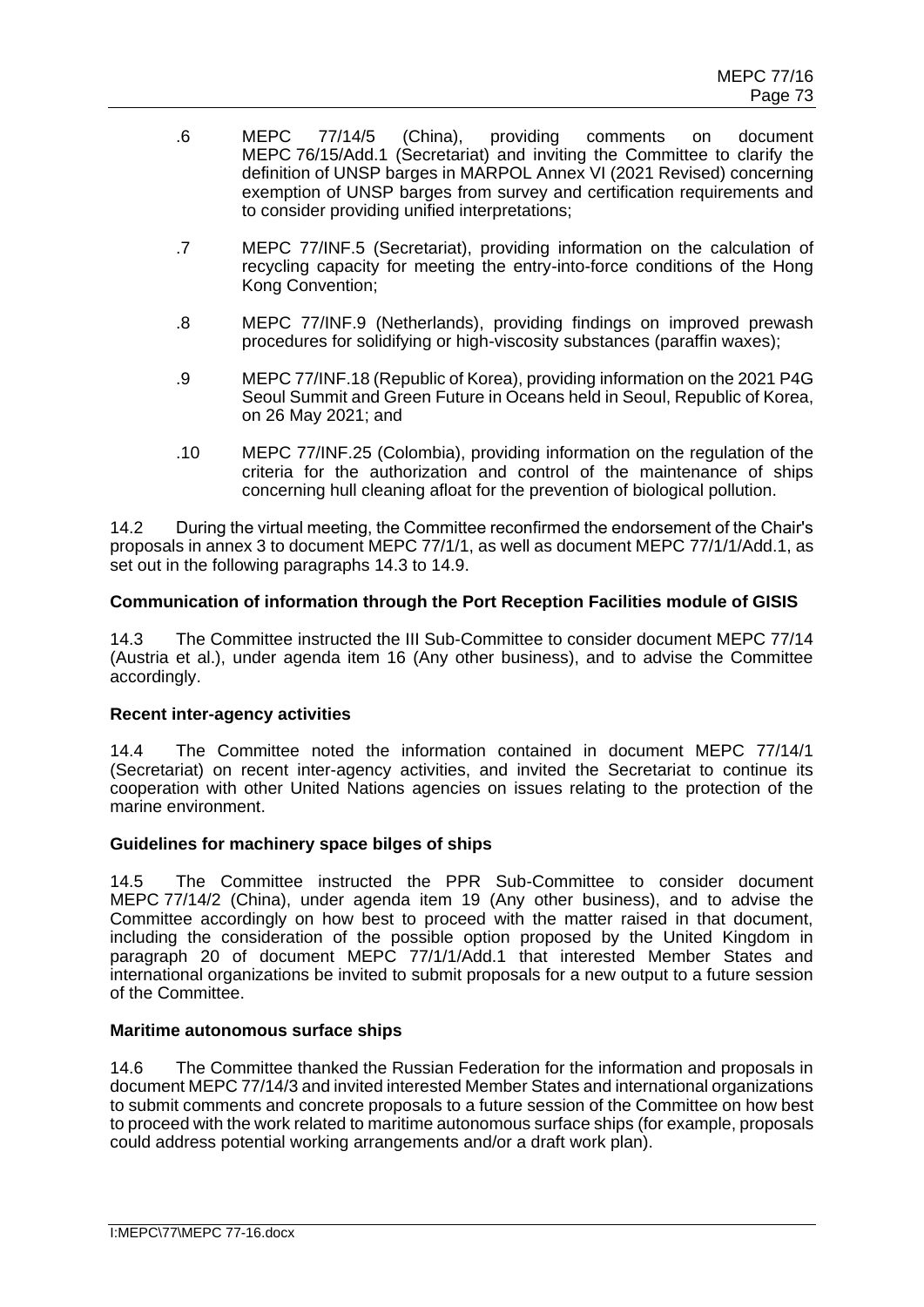### **Grey water from ships**

14.7 The Committee noted the information in document MEPC 77/14/4 (FOEI et al.) on a report reviewing the contents and volumes of grey water from passenger ships and its management in Alaska, and agreed that a proposal for a new output would need to be submitted should interested Member States wish to pursue the matter further.

## **Definition of UNSP barges**

14.8 The Committee instructed the III Sub-Committee to consider document MEPC 77/14/5 (China), under agenda item 10 (Updated Survey Guidelines under the Harmonized System of Survey and Certification (HSSC)), and to advise the Committee accordingly.

### **Information on other matters**

14.9 The Committee noted the information contained in documents MEPC 77/INF.5 (Secretariat) on the calculation of recycling capacity for meeting the entry-into-force conditions of the Hong Kong Convention; MEPC 77/INF.9 (Netherlands) on improved prewash procedures for solidifying or high-viscosity substances (paraffin waxes); MEPC 77/INF.18 (Republic of Korea) on the 2021 P4G Seoul Summit and Green Future in Oceans; and MEPC 77/INF.25 (Colombia) on work undertaken by the Maritime Authority of Colombia with regard to biofouling management.

### **MATTERS DEFERRED TO MEPC 78**

14.10 As proposed in document MEPC 77/1/1 (annex 4), the Committee agreed to defer the consideration of document MEPC 76/13/1 (World Coatings Council) to MEPC 78.

#### **EXPRESSION OF CONDOLENCE**

14.11 The Committee noted, with great sadness, the passing away of Mr. Kees Metselaar, a highly esteemed and respected member of the Committee. The Committee appreciated his contribution to the work of the Organization and requested the delegation of the Netherlands to convey its sincere condolences and sympathy to his family.

## **15 CONSIDERATION OF THE REPORT OF THE COMMITTEE**

15.1 The draft report of the Committee (MEPC 77/WP.1) was prepared by the Secretariat, in consultation with the Chair, and considered by the Committee during the virtual meeting held on 26 November 2021. Subsequently, the Secretariat, in consultation with the Chair, prepared and published on IMODOCS the final draft report (MEPC 77/WP.1/Rev.1) incorporating the changes to document MEPC 77/WP.1 that had been agreed during its consideration in the virtual meeting. Thereafter, delegations wishing to comment on the final draft report were given five working days to do so by correspondence in accordance with paragraph 21 of *the Interim guidance to facilitate remote sessions of the Committees during the COVID-19 pandemic (MSC-LEG-MEPC-TCC-FAL.1/Circ.1)*.

15.2 After the resolution of comments received, as described in document MEPC 77/15, the report of the Committee was finalized by the Secretariat in consultation with the Chair. The session was closed at 23.59 (UTC) on 10 December 2021, pursuant to rule 35 of the Rules of Procedure.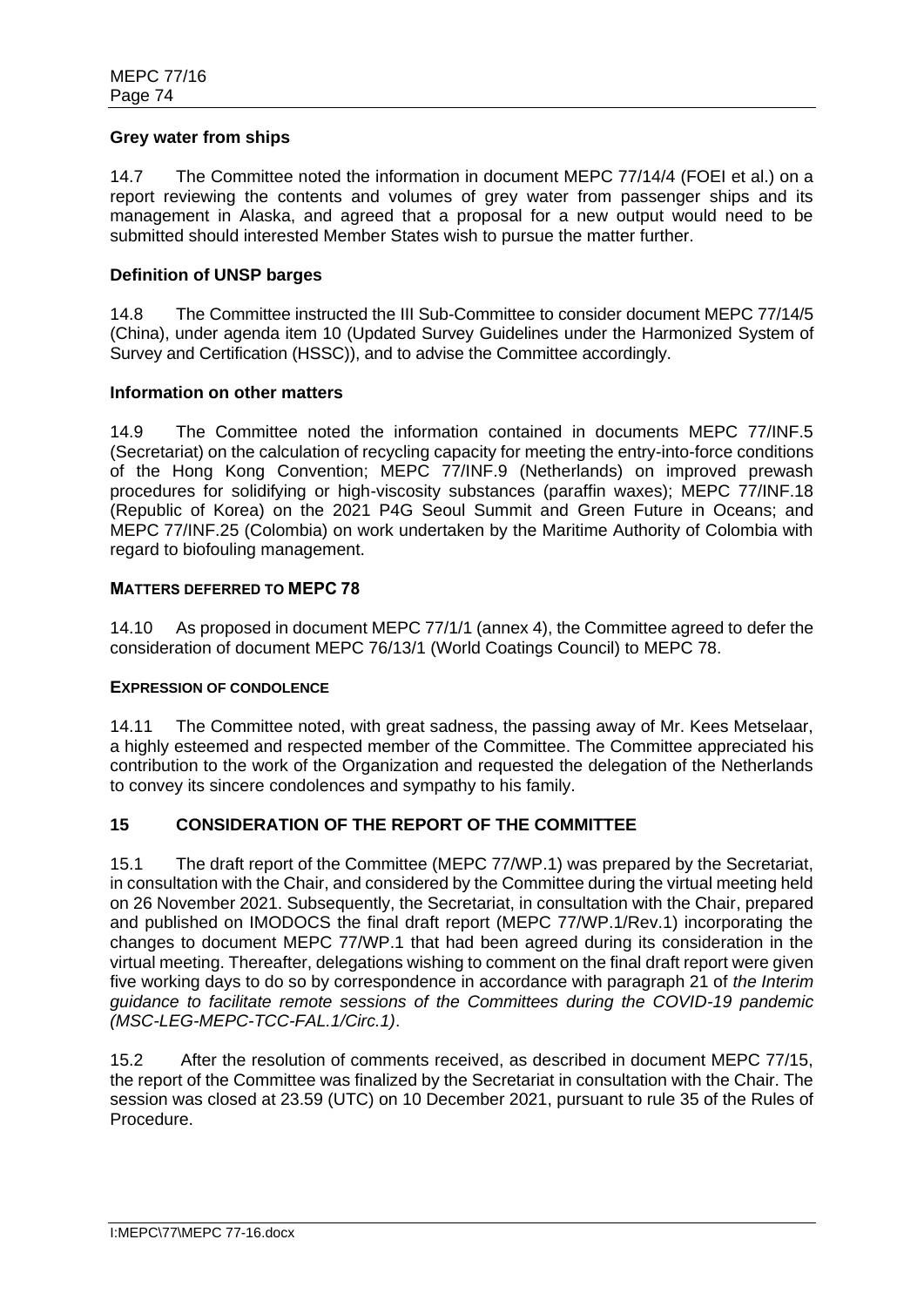# **16 ACTION REQUESTED OF OTHER IMO ORGANS**

- 16.1 The Assembly, at its thirty-second session, is invited to:
	- .1 consider the Committee's recommendation that consultative status be granted to ZESTAs on a provisional basis of two years, after which time that status be reviewed to ensure that ZESTAs was making a valuable contribution to the work of IMO (section 2);
	- .2 note the action taken by the Committee on issues related to ballast water management, in particular the approval of ballast water management systems that make use of Active Substances and a unified interpretation of the *Date to be used for determining the implementation of mandatory commissioning testing of individual ballast water management systems in accordance with resolution MEPC.325(75)* (section 4);
	- .3 note the action taken by the Committee on issues related to air pollution and energy efficiency of ships, in particular the adoption of resolution MEPC.340(77) on *2021 Guidelines for exhaust gas cleaning systems*, the approval of MEPC.1/Circ.883/Rev.1 on *Guidance on indication of ongoing compliance in the case of the failure of a single monitoring instrument, and recommended actions to take if the exhaust gas cleaning system (EGCS) fails to meet the provisions of the EGCS Guidelines* and MEPC.1/Circ.896 on *2021 Guidance on treatment of innovative energy efficiency technologies for calculation and verification of the attained EEDI and EEXI*, as well as the summary report of fuel oil consumption data submitted to the IMO Ship Fuel Oil Consumption Database for 2020 (sections 5 and 6);
	- .4 note the action taken by the Committee on issues related to the reduction of GHG emissions from ships, in particular that the Committee, in view of the urgency for all sectors to accelerate their efforts to reduce GHG emissions as emphasized in the recent IPCC reports and the Glasgow Climate Pact, recognized the need to strengthen the ambition of the Initial IMO GHG Strategy during its revision process; that the Committee agreed to initiate the revision of the Initial IMO Strategy on Reduction of GHG Emissions from Ships in accordance with agreed terms of reference; the consideration of the outcome of the ninth and tenth meetings of the Intersessional Working Group on Reduction of GHG Emissions from Ships in conjunction with proposals submitted to MEPC 77 related to midterm GHG reduction measures; the consideration of the revised proposal for an International Maritime Research and Development Board (IMRB) and the associated IMO Maritime Research Fund (IMRF); and information on additional contributions to the IMO GHG TC-Trust Fund to support developing countries with the implementation of the short-term GHG reduction measure (section 7);
	- .5 note the action taken by the Committee on issues related to follow-up work emanating from the Action Plan to Address Marine Plastic Litter from Ships, in particular the adoption of resolution MEPC.341(77) on *Strategy to address marine plastic litter from ships*; the consideration of proposals regarding marking of fishing gear and making the Garbage Record Book mandatory for ships of 100 GT and above; and proposals to regulate carriage of containers carrying plastic pellets (section 8);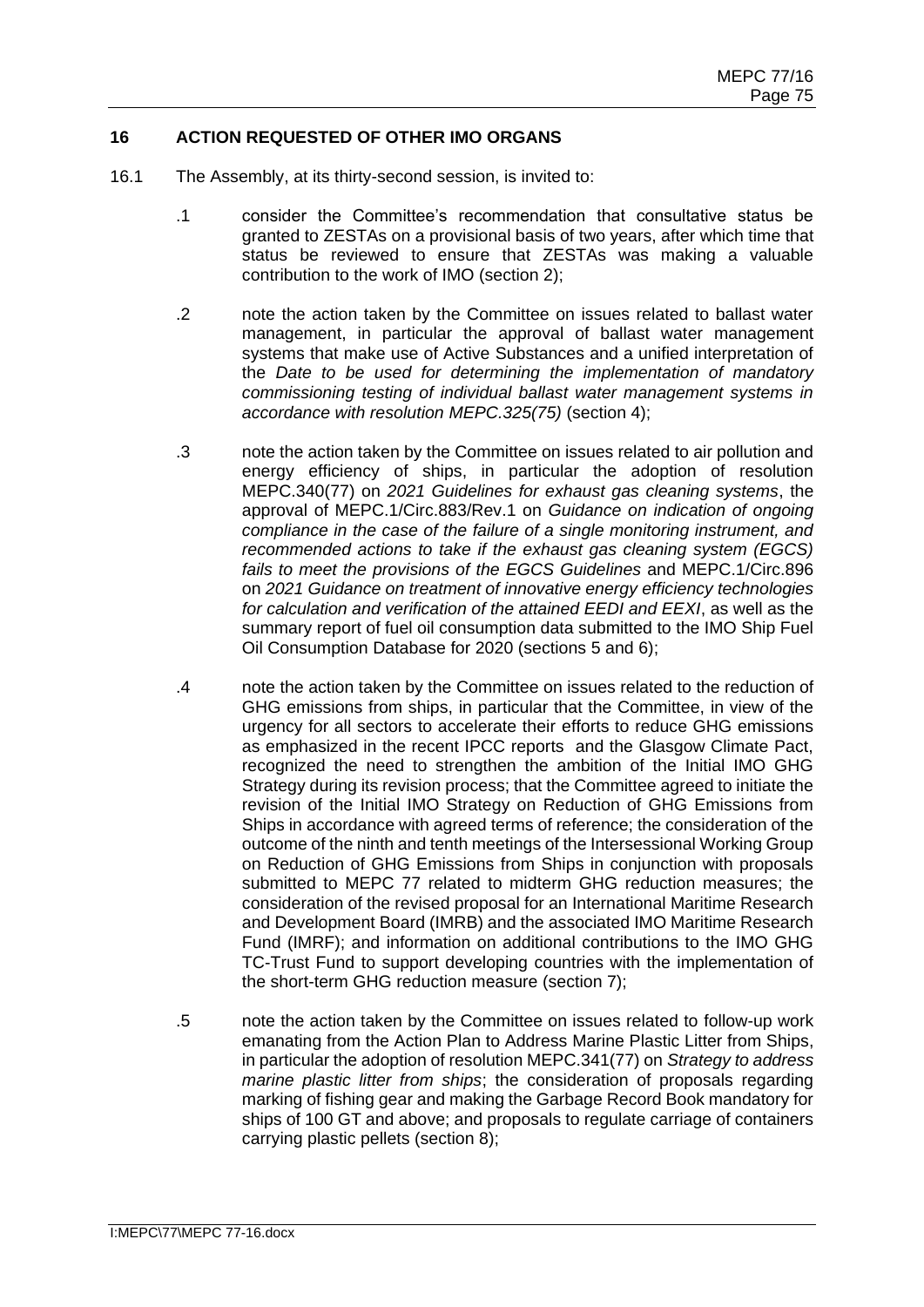- .6 note the action taken by the Committee on the remaining outcome of PPR 7 and PPR 8, in particular the adoption of resolution MEPC.342(77) on *Protecting the Arctic from shipping Black Carbon emissions*; and the approval of draft amendments to MARPOL Annex II related to Abbreviated legend to the revised GESAMP Hazard Evaluation Procedure (section 9);
- .7 adopt three draft Assembly resolutions (section 10), as set out in annex 1 (see also paragraph 6 of this document);
- .8 note the Committee's approval of MSC-MEPC.5/Circ.16 on *Model agreement for the authorization of recognized organizations acting on behalf of the Administration*, as developed by III 7 (section 10);
- .9 note that the Committee approved draft amendments to MARPOL Annex I and the IBC Code concerning watertight doors, as prepared by SDC 7 (section 10);
- .10 endorse the following new outputs (section 11):
	- .1 "Development of guidance on assessments and applications of remote surveys, ISM Code audits and ISPS Code verifications", in the biennial agenda of the III Sub-Committee for the 2022-2023 biennium and the provisional agenda for III 8, with a target completion year of 2024;
	- .2 "Revision of regulation 13.2.2 of MARPOL Annex VI to clarify that a marine diesel engine replacing a boiler shall be considered a replacement engine" in the post-biennial agenda of the Committee, assigning the PPR Sub-Committee as the associated organ, with one session needed to complete the work; and
	- .3 "Review of the 2014 Standard specification for shipboard incinerators (resolution MEPC.244(66)) on fire protection requirements for incinerators and waste stowage spaces" in the biennial agenda of the SSE Sub-Committee for the 2022-2023 biennium and the provisional agenda for SSE 8, with a target completion year of 2022;
- .11 note the status report of the outputs of MEPC for the 2020-2021 biennium (section 11);
- .12 approve the proposed outputs of MEPC for the 2022-2023 biennium and the outputs on the post-biennial agenda of the Committee, as set out in annex 2;
- .13 note that the Committee approved the items to be included in the provisional agenda of MEPC 78 (section 11);
- .14 endorse the holding of the eleventh and twelfth meetings of the Intersessional Working Group on Reduction of GHG Emissions from Ships (ISWG-GHG 11 and 12) in the first half of 2022(section 11);
- .15 note that the Committee agreed to hold an ad hoc expert workshop on impact assessments before ISWG-GHG 11(section 11);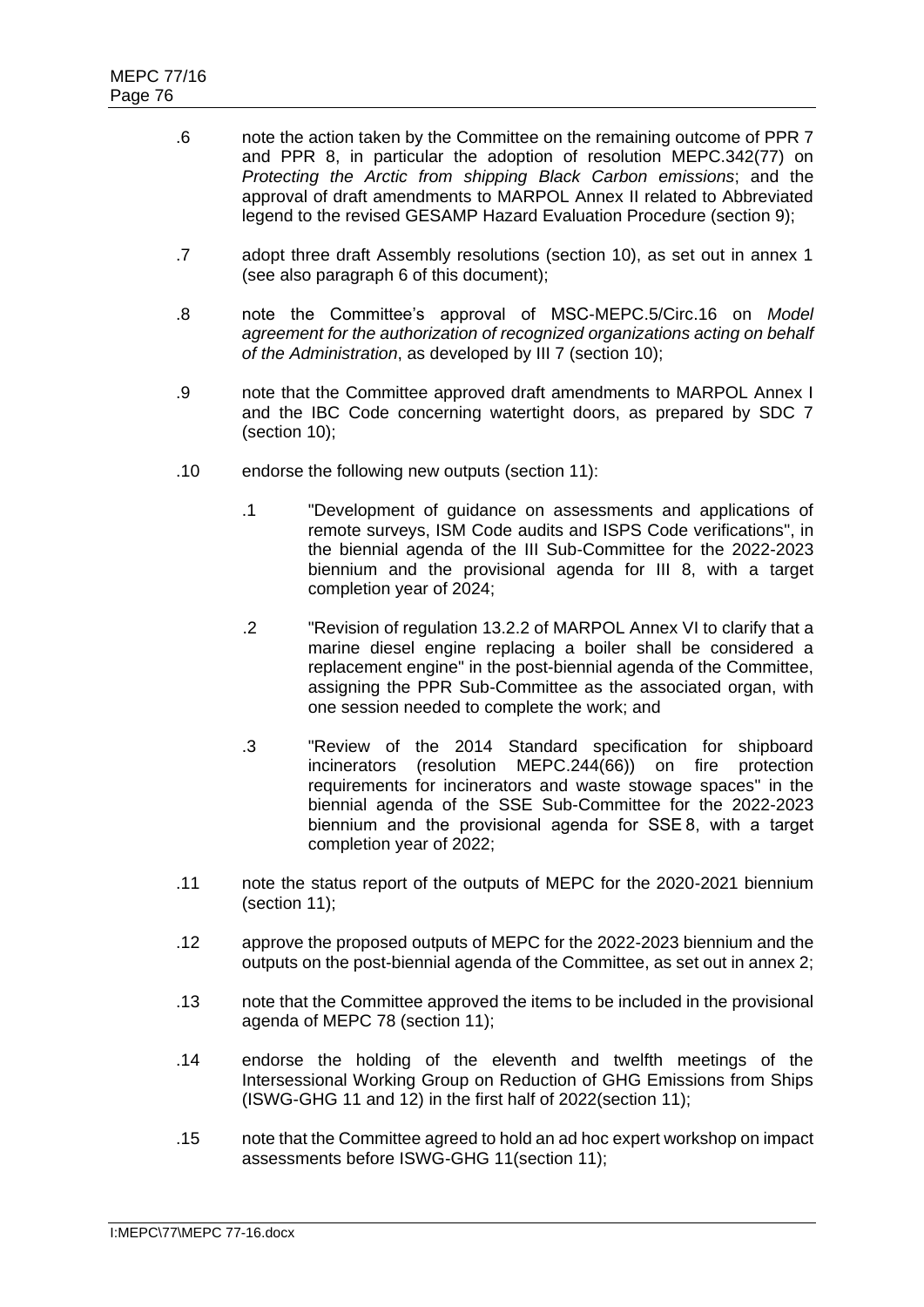- .16 note that the Committee unanimously re-elected Mr. H. Saito (Japan) as Chair and Mr. H. Conway (Liberia) as Vice-Chair, both for 2022 (section 13) and;
- .17 take note of the report on the work of the Marine Environment Protection Committee at its seventy-seventh session and approve it in general terms.
- 16.2 The Maritime Safety Committee, at its 105th session, is invited to:
	- .1 note the status of the work undertaken by the Committee in relation to flashpoint of fuel oil (paragraphs 5.20 to 5.22);
	- .2 note the Committee's decision that the model course 4.05 on the Energyefficient Operation of Ships should not be updated at this stage and instead the Secretariat should ensure that presentations and training materials and other resources used in various capacity-building initiatives are widely disseminated and made available via the IMO website (paragraph 6.6);
	- .3 note that the Committee adopted resolution MEPC.341(77) on *Strategy to address marine plastic litter from ships*, which, inter alia, requires inputs form various Sub-Committees in developing short-, mid-, and long-term measures (paragraph 8.25);
	- .4 note that the Committee took a decision concurrent with that of MSC 104 in appproving the draft Assembly resolutions on Procedures for port State control, 2021; Survey Guidelines under the Harmonized System of Survey and Certification (HSSC), 2021; and the 2021 Non-exhaustive list of obligations under instruments relevant to the IMO Instruments Implementation Code (III Code) (paragraphs 10.5 to 10.9);
	- .5 note that the Committee took a decision concurrent with that of MSC 104 in approving MSC-MEPC.5/Circ.16 on *Model agreement for the authorization of recognized organizations acting on behalf of the Administration* (paragraph 10.13);
	- .6 note that the Committee took a decision concurrent with that of MSC 104 concerning the instruction to III 8 to consider the matter related to the process of updating the Survey Guidelines under the Harmonized System of Survey and Certification (HSSC) (paragraph 10.15);
	- .7 note that the Committee approved the draft amendments to the IBC Code and MARPOL Annex I as prepared by SDC 7 under the output "Review of mandatory requirements in the SOLAS, MARPOL and Load Lines Conventions and the IBC and IGC Codes regarding watertight doors on cargo ships" (paragraphs 10.16 to 10.21);
	- .8 note that the Committee agreed to include a new output on "Review of the 2014 Standard specification for shipboard incinerators (resolution MEPC.244(66)) on fire protection requirements for incinerators and waste stowage spaces" in the biennial agenda of the SSE Sub-Committee for the 2022-2023 biennium and the provisional agenda for SSE 8, with a target completion year of 2022 (paragraph 11.10);